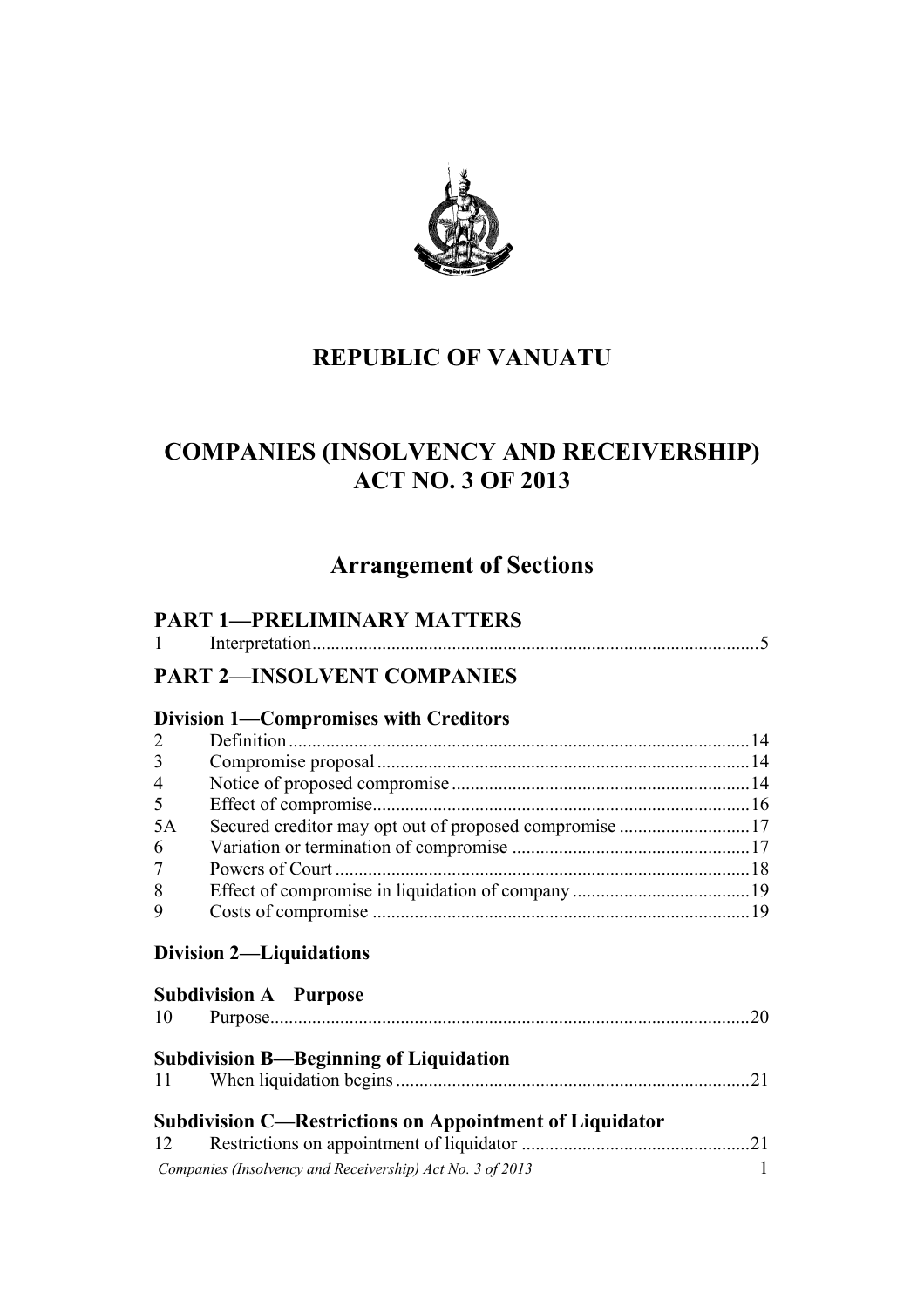# **Subdivision D—Appointment of a Liquidator**

| 13 |  |
|----|--|
| 14 |  |
| 15 |  |
| 16 |  |
| 17 |  |
| 18 |  |
| 19 |  |
| 20 |  |
| 21 |  |

# **Subdivision E—Notices**

| 22 |  |
|----|--|
| 23 |  |

## **Subdivision F—Obligations to Liquidators**

| 24 |  |
|----|--|
| 25 |  |

## **Subdivision G—Liquidators' Rights to Company's Documents**

| 26 |                                                               |  |
|----|---------------------------------------------------------------|--|
| 27 |                                                               |  |
| 28 |                                                               |  |
| 29 |                                                               |  |
| 30 |                                                               |  |
| 31 |                                                               |  |
| 32 | Restriction on enforcement of lien over company's documents31 |  |
| 33 |                                                               |  |
| 34 |                                                               |  |

## **Subdivision H—Meetings**

| 35 |                                                                     |  |
|----|---------------------------------------------------------------------|--|
| 36 |                                                                     |  |
| 37 |                                                                     |  |
| 38 |                                                                     |  |
| 39 | Effect of directors' resolving company able to pay its debts34      |  |
| 40 |                                                                     |  |
| 41 |                                                                     |  |
| 42 |                                                                     |  |
| 43 | Views of creditors and shareholders at meetings to be considered 36 |  |

## **Subdivision I—Reports**

| 46 |  |
|----|--|

# **Subdivision J—Creditors' Claims**

| 47 |                                                           |  |
|----|-----------------------------------------------------------|--|
| 48 |                                                           |  |
|    | Companies (Insolvency and Receivership) Act No. 3 of 2013 |  |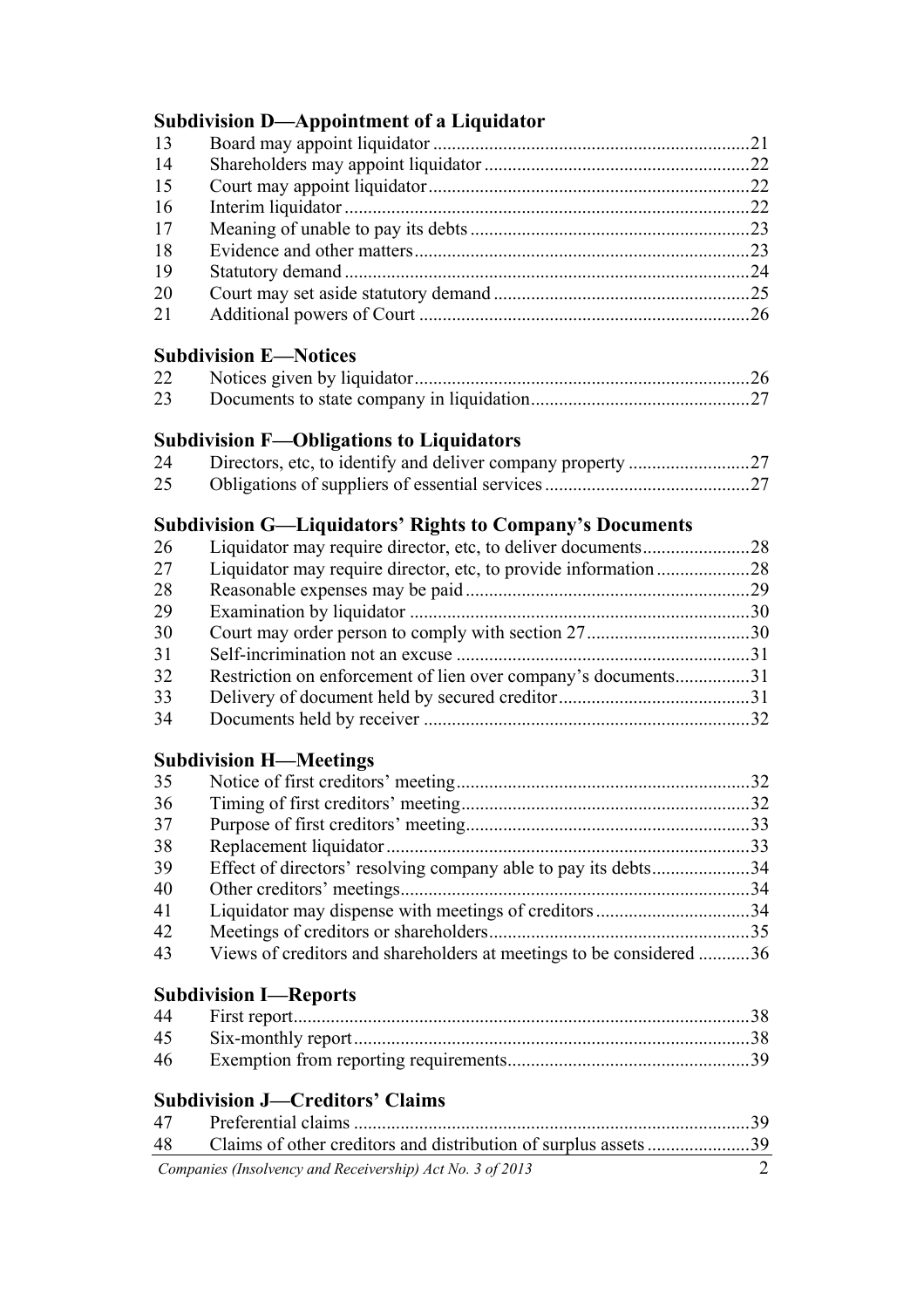# **Subdivision K—End of Liquidation**

| 49 |  |
|----|--|
| 50 |  |
| 51 |  |
| 52 |  |
| 53 |  |
| 54 |  |
| 55 |  |
|    |  |

# **PART 3—RECEIVERSHIPS**

# **Division 1—Application**

| 56<br>57 | Application of this Part to receivers after commencement of Act 45<br>Application of this Part to receivers on commencement of Act45 |  |
|----------|--------------------------------------------------------------------------------------------------------------------------------------|--|
|          | <b>Division 2—Appointment of Receivers</b>                                                                                           |  |
| 58       |                                                                                                                                      |  |
| 59       |                                                                                                                                      |  |
| 60       |                                                                                                                                      |  |
|          | <b>Division 3-Notices</b>                                                                                                            |  |
| 61       |                                                                                                                                      |  |
| 62       |                                                                                                                                      |  |
|          | <b>Division 4—Obligations to Receivers</b>                                                                                           |  |
| 63       |                                                                                                                                      |  |
| 64       |                                                                                                                                      |  |
|          | <b>Division 5—Reports of Receivers</b>                                                                                               |  |
| 65       |                                                                                                                                      |  |
| 66       |                                                                                                                                      |  |
| 67       |                                                                                                                                      |  |
| 68       |                                                                                                                                      |  |
| 69       |                                                                                                                                      |  |
| 70       |                                                                                                                                      |  |
| 71       |                                                                                                                                      |  |
| 72       |                                                                                                                                      |  |
|          | <b>Division 6-Preferential Claims</b>                                                                                                |  |
| 73       |                                                                                                                                      |  |
| 74       | Receiver appointed under floating charge: ranking of preferential                                                                    |  |
|          |                                                                                                                                      |  |
|          | <b>Division 7—End of Receivership</b>                                                                                                |  |
| 75       |                                                                                                                                      |  |
| 76       |                                                                                                                                      |  |
|          | <b>PART 4 – MICELLANEOUS PROVISIONS</b>                                                                                              |  |
| 77       |                                                                                                                                      |  |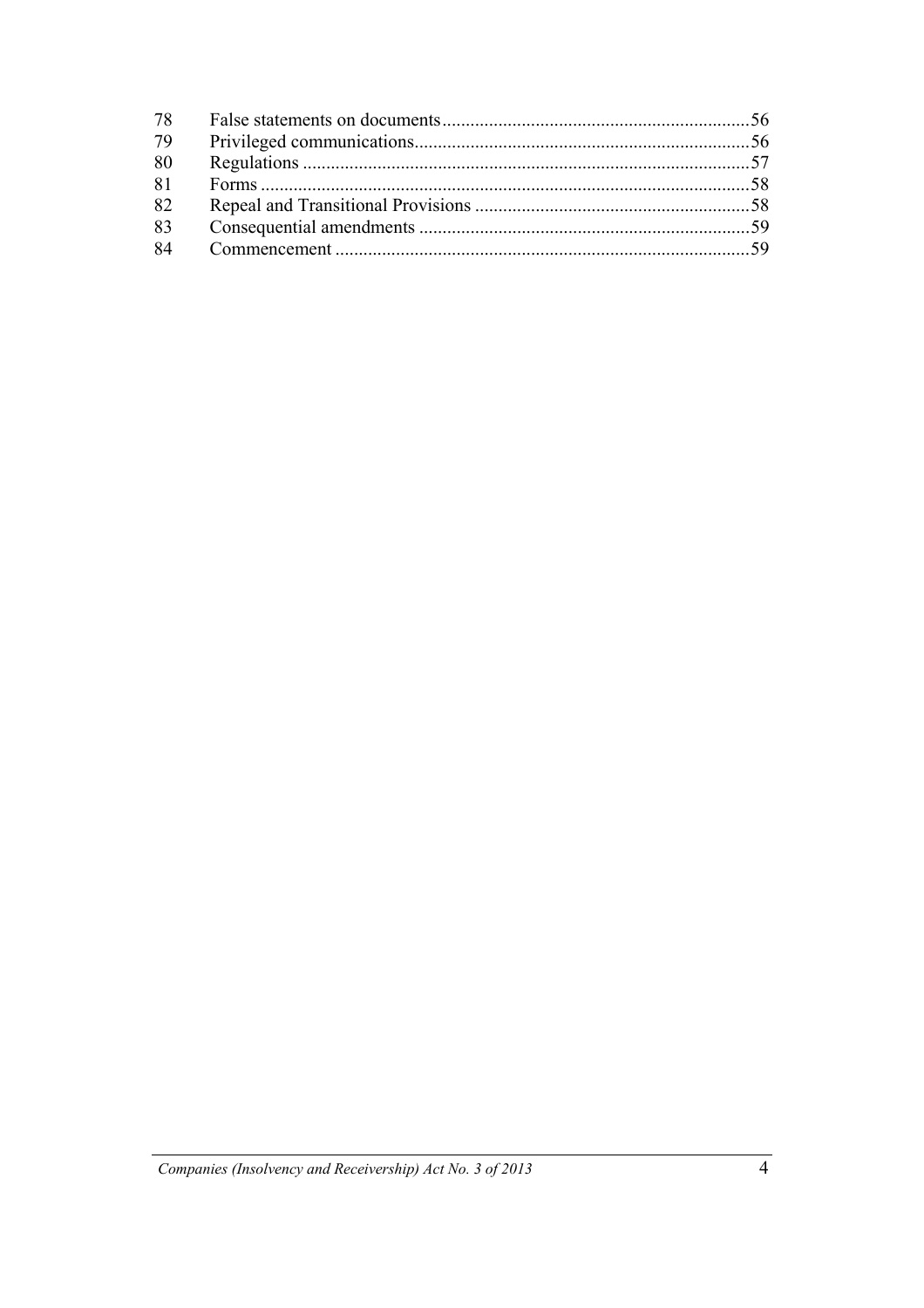# **REPUBLIC OF VANUATU**

**Assent: 14/10/2013 Commencement: 31/08/2015** 

# **COMPANIES (INSOLVENCY AND RECEIVERSHIP) ACT NO. 3 OF 2013**

An Act to provide for the management and administration of insolvent companies and for related purposes.

Be it enacted by the President and Parliament as follows.

# **PART 1—PRELIMINARY MATTERS**

#### **1 Interpretation**

(1) In this Act, unless the contrary intention appears:

**accounting period**, in relation to a company, means a year ending on a balance date of the company and, if as a result of the date of the registration of the company or a change of the balance date of the company, the period ending on that date is longer or shorter than a year, that longer or shorter period is an accounting period;

**arrangement** includes a reorganisation of the share capital of a company by the consolidation of shares of different classes, or by the division of shares into shares of different classes, or by both those methods;

**balance date**, in relation to a company, means the close of business on 31 March or of any other date that the directors of the company adopt as the company's balance date;

**board and board of directors**, in relation to a company, means:

- (a) directors of the company whose number is not less than the required quorum acting together as a board of directors; or
- (b) if the company has only 1 director, that director;

**broadcasting** means any transmission of programmes, whether or not encrypted, by radio waves or other means of telecommunication for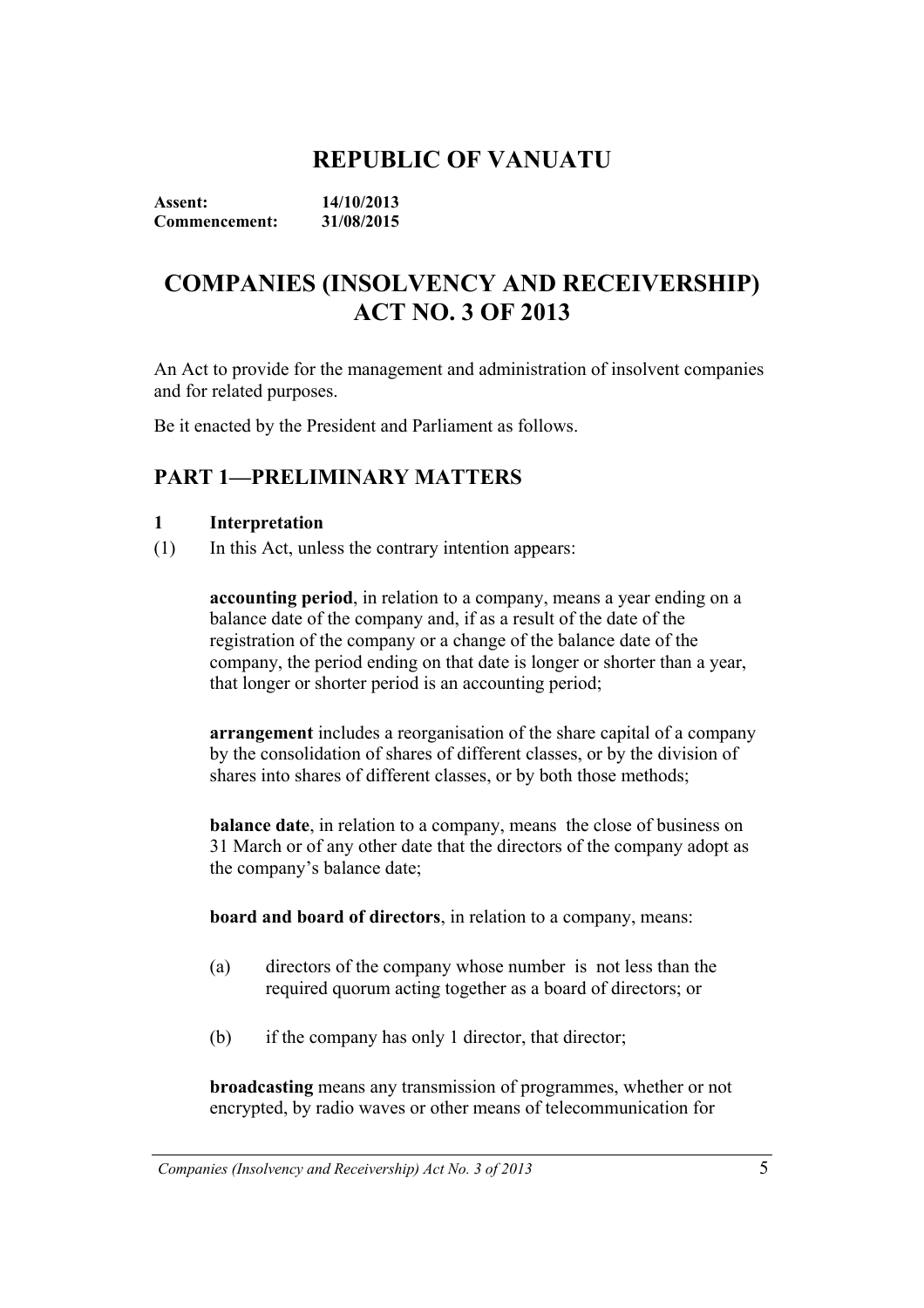reception by the public by means of broadcasting receiving apparatus; but does not include any such transmission of programmes:

- (a) made on the demand of a particular person for reception only by that person; or
- (b) made solely for performance or display in a public place;

**charge** includes any security or secured interest;

**Companies Act** means the Companies Act No. 25 of 2012;

**company** means a company registered or reregistered under the Companies Act and includes every other body corporate incorporated in Vanuatu;

**compromise** means a compromise between a company and its creditors, including a compromise:

- (a) to cancel all or part of a debt of the company; or
- (b) to vary the rights of its creditors or the terms of a debt; or
- (c) relating to an alteration of a company's rules that affects the likelihood of the company being able to pay a debt;

**Court** means the Supreme Court of Vanuatu;

**court officer** means the Registrar or other officer of the Court;

**creditor** includes a person to whom the grantor owes a debt or is under a liability, whether present or future, certain or contingent, and whether an ascertained debt or liability or a liability in damages;

 **director**, in relation to a company includes a person:

- (i) occupying the position of a director of the company; or
- (ii) of an equivalent office held in the case of a body corporate that is not a company,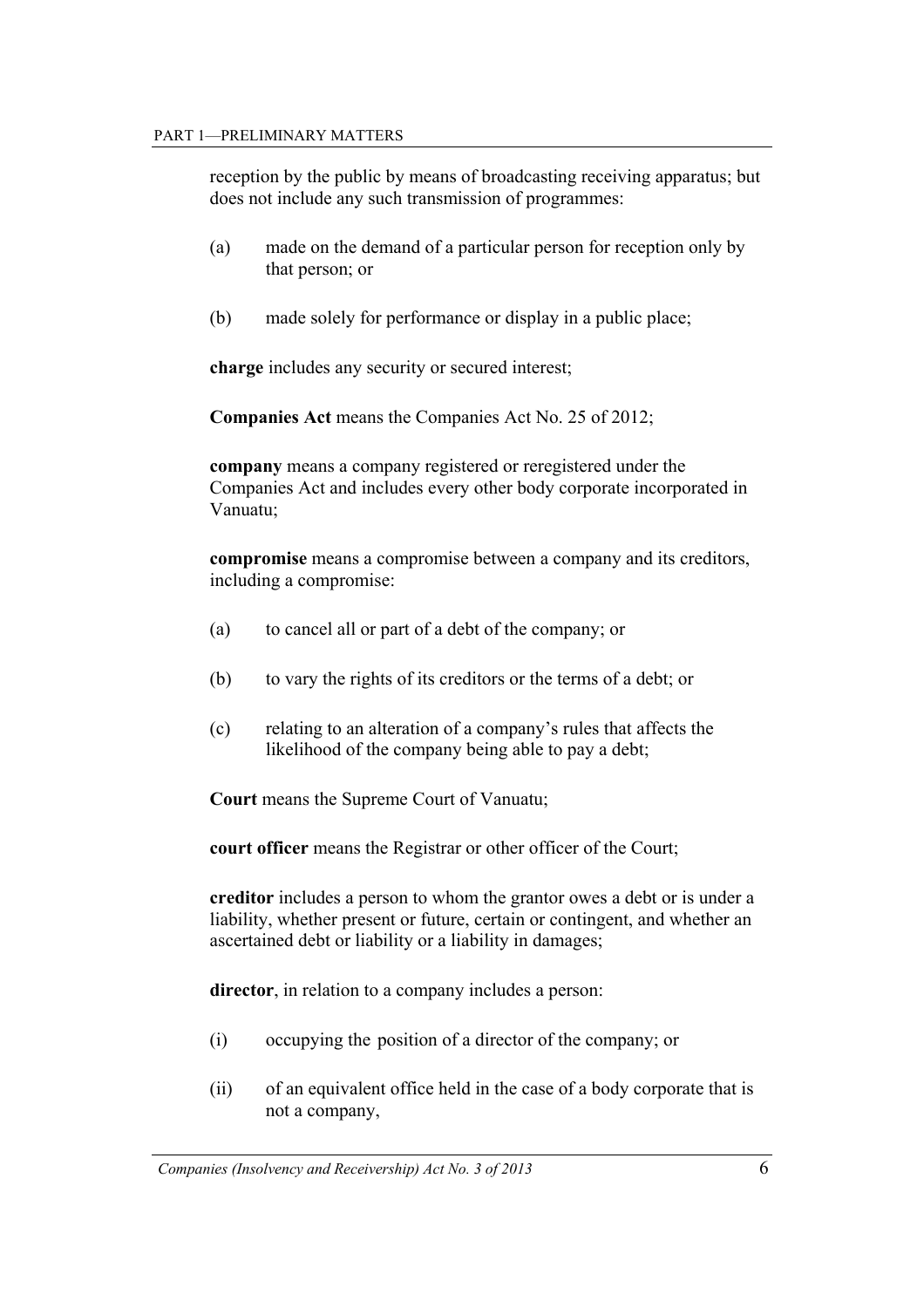but does not include a receiver;

directors has the same meaning as the "board" and "board of directors";

**distribution**, in relation to a distribution by a company to a shareholder, means:

- (a) the direct or indirect transfer of money or property, other than the company's own shares, to or for the benefit of the shareholder; or
- (b) the incurring of a debt to or for the benefit of the shareholder,

in relation to shares held by that shareholder, whether by means of a dividend, a purchase, redemption or other acquisition of shares, a distribution of indebtedness, or some other means;

#### **document**:

- (a) means information in written or electronic form, or both; and
- (b) includes anything from which information may be reproduced (with or without the aid of anything else);

**electronic** includes electrical, digital, magnetic, optical, electromagnetic, biometric, and photonic;

**enforcement process**, in relation to property, means:

- (a) execution against that property; or
- (b) any other enforcement process in relation to that property that involves a court;

#### **essential service** means:

- (a) the retail supply of electricity; or
- (b) the retail supply of fuel and other similar consumable items necessary for the generation of electricity; or
- (c) the retail supply of gas; or

*Companies (Insolvency and Receivership) Act No. 3 of 2013* 7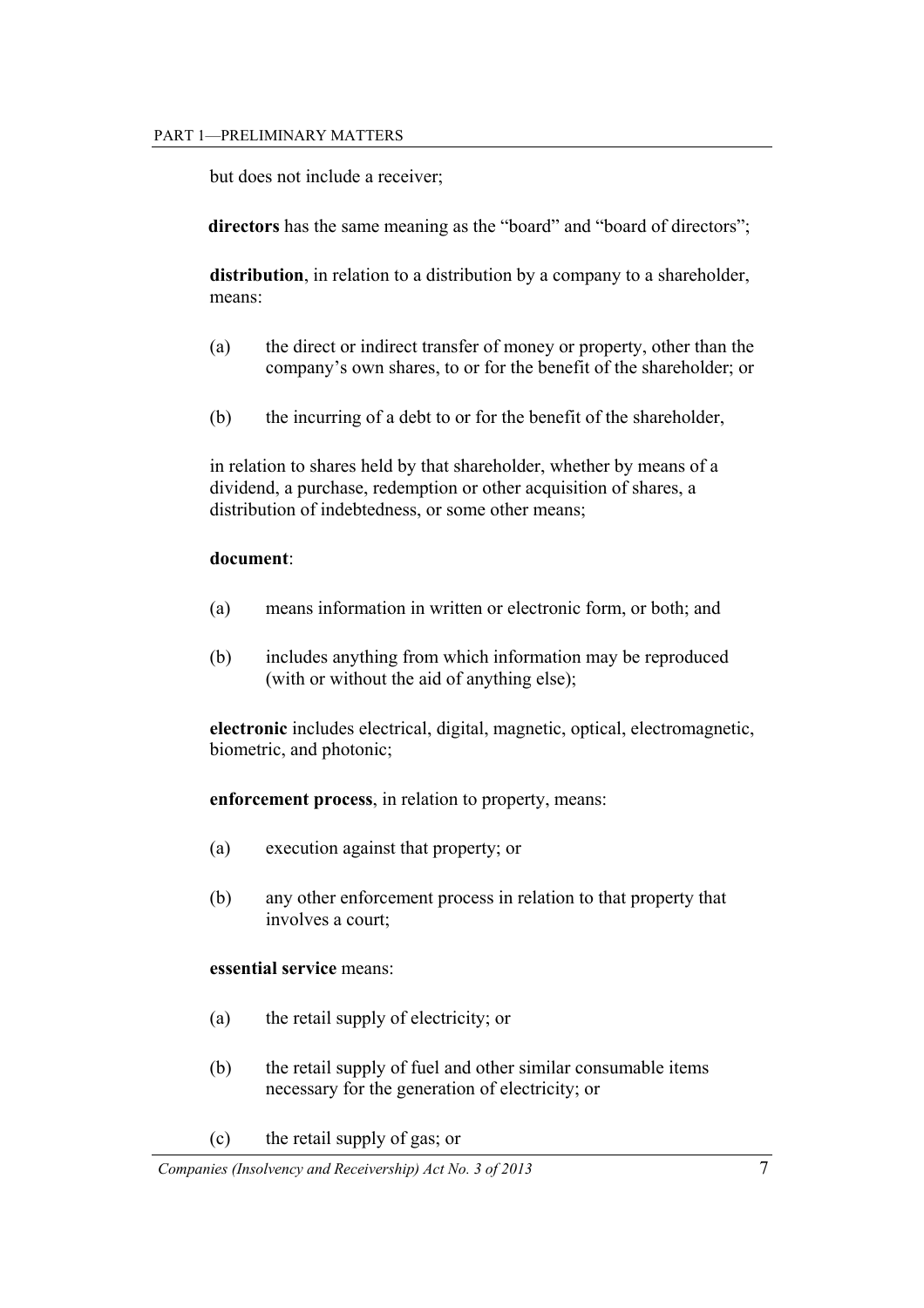- (d) the supply of water; or
- (e) telecommunications services;

**financial statements**, in relation to a company and a balance date, means:

- (a) a statement of financial position for the company as at the balance date; and
- (b) in the case of:
	- (i) a company trading for profit- a statement of financial performance for the company in relation to the accounting period ending at the balance date; and
	- (ii) a company not trading for profit- an income and expenditure statement for the company in relation to the accounting period ending at the balance date; and
- (c) a statement of cash flows for the company in relation to the accounting period ending on the balance if required by regulations made under this Act; and
- (d) any other financial statements in relation to the company or any group of companies of which it is the holding company as may be required by regulations made under this Act; and
- (e) any notes or documents giving information relating to the statement of financial position and other statements;

**grantor** means the person in respect of whose property a receiver is, or may be, appointed;

**holding company** means a holding company defined under section 3 of the Companies Act ;

**information** includes information (whether in its original form or otherwise) that is in the form of a document, a signature, a seal, data, text, images, sound, or speech;

**legal practitioner** has the same meaning as in the Legal Practitioners Act [CAP 119] ;

*Companies (Insolvency and Receivership) Act No. 3 of 2013* 8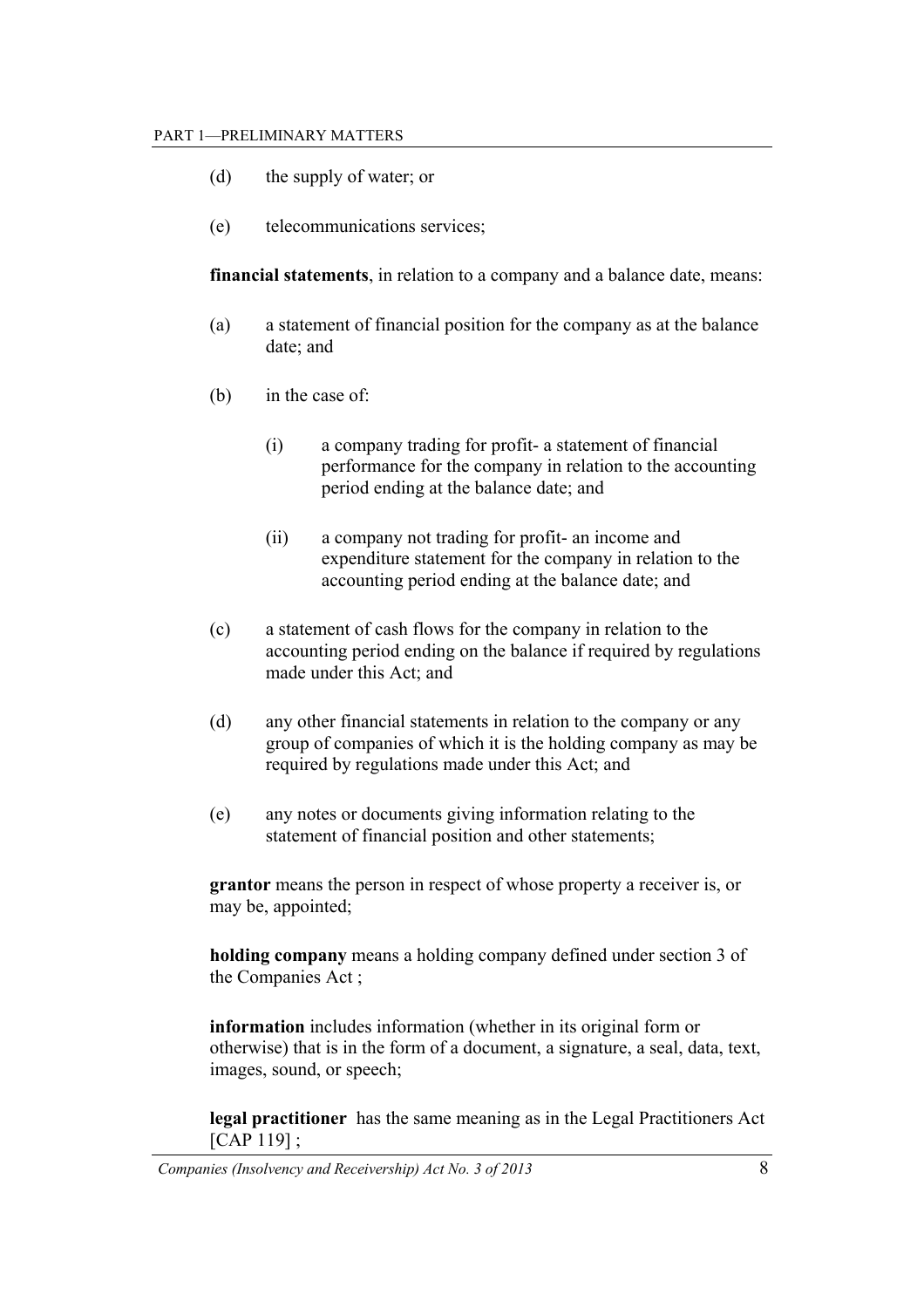**liquidator** means a liquidator appointed under Division 2 of Part 2;

**major transaction** has the meaning set out in subsection 49(2) of the Companies Act ;

**Minister** means the Minister responsible for this Act;

**mortgagee** includes a person who derives title under the original mortgagee;

#### **onerous property** means:

- (a) an unprofitable contract; or
- (b) a property of the company that is unsaleable, or not readily saleable, or which may give rise to a liability to pay money or perform an onerous act;

**overseas company** means a corporation that is incorporated outside Vanuatu;

**preferential claim** means a claim referred to in Part 3 of Schedule 7 (except clause 15 of that Schedule);

**prescribed form** means a form prescribed by regulations or, if no form is prescribed by regulations, a form approved by the Registrar or the Registrar of the Supreme Court;

**private company** means a company that is registered as a private company on the Vanuatu register;

**property** includes:

- (a) real and personal property; and
- (b) an estate or interest in real or personal property; and
- (c) a debt; and
- (d) any thing in action; and

*Companies (Insolvency and Receivership) Act No. 3 of 2013* 9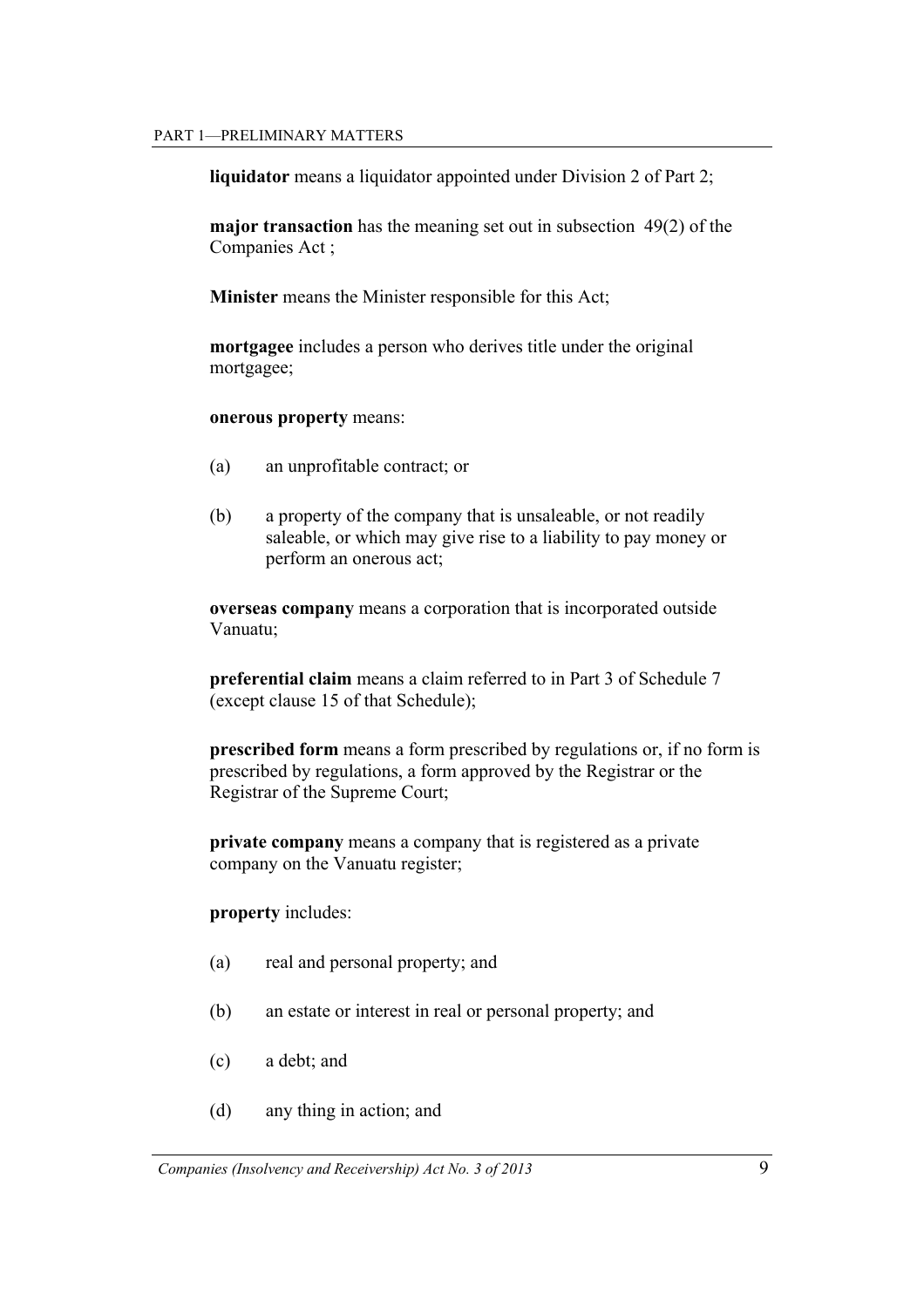#### PART 1—PRELIMINARY MATTERS

(e) any other rights, interests, and claims of any kind in relation to property

whether located within Vanuatu or elsewhere;

**property in receivership** means property in respect of which a receiver is appointed;

**proponent** means a person who proposed a compromise in accordance with Division 1 of Part 2:

**public company** means a company that is registered as a public company on the Vanuatu register;

**receiver** means a receiver, or a manager, or a receiver and manager in respect of any property appointed:

- (a) by or under any deed or agreement; or
- (b) by the Court in the exercise of a power conferred on that Court or in the exercise of its inherent jurisdiction,

 whether or not the person appointed is empowered to sell any of the property in receivership; but does not include:

- (i) a mortgagee who, whether personally or through an agent, exercises a power to:
	- (A) receive income from mortgaged property; or
	- (B) enter into possession or assume control of mortgaged property; or
	- (C) sell or otherwise dispose of mortgaged property; or
- (ii) an agent of any such mortgagee;

#### **registered document** means a document: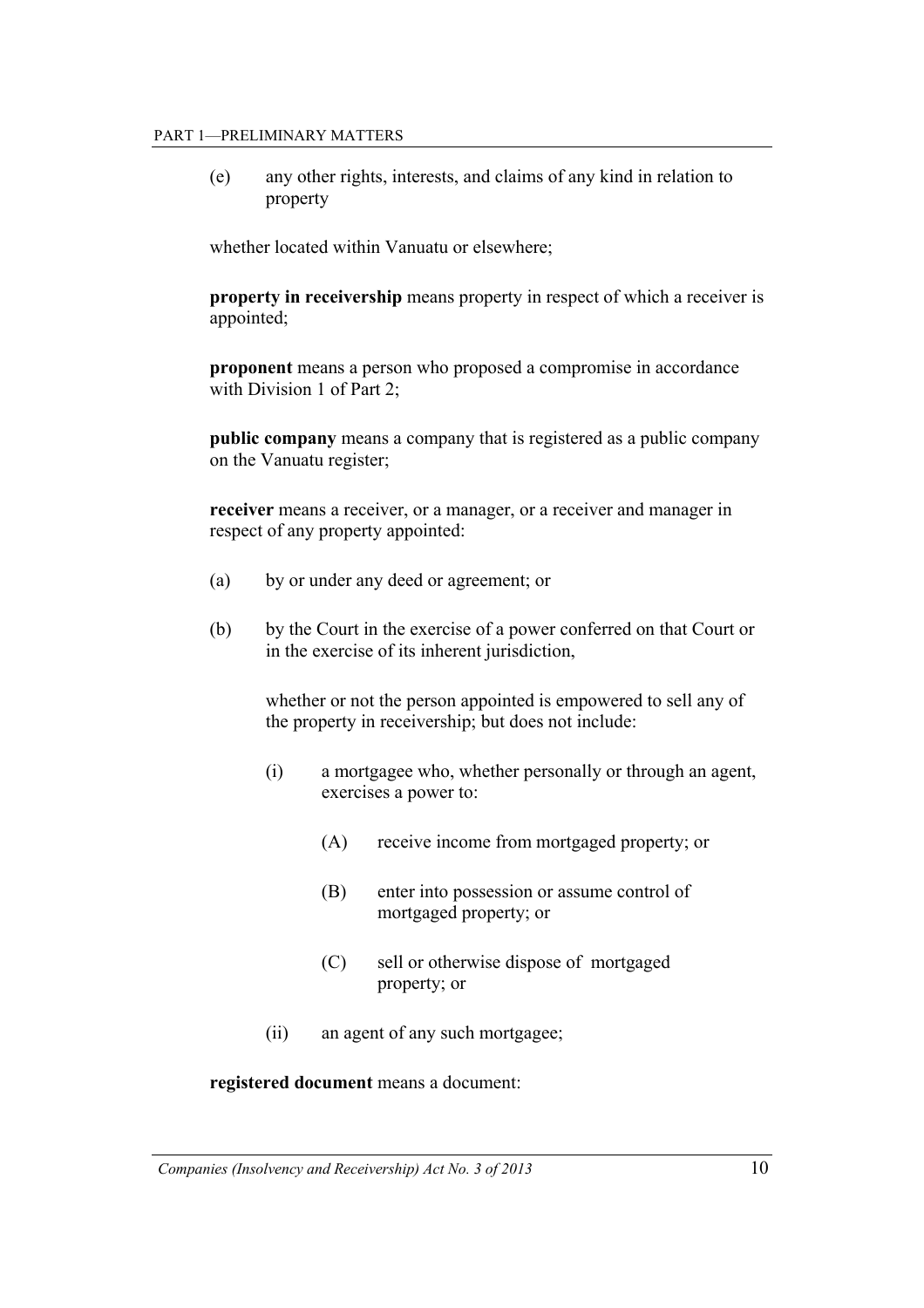- (a) that forms part of the register referred to in subsection 188(1) of the Companies Act;
- (b) details of which have been entered in any device or facility referred to in subsection 188(2) of the Companies Act;

**registered office**, in relation to a company, has the meaning set out in section 17 of the Companies Act;

**Registrar** means the Registrar of Companies appointed under section 170 of the Companies Act;

**related company** means a related company as defined under section 4 of the Companies Act;

**relative**, in relation to any person means:

- (a) the person's parent, spouse, child, brother, or sister; or
- (b) the parent, child, brother, or sister of the person's spouse; or
- (c) a nominee or trustee for any of them

**shareholder** means a person whose name is entered on the share register of a company as the holder of 1 or more shares in the company;

 **signature** means either:

- (a) the name of the person affixed with his or her own hand on a document; or,
- (b) in the case of a document submitted to the registry via electronic means- the name of the person affixed to the document by a method deemed acceptable by the Registrar;

**solvency test** means the solvency test referred to under section 5 of the Companies Act;

#### **special resolution** means a resolution:

(a) approved in accordance with section 51 of the Companies Act ; or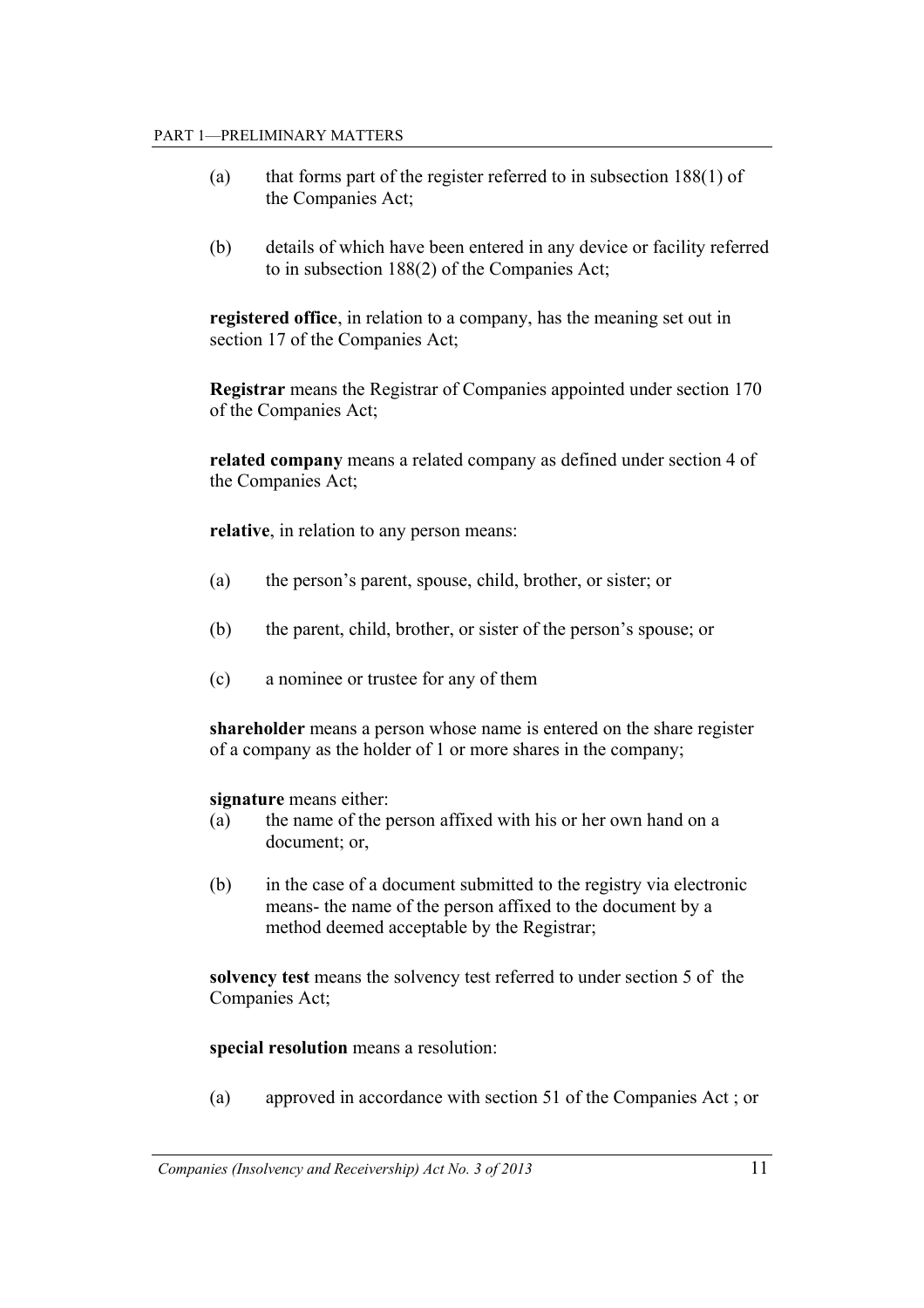- (b) approved at a meeting of shareholders called to consider that resolution on not less than 10 working days' notice:
	- (i) by a majority of 75% (or such higher majority as may be specified in the rules) of the votes of shareholders entitled to vote and voting on the question; and
	- (ii) in accordance with any additional requirements specified in the rules in respect of such resolutions;

**spouse**, **in relation to a person**, includes a person who would ordinarily be regarded as the spouse or partner of that person, whether or not they are in a legal relationship

**subsidiary** means a subsidiary as defined under section 2 of the Companies Act ;

#### **telecommunications services** means:

- (a) the conveyance by electromagnetic means from 1 device to another of any encrypted or non-encrypted sign, signal, impulse, writing, image, sound, instruction, information, or intelligence of any nature, whether for the information of any person using the device or not; but
- (b) does not include any conveyance that constitutes broadcasting;

**Vanuatu register** means the register kept and maintained by the Registrar under section 188 of the Companies Act;

**working day** means a day of the week other than:

- (a) Saturday and Sunday; or
- (b) a day that is defined as, or declared to be, a public holiday under the Public Holidays Act [CAP 114];

**writing** includes representing or reproducing words, figures, or symbols in a visible and tangible form:

(a) by any means and in any medium; or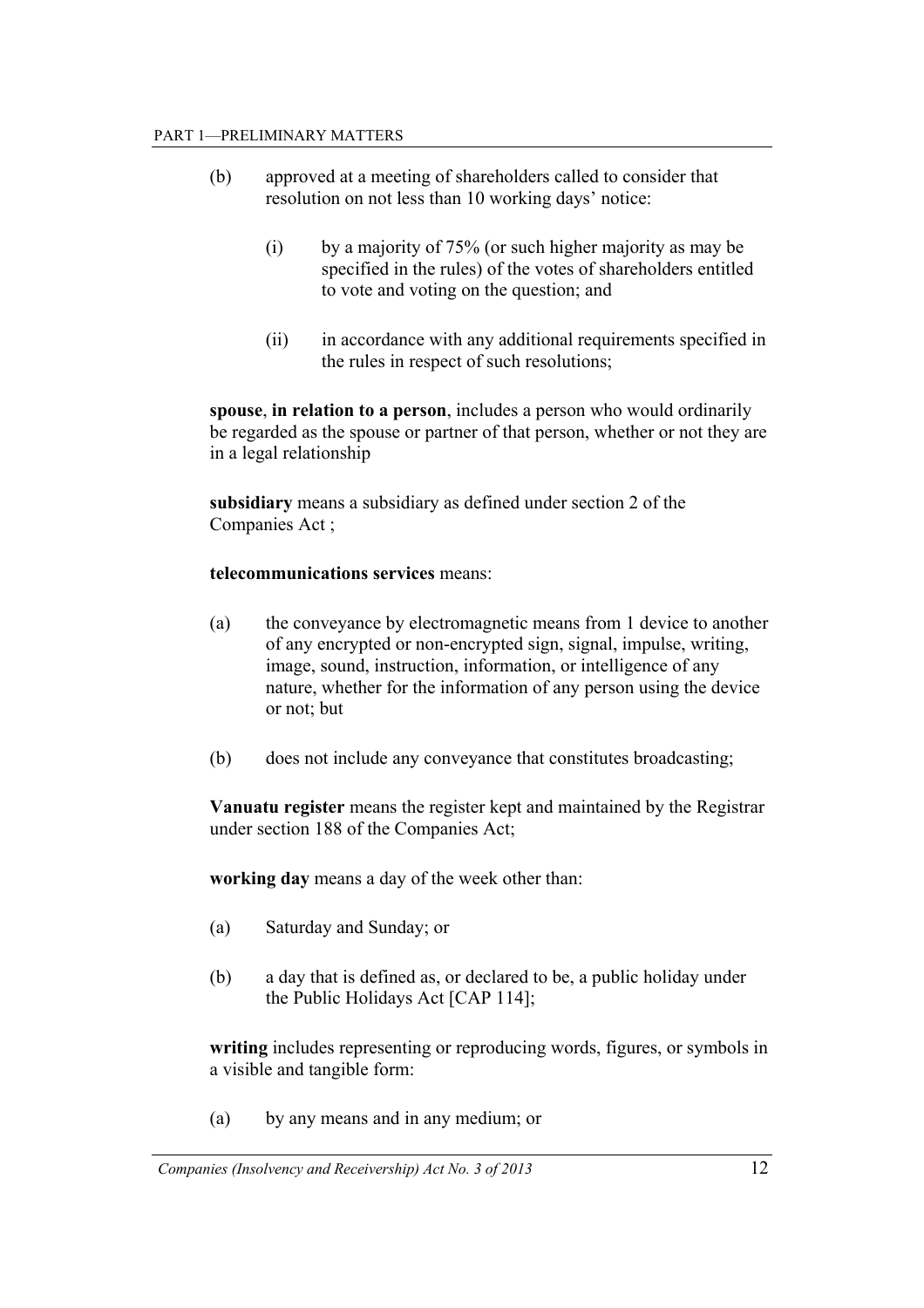(b) in a visible form in any medium by electronic means,

that enables them to be stored in permanent form and be retrieved and be read.

- (2) If, under this Act, public notice must be given, that notice must be published at least in 1 issue of a newspaper circulating widely in Vanuatu and:
	- (a) in the case of a matter affecting a grantor that is not an overseas company- at least 2 issues of any newspaper circulating in the area in which is situated:
		- (i) the grantor's place of business; or
		- (ii) if the grantor has more than 1 place of business, the grantor's principal place of business; or
		- (iii) if the grantor has no place of business or neither its place of business nor its principal place of business is known:
			- (A) the grantor's registered office-in the case of a body corporate, or
			- (B)\_ the residence of the grantor -in the case of an individual; or
	- (b) in the case of a matter affecting a grantor that is an overseas company, at least 2 issues of any newspaper circulating in the area in which is situated:
		- (i) the place of business in Vanuatu of the grantor; or
		- (ii) if the grantor has more than 1 place of business in Vanuatuthe principal place of business in Vanuatu of the grantor.
	- (3) This Act applies in conjunction with the Insolvency (Cross-Border) Act No. 3 of 2013 and, in the event of any conflict, overlap, or inconsistency, each Act is to be read and applied so as to extend and apply in addition to, rather than to the exclusion of, the other Act.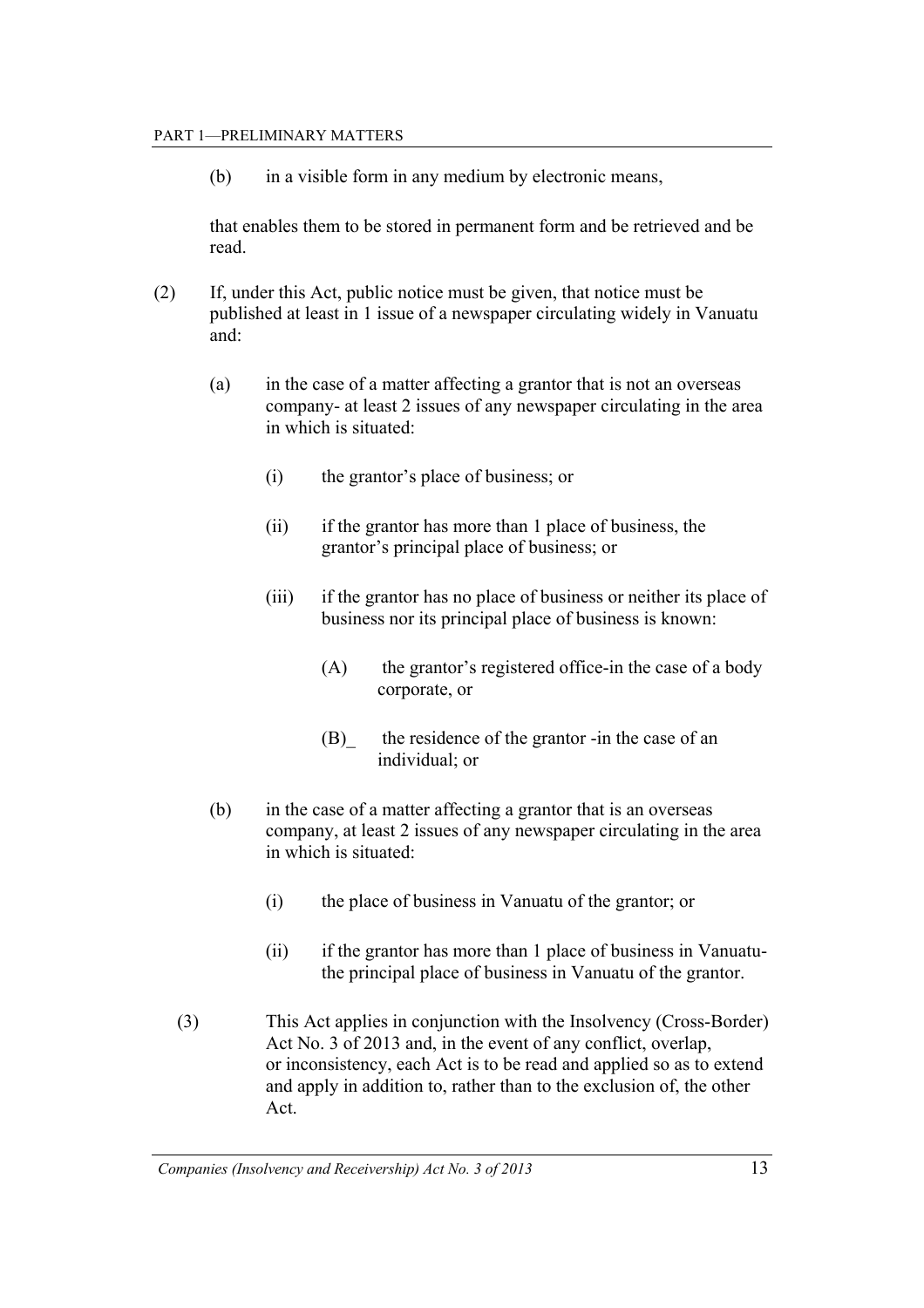# **PART 2—INSOLVENT COMPANIES**

## **Division 1—Compromises with Creditors**

## **2 Definition**

In this division:

#### **compromises with creditors** include:

- (a) a person who, in a liquidation, would be entitled to claim that a debt is owing to that person by the company; and
- (b) a secured creditor.

## **3 Compromise proposal**

Any of the following persons may propose a compromise under this Division if that person has reason to believe that a company is or will be unable to pay its debts as they become due in the normal course of business:

- (a) the directors of the company; or
- (b) a receiver appointed in relation to the whole or substantially the whole of the assets and undertaking of the company; or
- (c) a liquidator of the company; or
- (d) any secured or unsecured creditor of the company that is owed a debt of more than VT120,000 or 25 percent of the estimated net assets of the company, whichever is the lesser.

## **4 Notice of proposed compromise**

- (1) The proponent must compile, in relation to each class of creditors of the company, a list of creditors known to the proponent who would be affected by the proposed compromise, setting out:
	- (a) the amount owing or estimated to be owing to each of them; and
	- (b) the number of votes that each of them is entitled to cast on a resolution to approve the compromise; and

*Companies (Insolvency and Receivership) Act No. 3 of 2013* 14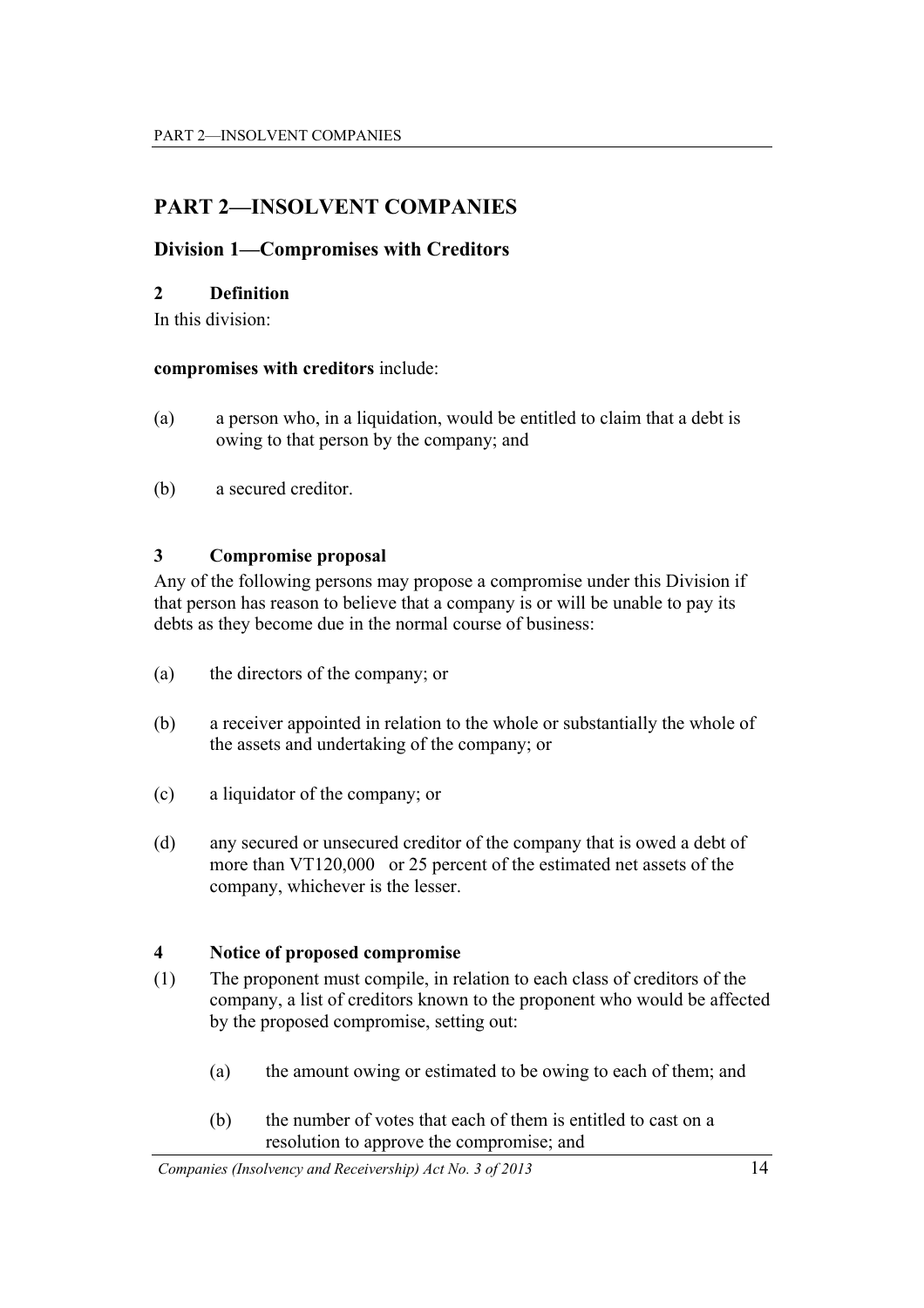#### PART 2—INSOLVENT COMPANIES

- (c) if there are classes of creditors, the class or classes to which each creditor belongs.
- (2) The proponent must give to each known creditor, the company, any receiver or liquidator, and deliver to the Registrar for registration:
	- (a) notice in accordance with Schedule 1 of the intention to hold a meeting of creditors, or any 2 or more classes of creditors, for the purpose of voting on the resolution; and
	- (b) a statement:
		- (i) containing the name and address of the proponent and the capacity in which the proponent is acting; and
		- (ii) containing the address and telephone number to which inquiries may be directed during normal business hours; and
		- (iii) setting out the terms of the proposed compromise and the reasons for it and specifying (where applicable):
			- (A) the property of the company that is available to pay creditors' claims; and
			- (B) the duration of any proposed moratorium period; and
			- (C) the extent to the which the company is released from its debts; and
			- (D) the conditions (if any) of the compromise to commence, continue or terminate; and
			- (E) the order of distribution of proceeds amongst creditors; and
			- (F) the cut-off date for claims to be included; and
		- (iv) setting out the reasonably foreseeable consequences for creditors of the company of the compromise being approved; and

*Companies (Insolvency and Receivership) Act No. 3 of 2013* 15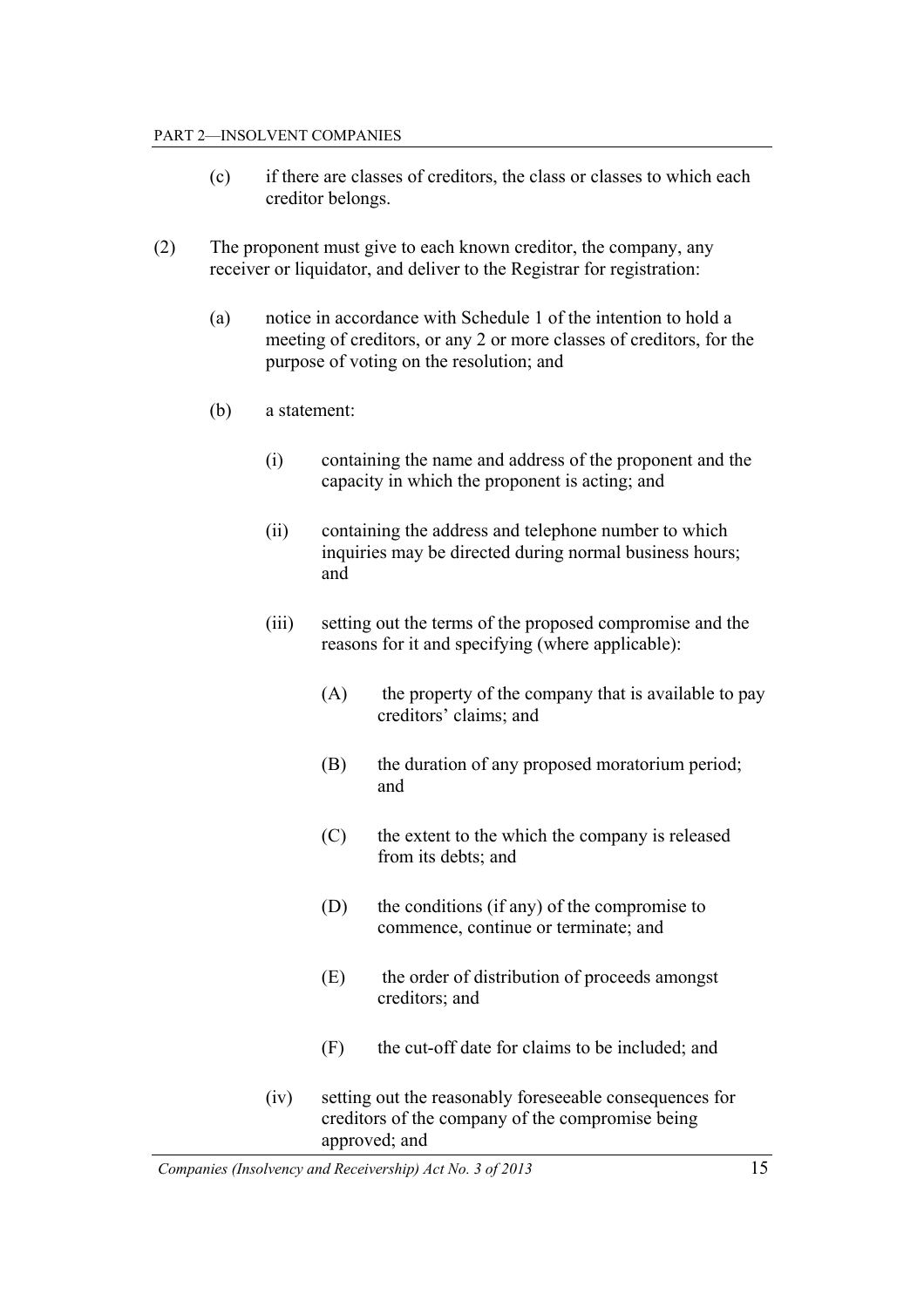- (v) setting out the extent of any interest of a director in the proposed compromise known to the proponent; and
- (vi) explaining that the proposed compromise and any amendment to it proposed at a meeting of creditors or any classes of creditors will be binding on all creditors, or on all creditors of that class, if approved in accordance with section  $8$  and
- (vii) containing details of any procedure proposed as part of the proposed compromise for varying the compromise following its approval; and
- (c) a copy of the list or lists of creditors referred to in subsection (1).

## **5 Effect of compromise**

- (1) A compromise, including any amendment proposed at the meeting, is approved by creditors, or a class of creditors, if, at a meeting of creditors or that class of creditors conducted in accordance with Schedule 1, the compromise, including any amendment, is adopted in accordance with that schedule.
- (2) A compromise, including any amendment, approved by creditors or a class of creditors of a company in accordance with this Division is binding:
	- (a) on the company and on all creditors, or,
	- (b) if there is more than 1 class of creditors-on all creditors of that class, to whom notice of the proposal was given as if it were a contract between them,

 but does not bind any secured creditor who has given notice under subsection 5A(1) so long as that notice has not been withdrawn.

- (3) If a resolution proposing a compromise, including any amendment, is put to the vote of more than 1 class of creditors, it is to be presumed, unless the contrary is expressly stated in the resolution, that the approval of the compromise, including any amendment, by each class is conditional on the approval of the compromise, including any amendment, by every other class voting on the resolution.
- (4) The proponent must give written notice of the result of the voting to: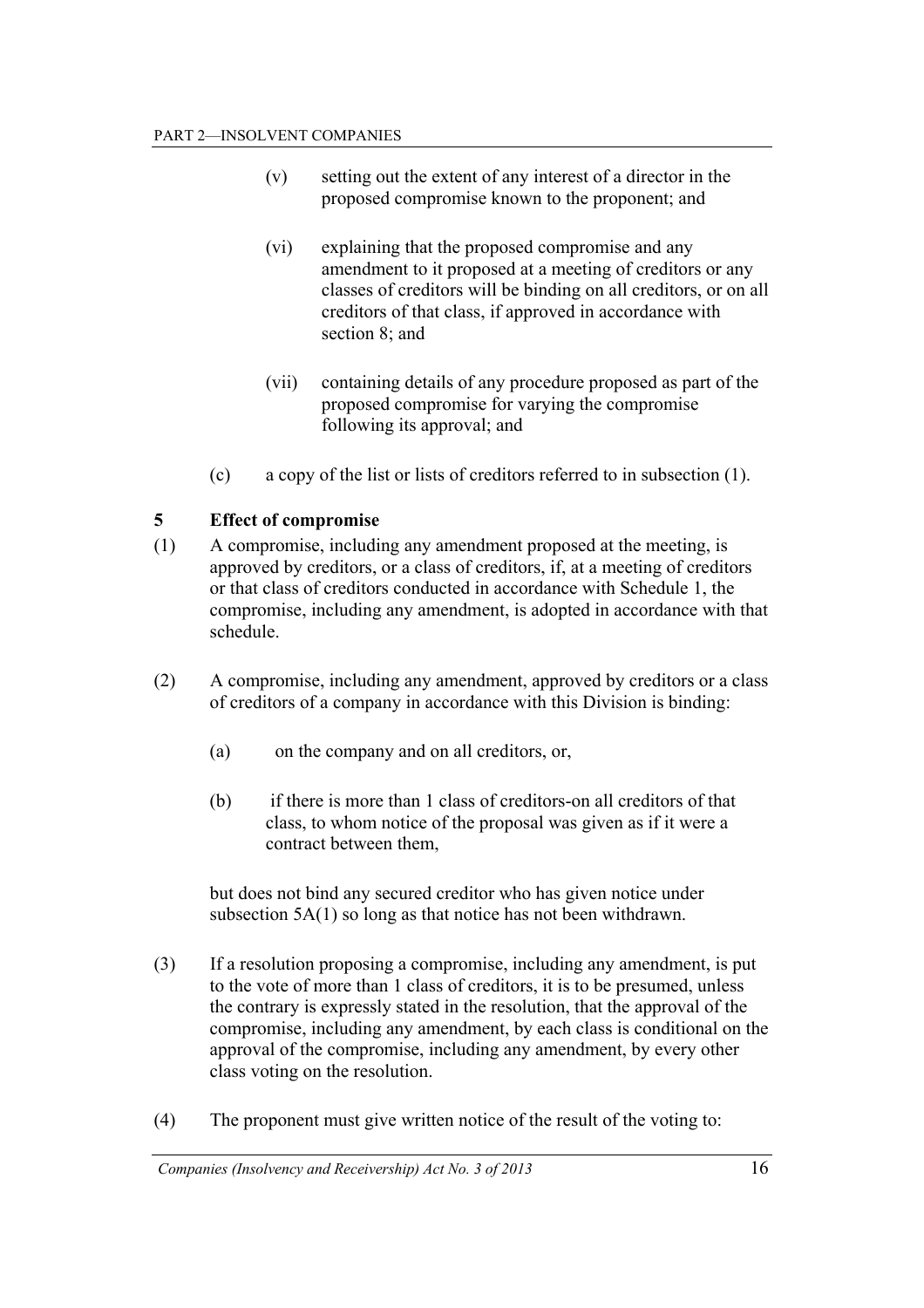- (a) each known creditor; and
- (b) the company; and
- (c) any receiver or liquidator; and
- (d) the Registrar.

## **5A Secured creditor may opt out of proposed compromise**

- (1) At any time before the commencement of the meeting of creditors required to be held under Schedule 1, any secured creditor that holds a charge or security interest over the whole or substantially the whole of the property of the company may give notice of non-participation to the address specified under subclause 4(c) of Schedule 1.
- (2) The effect of the notice is that the secured creditor elects that the proposed compromise, if approved, does not apply in respect of:
	- (a) the property of the company over which the secured creditor has a charge or security interest; and
	- (b) the secured creditor, and the secured creditors rights, in respect of that property.
- (3) Where a notice is given by a secured creditor under subsection (1), that secured creditor is nevertheless entitled to attend and participate in any meeting of creditors held under Schedule 1, but is not entitled to vote unless the creditor first withdraws the notice given under subsection (1).

## **6 Variation or termination of compromise**

- (1) An approved compromise may be varied or terminated either:
	- (a) in accordance with any procedure for variation or termination incorporated in the compromise as approved; or
	- (b) by the approval of a proposal to vary or terminate the compromise in accordance with this Division that, for that purpose, applies, with all necessary modifications, as if any of the proposal were a proposed compromise.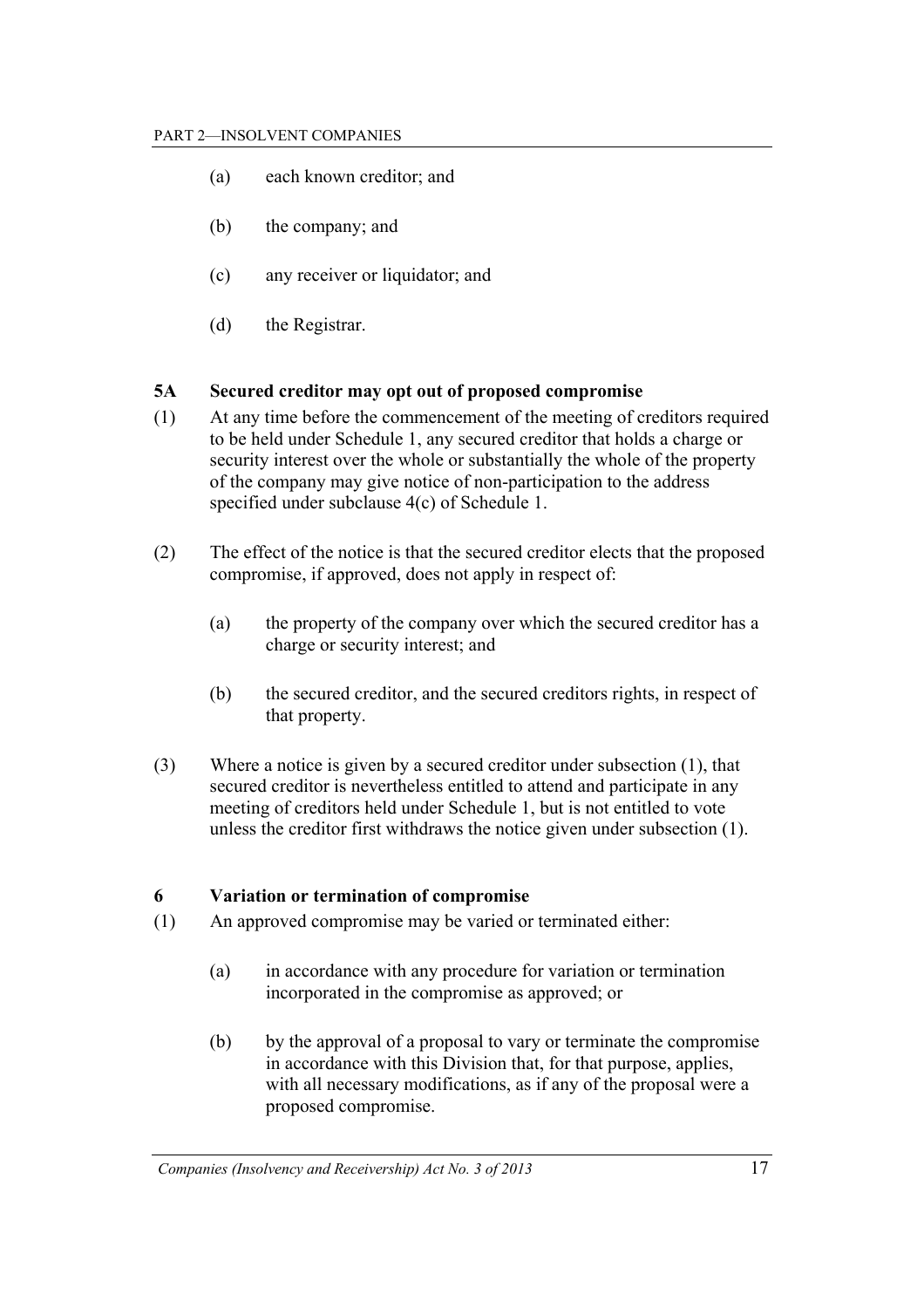(2) To avoid doubt, this Division applies to any compromise that is varied in accordance with this section.

## **7 Powers of Court**

- (1) On the application of the proponent, any secured creditor, or the company, the Court may:
	- (a) give directions in relation to a procedural requirement imposed by this Division, or waive or vary any such requirement, if it is satisfied that it would be just to do so; or
	- (b) order that, during a period specified in the order, beginning not earlier than the date on which notice was given for the proposed compromise and ending not later than 10 working days after the date on which notice was given of the result of the voting on it:
		- (i) proceedings in relation to a debt owing by the company be stayed; or
		- (ii) a creditor is refrained from taking any other measure to enforce payment of a debt owing by the company; or
	- (c) order that a secured party is refrained from exercising all or any of the rights under Part 9 of the Personal Property Securities Act No.17 of 2008; or
	- (d) make an order to protect the interests of any or all secured creditors.
- (2) Unless the Court rules otherwise, or the secured creditor has given notice under subsection 5A(1) and that notice has not been withdrawn, paragraph (1)(b) applies to every secured creditor and all property of the company over which that creditor has a charge.
- (3) The Court may order that the creditor is not bound by the compromise or make any other order that it thinks fit if the Court is satisfied, on the application of a creditor of a company who is entitled to vote on a compromise, that:
	- (a) not enough notice of the meeting or of the matter required to be notified under section 4 was given to that creditor; or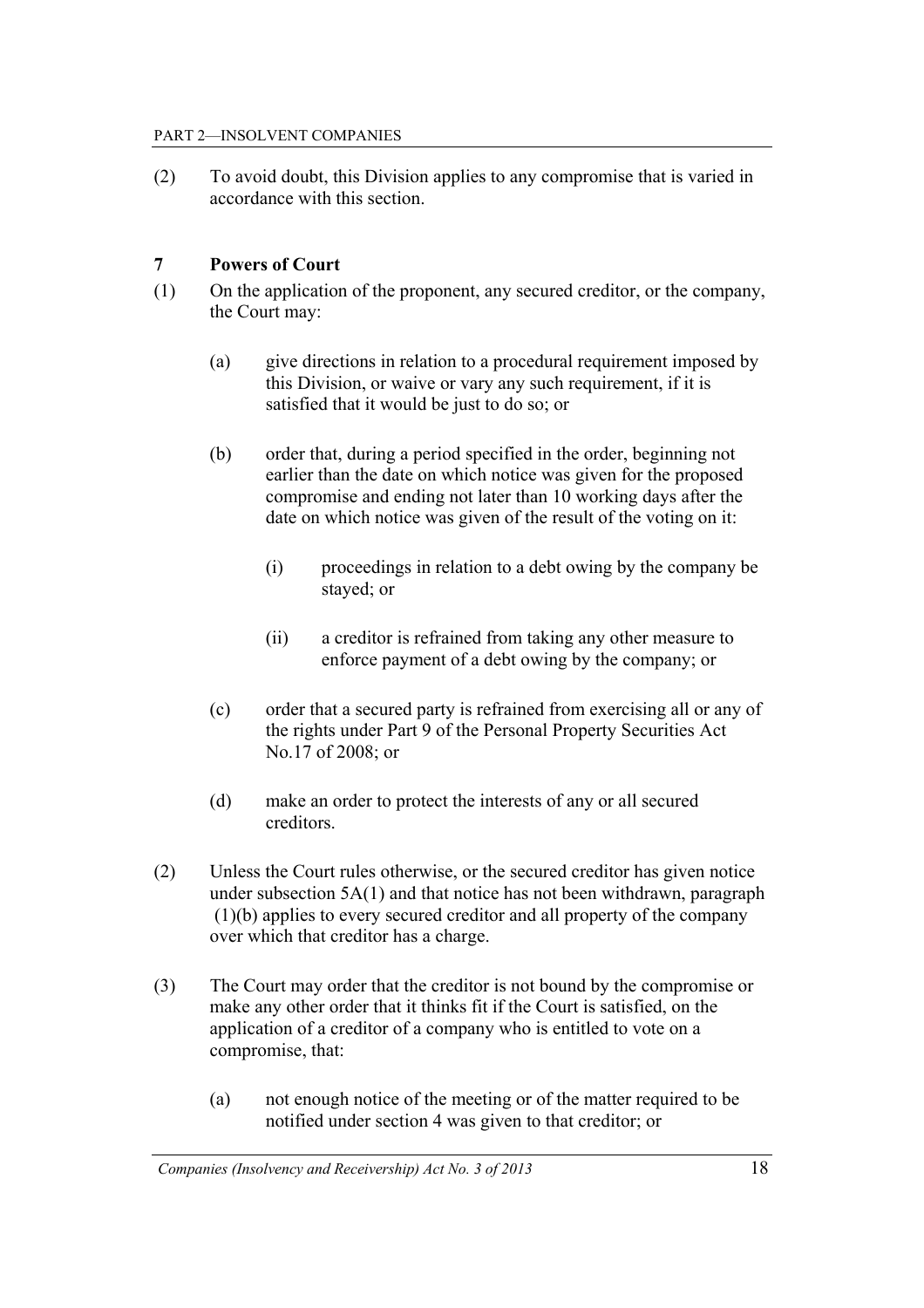- (b) there was some other material irregularity in obtaining approval of the compromise; or
- (c) in the case of a creditor who voted against the compromise, the compromise is unfairly prejudicial to that creditor, or to the class of creditors to which that creditor belongs; or
- (d) in the case of a secured creditor, the interests of the creditor would be materially prejudiced by the terms of the compromise.
- (4) An application under subsection (3) must be made not later than 10 working days after the date on which notice of the result of the voting was given to the creditor.

## **8 Effect of compromise in liquidation of company**

- (1) If a compromise is approved, the Court may, on the application of:
	- (a) the company; or
	- (b) a receiver appointed in relation to the property of the company; or
	- (c) any creditor or shareholder of the company with the leave of the Court,

 make such order as the Court thinks fit with respect to the extent, if any, to which the compromise will, if the company is put into liquidation, continue in effect and be binding on the liquidator of the company.

(2) If a compromise is approved and the company is later put into liquidation, the Court may, on the application of the liquidator or any person described in paragraph (1)(b) or (c), make any order that it thinks fit with respect to the extent, if any, to which the compromise will continue in effect and be binding on the liquidator of the company.

## **9 Costs of compromise**

Unless the Court orders otherwise, the costs incurred in organising and conducting a meeting of creditors for the purpose of voting on a proposed compromise:

(a) must be met by the company; or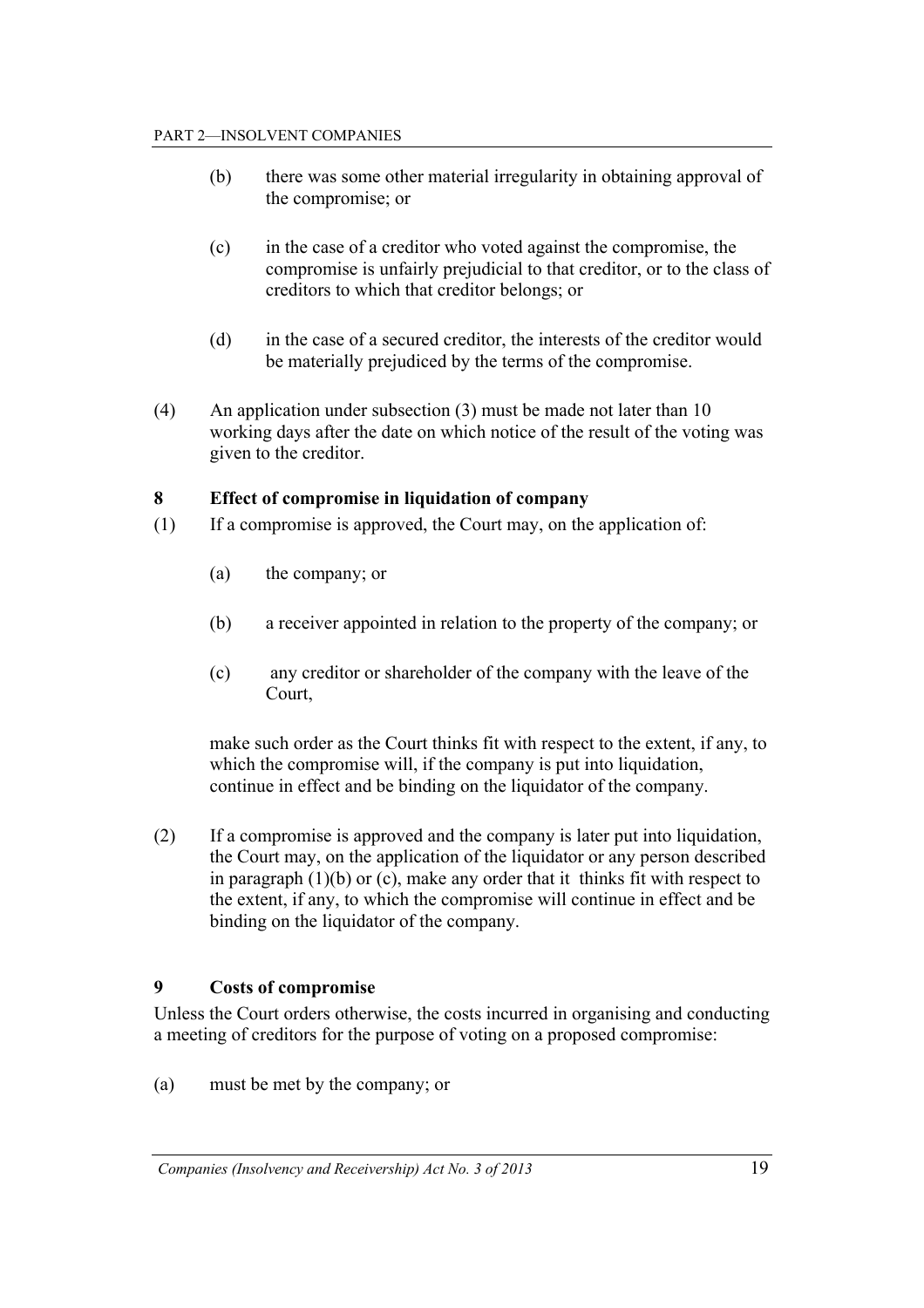- (b) if incurred by a receiver or a liquidator- are a cost of the receivership or liquidation; or
- (c) if incurred by any other person- are a debt due to that person by the company.

## **Division 2—Liquidations**

## **Subdivision A Purpose**

#### **10 Purpose**

- (1) The purpose of this Division and Schedules 1 to 7 is to provide for a liquidator of a company:
	- (a) to take possession of, protect, realise, and distribute the assets, or the proceeds of the realisation of the assets, of the company to its creditors in accordance with this Act; and
	- (b) if there are surplus assets remaining, to distribute them, or the proceeds of the realisation of the surplus assets, in accordance with section 48.
- (2) In this Division:

## **Creditor** means:

- (a) a person who, in a liquidation, would be entitled to claim in accordance with clause 2 of Schedule 7 that a debt is owing to that person by the company; and
- (b) includes a secured creditor only:
	- (i) for the purposes of sections 15, 19, and 52 and clause 5 of Schedule 4; or
	- (ii) to the extent of the amount of any debt owing to the secured creditor in respect of which the secured creditor claims under Part 2 of Schedule 7 as an unsecured creditor.

*Companies (Insolvency and Receivership) Act No. 3 of 2013* 20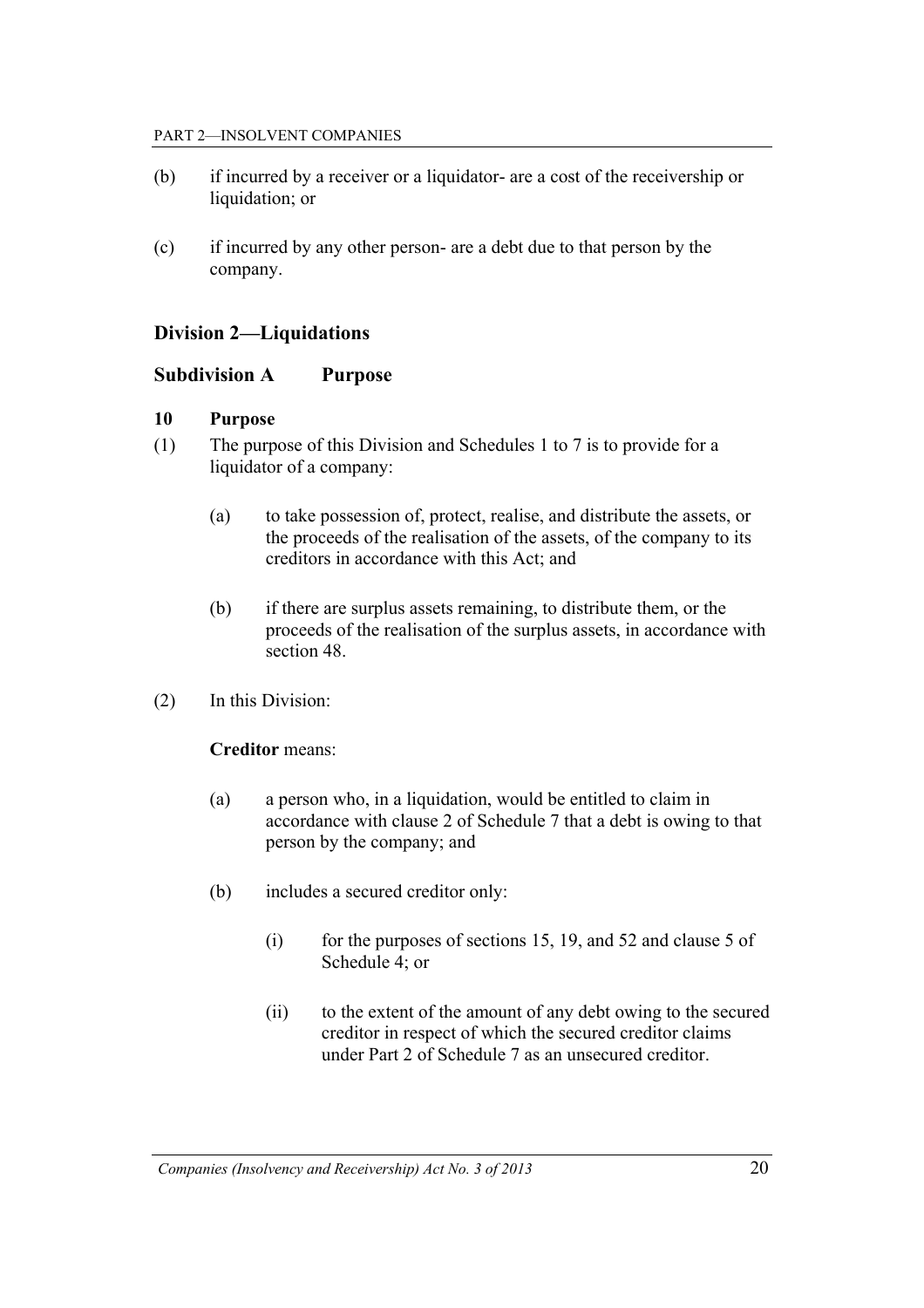## **Subdivision B—Beginning of Liquidation**

#### **11 When liquidation begins**

- (1) The liquidation of a company begins on the date on which, and at the time at which, the liquidator is appointed.
- (2) The liquidator must be a person other than those persons referred to under clause 1 of Schedule 3
- (3) If any question arises as to whether, on the date on which a liquidator was appointed, an act was done or a transaction was entered into or effected before or after the time at which the liquidator was appointed, that act or transaction is, in the absence of proof to the contrary, deemed to have been done or entered into or effected, as the case may be, after that time on which the liquidator was appointed.

## **Subdivision C—Restrictions on Appointment of Liquidator**

#### **12 Restrictions on appointment of liquidator**

- (1) Unless the Court orders otherwise, a person referred to in clause 1 of Schedule 3 must not be appointed or act as a liquidator of a company
- (2) The appointment of a person as a liquidator is of no effect unless that person has consented in writing to the appointment.
- (3) Every person who acts as a liquidator in contravention of subsection (1) commits an offence and is liable on conviction to a fine of VT25,000.

## **Subdivision D—Appointment of a Liquidator**

#### **13 Board may appoint liquidator**

- (1) A liquidator may be appointed by the resolution of the board of directors of the company on the occurrence of an event specified in the company's rules.
- (2) The board of directors of the company must record, in the document appointing the liquidator, the date and time for the appointment of the liquidator.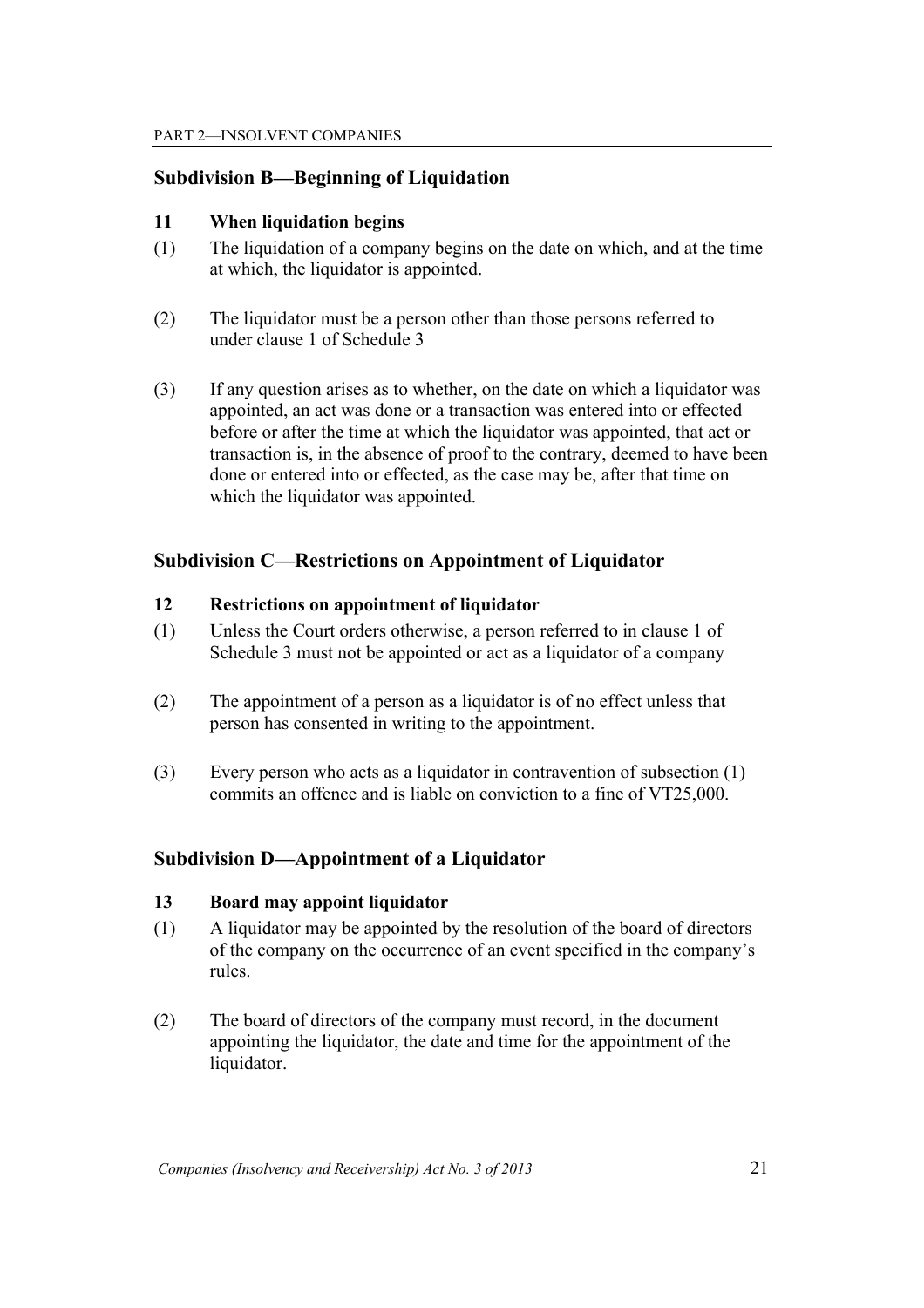#### PART 2—INSOLVENT COMPANIES

#### **14 Shareholders may appoint liquidator**

- (1) A liquidator may be appointed by special resolution of those shareholders entitled to vote and voting on the question.
- (2) The shareholders must record in the special resolution appointing the liquidator, the date and time at which, the special resolution was passed.

#### **15 Court may appoint liquidator**

- (1) A liquidator may be appointed by the Court on the application of:
	- (a) the company; or
	- (b) a director of the company; or
	- (c) a shareholder of the company; or
	- (d) a creditor of the company (including any contingent or prospective creditor); or
	- (e) the Registrar.
- (2) The Court may appoint a liquidator if it is satisfied that:
	- (a) the company is unable to pay its debts; or
	- (b) the company or the directors have persistently or seriously failed to comply with this Act; or
	- (c) it is just and equitable that the company be put into liquidation.
- (3) The Court must record in the order appointing the liquidator the date and time on which the order was made.

## **16 Interim liquidator**

(1) If an application has been made to the Court for an order that a company be put into liquidation, the Court may, if it is satisfied that it is necessary or expedient for the purpose of maintaining the value of assets owned or managed by the company, appoint a person as an interim liquidator.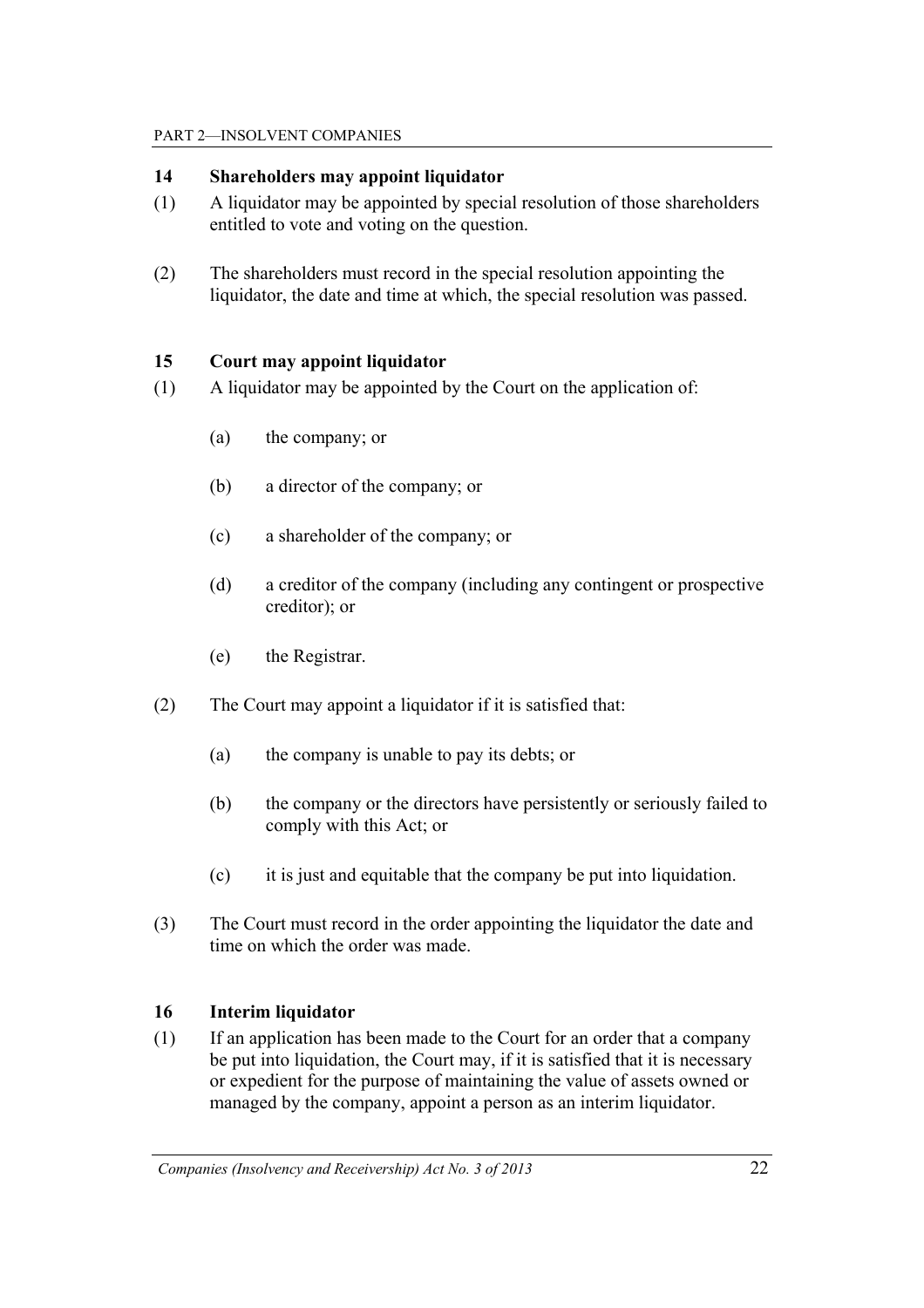- (2) Subject to subsection (3), an interim liquidator has the rights and powers of a liquidator to the extent necessary or desirable to maintain the value of assets owned or managed by the company.
- (3) The Court may limit the rights and powers of an interim liquidator in the manner that it thinks fit.
- (4) The appointment of an interim liquidator takes effect on the date on which, and at the time at which, the order appointing that interim liquidator is made.
- (5) The Court must record in the order appointing the interim liquidator the date and time on which, the order was made.
- (6) If any question arises as to whether, on the date on which an interim liquidator was appointed, an act was done or a transaction was entered into or effected before or after the time at which the interim liquidator was appointed, that act or transaction is, in the absence of proof to the contrary, deemed to have been done or entered into or effected, as the case may be, after that time on which the interim liquidators was appointed.

## **17 Meaning of unable to pay its debts**

- (1) Unless the contrary is proved, and subject to section 18, a company is presumed to be unable to pay its debts if:
	- (a) the company has failed to comply with a statutory demand; or
	- (b) an execution issued against the company in respect of a judgment debt has been returned unsatisfied in whole or in part; or
	- (c) a person entitled to a charge over all or substantially all of the property of the company has appointed a receiver under the document creating the charge; or
	- (d) a compromise between a company and its creditors has been put to a vote in accordance with Division 1.

## **18 Evidence and other matters**

(1) On an application made to the Court for an order that a company be put into liquidation, evidence of failure to comply with a statutory demand referred to under section 19 is not admissible as evidence that a company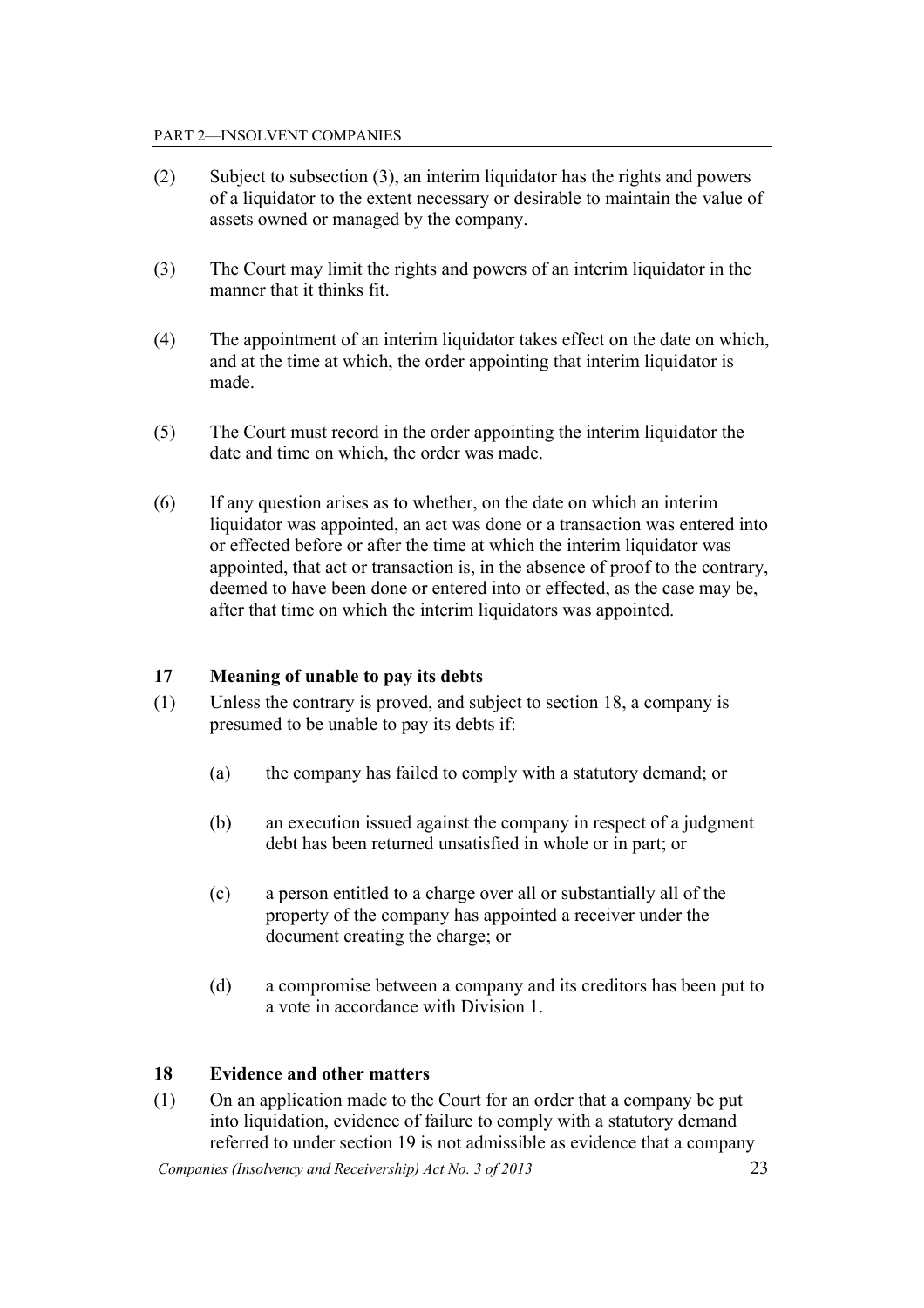is unable to pay its debts unless the application is made within 30 working days after the last date for compliance with the demand.

- (2) To avoid doubt, section 17 does not prevent proof by other means that a company is unable to pay its debts.
- (3) Information or records acquired under section 56, 58, or 61 of the Companies Act or, if the Court so orders, under section 62 of the Companies Act, may be received as evidence that a company is unable to pay its debts.
- (4) In determining whether a company is unable to pay its debts, contingent or prospective liabilities may be taken into account.
- (5) An application to the Court for an order that a company be put into liquidation on the ground that it is unable to pay its debts may be made by a contingent or prospective creditor only with the leave of the Court; and the Court may give such leave, with or without conditions, only if it is satisfied that a prima facie case has been made out that the company is unable to pay its debts.

## **19 Statutory demand**

- (1) A statutory demand is a demand by a creditor in respect of a debt owing by a company made in accordance with this section.
- (2) A statutory demand must:
	- (a) be in respect of a debt that is due and payable and is not less than VT120,000 (one hundred and twenty thousand) , or such greater amount as may be prescribed; and
	- (b) be in writing; and
	- (c) be served on the company; and
	- (d) require the company to do any of the following things to the reasonable satisfaction of the creditor, within 15 working days of the date of service, or any longer period that the Court may order:
		- (i) pay the debt; or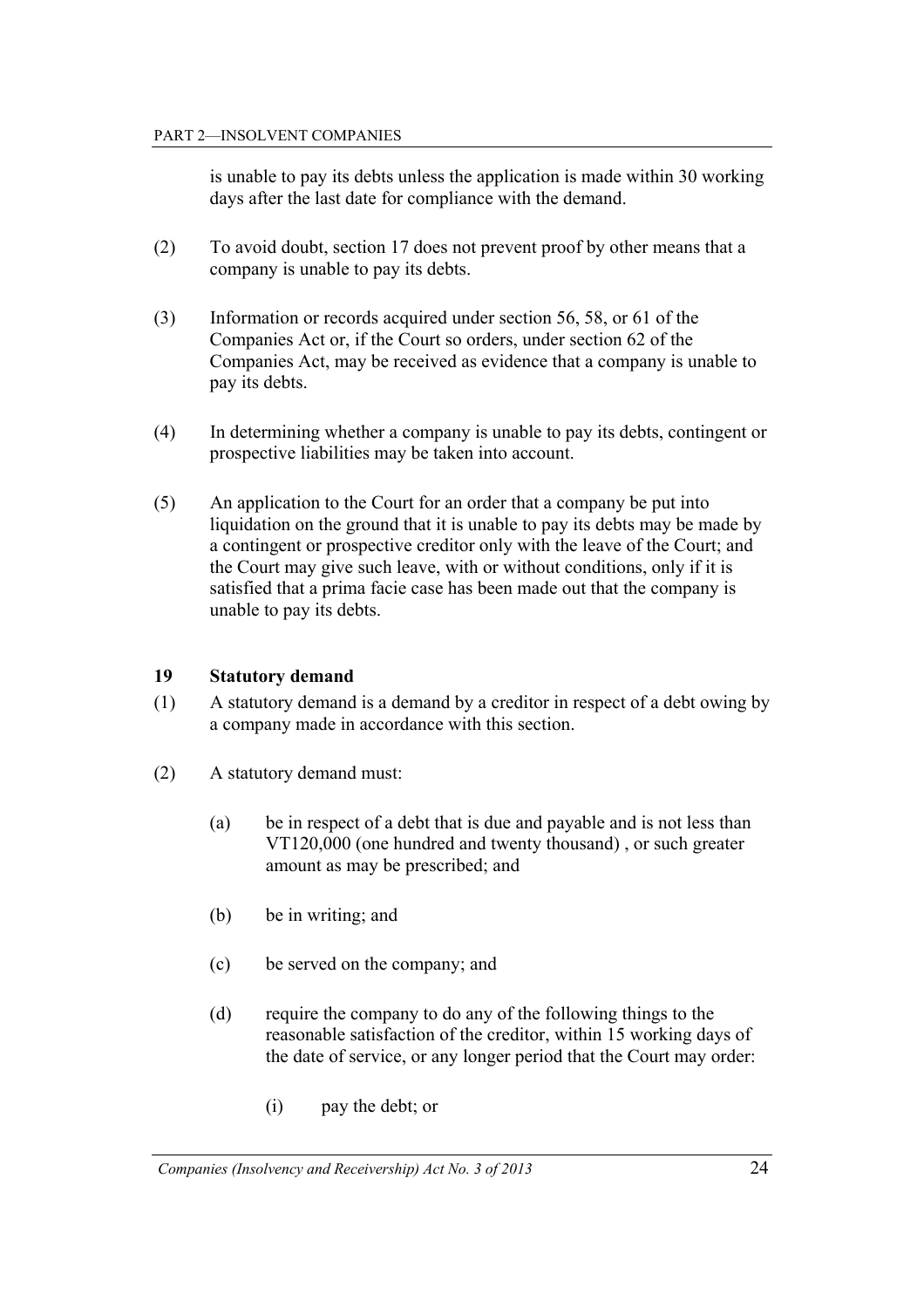- (ii) enter into a compromise under Division 1;or
- (iii) otherwise compound with the creditor; or
- (iv) give a charge over its property to secure payment of the debt.

## **20 Court may set aside statutory demand**

- (1) A company may apply to the Court to set aside a statutory demand.
- (2) The application must be:
	- (a) made within 10 working days of the date of service of the demand; and
	- (b) served on the creditor within 10 working days of the date of service of the demand.
- (3) No extension of time may be given for making or serving an application to have a statutory demand set aside, however, at the hearing of the application, the Court may extend the time for compliance with the statutory demand.
- (4) The Court may grant an application to set aside a statutory demand if it is satisfied that:
	- (a) there is a substantial dispute as to whether or not the debt is owing or is due; or
	- (b) the company appears to have a counterclaim, set-off, or crossdemand and the amount specified in the counterclaim, set-off, or cross-demand is less than the prescribed amount; or
	- (c) the demand ought to be set aside on other grounds.
- (5) A demand must not be set aside by reason only of a defect or irregularity unless the Court considers that substantial injustice would be caused if it were not set aside.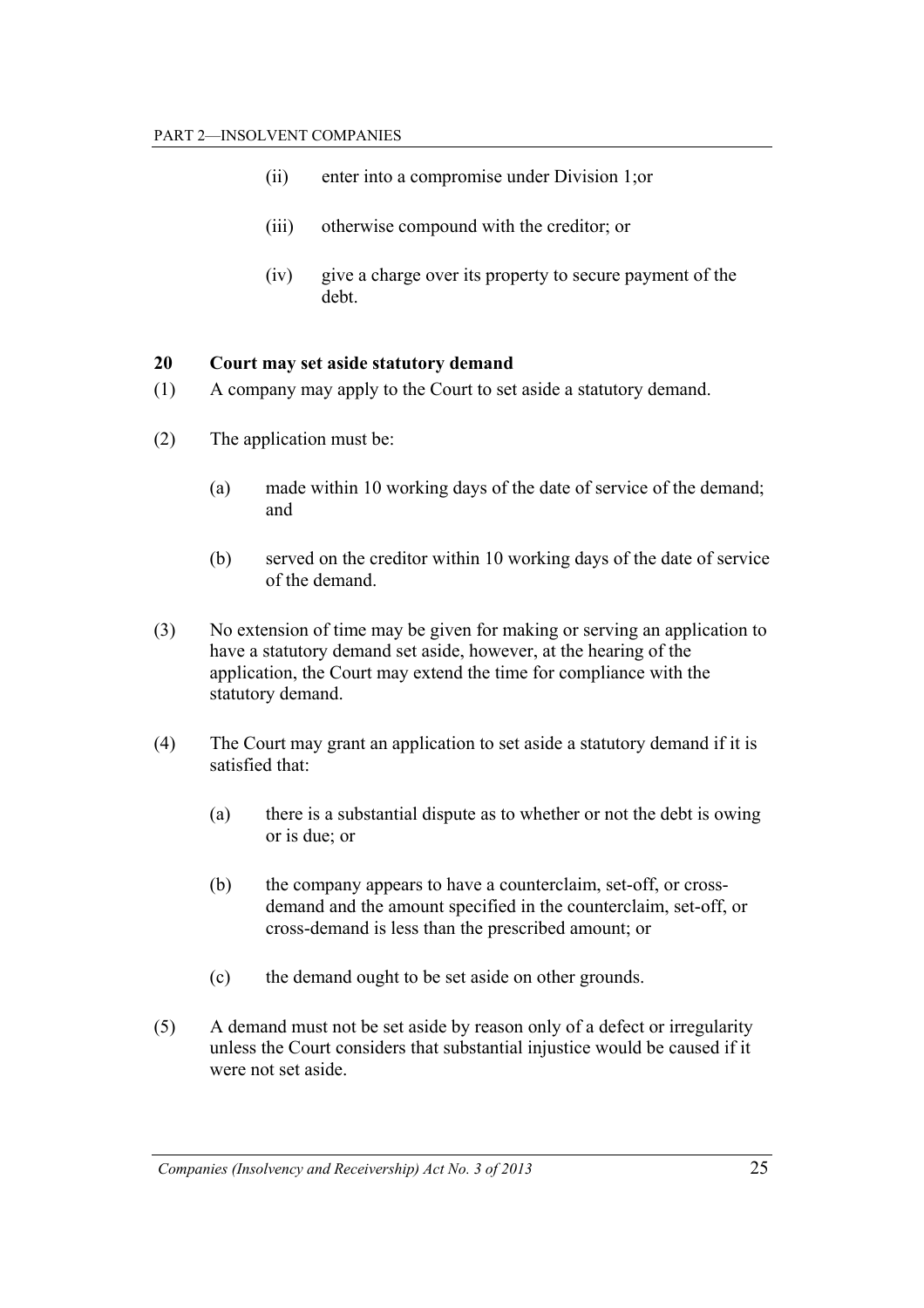- (6) In subsection (5), "defect" includes a material misstatement of the amount due to the creditor and a material misdescription of the debt referred to in the demand.
- (7) An order under this section may be made subject to conditions.

## **21 Additional powers of Court**

- (1) If, on the application of a creditor whose statutory demand has not been met or who establishes that a company has not complied with an approved compromise, the Court is satisfied that,
	- (a) there is a debt due by the company to the creditor that is not the subject of a substantial dispute, or
	- (b) there is a debt due by the company that is not subject to a counterclaim, set-off, or cross-demand,

 the Court may, on the ground that the company is unable to pay its debts make an order under subsection (2).

- (2) The Court may:
	- (a) order the company to pay the debt within a specified period and that, in default of payment, the creditor may make an application to put the company into liquidation; or
	- (b) immediately make an order putting the company into liquidation.
- (3) For the purposes of the hearing of an application to put the company into liquidation under an order made under subsection  $(1)(a)$ , the company is presumed to be unable to pay its debts if it failed to pay the debt within the specified period under the order.

## **Subdivision E—Notices**

## **22 Notices given by liquidator**

- (1) A liquidator must, immediately after being appointed or being notified of his or her appointment, give public notice of:
	- (a) his or her appointment; and

*Companies (Insolvency and Receivership) Act No. 3 of 2013* 26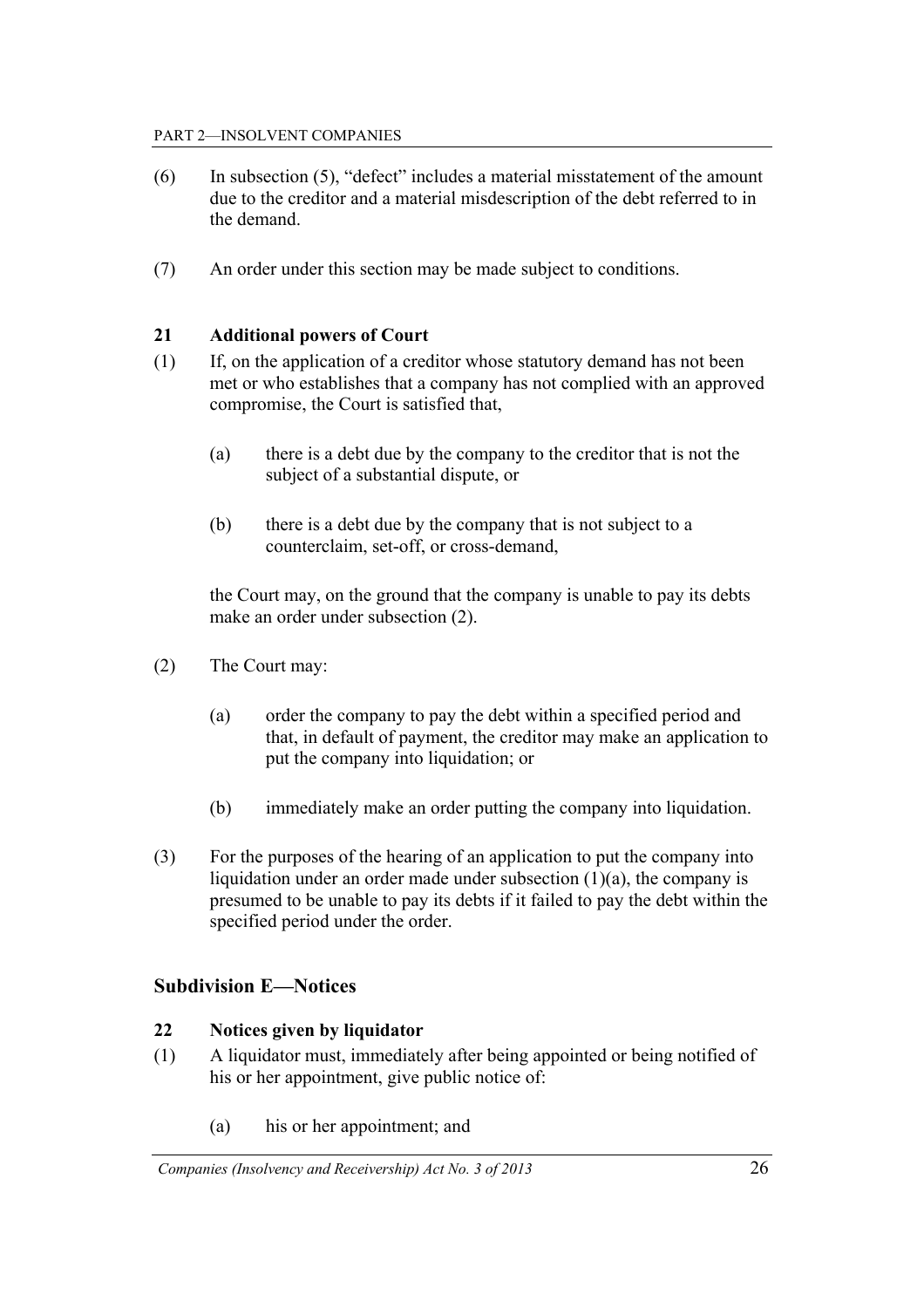- (b) the date and time of the commencement of the liquidation; and
- (c) the contact details of the liquidator that may be used by a creditor or shareholder, during normal business hours..
- (2) A liquidator must, within 10 working days of being appointed or being notified of his or her appointment, deliver to the Registrar for registration a notice of the liquidator's appointment.

## **23 Documents to state company in liquidation**

Every document and negotiable instrument entered into, made or issued by a liquidator of a company on behalf of the company must state, in a prominent position, that the company is in liquidation.

## **Subdivision F—Obligations to Liquidators**

## **24 Directors, etc, to identify and deliver company property**

- (1) A present or former director or employee of a company in liquidation must:
	- (a) immediately after the company is put into liquidation, give the liquidator details of property of the company in his or her possession or under his or her control; and
	- (b) on being required to do so by the liquidator, immediately or within any time that may be specified by the liquidator, deliver the property to the liquidator or any other person that the liquidator may direct, or dispose of the property in any manner that the liquidator may direct.
- (2) A person who fails to comply with subsection (1) commits an offence and is liable on conviction to a fine not exceeding VT125, 000 or to imprisonment for a term not exceeding 2 years, or both.

## **25 Obligations of suppliers of essential services**

- (1) Despite any other written law or any contract, a supplier of an essential service must not:
	- (a) refuse to supply the service to a liquidator, or to a company in liquidation, by reason of the company's default in paying charges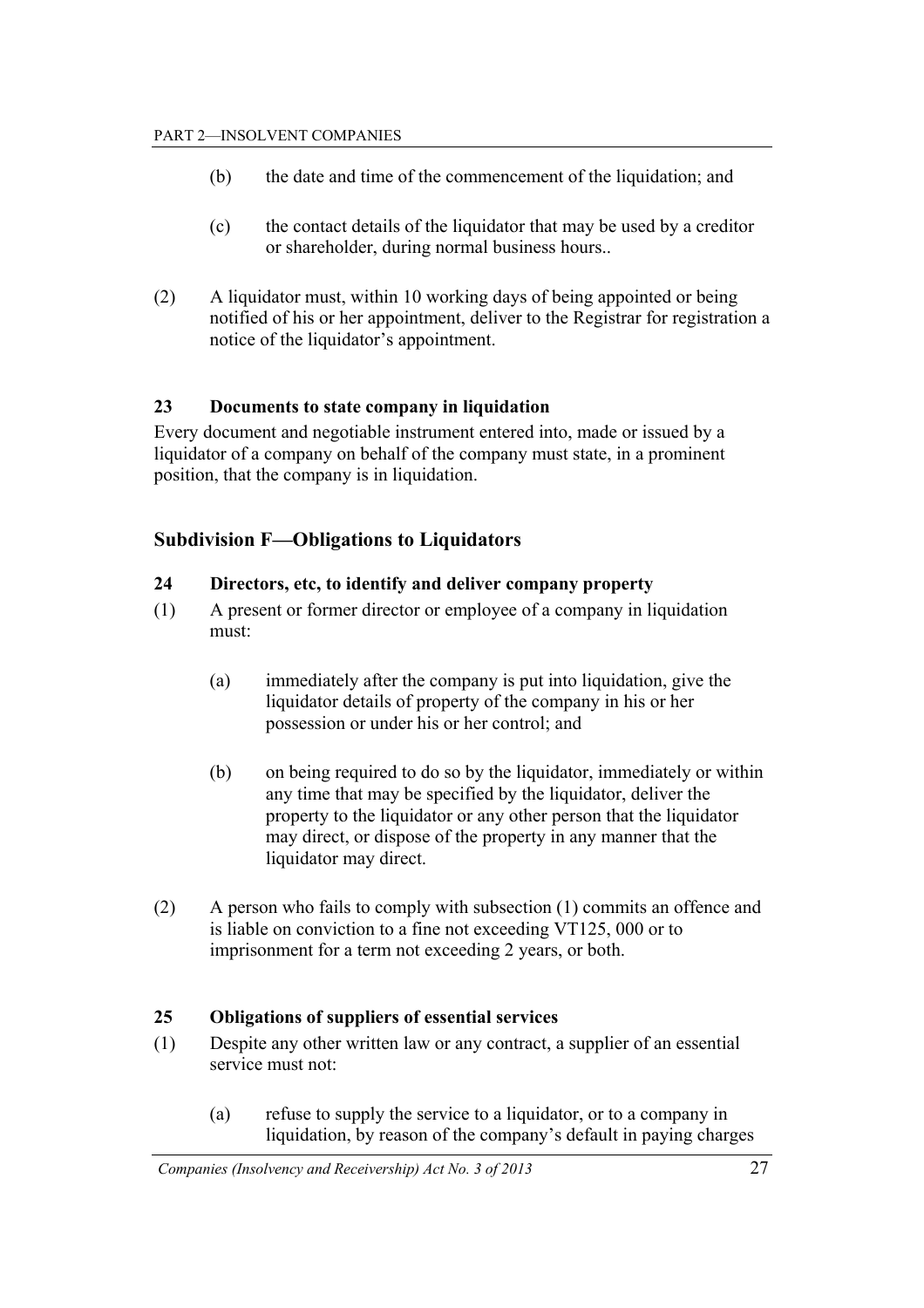due for the service in relation to a period before the commencement of the liquidation; or

- (b) make it a condition of the supply of the service to a liquidator, or to a company in liquidation, that payment be made of outstanding charges due for the service in relation to a period before the commencement of the liquidation; or
- (c) make it a condition of the supply of the service to a company in liquidation that the liquidator personally guarantees payment of the charges that would be incurred for the supply of the service.
- (2) The charges incurred by a liquidator for the supply of an essential service are an expense incurred by the liquidator for the purposes of clause 15(a) of Schedule 7.

## **Subdivision G—Liquidators' Rights to Company's Documents**

## **26 Liquidator may require director, etc, to deliver documents**

- (1) A liquidator may, by notice in writing, require a director or shareholder of the company or any other person to deliver to the liquidator any records or documents of the company in that person's possession or under that person's control as the liquidator requires.
- (2) A person who fails to comply with subsection (1) commits an offence and is liable to a fine not exceeding VT125,000 or to imprisonment for a term not exceeding 2 years, or both

## **27 Liquidator may require director, etc, to provide information**

- (1) A liquidator may, from time to time, by notice in writing, require the following persons to do any of the things specified in subsection (2):
	- (a) a director or former director of the company;
	- (b) a shareholder of the company;
	- (c) a person who was involved in the promotion or formation of the company;
	- (d) a person who is, or has been, an employee of the company;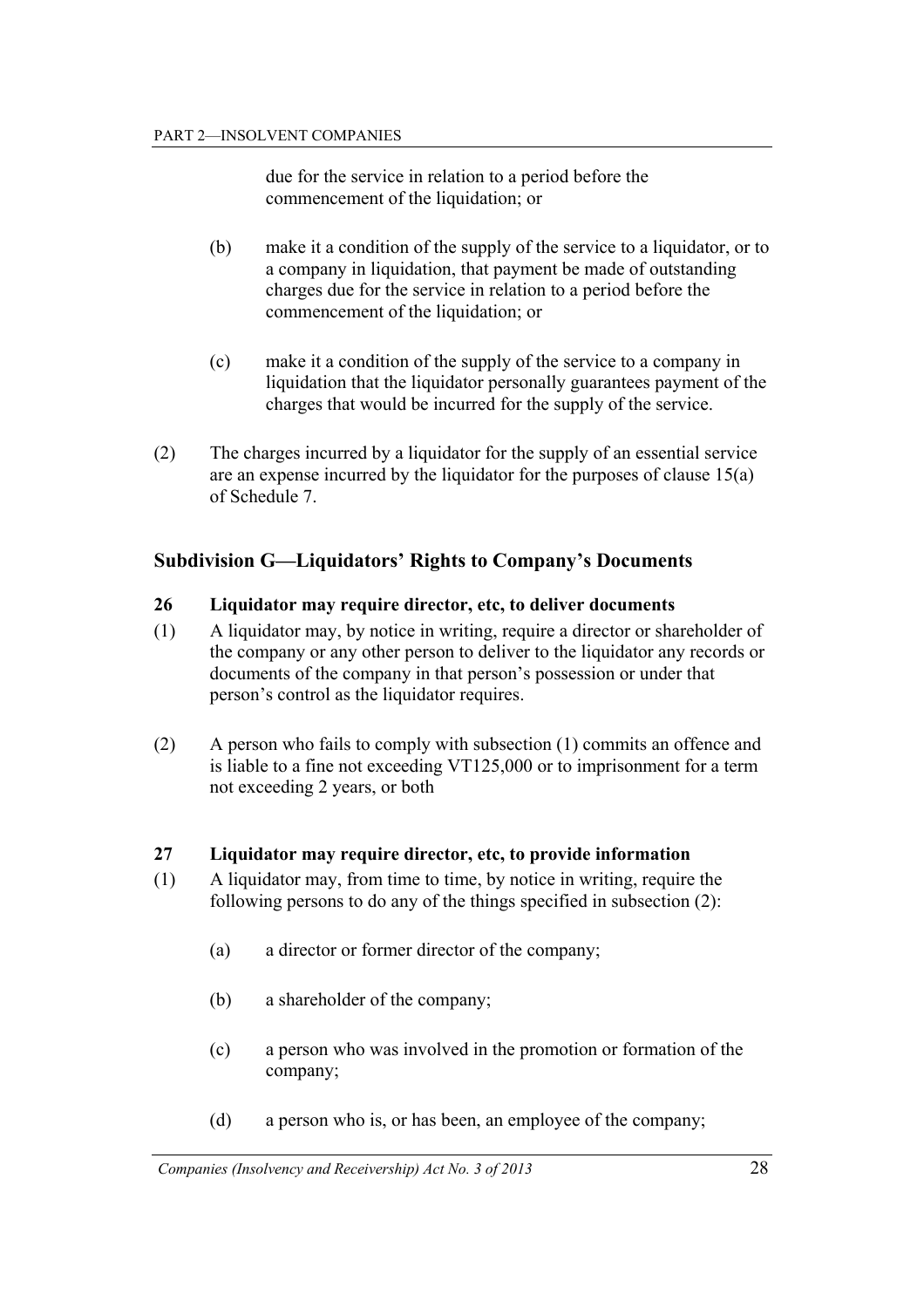- (e) a receiver, accountant, auditor, bank officer, or other person having knowledge of the affairs of the company;
- (f) a person who is acting, or who has at any time acted, as legal practitioner for the company.
- (2) A person referred to in subsection (1) may be required to:
	- (a) attend to the liquidator at such reasonable time or times and at such place as may be specified in the notice; or
	- (b) provide the liquidator with such information about the business, accounts, or affairs of the company as the liquidator requests; or
	- (c) be examined on oath or affirmation by the liquidator or by a barrister or solicitor acting on behalf of the liquidator on any matter relating to the business, accounts, or affairs of the company; or
	- (d) assist in the liquidation to the best of the person's ability.
- (3) Without limiting paragraph (2)(a), a person may be required to attend on the liquidator under that subsection at a meeting of creditors of the company.

## **28 Reasonable expenses may be paid**

- (1) Without limiting subsection (2), the liquidator may pay to a person referred to in paragraph  $27 \text{ (1)(d)}$ , (e), or (f), who is not an employee of the company, reasonable travelling and other expenses in complying with a requirement of the liquidator under that section.
- (2) The Court may, on the application of the liquidator or a person referred to in paragraph  $27 \left(1\right)(d)$ , (e), or (f), who is not an employee of the company, order that that person is entitled to receive reasonable remuneration and travelling and other expenses in complying with a requirement of the liquidator under that section.
- (3) A person referred to in paragraph  $27 \text{ (1)(d)}$ , (e), or (f) must not refuse to comply with a requirement of the liquidator under that section if:
	- (a) an application to the Court to be paid remuneration or travelling and other expenses has not been made or determined; or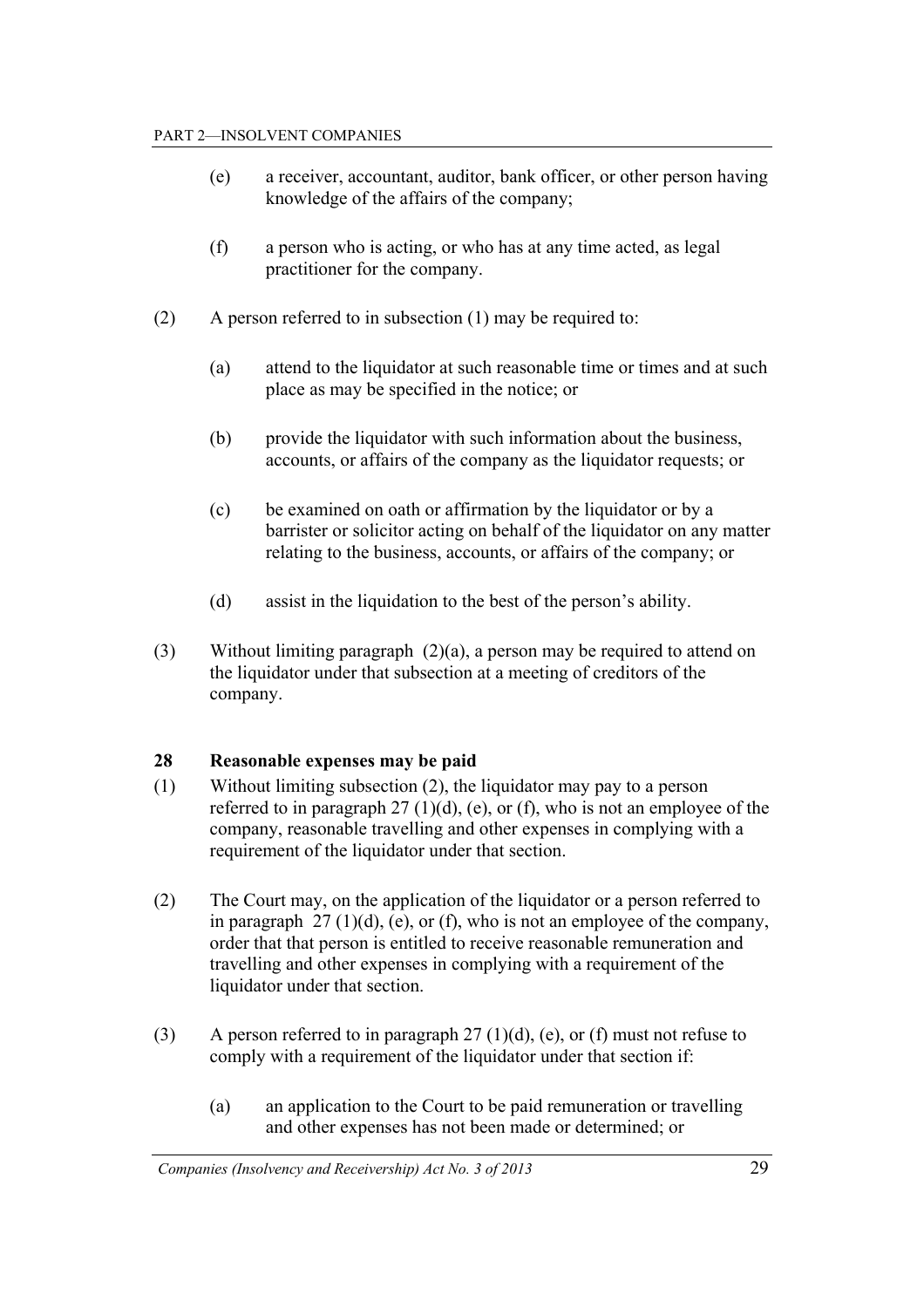- (b) remuneration or travelling and other expenses to which that person is entitled to has not been paid in advance; or
- (c) the liquidator has not paid that person travelling or other expenses.

#### **29 Examination by liquidator**

- (1) A liquidator, or legal practitioner acting on behalf of the liquidator, may administer an oath to, or take the affirmation of, a person required to be examined under section 27.
- (2) A person required to be examined under section 27 is entitled to be represented by a barrister or solicitor.
- (3) A liquidator, or legal practitioner acting on behalf of the liquidator, who conducts an examination under section 27 must ensure that the examination is recorded in writing or by means of a sound recording, video and sound recording, or other similar means.

#### **30 Court may order person to comply with section 27**

- (1) The Court may, on the application of the liquidator, order a person who has failed to comply with a requirement of the liquidator under section 27 to comply with that requirement.
- (2) The Court may, on the application of the liquidator, order a person to whom section 27 applies to:
	- (a) attend before the Court and be examined on oath or affirmation by the Court or the liquidator, or legal practitioner acting on behalf of the liquidator, on any matter relating to the business, accounts, or affairs of the company; or
	- (b) produce any documents relating to the business, accounts, or affairs of the company in that person's possession or under that person's control.
- (3) If a person is examined under paragraph  $(2)(a)$ .
	- (a) the examination must be recorded in writing; and
	- (b) the person examined must sign the record.

*Companies (Insolvency and Receivership) Act No. 3 of 2013* 30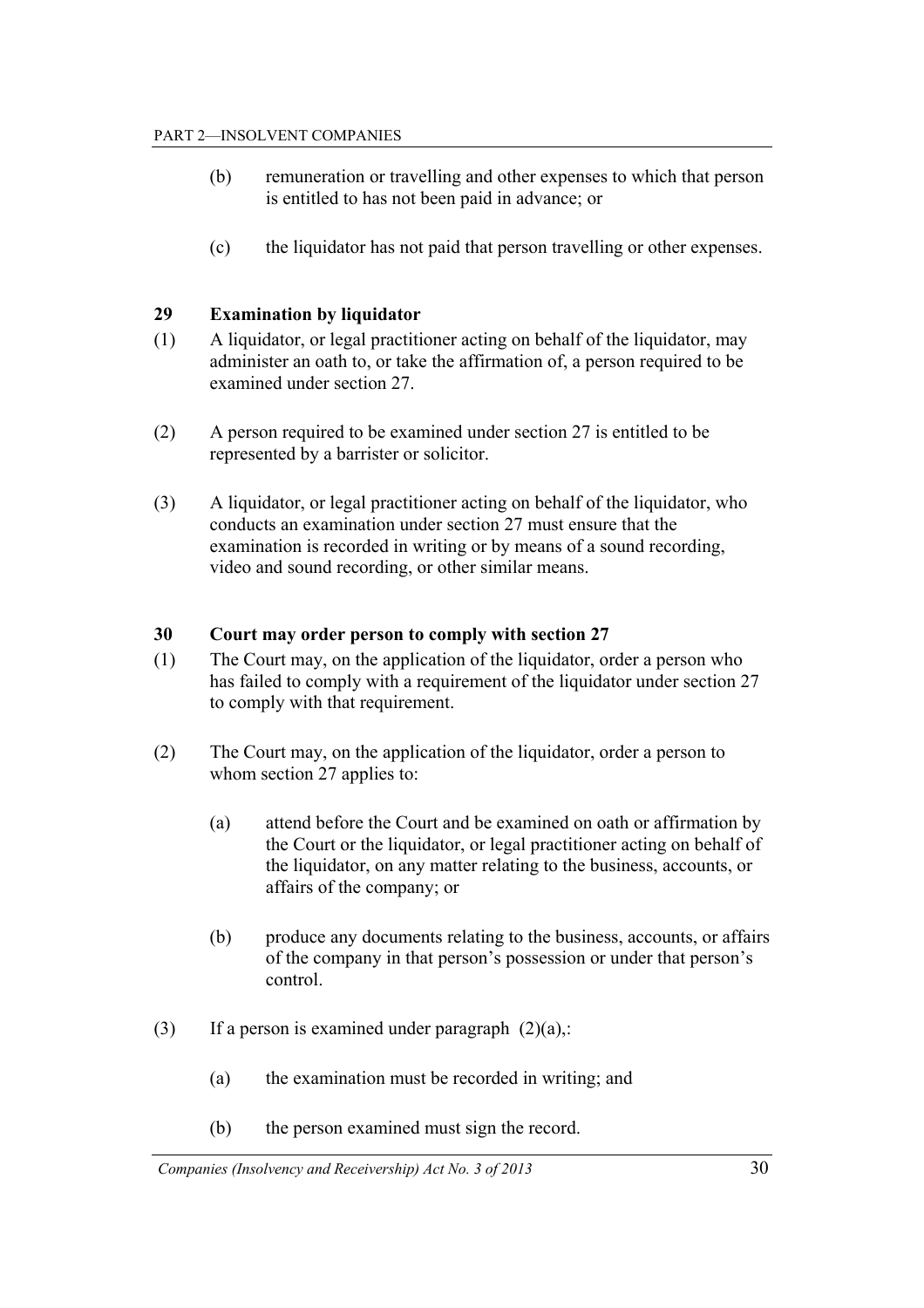#### PART 2—INSOLVENT COMPANIES

(4) Subject to any directions by the Court, a record of an examination under this section is admissible in evidence in any proceedings under section 77 of the Companies Act or under this Division.

#### **31 Self-incrimination not an excuse**

- (1) A person is not excused from answering a question in the course of being examined under section 27 or 30 on the ground that the answer may incriminate or tend to incriminate that person.
- (2) The testimony of the person examined is not admissible as evidence in criminal proceedings against that person except on a charge of perjury in relation to that testimony.

## **32 Restriction on enforcement of lien over company's documents**

- (1) A person is not entitled, as against the liquidator of a company, to claim or enforce a lien over documents of the company.
- (2) If the lien arises in relation to a debt for the provision of services to the company before the commencement of the liquidation, the debt is a preferential claim against the company under section 47 in the amount of VT30,000 or such greater amount as may be prescribed at the commencement of the liquidation.
- (3) To avoid doubt, nothing in this section applies to a company that was put into liquidation under section 13 or 14 if:
	- (a) the directors of the company have passed a resolution of the kind referred to in section 39; and
	- (b) where section 40 does not apply in relation to the company.

#### **33 Delivery of document held by secured creditor**

- (1) A person is required to deliver a document to a liquidator under section 26 even though possession of the document creates a charge over property of a company.
- (2) Production of the document to the liquidator under subsection (1) does not prejudice the existence or priority of the charge, and the liquidator must make the document available to the person entitled to it for the purpose of dealing with, or realising the charge over, the secured property.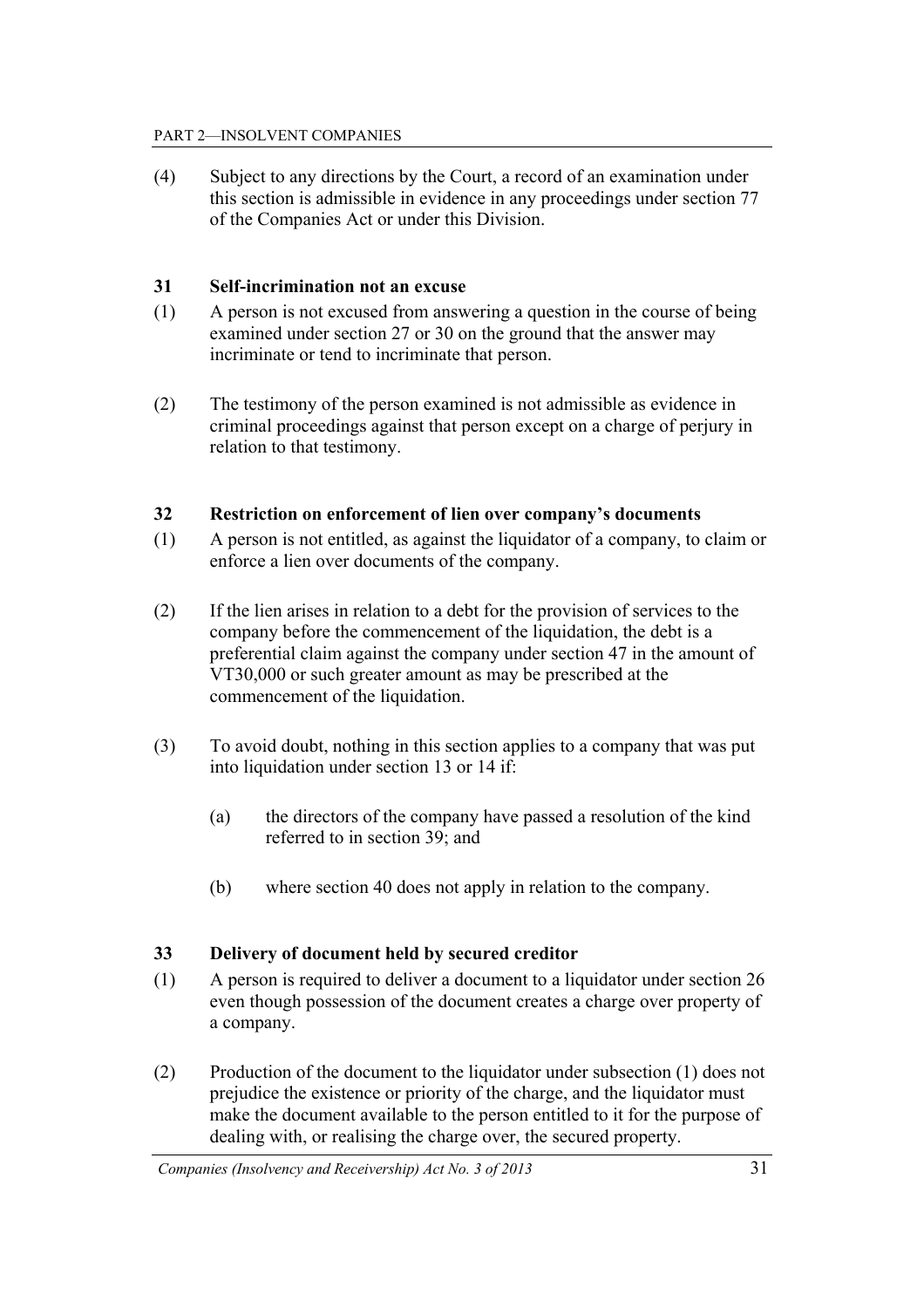#### PART 2—INSOLVENT COMPANIES

#### **34 Documents held by receiver**

- (1) A receiver is not required to deliver to a liquidator any documents that the receiver requires for the purpose of exercising any powers or functions as the receiver in relation to property of a company in liquidation.
- (2) The liquidator may, from time to time, by notice in writing, require the receiver:
	- (a) to make any records and documents available for inspection by the liquidator at any reasonable time or times; and
	- (b) to provide the liquidator with copies of any records and documents or extracts from them.
- (3) The liquidator may take copies of any records and documents made available for inspection or extracts from them.
- (4) The liquidator must pay the reasonable expenses of the receiver in complying with a requirement of the liquidator under subsection (2).

## **Subdivision H—Meetings**

## **35 Notice of first creditors' meeting**

- (1) A liquidator must give to every known creditor a notice in writing of a meeting of creditors, and:
	- (a) if subsection  $44(1)$  applies, the notice must be given together with the report and notice referred to in that subsection; and
	- (b) if the liquidator receives a notice under subparagraph  $41(1)$  (b) (iii) requiring a meeting of creditors to be called, the notice must be given within 10 working days after receiving the notice.
- (2) Not less than 5 working days before the creditors' meeting, a liquidator must also give public notice of the meeting.

## **36 Timing of first creditors' meeting**

(1) Except if subparagraph 41(1)(b)(iii) applies, a meeting of creditors must be held: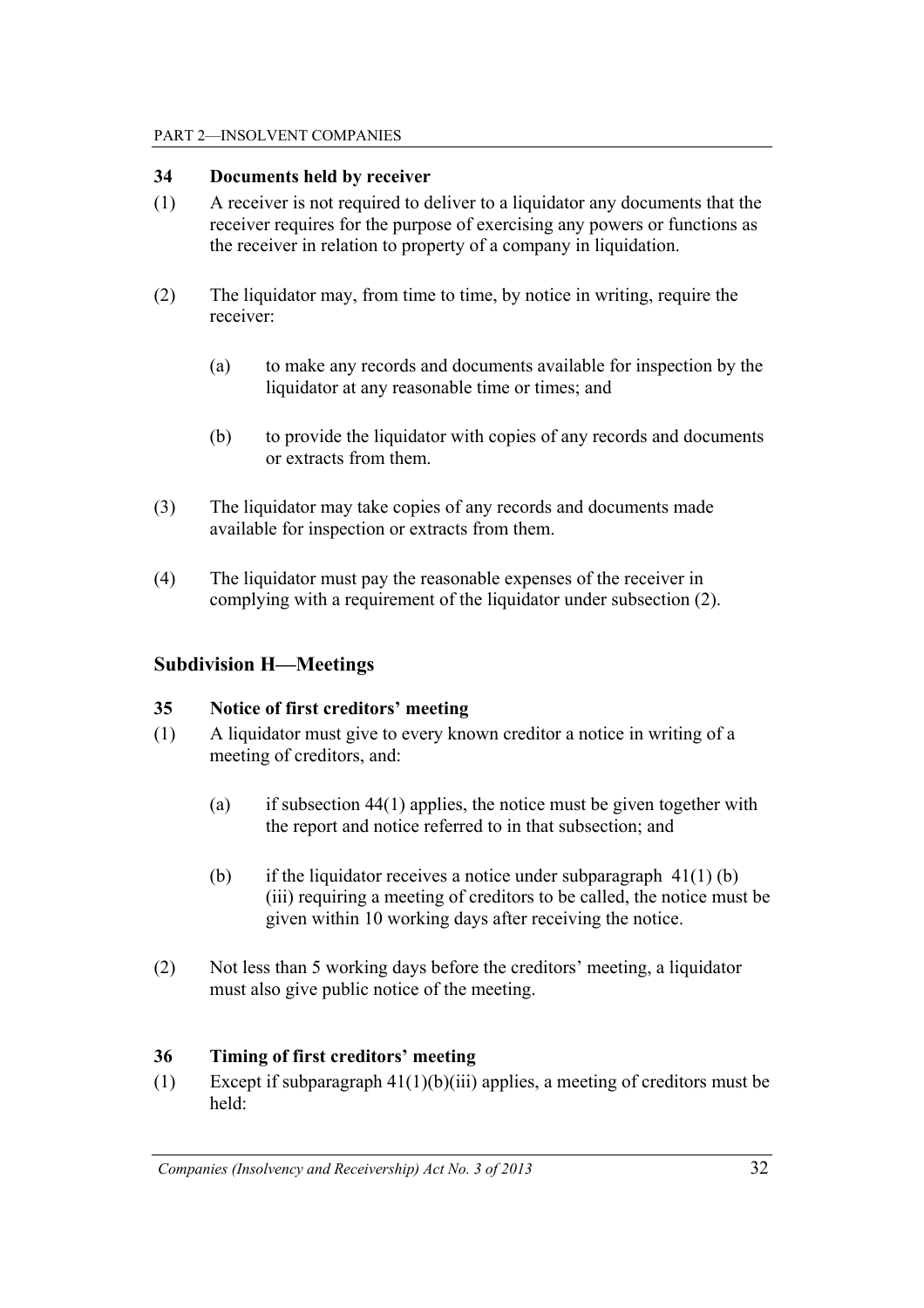- (a) in the case of a liquidator appointed under section 13 or 14 within 10 working days of the liquidator's appointment; or
- (b) in the case of a liquidator appointed under section 15, within 30 working days of the liquidator's appointment; or
- (c) in either case- within such longer period as the Court may allow.
- (2) If paragraph  $41(1)(b)(iii)$  applies, a meeting of creditors must be held within 15 working days after the liquidator receives a notice under paragraph 41(1)(c) requiring a meeting of creditors to be called.

## **37 Purpose of first creditors' meeting**

- (1) Subject to sections 39 and 41, the liquidator of a company must call a meeting of the creditors of the company for the following purposes:
	- (a) in the case of a liquidator appointed under section 13 or 14- of resolving whether to confirm the appointment of that liquidator or to appoint another liquidator in place of the liquidator so appointed; or
	- (b) in the case of a liquidator appointed under section 15- of resolving whether to confirm the appointment of that liquidator or to make an application to the Court for the appointment of a liquidator in place of the liquidator so appointed; or
	- (c) in either case, of determining whether to pass a resolution for the purposes of paragraph 43(1)(c).
- (2) If the appointment of a liquidator under section 13 or 14 is not confirmed at a meeting of creditors and another liquidator is not appointed in place of that liquidator, the appointment of the liquidator under either of those sections continues until another liquidator is appointed.

## **38 Replacement liquidator**

(1) If at a meeting of creditors it is resolved to appoint a person as liquidator of the company in place of the liquidator appointed under section 13 or 14, the person who is resolved to be appointed as liquidator is, subject to section 12, appointed as the liquidator of the company.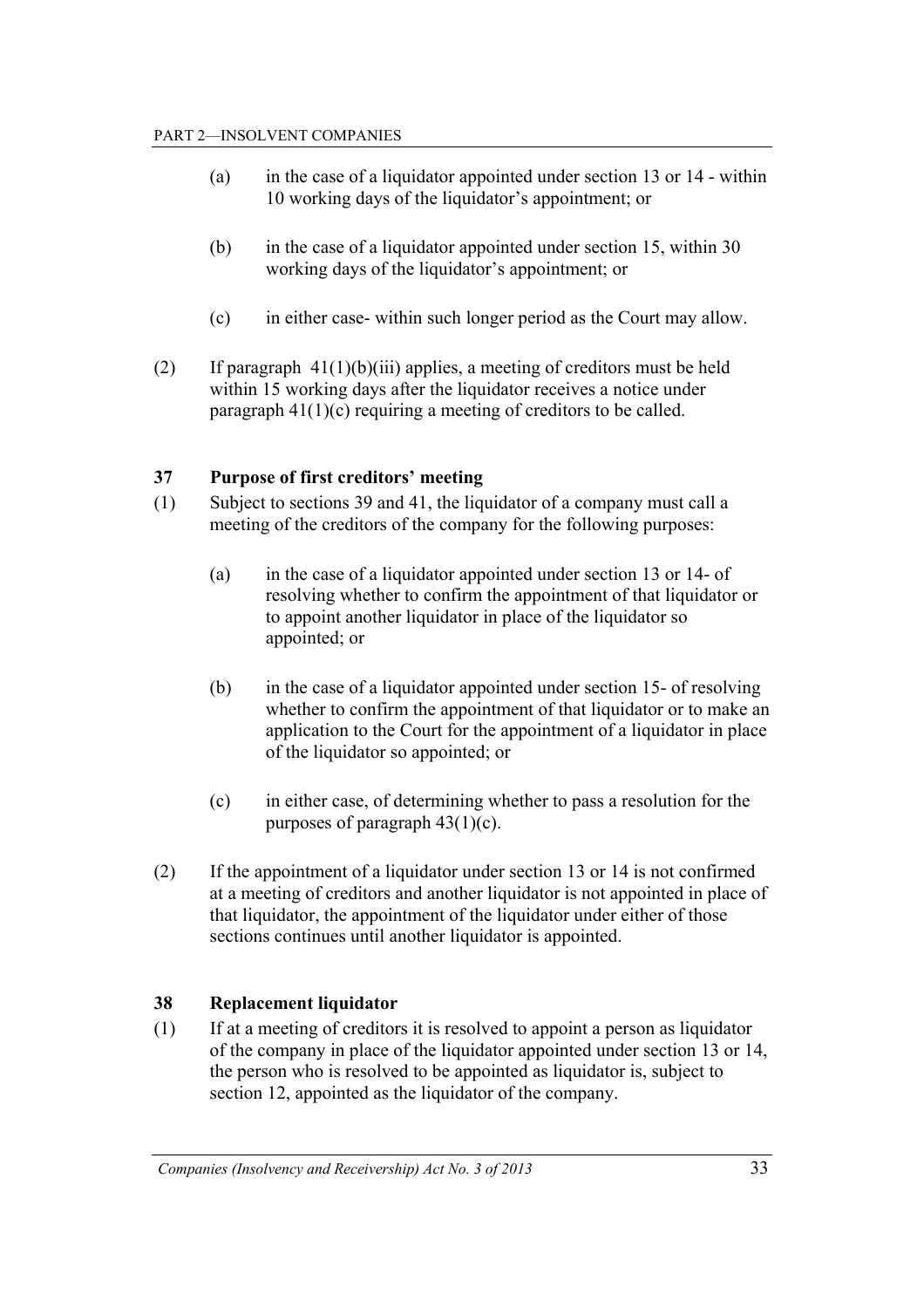- (2) If at a meeting of creditors it is resolved to apply to the Court for the appointment of a person as liquidator in place of the liquidator appointed under section 15:
	- (a) the liquidator of the company must immediately apply to the Court for the appointment of that person as liquidator; and
	- (b) the Court may appoint that person as the liquidator of the company.

## **39 Effect of directors' resolving company able to pay its debts**

Nothing in sections 35 to 38 applies to the liquidator of a company appointed under section 13 or 14 if, within 20 working days before the appointment of the liquidator, the directors of the company resolved that the company would, on the appointment of a liquidator under either of those sections, be able to pay its debts in full and a copy of the resolution is delivered to the Registrar for registration.

## **40 Other creditors' meetings**

- (1) Subject to section 41, the liquidator of a company who was not, by reason of section 35, required to call a meeting of creditors of the company, must immediately call a meeting of the creditors of the company for the purpose specified in paragraph  $37(1)(a)$  or (b), if the liquidator is satisfied that:
	- (a) the directors who voted in favour of a resolution referred to in paragraph 37 (1)(a) or (b)did not have reasonable grounds to believe that the company would, on the appointment of a liquidator under section 13 or 14, be able to pay its debts; or
	- (b) the company is not able to pay its debts.
- (2) Section 37 applies in this section.

## **41 Liquidator may dispense with meetings of creditors**

- (1) A liquidator is not required to call a meeting of creditors under section 35 or 40, as the case may be, if:
	- (a) the liquidator considers that no such meeting should be held, having regard to:
		- (i) the assets and liabilities of the company; and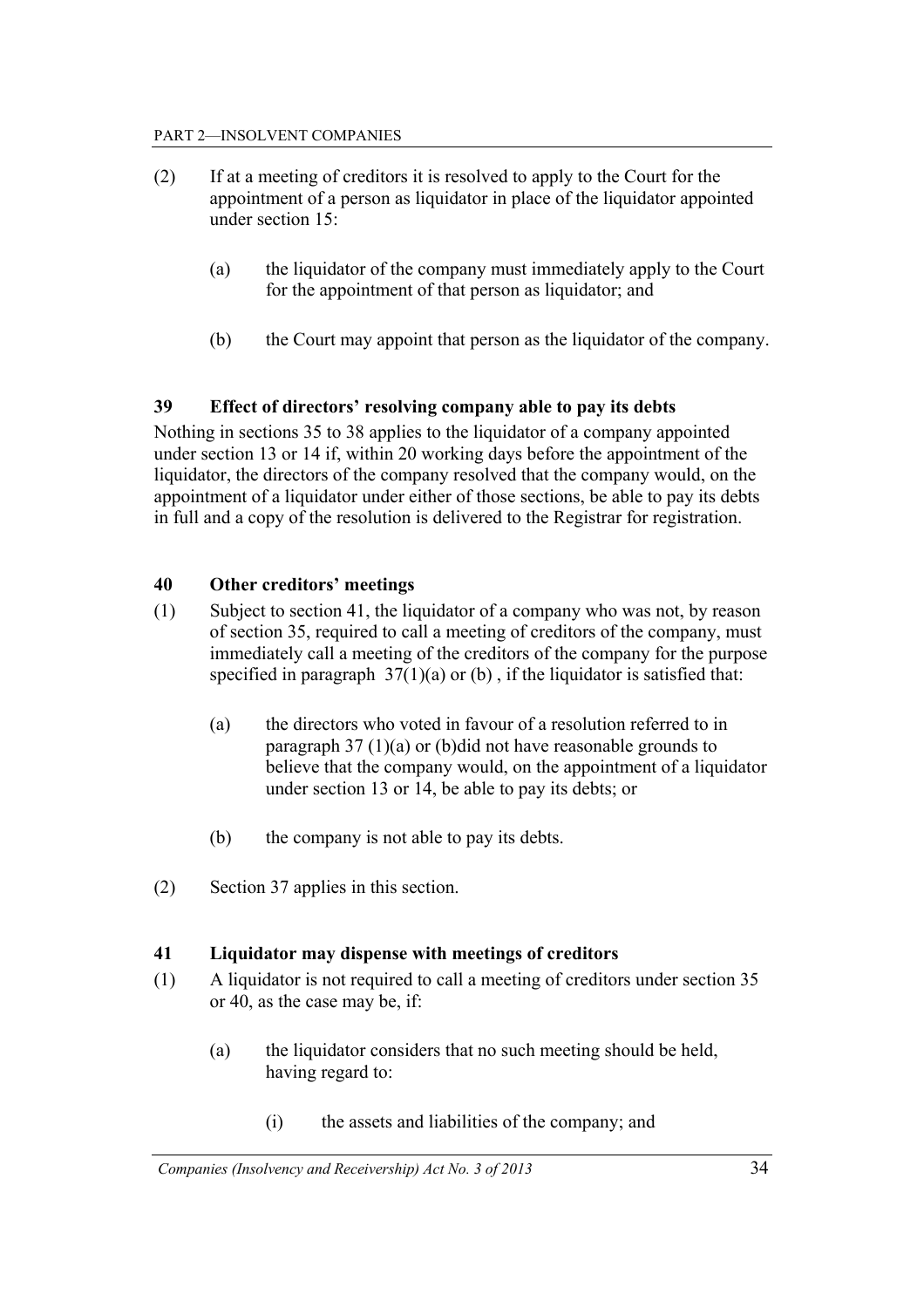- (ii) the likely result of the liquidation of the company; and
- (iii) any other relevant matters; and
- (b) the liquidator gives notice in writing to the creditors stating:
	- (i) that the liquidator does not consider that a meeting should be held; and
	- (ii) the reasons for the liquidator's view; and
	- (iii) that no such meeting will be called unless a creditor gives notice in writing to the liquidator, within 10 working days after receiving the notice, requesting a meeting and giving reasons why a meeting should be held ; and
- (c) no notice requesting a meeting to be called is received by the liquidator within that period or, if a notice requesting a meeting to be called is received within that period, the Court directs the liquidator that, having regard to the reasons given in the notice and the circumstances of the company considered by the liquidator under paragraph (a), it is not necessary for the liquidator to call a meeting.
- (2) Notice under paragraph (1)(b) must be given to every known creditor if subsection 42(1) applies, together with the report and notice referred to in that section.

## **42 Meetings of creditors or shareholders**

- (1) At any time in the course of the liquidation, the liquidator may, at the request in writing of any creditor or shareholder or on the liquidator's own motion, call a meeting of creditors or shareholders:
	- (a) to vote on a proposal that a liquidation committee be appointed to act with the liquidator in accordance with Schedule 5; and
	- (b) if it is so decided, to choose the members of the committee.
- (2) A liquidator may decline a request by a creditor or shareholder to call a meeting on the ground that: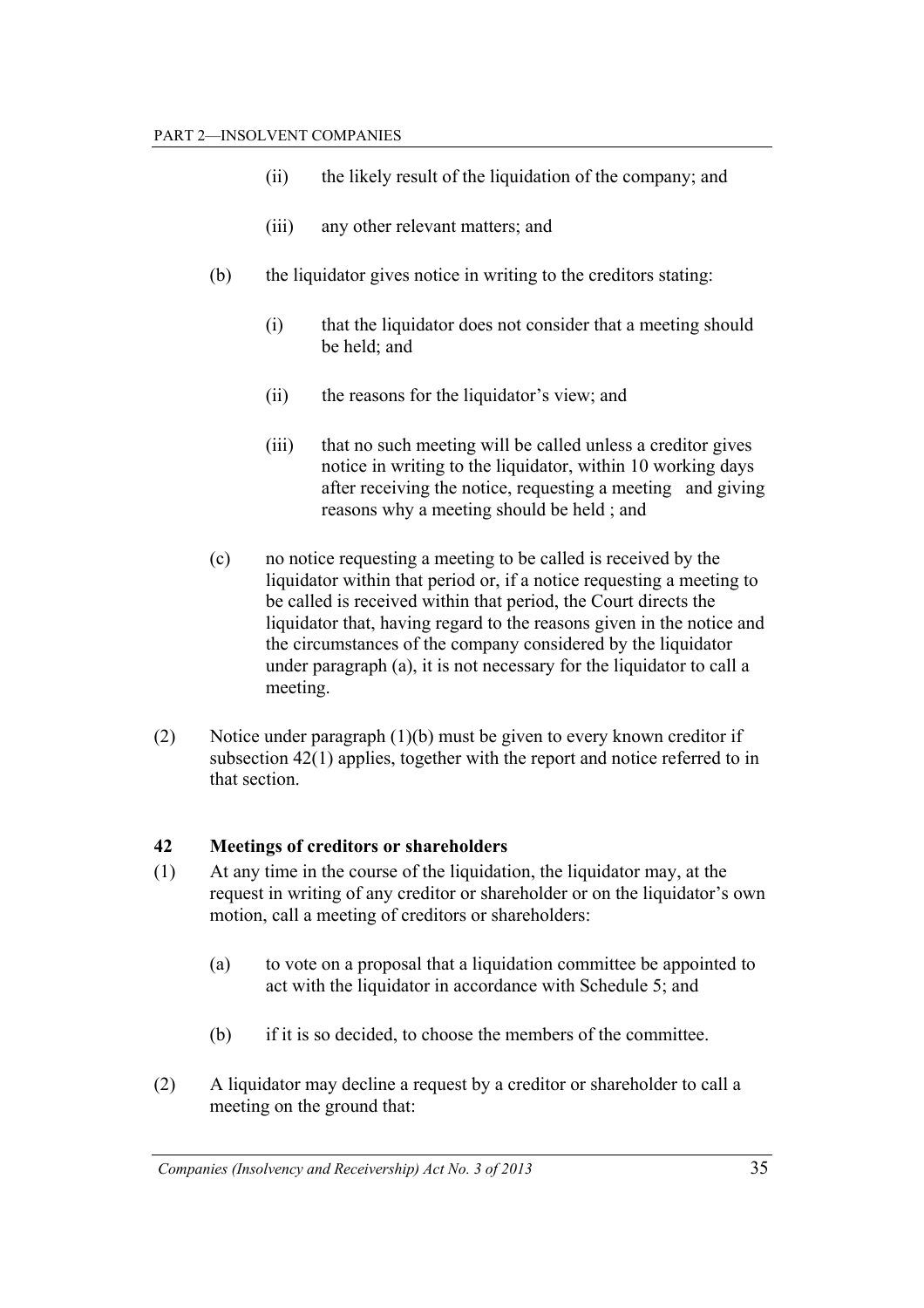- (a) the request is frivolous or vexatious; or
- (b) the request was not made in good faith; or
- (c) except if a creditor or shareholder agrees to meet the costs, the costs of calling a meeting would be out of all proportion to the value of the company's assets.
- (3) The decision of a liquidator to decline the request may be reviewed by the Court on the application of any creditor or shareholder, as the case may be.
- (4) Subject to subsections (2) and (3), a liquidator who receives a request to call:
	- (a) a meeting of creditors must immediately call a meeting in accordance with Schedule 1; or
	- (b) a meeting of shareholders, must immediately call a meeting in accordance with the company's rules, except the liquidator has power to give notice of a meeting of shareholders and to act as, or appoint, the chairperson of the meeting.
- (5) The sole shareholder of a company may present to the liquidator a view on any matter that could have been decided at a meeting of shareholders under this section, and that view must, for all purposes, be treated as though it were a decision taken at a meeting of shareholders.

#### **43 Views of creditors and shareholders at meetings to be considered**

- (1) The liquidator must consider the views of the following persons:
	- (a) the shareholders by whom any special resolution was passed at a meeting held for the purposes of section 14 ;
	- (b) the creditors set out in any resolution passed at a meeting held for the purposes of section 37;
	- (c) the creditors or shareholders set out in a resolution passed at a meeting called in accordance with subsection (2);
	- (d) any liquidation committee given in writing to the liquidator.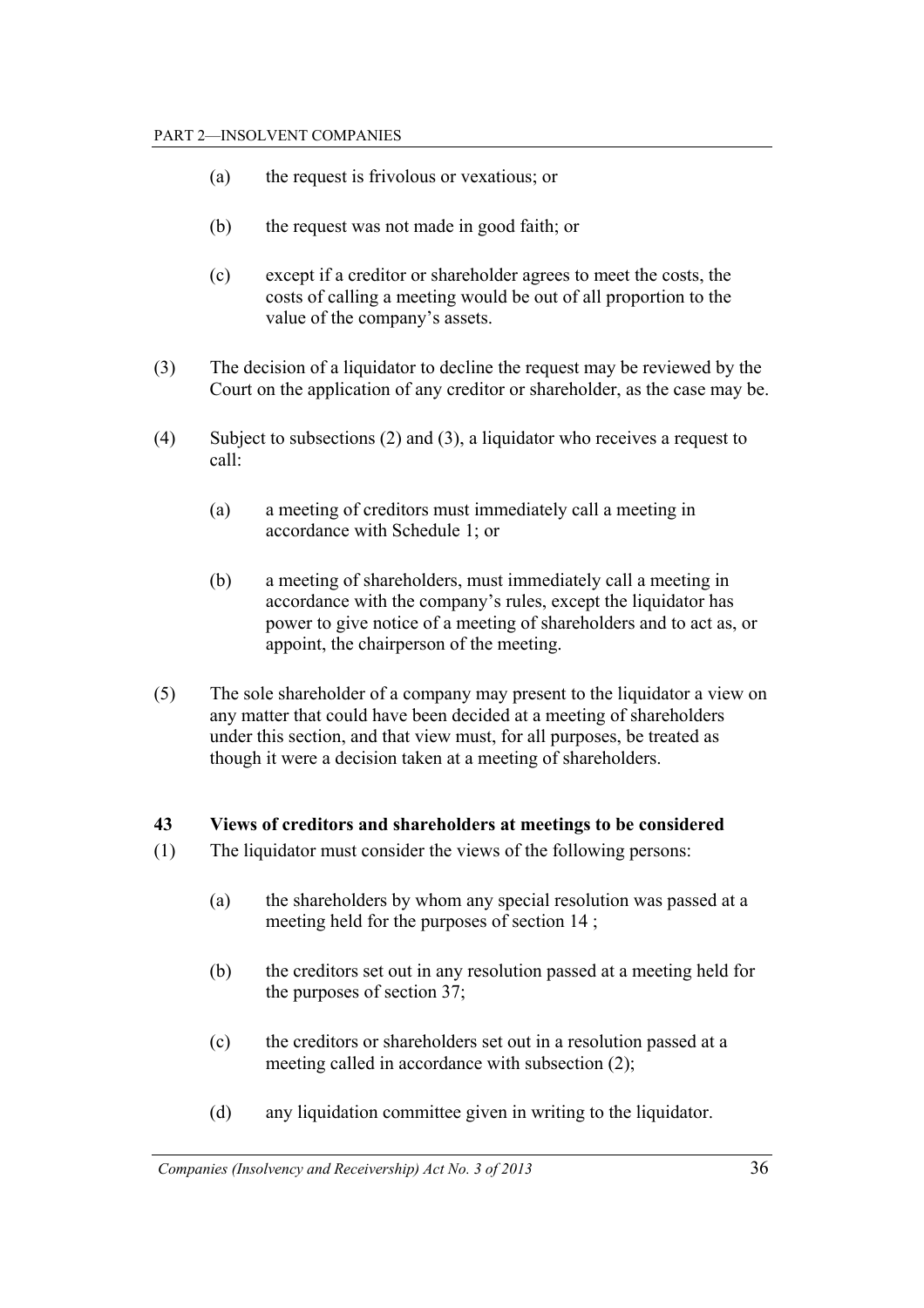#### PART 2—INSOLVENT COMPANIES

- (2) For the purposes of subsection (1), a liquidator:
	- (a) must summon meetings of shareholders at such times as may be specified by any resolution of shareholders passed at a meeting held for the purposes of section 14; or
	- (b) must summon meetings of creditors at such times as may be specified by any resolution of creditors passed at a meeting held for the purposes of section 37; or
	- (c) must summon a meeting of shareholders immediately when required to do so by notice in writing given by shareholders holding not less than 10% of all shares issued by the company; or
	- (d) must summon a meeting of creditors immediately when required to do so by notice in writing given by creditors to whom is owed not less than 10% of the total amount owed to all creditors of the company; or
	- (e) may summon a meeting of shareholders or creditors of the company.
- (3) A liquidator who calls a meeting of creditors or shareholders as required under subsection (2) must call a meeting:
	- (a) in accordance with the rules of the company- in the case of a meeting of shareholders; or
	- (b) in accordance with Schedule 1- in the case of a meeting of creditors.
- (4) For the purposes of holding a meeting of shareholders under paragraph subsection (3)(a), the liquidator is deemed to have power under the company's rules to call a meeting of shareholders despite anything in the company's rules, and references in the company's rules to chairman or chairperson must be read as references to the liquidator.
- (5) Nothing in this section limits or prevents a liquidator from exercising his or her discretion in carrying out his or her functions and duties under this Act.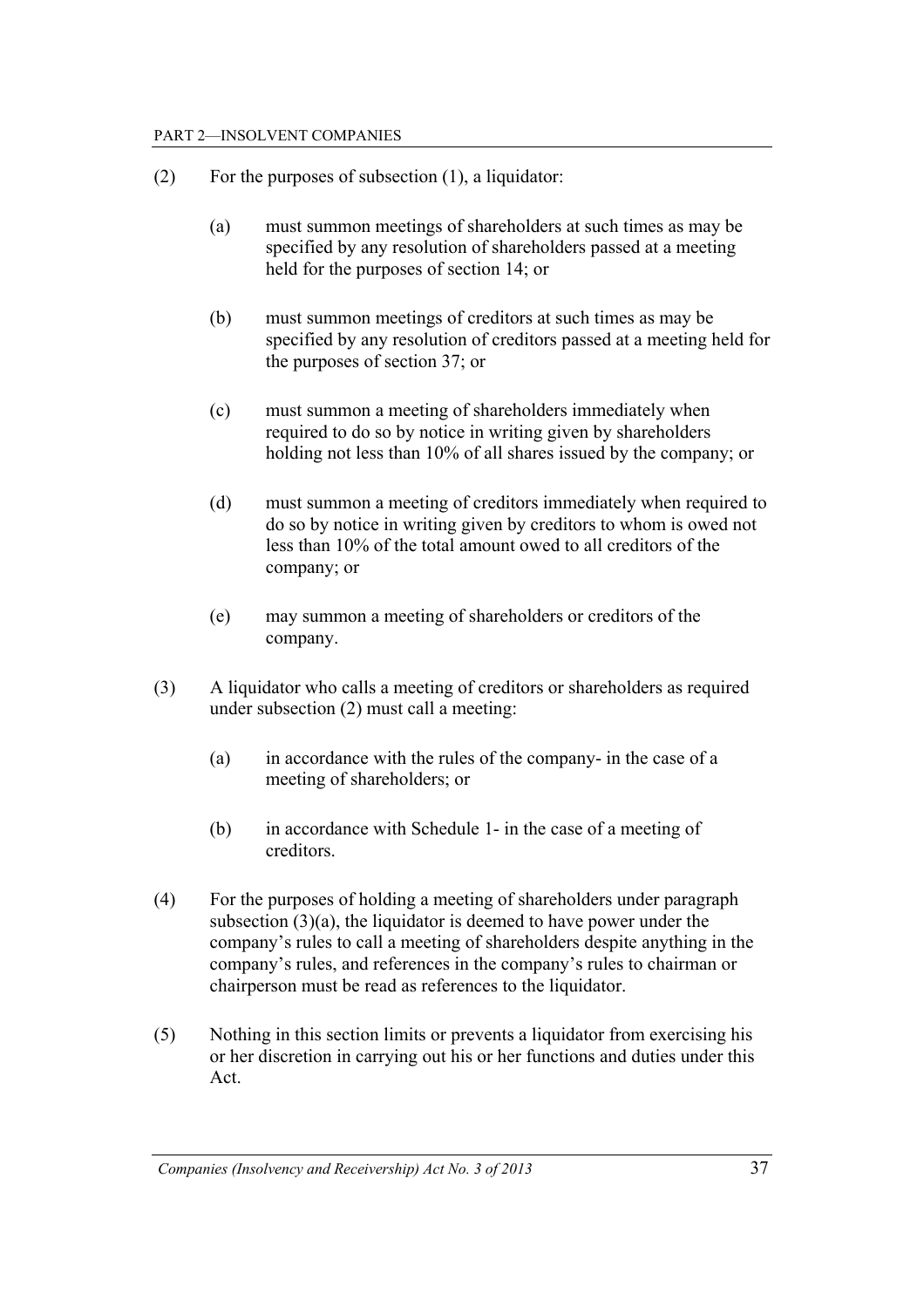### **Subdivision I—Reports**

#### **44 First report**

- (1) A liquidator must, within the applicable period:
	- (a) prepare a list of every known creditor of the company; and
	- (b) prepare and send to every known creditor, every shareholder, and the Registrar for registration:
		- (i) a report containing a statement of the company's affairs, proposals for conducting the liquidation, and, if practicable, the estimated date of its completion; and
		- (ii) a notice explaining the right of a creditor or shareholder to require the liquidator to call a meeting of creditors or shareholders (as the case may be) under section 42.
- (2) For the purposes of subsection (1), **"applicable period"** means:
	- (a) in the case of a liquidator appointed under section 13, or 14- 45 working days after the liquidator's appointment; or
	- (b) in the case of a liquidator appointed under section 15- 25 working days after the liquidator's appointment; or
	- (c) in either case- any longer period as may be specified by the Court.

#### **45 Six-monthly report**

- (1) A liquidator must, within 2 months of the end of each period of 6 months following the date of commencement of the liquidation, prepare and send to every known creditor and every shareholder, a report:
	- (a) on the conduct of the liquidation during the preceding 6 months; and
	- (b) of any further proposals that the liquidator has for completing the liquidation.
- (2) The liquidator must provide a copy of the report referred to under subsection (1) to the Registrar,

*Companies (Insolvency and Receivership) Act No. 3 of 2013* 38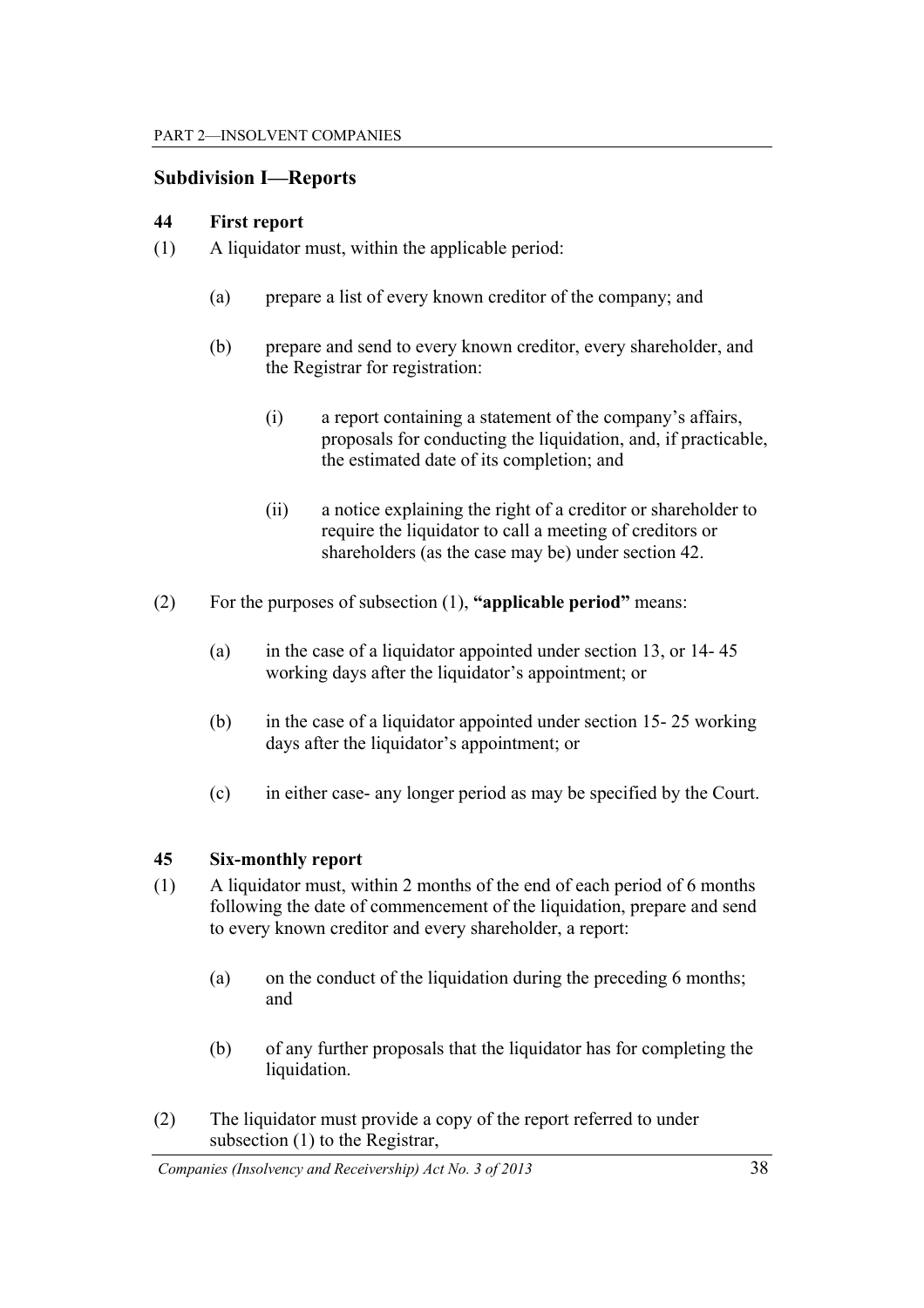## **46 Exemption from reporting requirements**

- (1) The Court may, on the application of a liquidator and on any conditions that the Court thinks fit:
	- (a) exempt the liquidator from complying with section 44 or 45; or
	- (b) modify the application of those sections in relation to the liquidator.
- (2) The liquidator is not required to comply with section 44 or 45 if he or she is satisfied that the value of the assets of the company available for distribution to unsecured creditors who are not preferential creditors is not likely to exceed 20 percent of the amount owed to those creditors.
- (3) If subsection (2) applies, and the liquidator does not intend to comply with section 44 or 45, the liquidator must give notice to the Registrar that he or she does not intend to comply with those sections.

## **Subdivision J—Creditors' Claims**

## **47 Preferential claims**

- (1) The liquidator must pay out of the assets of the company the expenses, fees, and claims set out in Part 3 of Schedule 7 to the extent and in the order of priority specified in that schedule.
- (2) Subsection (1) is subject to clause 4 of Schedule 7 and any other law which may apply.
- (3) Without limiting clause 18 of Schedule 7, the term "**assets**" in subsection (1) does not include assets subject to a charge unless the charge is surrendered or taken to be surrendered or redeemed under Part 2 of that Schedule.

## **48 Claims of other creditors and distribution of surplus assets**

- (1) The liquidator must apply the assets of the company in satisfaction of all other claims after paying preferential claims in accordance with section 47.
- (2) The claims referred to in subsection (1) ranked equally among themselves and must be paid in full, unless the assets are insufficient to meet them, in which case payment abates rateably among all claims.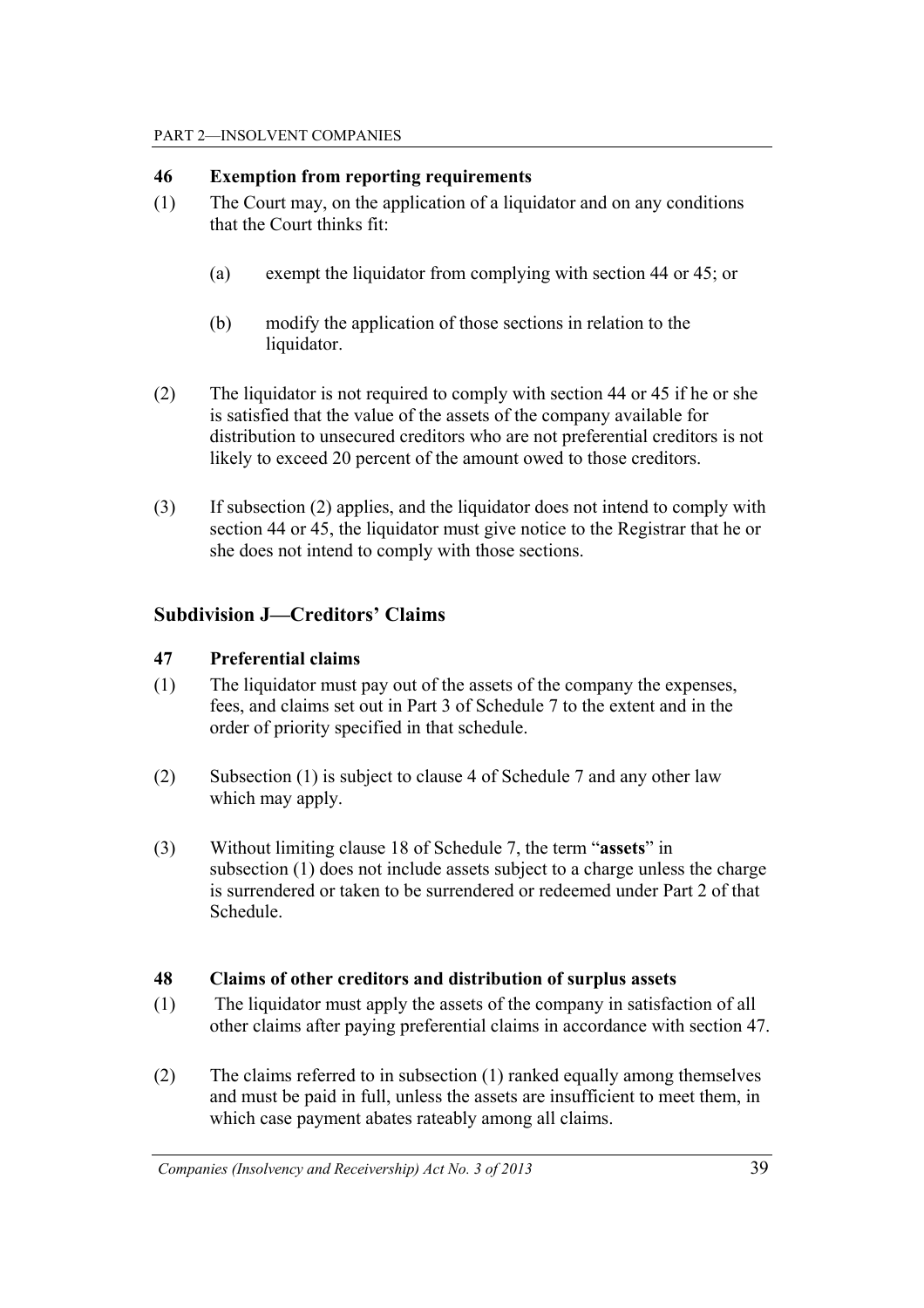#### PART 2—INSOLVENT COMPANIES

- (3) If, before the commencement of a liquidation, a creditor agrees to accept a lower priority in respect of a debt than that which it would otherwise have under this section, nothing in this section prevents the agreement from having effect according to its terms.
- (4) A person:
	- (a) whose shares have been repurchased by the company; or
	- (b) whose shares have been redeemed by the company,

but who has not received payment in full of the repurchase price or redemption price (as the case may be), is taken to have agreed to subordinate his or her claim for any unpaid balance of the repurchase price or redemption price (as the case may be) to the rights of other creditors of the company.

- (5) Subject to section 55 and to clause 25 of Schedule 7, after paying the claims referred to in subsections (1) and (3), the liquidator must distribute the company's surplus assets:
	- (a) in accordance with the company's rules; or
	- (b) if the company's rules do not provide for the distribution of surplus assets, in accordance with paragraph  $22(1)(c)$  of the Companies Act and any preferential rights as to distributions of capital attached to shares issued by the company in accordance with paragraph 22(3)(b) of the Companies Act

## **Subdivision K—End of Liquidation**

### **49 Completion of liquidation**

The liquidation of a company is completed when the liquidator:

- (a) complies with subsection  $50(2)$ ; or
- (b) delivers to the Registrar for registration:
	- (i) a copy of any order made by the Court under paragraph  $50(3)(a)$ ; or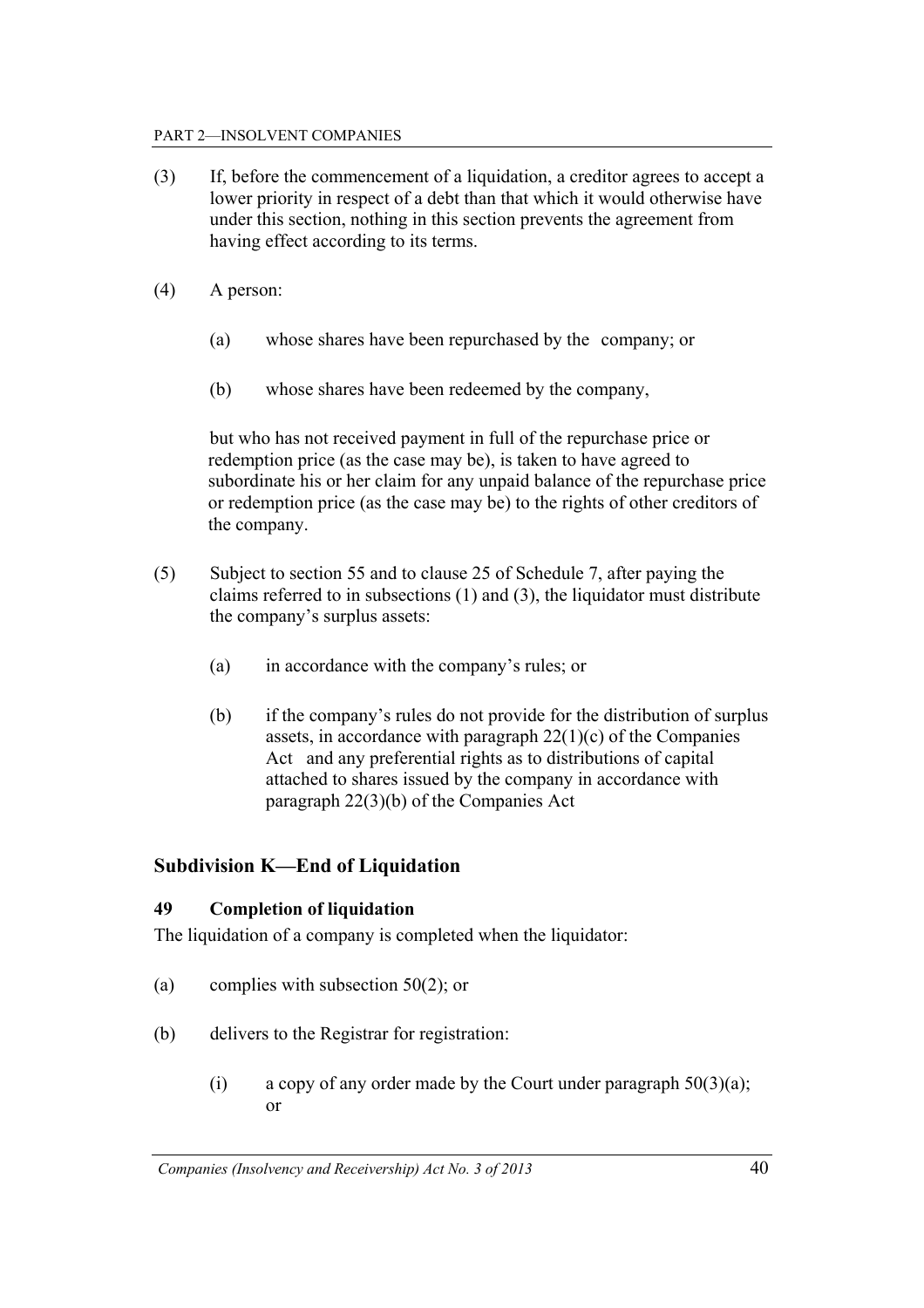(ii) a copy of any order made by the Court under paragraph  $50(3)(b)$ together with any documents required to comply with the order.

#### **50 Final report and accounts**

- (1) As soon as practicable after completing his or her duties in relation to the liquidation, the liquidator of a company must prepare and send to every creditor whose claim has been admitted and to every shareholder:
	- (a) the final report and statement of realisation and distribution in respect of the liquidation; and
	- (b) a statement that:
		- (i) all known assets have been disclaimed, or realised, or distributed without realisation; and
		- (ii) all proceeds of realisation have been distributed; and
		- (iii) the company is ready to be removed from the Vanuatu register; and
	- (c) a summary of the applicable grounds on which the creditor or shareholder may object to the removal of the company from the Vanuatu register under section 144 of the Companies Act .
- (2) As soon as practicable after completing his or her duties in relation to the liquidation, the liquidator of a company must send or deliver copies of the documents referred to in subsection (1) to the Registrar for registration.
- (3) The Court may, on the application of a liquidator and on any conditions that the Court thinks fit:
	- (a) exempt the liquidator from complying with subsection  $(1)$  or  $(2)$ ; or
	- (b) modify the application of those provisions in relation to the liquidator.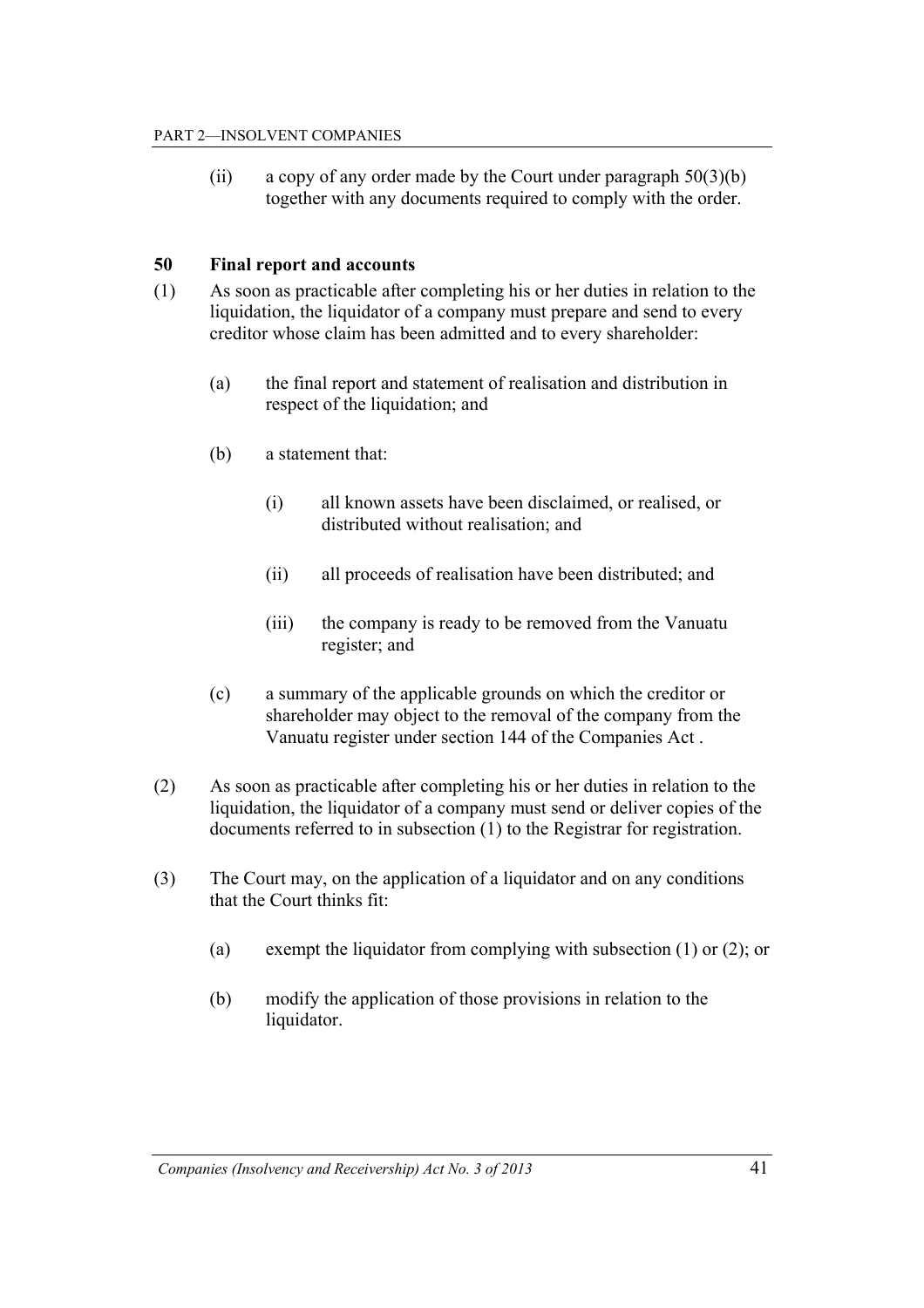### **51 Liquidation surplus account**

- (1) Money representing unclaimed assets of a company standing to the credit of a liquidator must, after completion of the liquidation, be paid to the Registrar to be held on trust and dealt with in accordance with this section.
- (2) At the expiration of a period of 12 months after the date on which the money is paid, the Registrar must, after deduction of any amount required to meet the claim of any person that is established within that period, pay the balance into an account known as the "Liquidation Surplus Account" for distribution in accordance with this section.
- (3) Money held in the Liquidation Surplus Account may be invested in accordance with the law regulating the investment of trust funds by trustees and interest paid on any investment must be distributed in accordance with this section.
- (4) Money held in the Liquidation Surplus Account may be:
	- (a) paid or distributed to any person entitled to payment or distribution in the liquidation of a company and to any money representing the surplus assets of which has been credited to the Liquidation Surplus Account; or
	- (b) paid, subject to such conditions as the Registrar may impose, in meeting costs incurred in the course of liquidation of a company:
		- (i) for the purpose of proceedings brought by the company; or
		- (ii) for legal or other expert advice, or the costs of any expert witness,

 if the Registrar is satisfied that it is fair and reasonable for those costs to be met out of the Liquidation Surplus Account.

(5) In making a payment under this section, the Registrar is not required to ascertain that money or sufficient money was received on account of any company to which the claim for payment relates.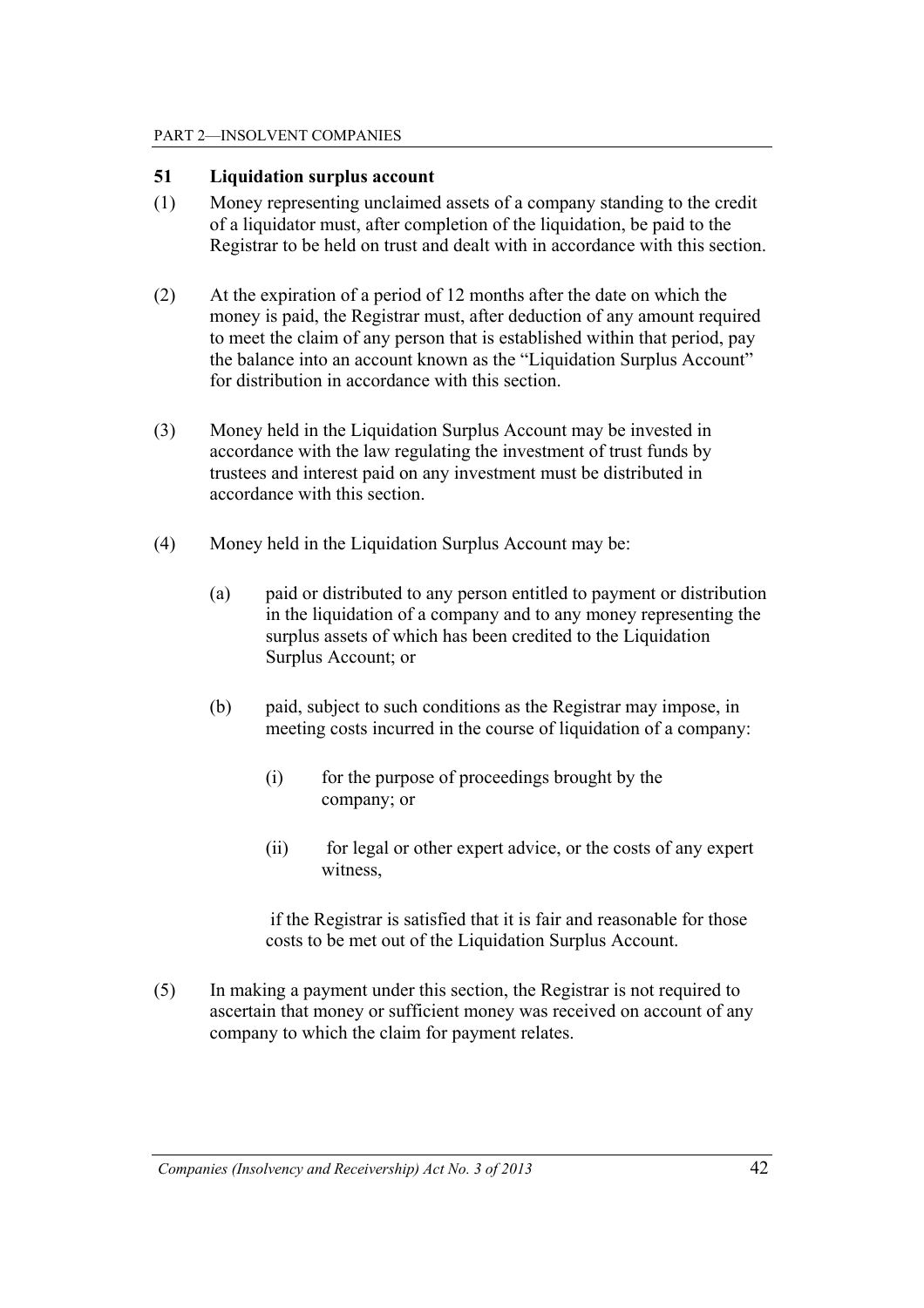## **52 Termination of liquidation by Court**

- (1) A person specified under this subsection may apply to the Court for an order to revoke the appointment of the liquidator:
	- (a) the liquidator of the company; or
	- (b) a director of the company; or
	- (c) a shareholder of the company; or
	- (d) a creditor of the company; or
	- (e) the Registrar.
- (2) The Court may, at any time after the appointment of a liquidator of a company, if it is satisfied that it is just and equitable to do so, make an order terminating the liquidation of the company.
- (3) The Court may require the liquidator of the company to give a report to the Court with respect to any facts or matters relevant to the application.
- (4) If the Court makes an order, the company ceases to be in liquidation and the liquidator ceases to hold office with effect on and from the making of the order or any other date specified in the order.
- (5) The Court may, on, or at any time after, making an order, make any other order that it thinks fit in connection with the termination of the liquidation.

## **53 Notice of termination of liquidation**

- (1) The person who applied for a Court order terminating the liquidation or the liquidator, in the case of the creditors terminating the liquidation, must, within 10 working days after the order was made, or the resolution was passed, (as the case may be), deliver a notice of the order, or the passing of the resolution, to the Registrar for registration.
- (2) A person who fails to comply with subsection (1) commits an offence and is liable on conviction to a fine not exceeding VT25, 000.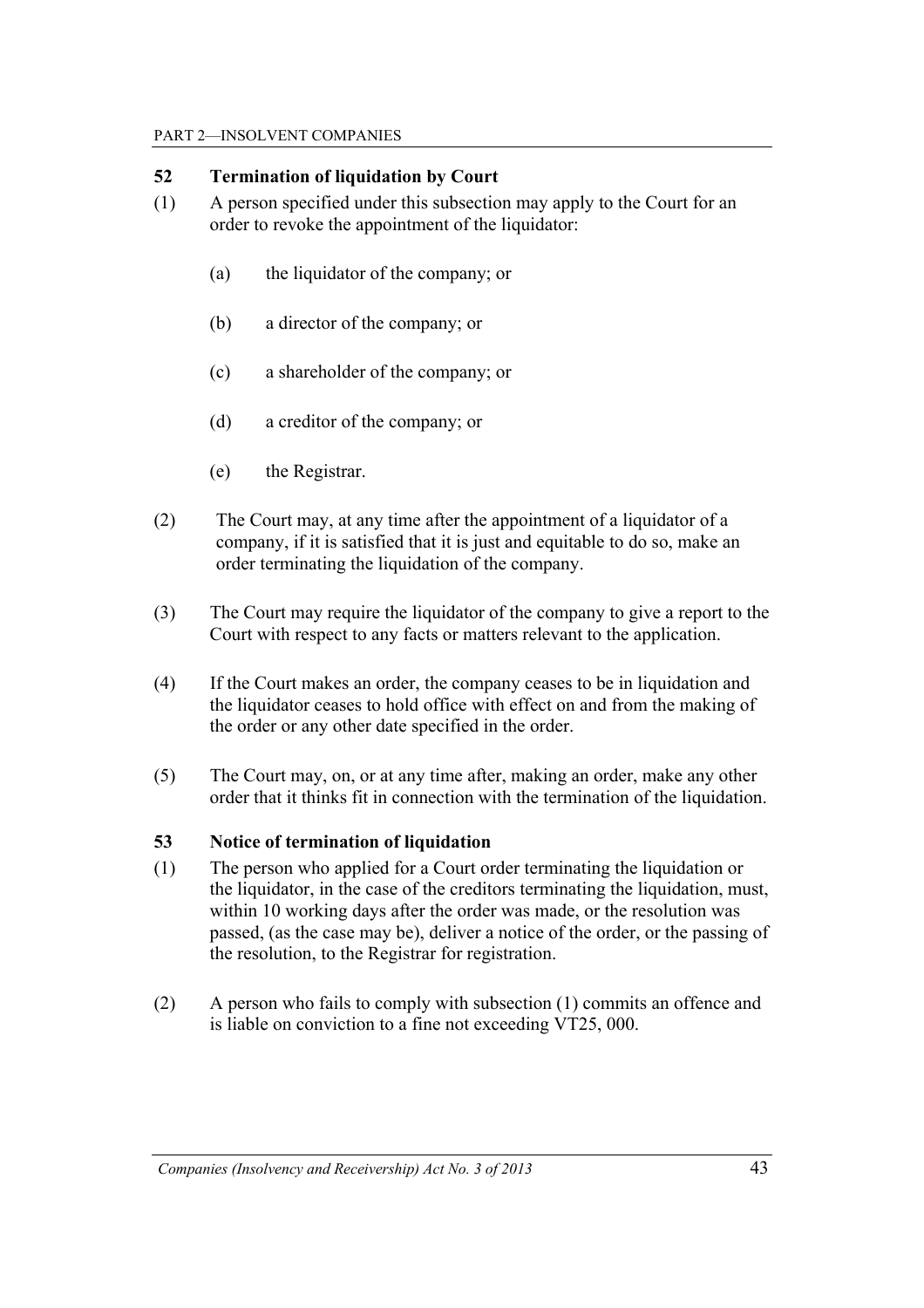### **54 Liquidation of assets in Vanuatu of overseas company**

- (1) An application may be made to the Court for the liquidation of the assets in Vanuatu of an overseas company in accordance with this Part subject to the modifications and exclusions set out in Schedule 8.
- (2) An application may be made under subsection (1) whether or not the overseas company:
	- (a) is registered under the Companies Act; or
	- (b) has given public notice of an intention to cease to carry on business in Vanuatu; or
	- (c) has given notice to the Registrar of the date on which it will cease to carry on business in Vanuatu; or
	- (d) has been dissolved, or otherwise ceased to exist as a company, under or by virtue of the laws of any other country.

#### **55 Liquidation of assets of community company**

- (1) If the company is a community company and any surplus assets remain after all creditors have been paid, the liquidator must make an application to the Court for an order as to the distribution of the surplus assets.
- (2) On an application under subsection (1) the Court may:
	- (a) order that the surplus assets be transferred to another community company that has as its objective the promotion of the same or a materially similar community interest;
	- (b) order that the surplus assets be transferred to any person or entity that has agreed to accept and manage them; with the management to be on such terms as the Court directs; and
	- (c) make such other order as to distribution as the Court thinks fit having regard to the nature and value of the surplus assets.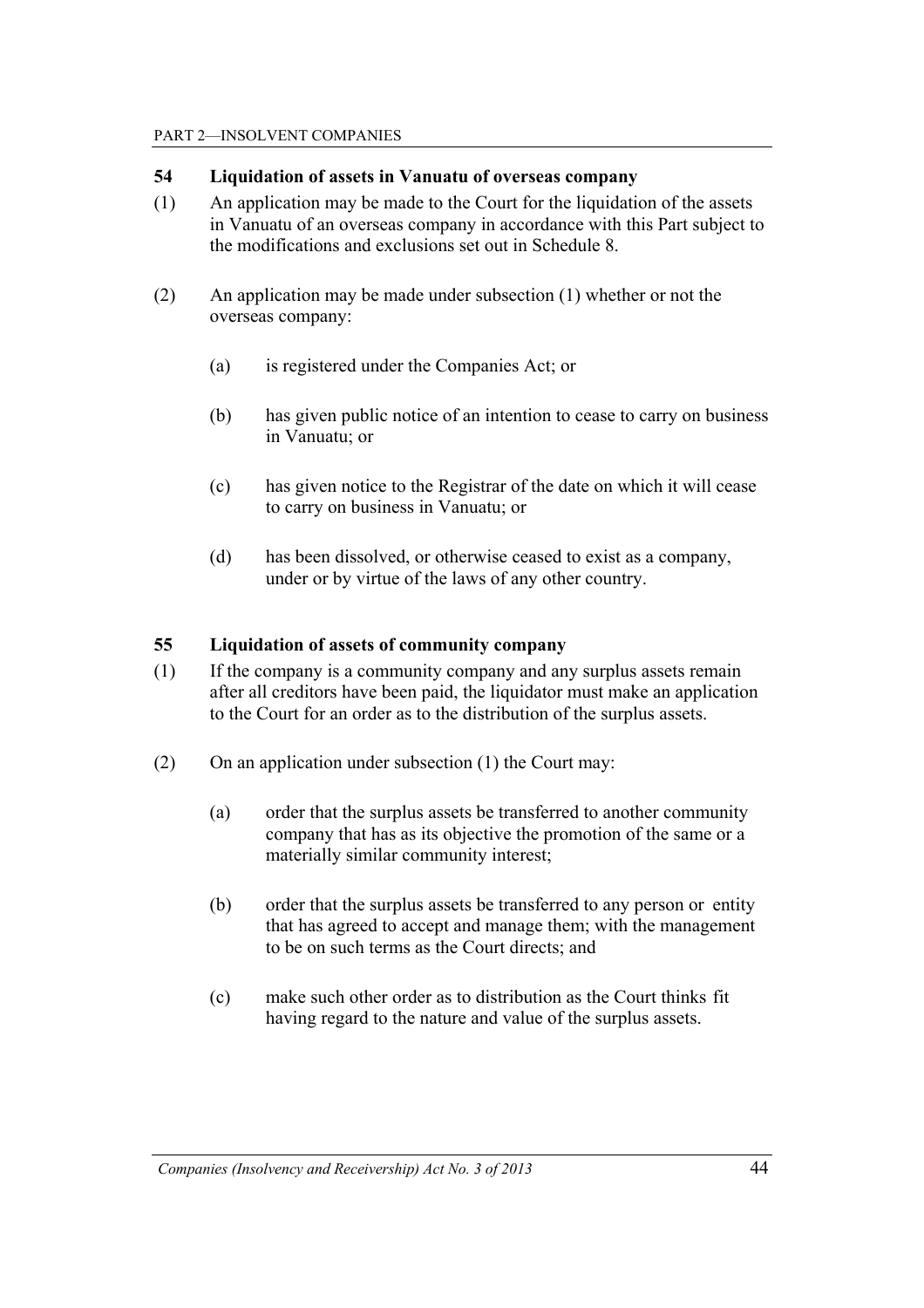# **PART 3—RECEIVERSHIPS**

## **Division 1—Application**

## **56 Application of this Part to receivers after commencement of Act**

- (1) This Part applies:
	- (a) to a receiver appointed after the commencement of this Act; and
	- (b) with the exceptions and modifications specified in section 57, to a receiver holding office on the commencement of this Act.
- (2) Except as expressly provided in this Act, Schedules 9 and 10 apply to receivers.

### **57 Application of this Part to receivers on commencement of Act**

In the application of this Part to a receiver holding office on the commencement of this Act:

- (a) Clause 1 of Schedule 10 does not apply;
- (b) Section 65 applies as if the reference in that section to the receivers appointment were a reference to the commencement of this Act unless the receiver has under subsection 345(2) of the Companies Act [CAP 191] already prepared a statement, in which case section 65 does not apply;
- (c) Section 67 applies as if the reference in that section to the receiver's appointment were a reference to the commencement of this Act;
- (d) Subsection 67(2) does not apply to a receivership that ended before the commencement of this Act, in which case the provisions of Part VII of the Companies Act [CAP 191] continue to apply notwithstanding the repeal of that Act by subsection 82(1) of this Act;
- (e) Section 75 does not apply to a receivership that ended before the commencement of this Act;
- (f) Clauses  $20(1)(b)$  and (c) and 21 (1) and (2) of Schedule 9 do not apply.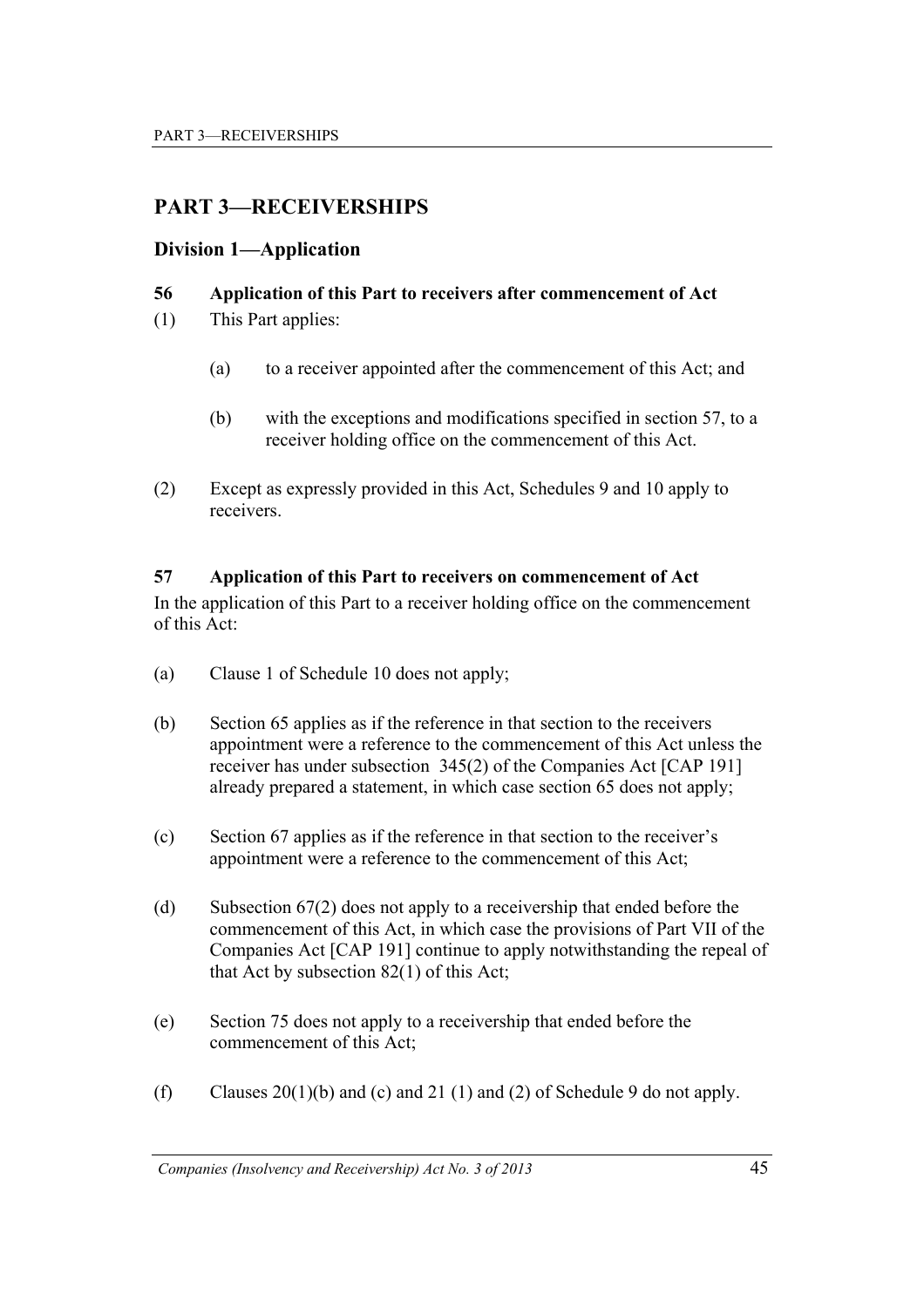## **Division 2—Appointment of Receivers**

#### **58 Restrictions on appointment of receiver**

- (1) The following persons must not be appointed as a receiver:
	- (a) a person who must not be appointed as a receiver under clause 1 of Schedule 10, unless the Court orders otherwise; and
	- (b) a person who has not consented in writing to their appointment as a receiver.
- (2) Every person who fails to comply with paragraph subsection  $(1)(a)$ commits an offence and is liable on conviction to a fine of VT25,000.

#### **59 Appointment of receiver under document**

- (1) A receiver may be appointed in respect of the property of a person by, or in the exercise of a power conferred by, a document to which the person is a party.
- (2) The appointment of a receiver in the exercise of a power conferred by a document must be in writing.
- (3) The power conferred by subsection (1) is in addition to the power conferred on the Court to appoint a receiver.

#### **60 Extent of power to appoint receiver under document**

A power conferred by a document to appoint a receiver includes, unless the document expressly provides otherwise, the power to appoint:

- (a) 2 or more receivers; or
- (b) a receiver additional to 1 or more presently in office; or
- (c) a receiver to succeed a receiver whose office has become vacant.

## **Division 3—Notices**

#### **61 Notices given by receiver**

(1) Not later than 5 working days after being appointed, a receiver must:

 *Companies (Insolvency and Receivership) Act No. 3 of 2013* 46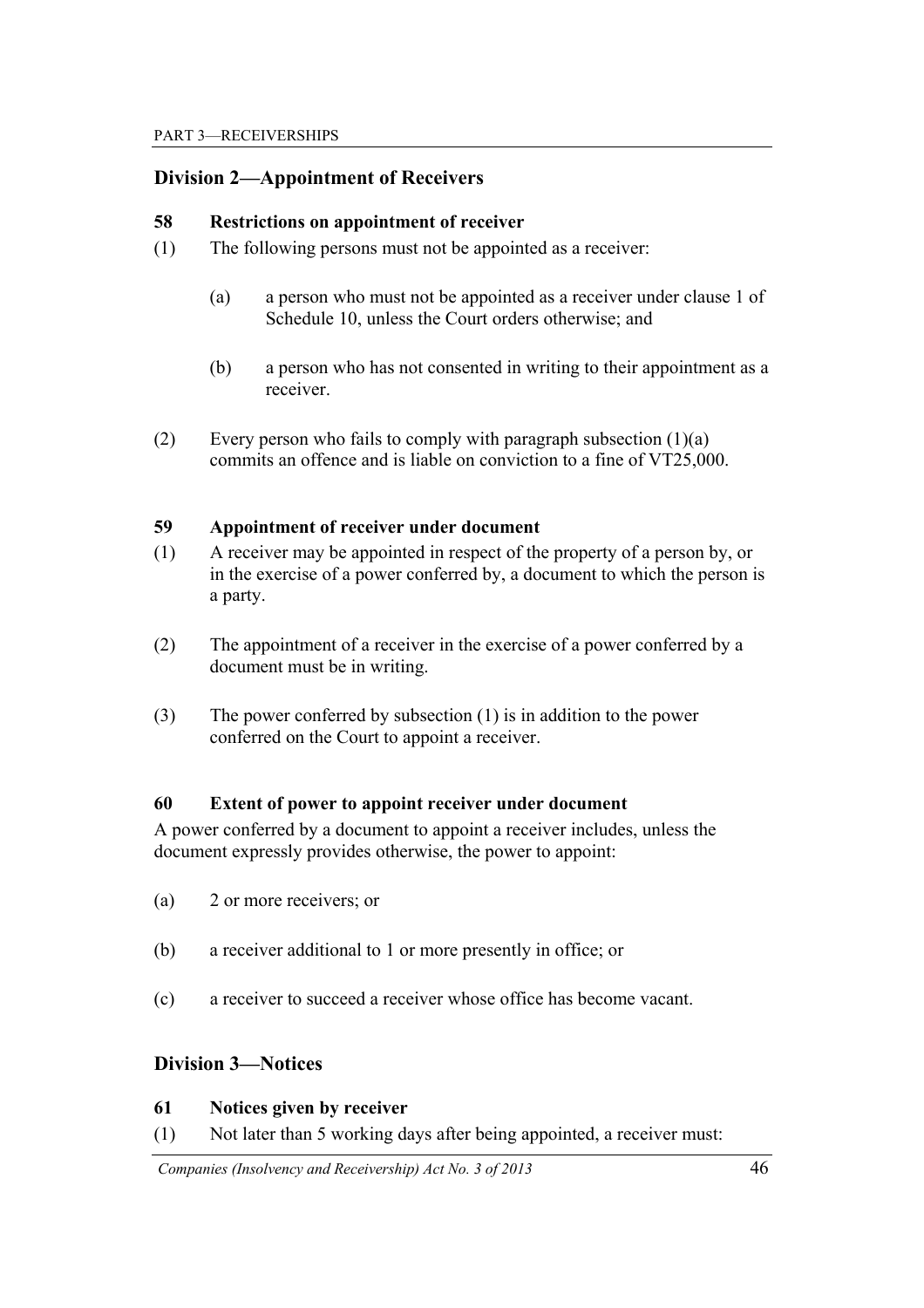- (a) give written notice of their appointment to the grantor; and
- (b) give public notice of his or her appointment, including:
	- (i) the receiver's full name; and
	- (ii) the date of the appointment; and
	- (iii) the receiver's office address; and
	- (iv) a brief description of the property in receivership.
- (2) The receiver must, within 5 working days after being appointed, send a copy of the public notice to the Registrar for registration.
- (3) If the appointment of the receiver is in addition to a receiver who already holds office or is in place of a person who has vacated office as receiver, as the case may be, every notice under this section must state that fact.
- (4) A receiver who fails to comply with this section commits an offence and is liable on conviction to a fine ofVT25,000.

#### **62 Notice of receivership**

- (1) Any document provided by or on behalf of a grantor or a receiver in the course of a receivership must clearly state that a receiver has been appointed in respect of the property that is in receivership.
- (2) A failure to comply with subsection (1) does not affect the validity of the document.
- (3) A person who fails to comply with subsection (1) commits an offence and is liable on conviction to a fine not exceeding VT 12500.

### **Division 4—Obligations to Receivers**

#### **63 Obligations of grantor**

(1) Every director of the grantor must: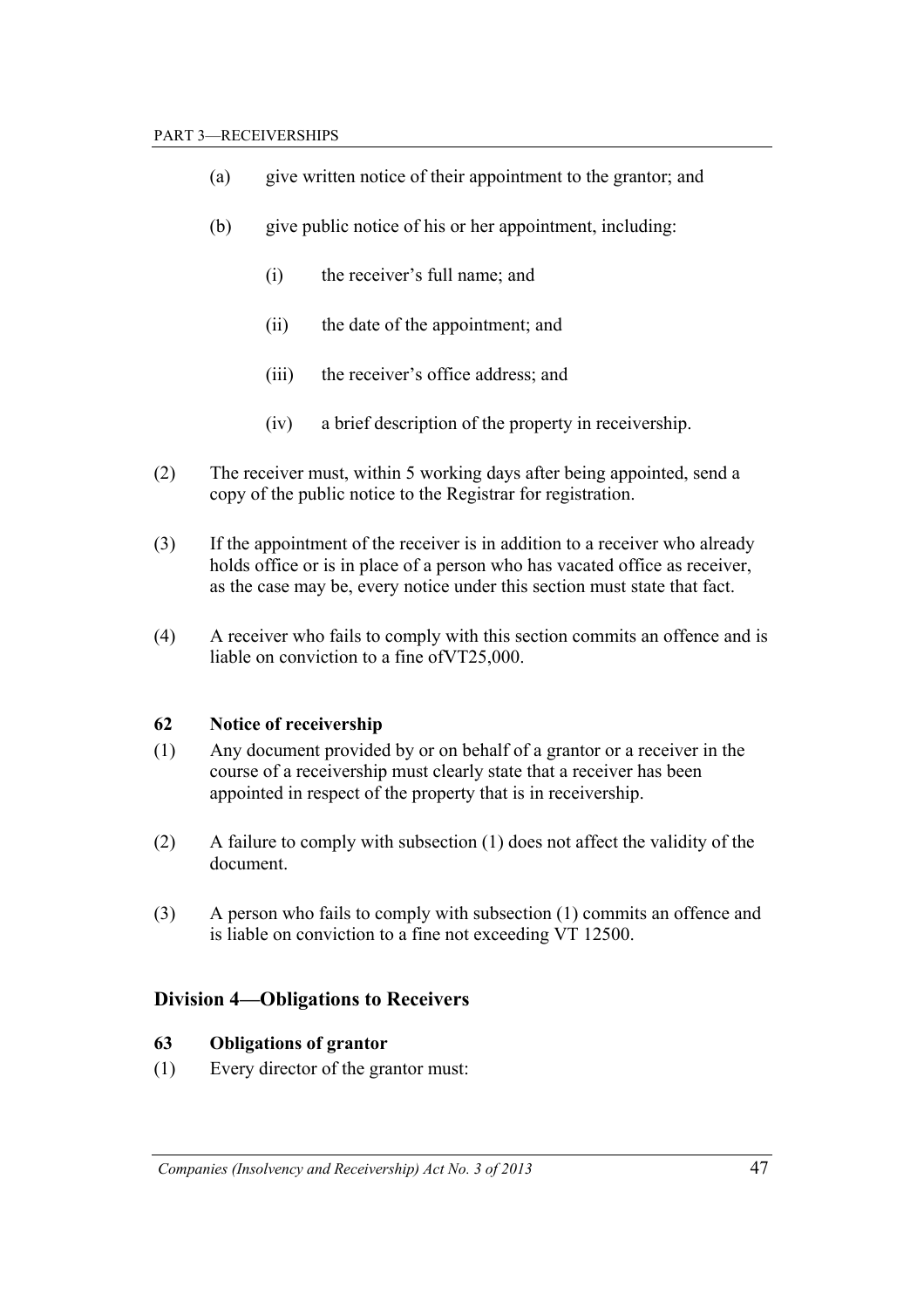- (a) make available to the receiver all documents and information relating to the property in receivership in the grantor's possession or under the grantor's control;
- (b) if required to do so by the receiver, verify by statutory declaration that the documents and information are complete and correct;
- (c) give the receiver any assistance that the receiver may reasonably require;
- (d) if the grantor has a common seal, make the common seal available for use by the receiver.
- (2) On the application of the receiver, the Court may make an order requiring the grantor or a director of the grantor to comply with subsection (1).

#### **64 Obligations of suppliers of essential services**

- (1) Despite any other Act or any contract, a supplier of an essential service must not:
	- (a) refuse to supply the service to a receiver or to the owner of property in receivership by reason of the grantor's default in paying charges due for the service in relation to a period before the date of the appointment of the receiver; or
	- (b) make it a condition of the supply of the service to a receiver or to the owner of property in receivership that payment be made of outstanding charges due for the service in relation to a period before the date of the appointment of the receiver; or
	- (c) make it a condition of the supply of the service to a receiver or the owner of property in receivership that the receiver or owner personally guarantees payment of the charges that would be incurred for the supply of the service.
- (2) The charges incurred by a receiver for the supply of an essential service are an expense of the receiver for the purposes of paragraph 73(2)(a).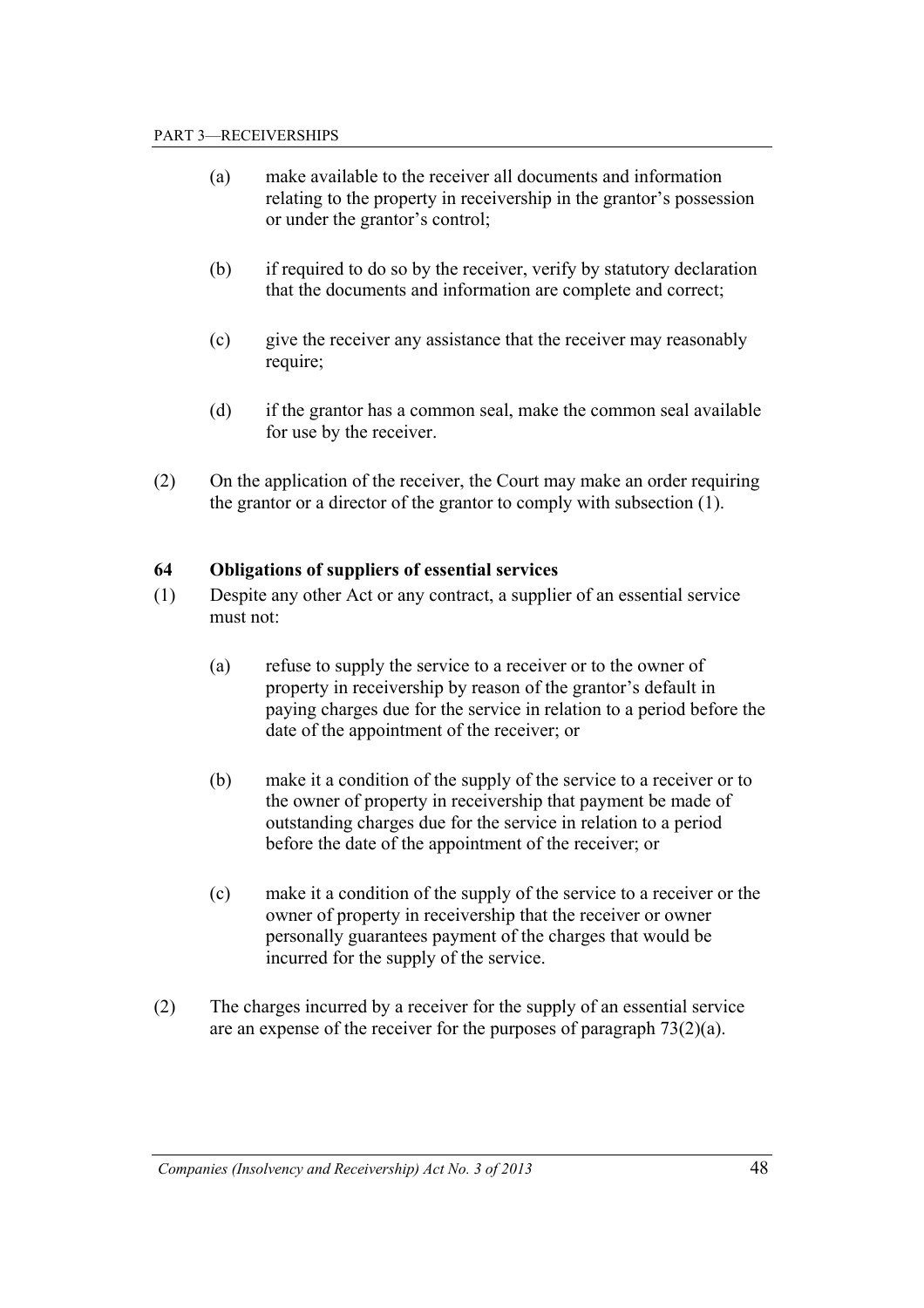### **Division 5—Reports of Receivers**

#### **65 First report of receiver**

- (1) Not later than 3 months after the receiver's appointment, a receiver must:
	- (a) prepare a report on the state of affairs with respect to the property in receivership; and
	- (b) send a copy of the report to the grantor and every person in whose interests the receiver was appointed; and
	- (c) in the case of a receiver appointed by the Court, file a copy of the report in the office of the Court; and
	- (d) send a copy of the report to the Registrar.
- (2) A receiver who fails to comply with this section or section 66 commits an offence and is liable on conviction to a fine not exceeding VT25,000.

#### **66 Contents of first report**

- (1) A receiver's first report must include details of:
	- (a) the events leading up to the appointment of the receiver, so far as the receiver is aware of them; and
	- (b) any property disposed of and any proposals for the disposal of property in receivership; and
	- (c) any amounts owing, as at the date of appointment, to any person in whose interests the receiver was appointed; and
	- (d) any amounts owing, as at the date of appointment, to creditors of the grantor having preferential claims; and
	- (e) the receiver's expenses and remuneration or likely expenses and remuneration; and
	- (f) any amounts likely to be available for payment to creditors other than those referred to in paragraph (c) or (d); and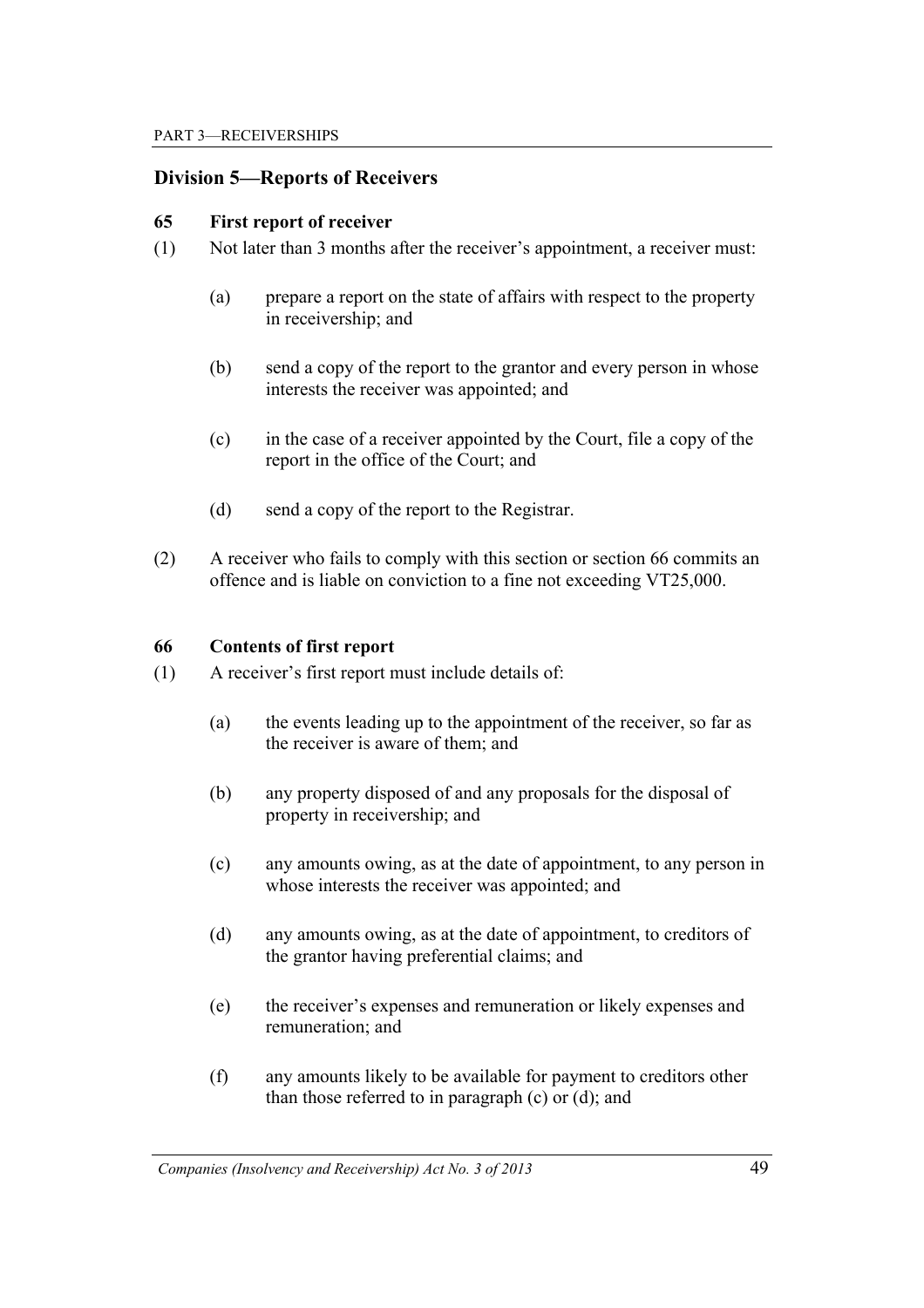- (g) the assets comprising the property in receivership; and
- (h) the debts and liabilities to be satisfied from the property in receivership; and
- (i) the names and addresses of the creditors with an interest in the property in receivership; and
- (j) any encumbrance over the property in receivership held by any creditor including the date on which it was created; and
- (k) any default by the grantor in making relevant information available.

#### **67 Further reports of receiver**

- (1) Not later than 2 months after the end of each period of 6 months after the receiver's appointment, a receiver must:
	- (a) prepare a further report summarising:
		- (i) the state of affairs with respect to the property in receivership as at that date; and
		- (ii) the conduct of the receivership, including all amounts received and paid, during the period to which the report relates; and
	- (b) send a copy of the report to the grantor and every person in whose interests the receiver was appointed; and
	- (c) in the case of a receiver appointed by the Court, file a copy of the report in the office of the Court; and
	- (d) send a copy of the report to the Registrar.
- (2) Not later than 2 months after the date on which the receivership ends, a person who was a receiver at the end of the receivership must:
	- (a) prepare a further report summarising: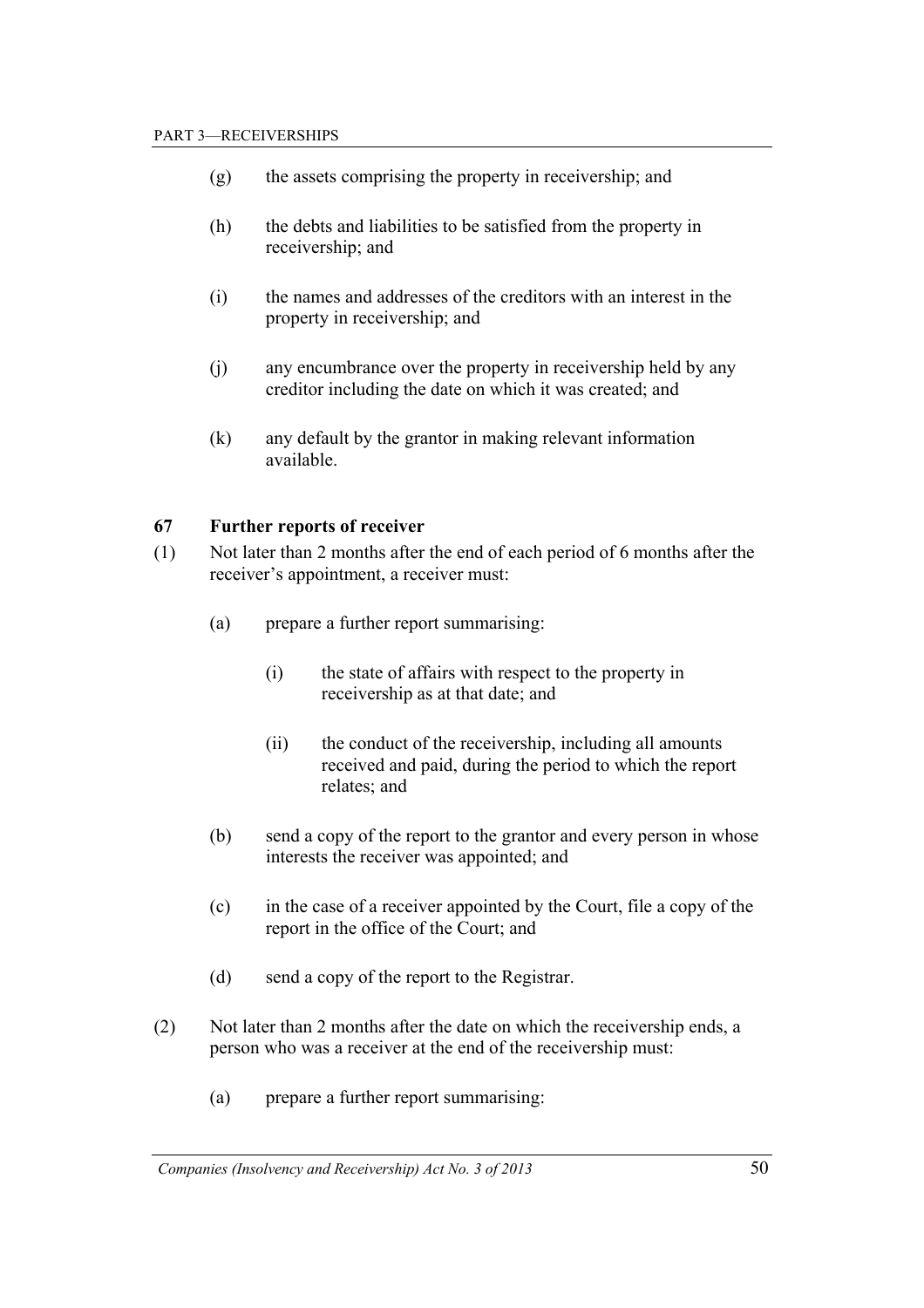- (i) the state of affairs with respect to the property in receivership as at that date; and
- (ii) the conduct of the receivership, including all amounts received and paid, during the period to which the report relates; and
- (b) send a copy of the report to the grantor and every person in whose interests the receiver was appointed; and
- (c) in the case of a receiver appointed by the Court, file a copy of the report in the office of the Court; and
- (d) send a copy of the report to the Registrar.
- (3) A person who fails to comply with this section or section 68 commits an offence and is liable on conviction to a fine not exceeding VT25,000.

#### **68 Contents of further reports**

Any report under section 67 must include details of:

- (a) any property disposed of since the date of any previous report and any proposals for the disposal of property in receivership; and
- (b) any amounts owing, as at the date of the report, to any person in whose interests the receiver was appointed; and
- (c) any amounts owing, as at the date of the report, to creditors of the grantor having preferential claims; and
- (d) the receiver's expenses and remuneration or likely expenses and remuneration; and
- (e) any amounts likely to be available as at the date of the report for payment to creditors other than those referred to in paragraph (b) or (c).

#### **69 What may be omitted from reports**

A receiver may omit from any report under this Part details of any proposals for disposal of property in receivership that the receiver considers would materially prejudice the carrying out of the receivership by the receiver.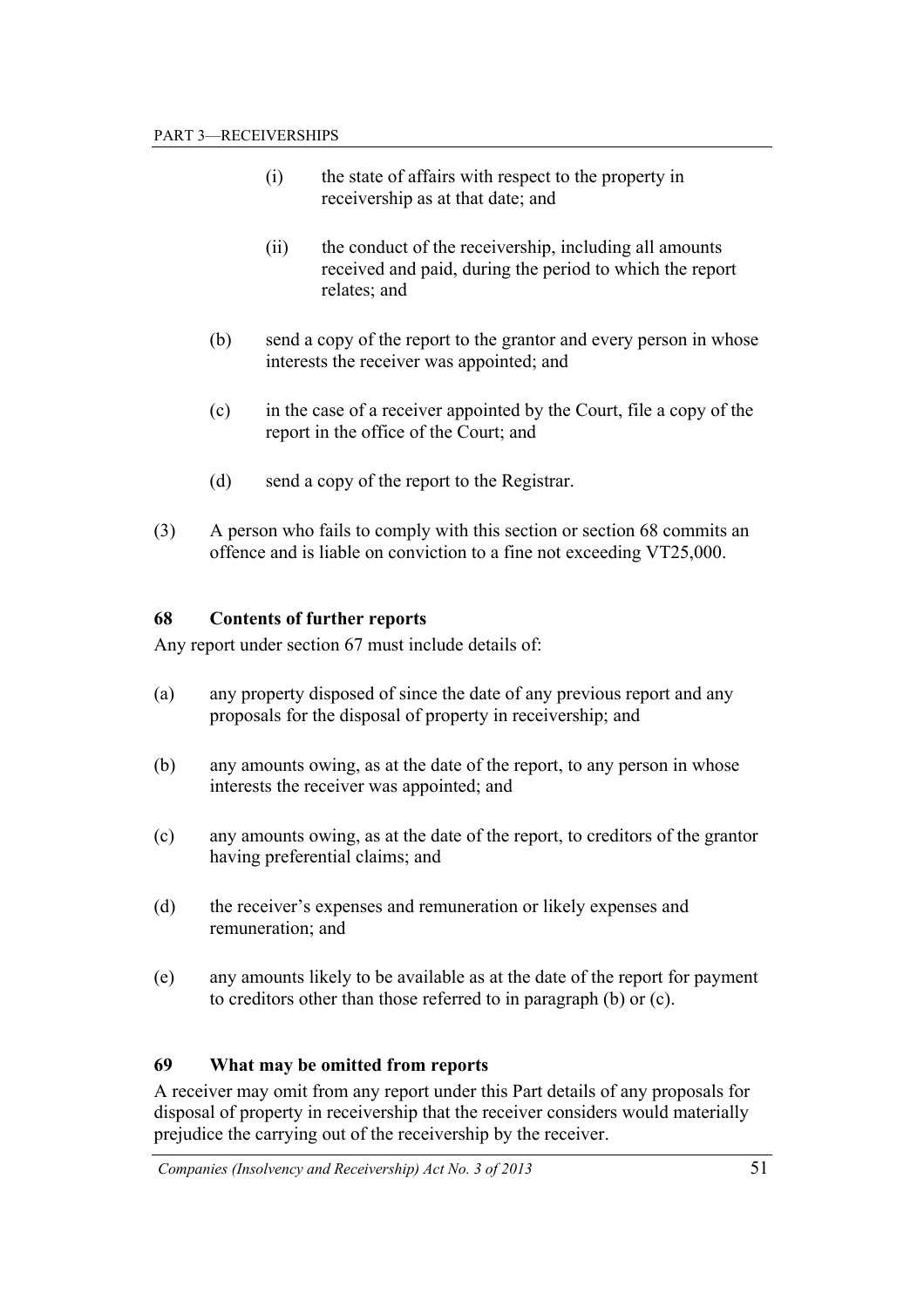#### PART 3—RECEIVERSHIPS

## **70 Extension of time for preparing reports**

A period of time within which a receiver is required to prepare a report under this Part may be extended, on the application of that person, by:

- (a) the Court, if the person was appointed as a receiver by the Court; or
- (b) the Registrar, if the person was appointed as a receiver by or under a document.

### **71 Persons entitled to receive reports**

- (1) A receiver who is requested in writing by a person referred to in subsection (2) to provide a copy of a report under this Part must, not later than 5 working days after receiving the request, send a copy of the report to that person.
- (2) The persons referred to in subsection (1) are:
	- (a) a creditor,
	- (b) a director, or
	- (c) a guarantor of the grantor, or
	- (d) any other person,

 who has an interest in any of the property in receivership and has paid the reasonable costs of making and sending a copy of the requested report.

(3) A person who fails to comply with this section commits an offence and is liable on conviction to a fine not exceeding VT25,000.

### **72 Persons entitled to inspect reports**

A person referred to under subsection 71(2) may inspect the report during the normal office hours at the office of the receiver.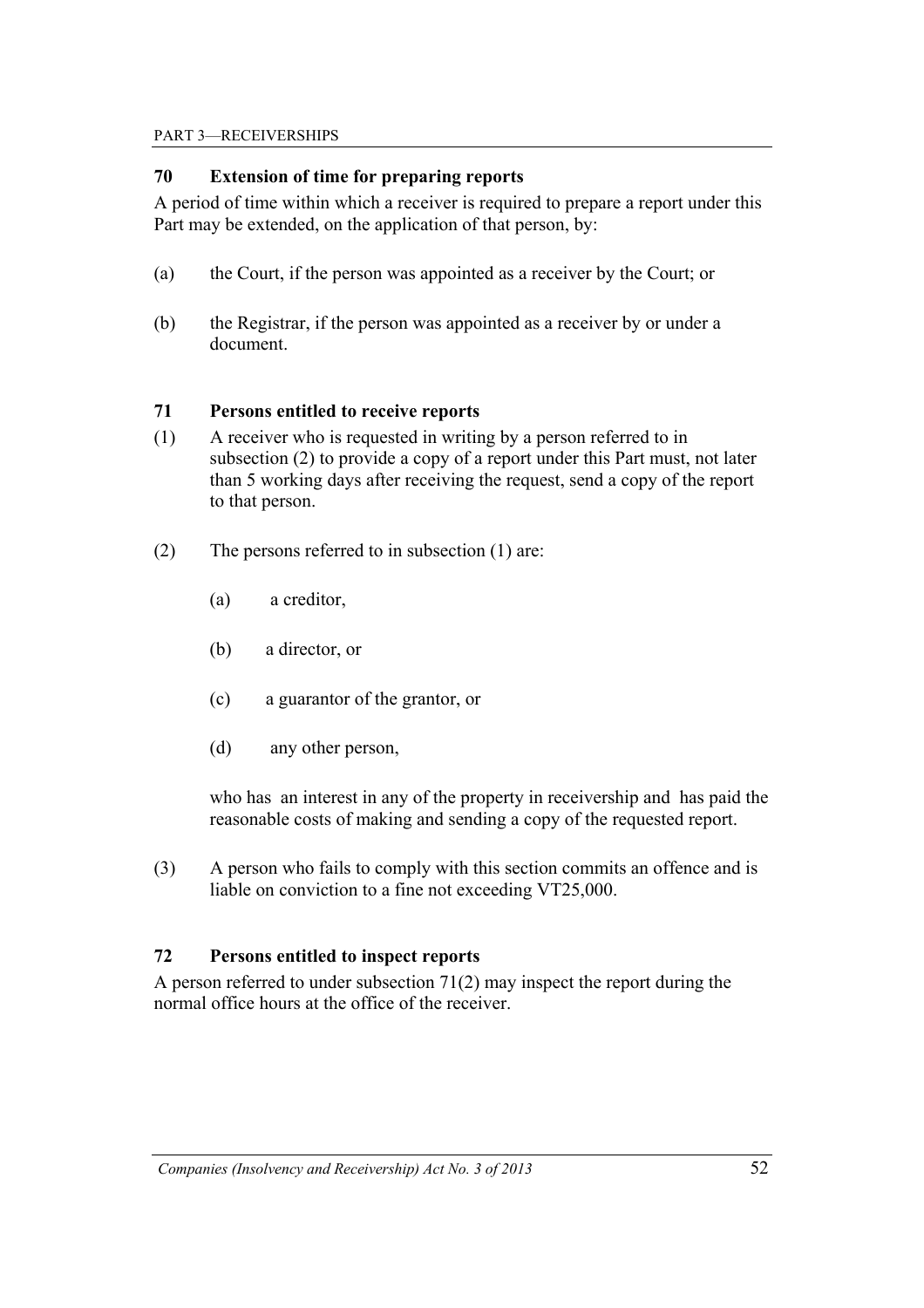### **Division 6—Preferential Claims**

#### **73 Preferential claims**

- (1) This section applies to a receiver of the property of a grantor that is a company, other than a company in liquidation at the time of the receiver's appointment, and who was appointed under a security agreement that created or provided for a security interest that:
	- (a) is over all of any part of the company's accounts receivable and inventory or all or any part of either of them; and
	- (b) is not a purchase money security interest that has been perfected at the time specified in section 27 of the Personal Property Securities Act No. 17 of 2008; and
	- (c) is not a security interest:
		- (i) that has been perfected under the Personal Property Securities Act No. 17 of 2008 at the time of the receiver's appointment; and
		- (ii) that arises from the transfer of an account receivable for which new value is provided by the transferee for the acquisition of that account receivable (whether or not the transfer of the account receivable secures payment or performance of an obligation).
- (2) A receiver to whom this section applies must apply accounts receivable and inventory that are subject to the security interest or their proceeds in the following manner:
	- (a) reimburse the receiver for his or her expenses and remuneration; and
	- (b) pay preferential claims to the extent and the order of priority specified in Schedule 7.
- (3) The receiver must apply the accounts receivable and inventory as set out in subsection (2) before paying the claims of any person under a security interest.
- (4) In the application of Schedule 7 in accordance with subsection (2):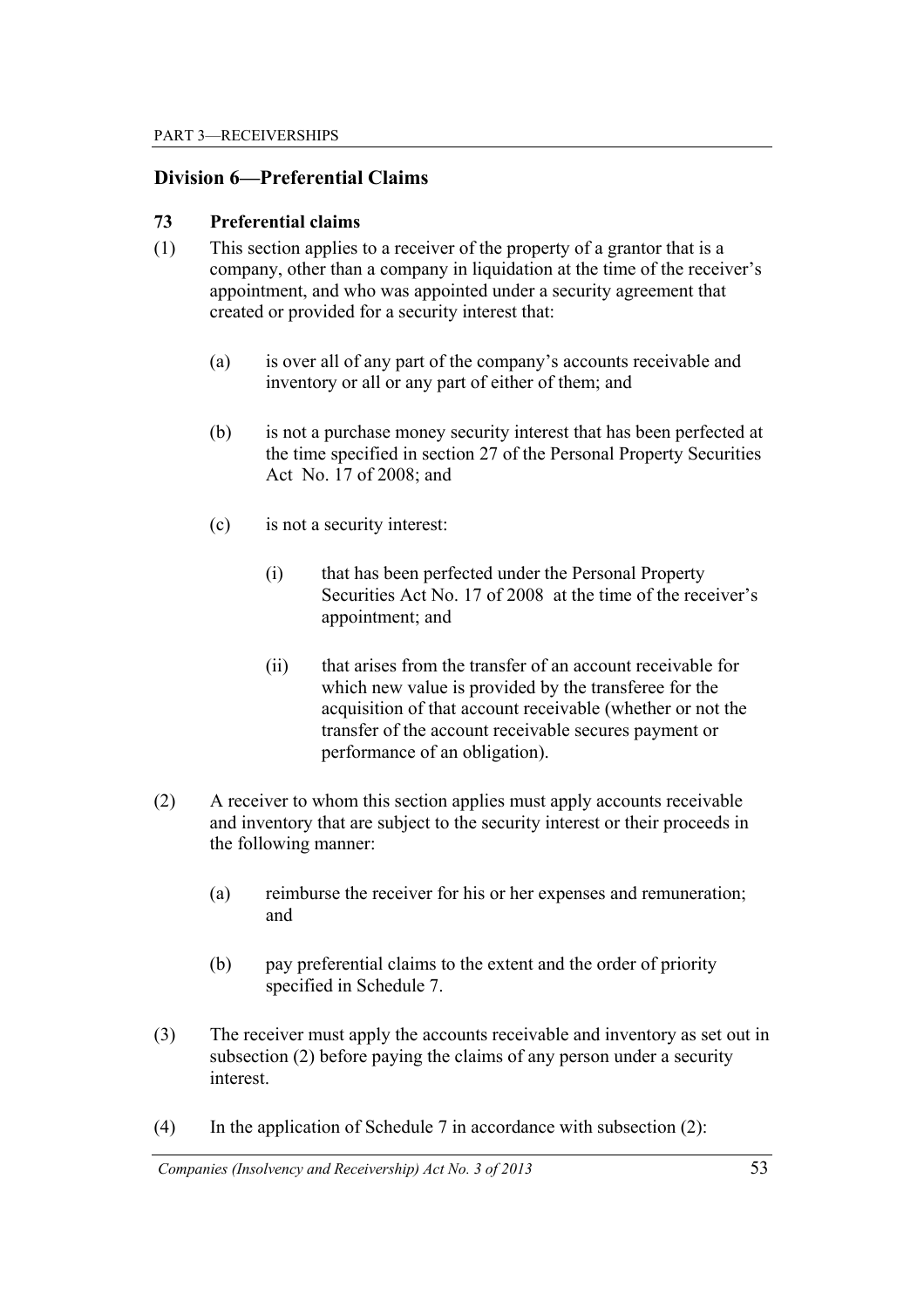- (a) references to a liquidator are to be read as references to a receiver;
- (b) references to the commencement of the liquidation are to be read as references to the appointment of the receiver;
- (c) reference to a company being put into or being in liquidation are to be read as references to the company being put into or being in receivership.

#### **74 Receiver appointed under floating charge: ranking of preferential claims**

The provisions of section 73 do not apply in relation to a grantor in respect of whose property a receiver was appointed under a floating charge before the commencement of this Act and the provisions of the Companies Act [CAP 191] shall continue to apply in relation to that grantor notwithstanding the repeal of that Act by this Act.

## **Division 7—End of Receivership**

#### **75 Notice of end of receivership**

- (1) The person who held office as receiver at the end of the receivership must, not later than 5 working days after the receivership ends, send or deliver to the Registrar for registration notice in writing of the fact that the receivership has ended.
- (2) A person who fails to comply with subsection (1) commits an offence and is liable on conviction to a fine not exceeding VT25,000.

#### **76 Court may terminate or limit receivership**

- (1) The Court may, on the application of the grantor or a liquidator of the grantor:
	- (a) order that a receiver cease to act as such as from a specified date, and prohibit the appointment of any other receiver in respect of the property in receivership; or
	- (b) order that a receiver, as from a specified date, act only in respect of specified assets forming part of the property in receivership.
- (2) An order may be made only if the Court is satisfied that: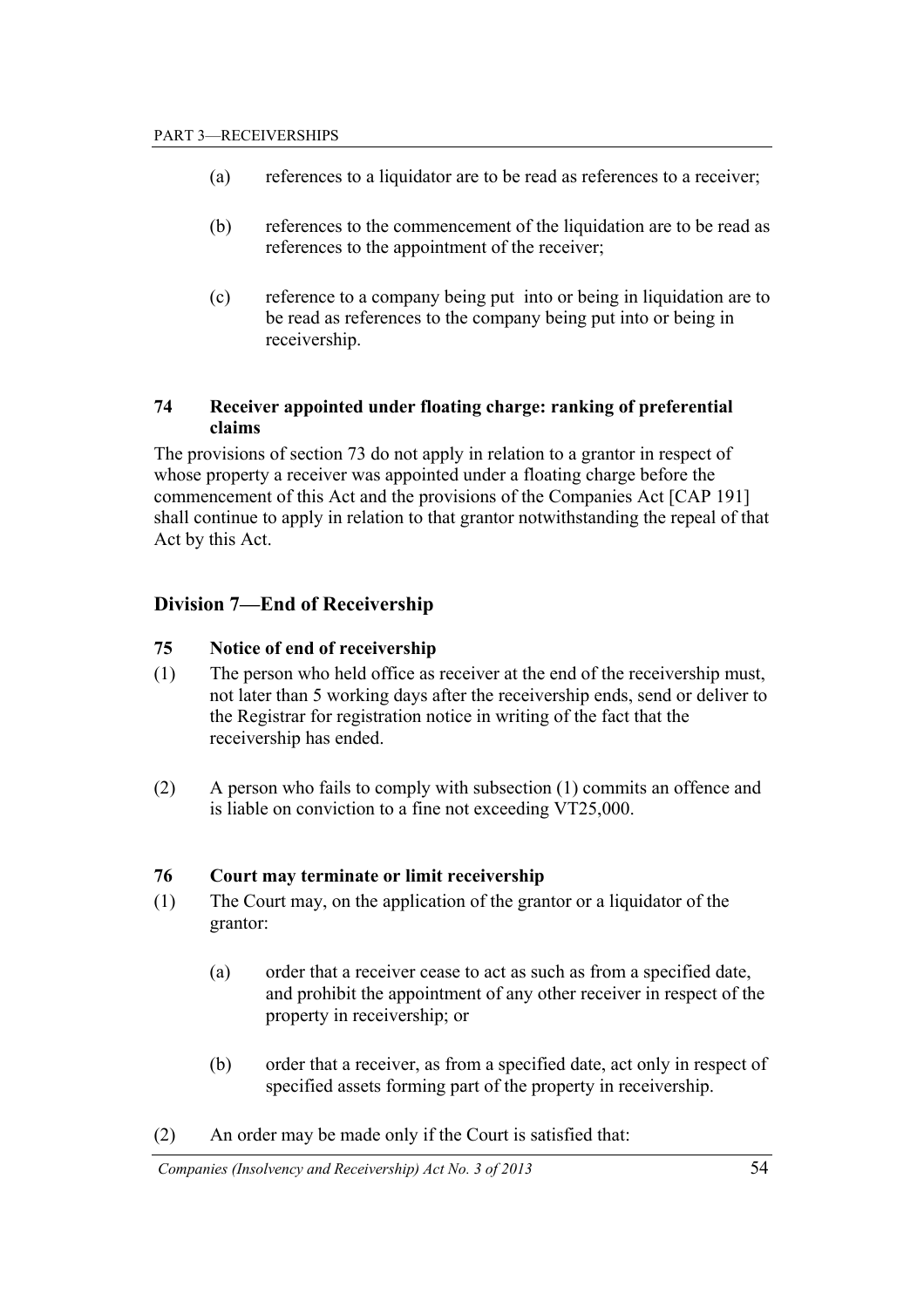- (a) the purpose of the receivership has been satisfied so far as possible; or
- (b) circumstances no longer justify continuation of the receivership.
- (3) Unless the Court orders otherwise:
	- (a) a copy of an application under this section must be served on the receiver not less than 5 working days before the hearing of the application; and
	- (b) the receiver may appear and be heard at the hearing.
- (4) An order under subsection (1) may be made on any conditions that the Court thinks fit.
- (5) An order under this section does not affect a security or charge over the property in respect of which the order is made.
- (6) The Court may, on the application of any person who applied for or is affected by the order, rescind, or amend an order made under this section.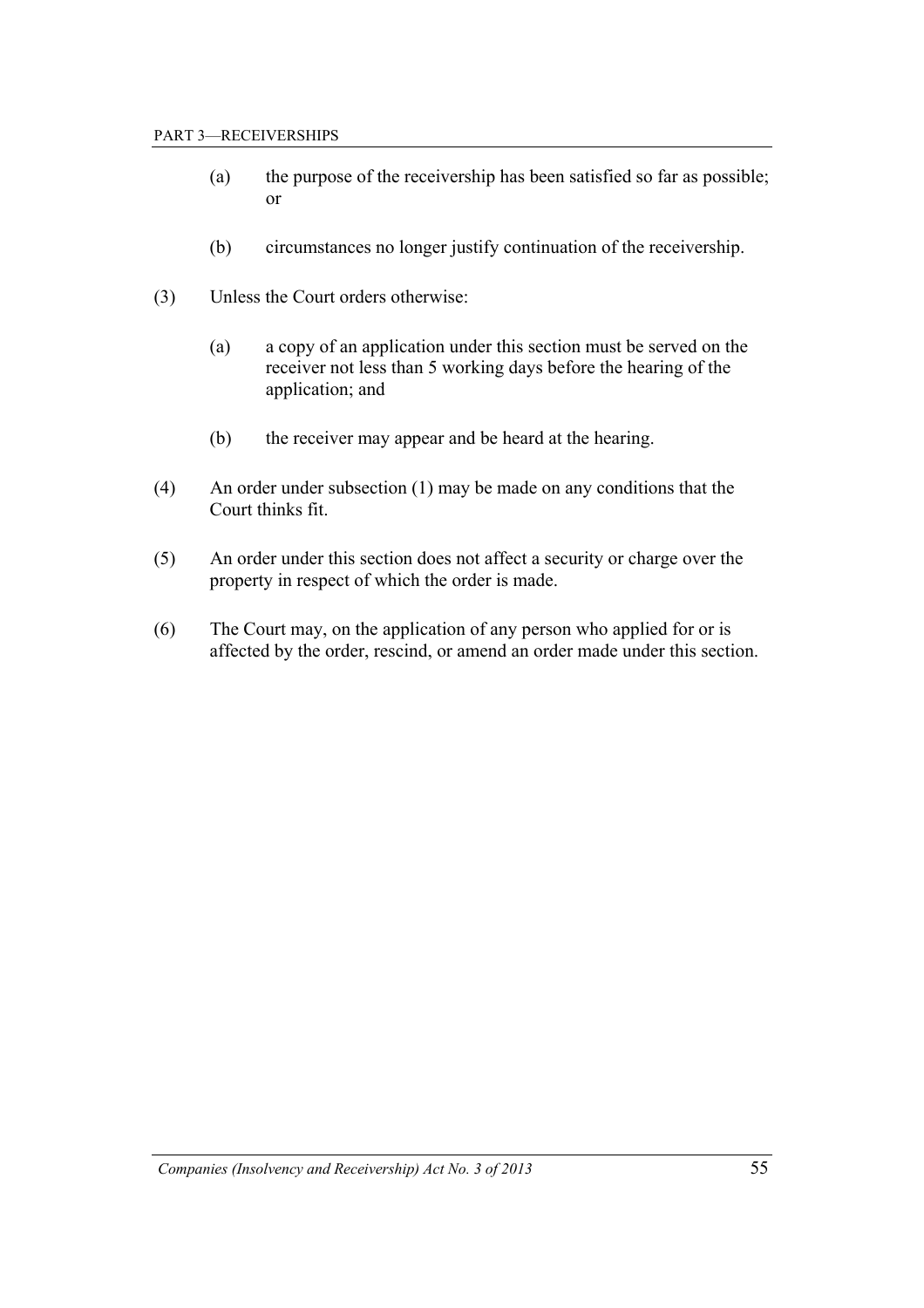# **PART 4 — MICELLANEOUS PROVISIONS**

## **77 Proceedings for offences**

- (1) Despite any other Act, information for an offence under this Act may be laid at any time within 3 years after the date of the offence.
- (2) Nothing in this Act affects the liability of any person under any other Act, however a person must not be convicted of an offence under this Act and in respect of the same conduct under any other Act.

### **78 False statements on documents**

- (1) A person commits an offence, with respect to a document required by or for the purposes of this Act, if the person:
	- (a) makes, or authorises the making of, a statement in it that is false or misleading in a material particular knowing it to be false or misleading; or
	- (b) omits, or authorises the omission from it of, any matter knowing that the omission makes the document false or misleading in a material particular.
- (2) A person who commits an offence under subsection (1) is liable on conviction to imprisonment for a term not exceeding 7 years or to a fine not exceeding VT5,000,000, or both.

### **79 Privileged communications**

- (1) Nothing in this Act requires a legal practitioner to disclose a privileged communication.
- (2) For the purposes of this Act, a communication is a privileged communication if:
	- (a) it is a confidential communication, whether oral or written, passing between:
		- (i) a legal practitioner in his or her professional capacity and another legal practitioner in that capacity; or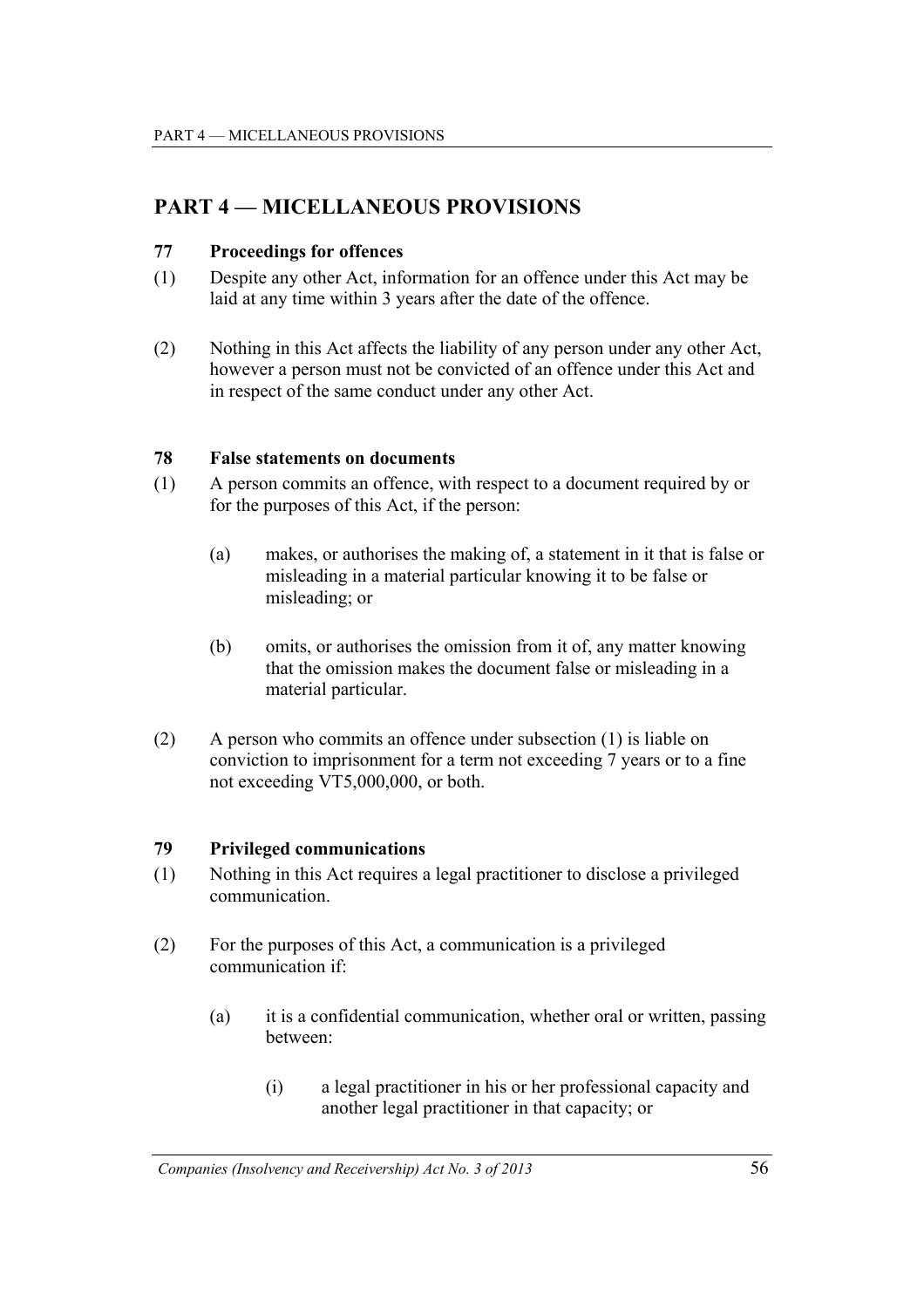(ii) a legal practitioner in his or her professional capacity and his or her client

whether made directly or indirectly through an agent; and

- (b) it is made or created for the purpose of obtaining or giving legal advice or assistance; and
- (c) it is not made or created for the purpose of committing or furthering the commission of an illegal or wrongful act.
- (3) If the information or document consists wholly of payments, income, expenditure, or financial transactions of a specified person (whether a legal practitioner, his or her client, or any other person), it is not a privileged communication if it is contained in, or comprises the whole or part of, a book, account, statement or other record prepared or kept by the legal practitioner in connection with a trust account of the legal practitioner.
- (4) The Supreme Court may of its own volition, or on the application of any person, determine whether or not a claim of privilege is valid and may, for that purpose, require the information or document to be produced.

## **80 Regulations**

- (1) The Minister may make regulations to give effect to the provisions of this Act, and in particular for all or any of the following purposes:
	- (a) prescribing fees or other amounts payable to the Registrar in respect of any matter under this Act;
	- (b) prescribing fees or other amounts payable to the Registrar of the Supreme Court in respect of any Court proceedings under this Act;
	- (c) prescribing forms (including Court forms) for the purposes of this Act; and those regulations may require:
		- (i) the inclusion in, or attachment to, forms of specified information or documents;
		- (ii) forms to be signed by specified persons;
	- (d) providing for and regulating any Court proceedings under this Act;

*Companies (Insolvency and Receivership) Act No. 3 of 2013* 57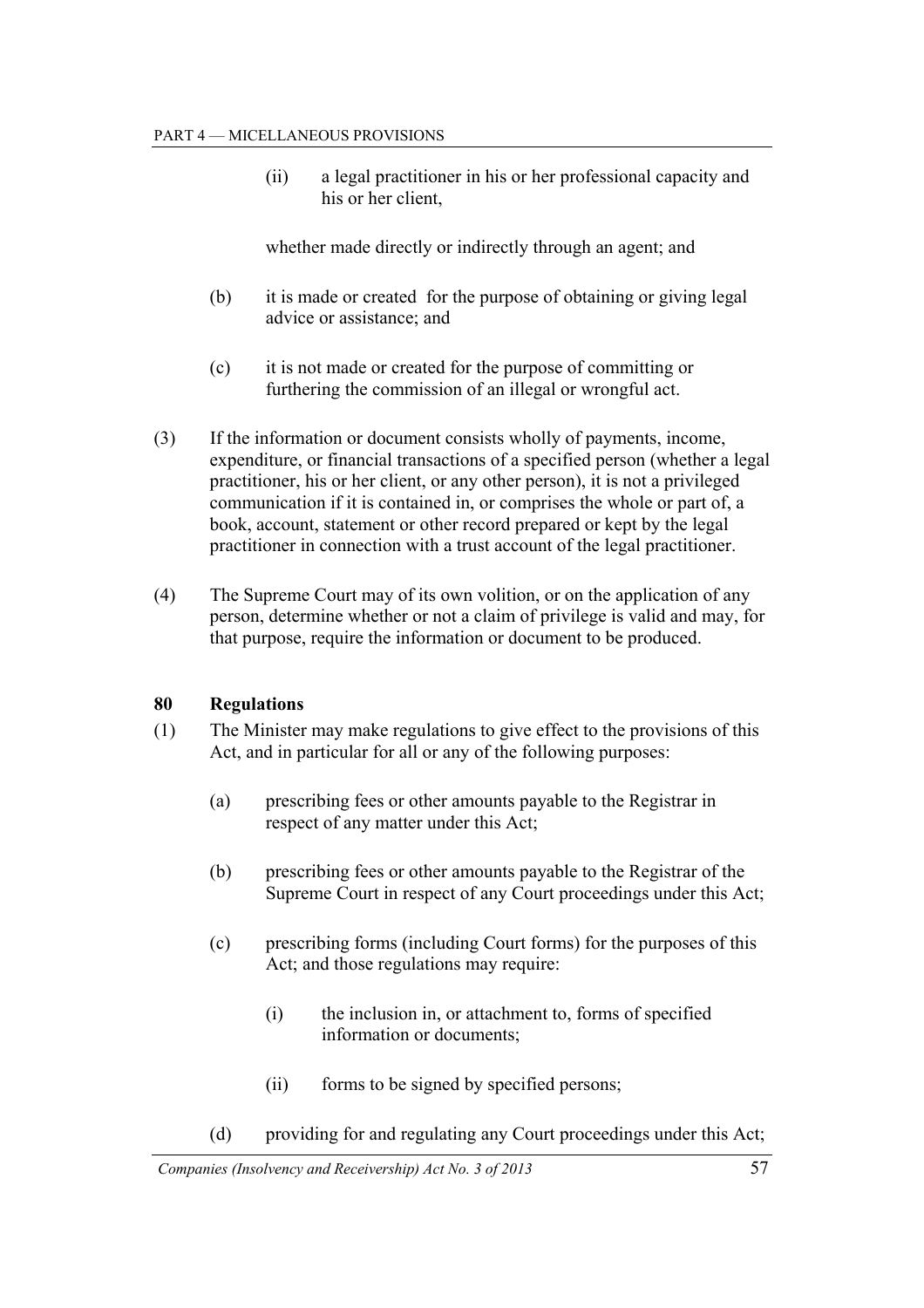- (e) prescribing transitional and savings provisions relating to the coming into force of this Act and amending Schedule 11;
- (f) providing for any matters contemplated by this Act, necessary for its administration, or necessary for giving it full effect.
- (2) The Registrar or the Registrar of the Supreme Court, as the case may require, may refuse to perform a function or exercise a power until the prescribed fee or amount is paid.
- (3) Any regulations made under subsection (1) may authorise the Registrar or the Registrar of the Supreme Court, as the case may require, to waive, in whole or in part and on any conditions that may be prescribed, payment of any amount referred to in paragraphs (a) or (b) of that subsection.
- (4) Any fee or amount payable to the Registrar or to the Registrar of the Supreme Court, as the case may require, is recoverable by the Registrar or the Registrar of the Supreme Court, as the case may require, in any court of competent jurisdiction as a debt due to the State.

## **81 Forms**

- (1) Where any form may be prescribed by the Minister (other than a Court form), and no form is prescribed, the Registrar may prescribe the form, or accept the information that would otherwise be in the prescribed form in any document or format that the Registrar considers appropriate.
- (2) Where any Court form may be prescribed by the Minister, and no form is prescribed, the Registrar of the Supreme Court may prescribe the form or accept the information that would otherwise be in the prescribed form in any document or format that the Registrar considers appropriate.
- (3) Where any information is required to be given in a prescribed form to any party, the Registrar or the Registrar of the Supreme Court, the recipient of the form may not reject or challenge the validity of the form if it is not as prescribed, but does contain all the required information in a readily identifiable format.

## **82 Repeal and Transitional Provisions**

(1) The Companies Act [CAP 191] including all regulations and rules made under that Act are repealed and ceases to have effect in Vanuatu in respect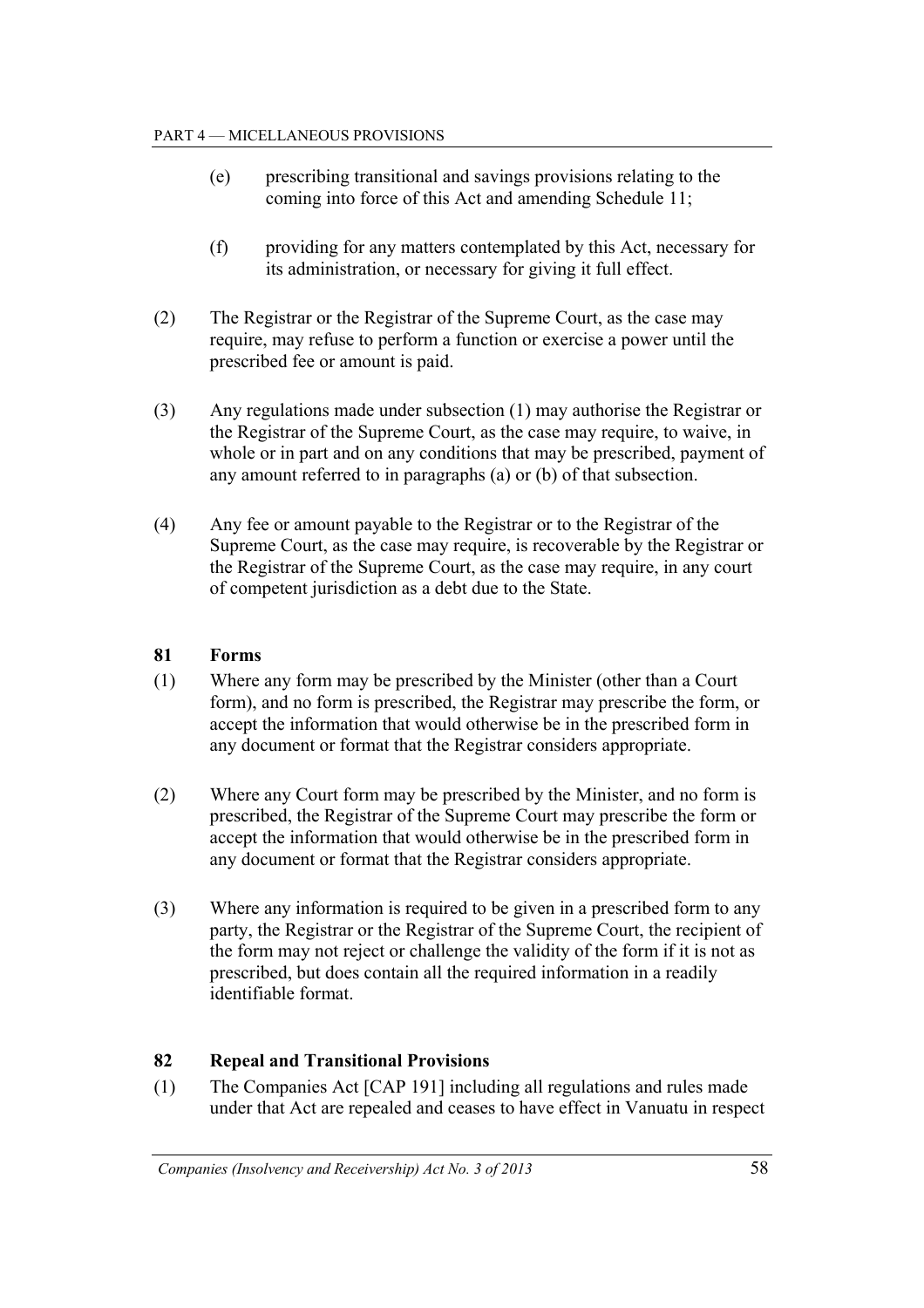of corporate insolvency on the commencement of this Act except to the extent specifically provided in this Act.

- (2) Despite subsection (1), those corporate insolvencies specified in Schedule 11 must be dealt with in accordance with that Schedule.
- (2A) To avoid doubt, the Schedule referred to under subsection (2) including the table and notice in it form part of the law of Vanuatu.
- (3) Where a corporate insolvency that is in process under the Companies Act [CAP 191] is not listed in Schedule 11, any person with a claim against the company, the liquidator, or the Official Receiver may make an application to the Court in respect of the claim.
- (4) The Court may make such order as it thinks appropriate in the circumstances, having due regard to the general laws and principles of insolvency.

#### **83 Consequential amendments**

- (1) Any reference under any other Act to liquidation under the Companies Act [CAP 191] must be read as liquidation under the Companies (Insolvency and Receivership's) Act No. of 2012.
- (2) Any reference under any Act to winding up or dissolution proceedings in accordance with the Companies Act must be read as winding up or dissolution proceedings under the Companies (Insolvency and Receivership's) Act No of 2012

#### **84 Commencement**

This Act commences on the date on which it is published in the Gazette.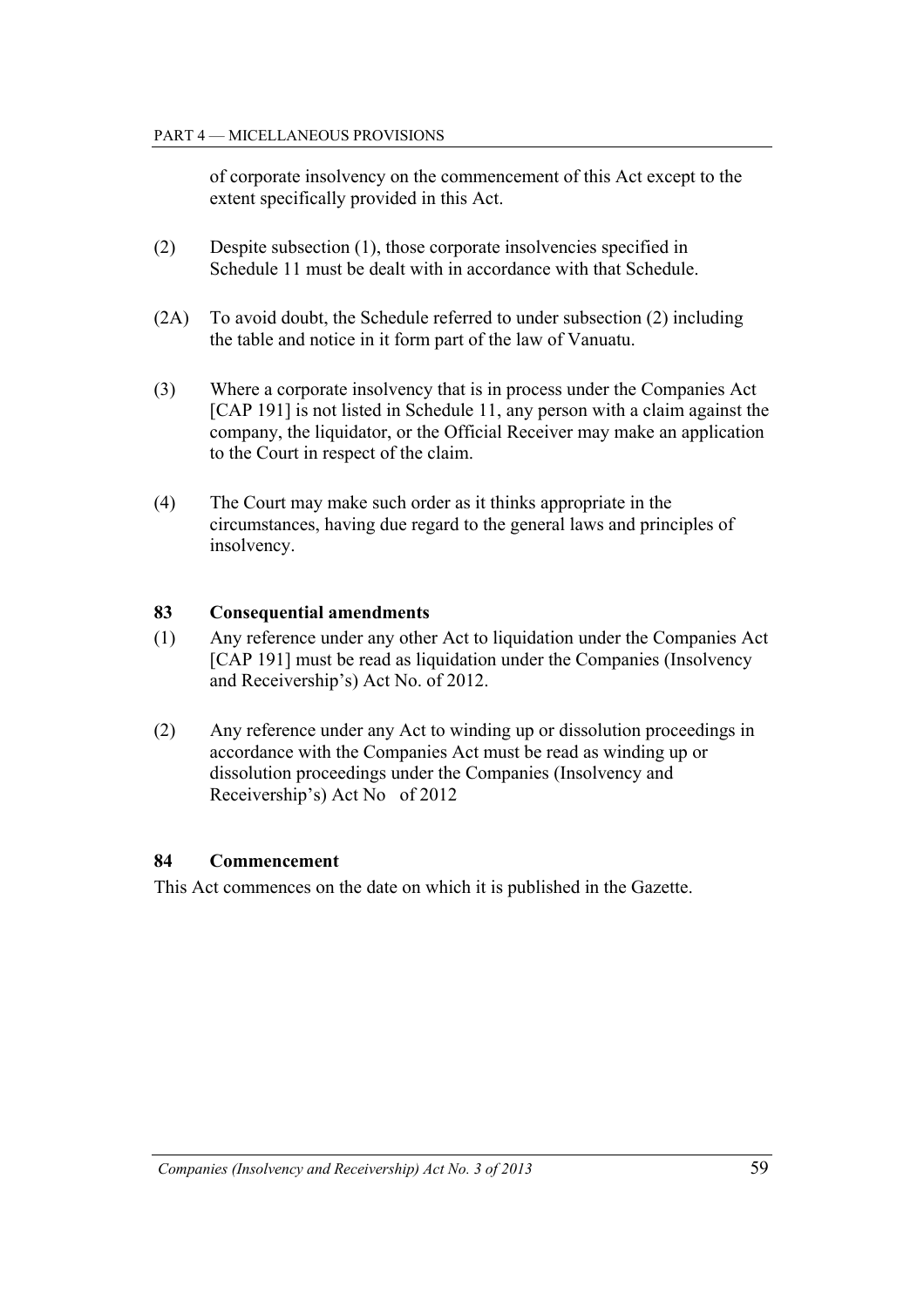# **SCHEDULE 1 MEETINGS OF CREDITORS**

## **PART 1 GENERAL PROVISIONS**

### **1 General Procedure**

Except as provided in this Schedule and in any regulations made under this Act, creditors may regulate their own meeting procedures.

## **2 Effect of irregularity or defect**

- (1) An irregularity or defect in the proceedings at a meeting of creditors does not invalidate anything done during such meeting, unless the Court orders otherwise.
- (2) The Court may, on the application of a liquidator or a creditor of the company, make an order under subclause (1) if it is satisfied that substantial injustice would be caused if the order were not made.

## **PART 2 METHODS OF HOLDING MEETINGS**

## **3 Methods of holding meetings**

A meeting of creditors may be held:

- (a) by assembling together those creditors entitled to take part and who choose to attend at the place, date, and time appointed for the meeting by the person convening the meeting; or
- (b) by means of audio, or audio and visual, communication by which all creditors participating may simultaneously hear each other throughout the meeting; or
- (c) by conducting a postal ballot, in accordance with clauses 19 to 24, of those creditors entitled to take part.

## **PART 3 NOTICE OF MEETING**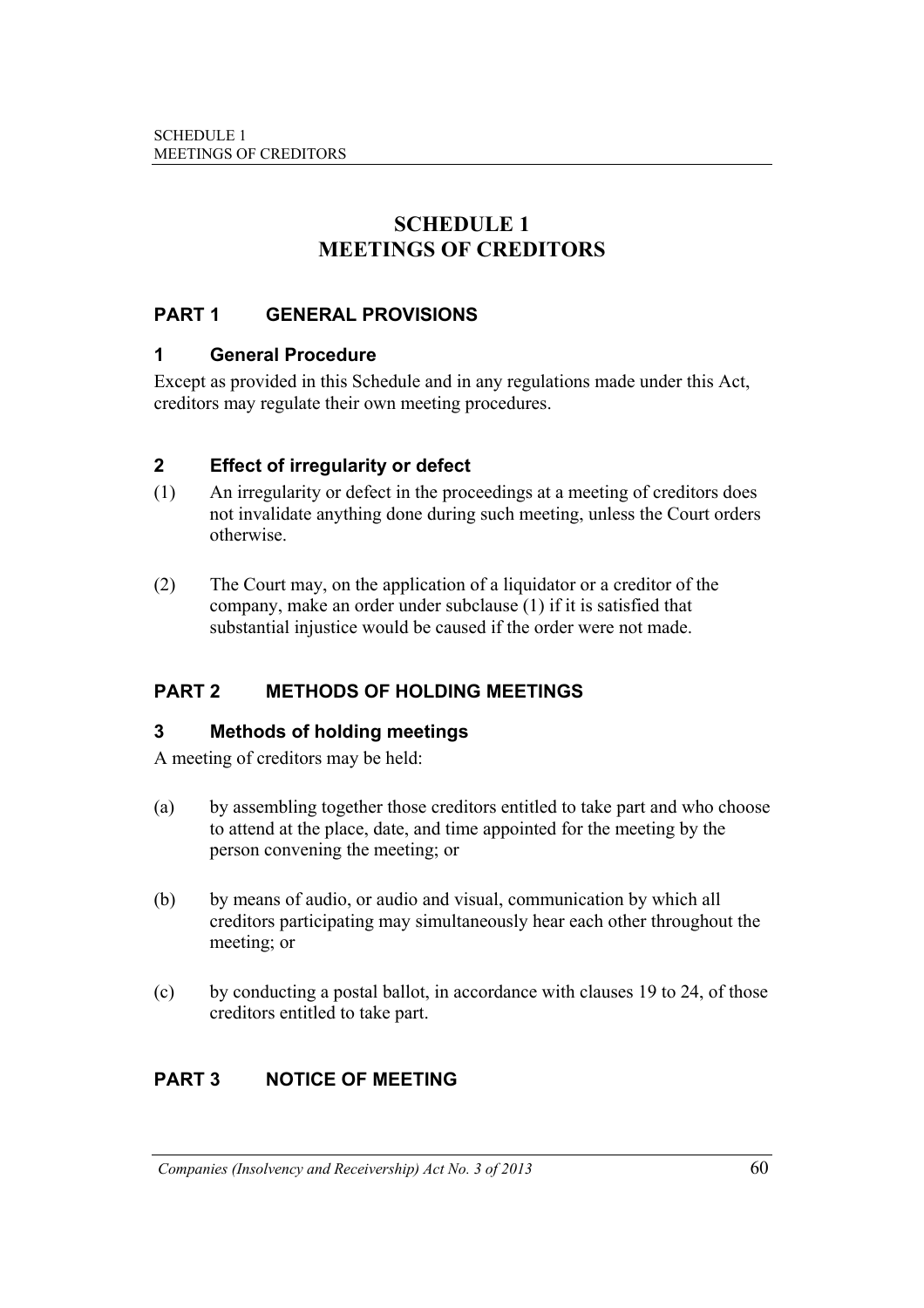## **4 Notice of meeting**

At least 5 working days before a creditors meeting, written notice must be sent to every creditor entitled to attend the meeting of:

- (a) the time and place of every meeting to be held under clause  $3(a)$ ; or
- (b) the time and method of communication for every meeting to be held under clause 3(b); or
- (c) the time and address for the return of voting papers for every meeting to be held under clause  $3(a)$ , (b), or (c).

## **5 Contents of notice**

The notice must:

- (a) state the nature of the business to be transacted at the meeting in sufficient detail to enable a creditor to form a reasoned judgment in relation to it; and
- (b) set out the text of any resolution to be submitted to the meeting; and
- (c) include a voting paper in respect of such resolution and voting and mailing instructions; and
- (d) state that if a creditor votes by casting a postal vote in respect of a resolution that is to be submitted to the meeting and a different resolution is submitted to the meeting,:
	- (i) the creditor's postal vote is invalid in respect of that different resolution; but
	- (ii) the creditor may vote, in respect of that different resolution, either by being present in person or by proxy.

## **6 Effect of irregularity, etc, in notice**

An irregularity in or a failure to receive a notice of a meeting of creditors does not invalidate anything done by a meeting of creditors if:

(a) the irregularity or failure is not material; or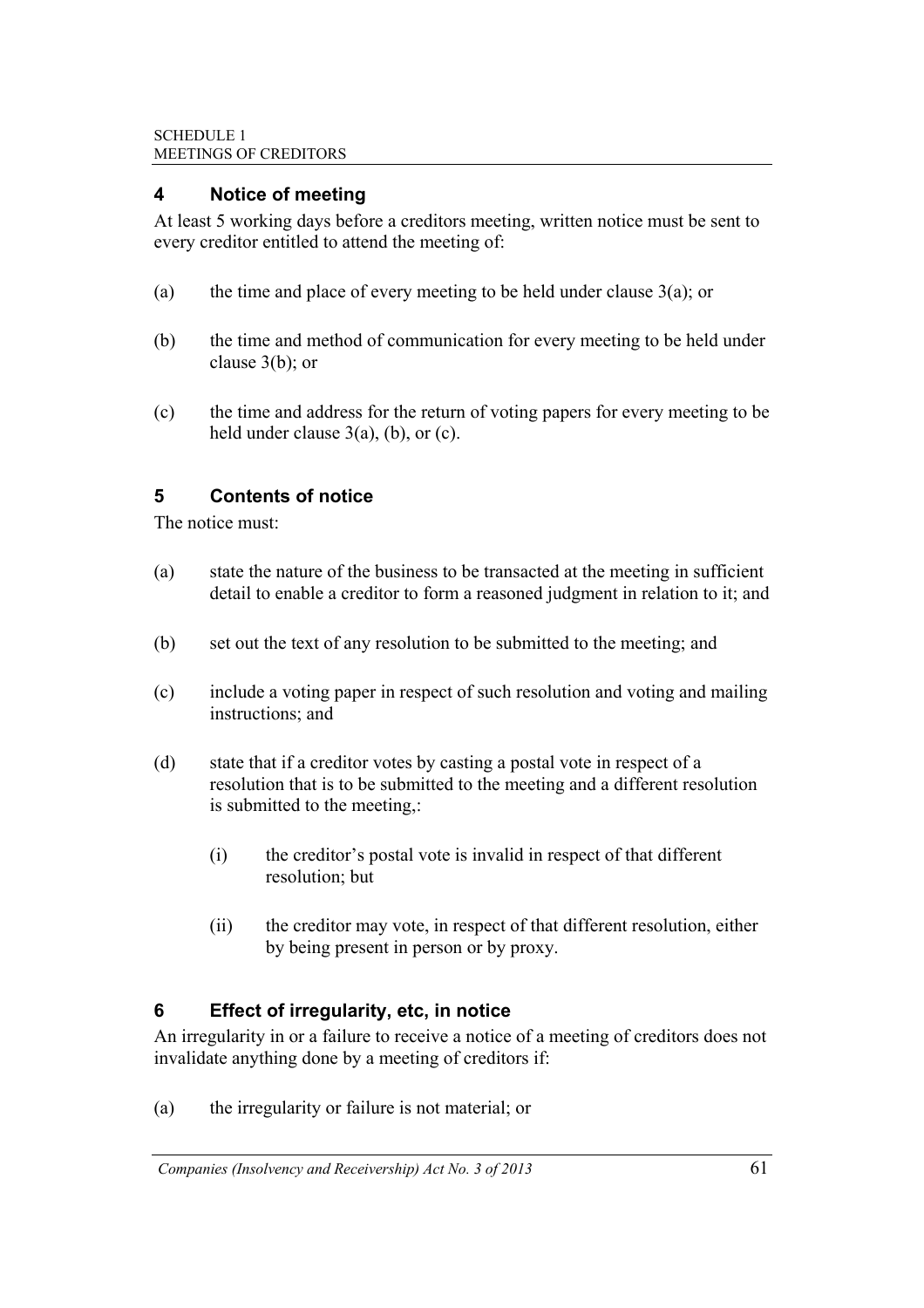- (b) all the creditors entitled to attend and vote at the meeting attend the meeting without protest as to the irregularity or failure; or
- (c) all such creditors agree to waive the irregularity or failure.

## **PART 4 MEETING**

## **7 Adjournment of meeting**

- (1) The chairperson may, with the prior agreements of the creditors, adjourn the meeting from time to time and from place to place.
- (2) An adjourned meeting must be held in the same place unless another place is specified in the resolution for the adjournment.
- (3) If a meeting under clause  $3(a)$  or (b) is adjourned for less than 30 days, it is not necessary to give notice of the time and place of the adjourned meeting other than by announcement at the meeting that is adjourned.

## **8 Chairperson**

- (1) If a liquidator has been appointed and is present, or if the liquidator has appointed a nominee and the nominee is present, he or she must act as the chairperson of a meeting held in accordance with clause 3(a) or (b).
- (2) At any meeting of creditors, if the liquidator or any nominee of the liquidator, as the case may be, is not present, or if there is no liquidator holding office for the time being, the creditors participating must choose 1 among them to act as the chairperson of the meeting.
- (3) The person convening a meeting under clause 3(c) must do everything necessary that would otherwise be done by the person chairing a meeting.

### **9 Quorum**

- (1) A quorum for a meeting of creditors is present if:
	- (a) 3 creditors who are entitled to vote or their proxies are present or have cast postal votes; or

*Companies (Insolvency and Receivership) Act No. 3 of 2013* 62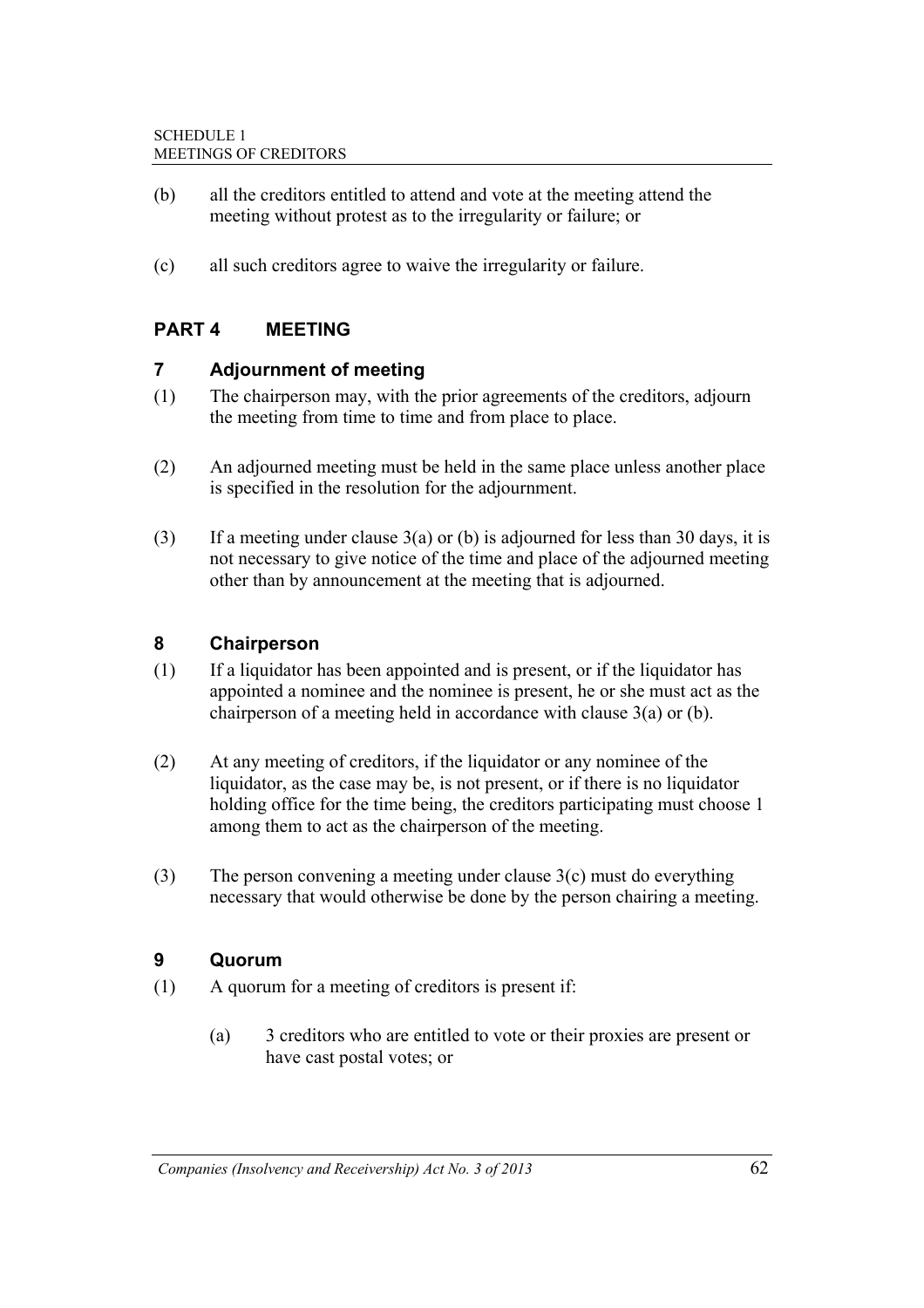- (b) if the number of creditors entitled to vote does not exceed 3, the creditors who are entitled to vote or their proxies are present or have cast postal votes.
- (2) If a quorum is not present within 30 minutes after the time appointed for the meeting, the meeting is adjourned to the same day in the following week at the same time and place, or to such other date, time, and place as the chairperson may appoint, and if, at the adjourned meeting, a quorum is not present within 30 minutes after the time appointed for the meeting, the creditors present or their proxies are taken to be the quorum.

## **10 Corporations may act by representatives**

A body corporate that is a creditor may appoint a representative to attend a meeting of creditors on its behalf.

## **11 Keeping of record of attendance and minutes**

- (1) The chairperson of a meeting of creditors, or in the case of a meeting held under clause  $3(c)$ , the person convening the meeting, must:
	- (a) ensure that an accurate record is kept of all creditors present or represented at the meeting, including:
		- (i) the name of each creditor present or represented; and
			- (A) the class or classes to which each creditor belongs;
		- (ii) whether the creditor has made a claim, and the amount of the claim; and
		- (iii) whether the creditor has filed a proxy or is present in person; and
		- (iv) the total number of creditors present or represented; and
	- (b) ensure that minutes of all proceedings are kept.
- (2) Records of attendance or minutes that have been signed correct by the chairperson or the person convening the meeting are prima facie evidence of the details recorded and proceedings of the meeting.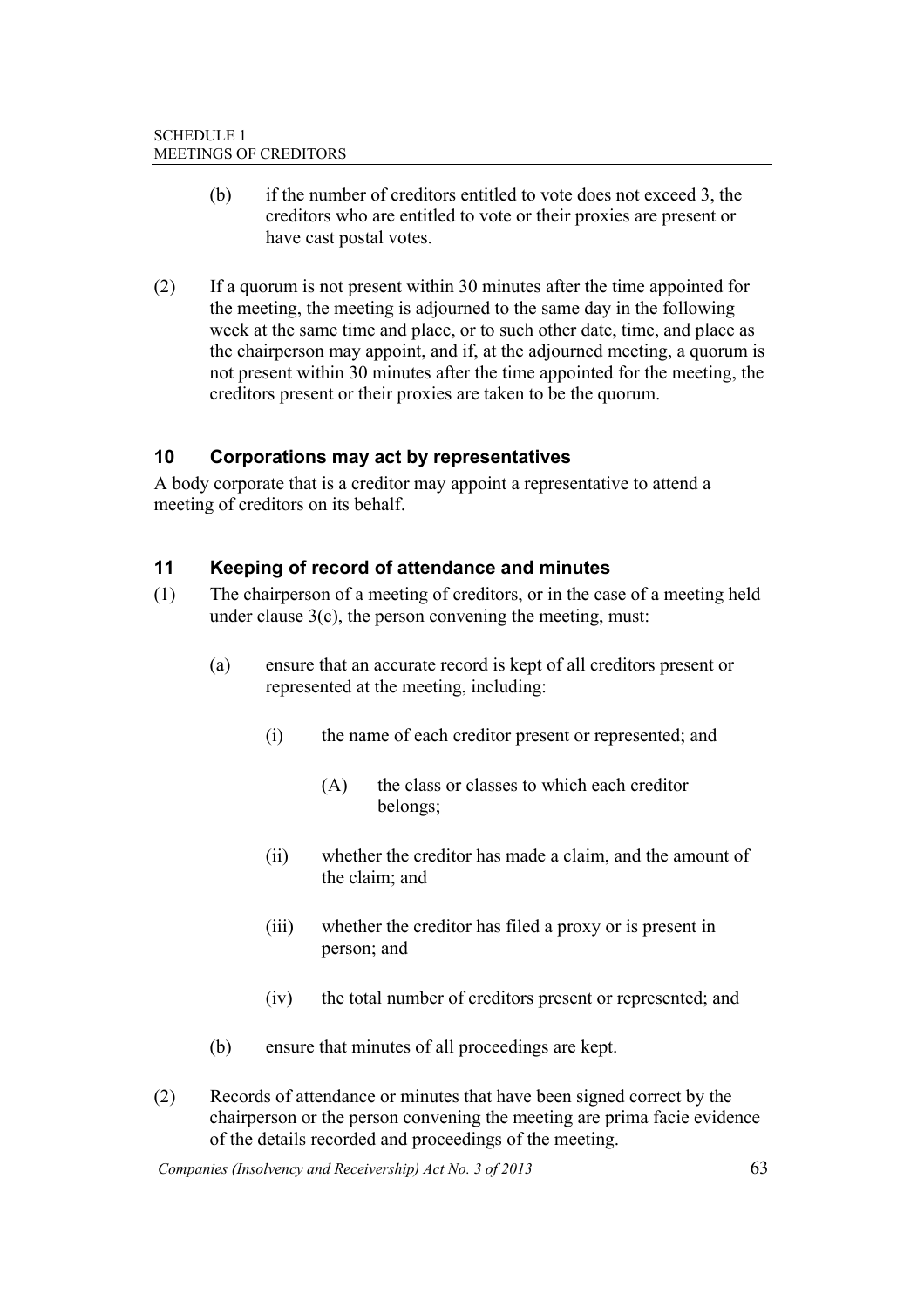## **PART 5 PROXIES**

## **12 Proxies**

- (1) A creditor may exercise the right to vote by proxy.
- (2) A proxy for a creditor is entitled to attend and be heard at a meeting of creditors.
- (3) A proxy must be appointed by notice in writing signed by the creditor and the notice must state whether the appointment is for a particular meeting or a specified term not exceeding 12 months.
- (4) No proxy is effective in relation to a meeting unless a copy of the notice of appointment is delivered to the liquidator, or if no liquidator is acting in respect of a company in liquidation, to the person by whom the notice convening the meeting was given, not less than 2 working days before the start of the meeting.

## **13 Liquidator may act as proxy**

- (1) A creditor may appoint any person, including the liquidator or, if there is no liquidator, the chairperson of a meeting, to act as his or her proxy.
- (2) Subject to a direction of a meeting of creditors, a liquidator must not solicit for proxies.
- (3) Without limiting the orders that a Court may make, if a liquidator has not complied with subclause (2), the Court may:
	- (a) order that the liquidator is not entitled to his or her remuneration; or
	- (b) make an order removing the liquidator from office; or
	- (c) make an order declaring any transaction entered into by the liquidator to be void or overturning any vote, and granting such consequential relief as the Court thinks fit.

## **14 Irregularity in notice of proxy**

If a notice of proxy contains an irregularity that is not material, the liquidator or chairperson of a meeting, as the case may be, may accept the proxy as being valid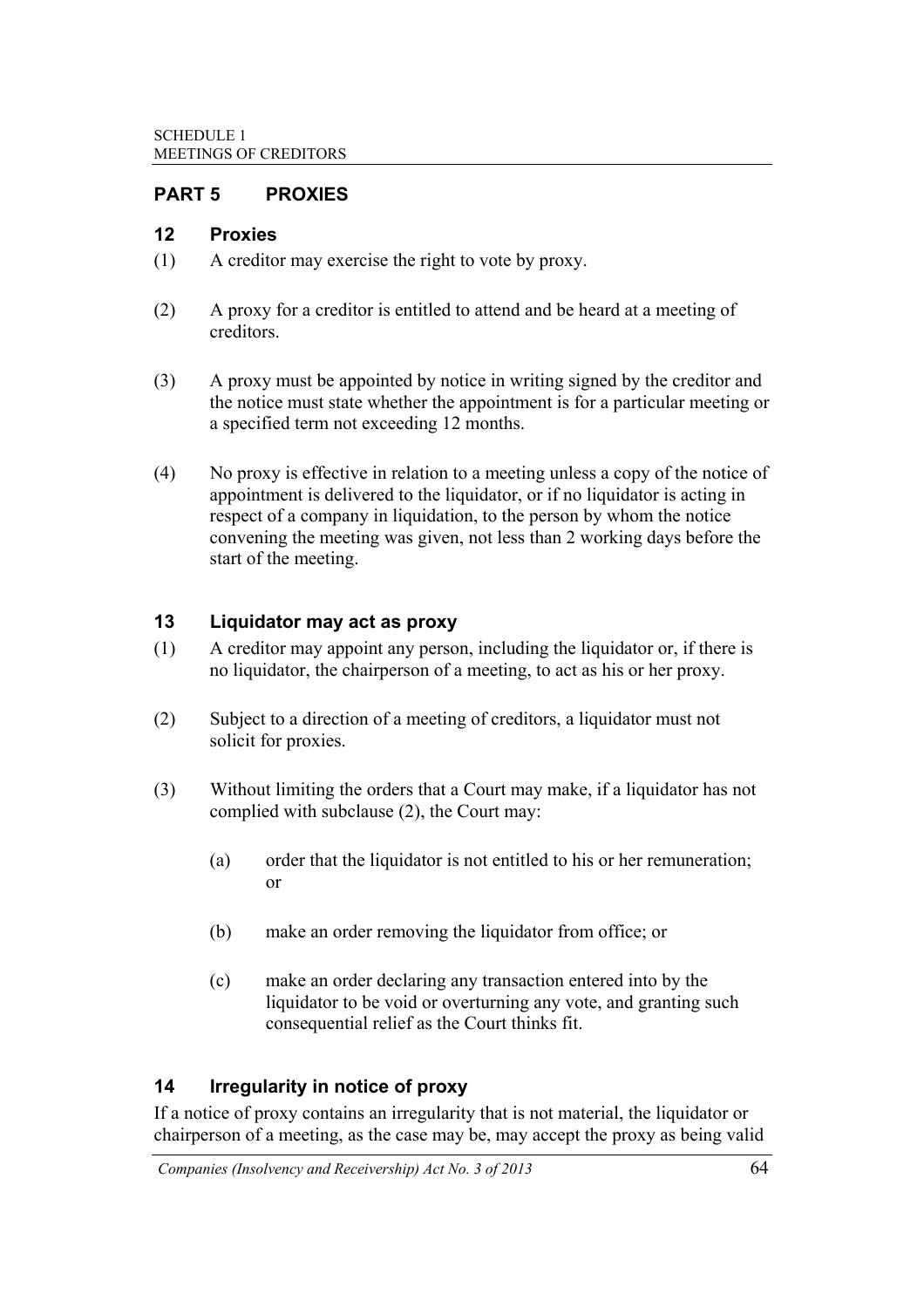for voting purposes, if he or she is satisfied that the proxy holder represents the creditor.

## **15 Limits on holder of proxy**

- (1) Subject to subclause (2), no person acting under a proxy may vote in favour of or against any resolution that would place him or her, directly or indirectly, in a position to receive any benefit out of the assets of the company otherwise than as a creditor rateably with the other creditors of the company.
- (2) Any person who holds a proxy to vote for the appointment of a liquidator may use the proxy to vote in favour of the appointment of himself or herself as liquidator if it is not inconsistent with the terms of the proxy to do so.
- (3) If a liquidator who holds a proxy cannot attend a meeting of creditors called under this Act, he or she may, in writing, nominate his or her partner (if the liquidator is a member of a partnership) or a person in his or her employment, to use the proxy on his or her behalf and in such manner as he or she may direct.
- (4) Nothing in subclause (3) authorises the person nominated to vote in a manner that would be in contravention of subclauses (1) and (2) if the liquidator had acted under the proxy personally.

## **PART 6 VOTING**

## **16 Entitlement to vote, etc, determined by chairperson**

- (1) For the purpose of determining whether a person is allowed to vote at a meeting and the value of the person's claim, the chairperson has the power to determine, for the purpose of the meeting,:
	- (a) that the person is a creditor of the company, and if there are classes of creditors the class or classes to which each creditor belongs; and
	- (b) the value of a creditor's claim against the company.
- (2) If the chairperson is uncertain as to whether a person is a creditor of the company or as to the value of the person's claim against the company, the chairperson must allow the person to vote subject to the vote being subsequently declared invalid in whole or in part by the chairperson.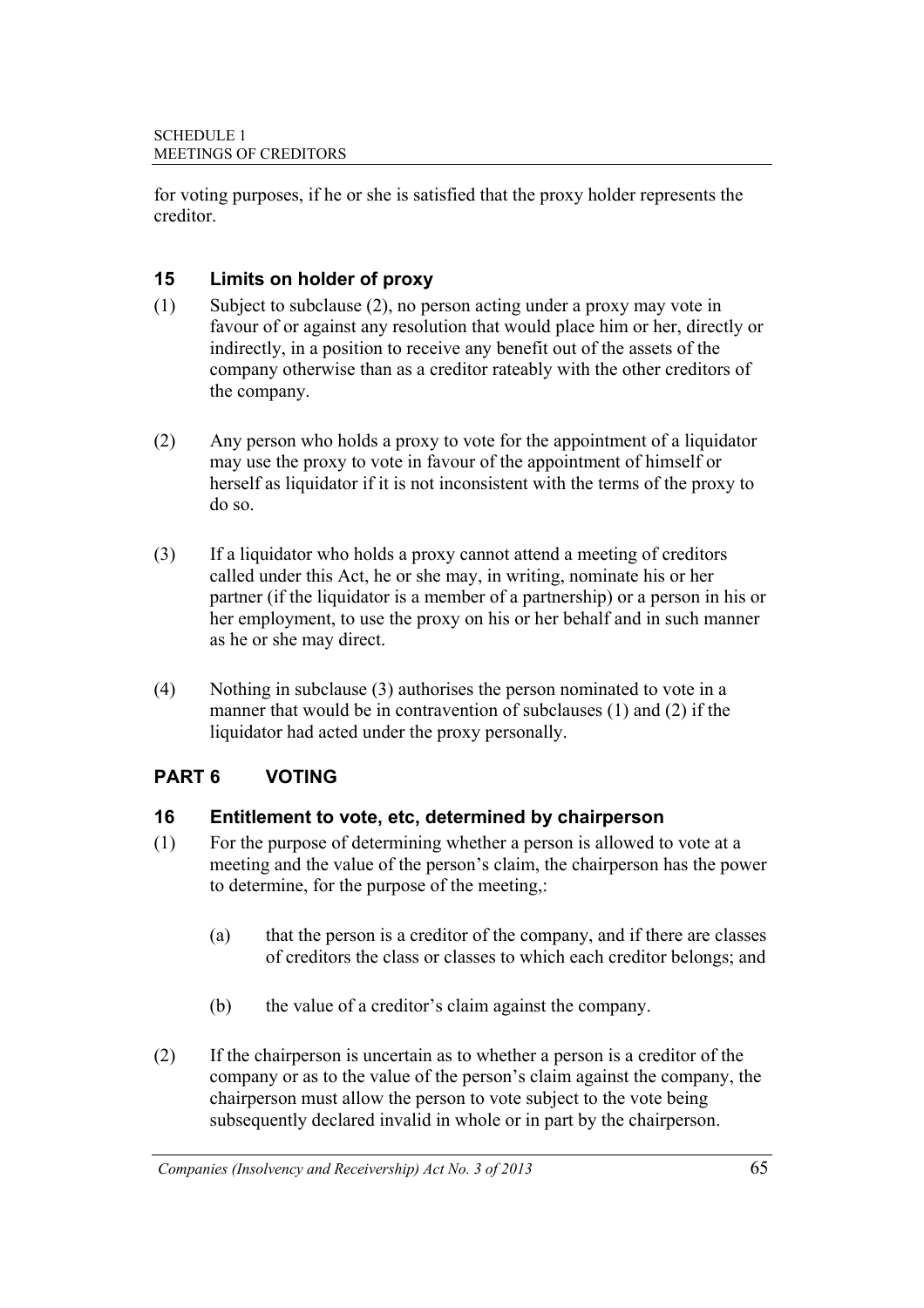- (3) A creditor who is not entitled to vote, may, with the leave of the liquidator, attend and speak at a meeting of creditors.
- (4) A creditor chairing the meeting does not have a casting vote.

## **17 Voting by secured creditors**

- (1) In the case of a meeting of creditors held under Division 2 of Part 2 of this Act (liquidations), a secured creditor is entitled to vote:
	- (a) for the whole debt if he or she surrenders the charge to the liquidator for the general benefit of creditors; or
	- (b) in respect of the balance of the debt if he or she values the charge and claims as an unsecured creditor for the balance due; or
	- (c) in respect of the balance of the debt if he or she realises property subject to a charge and claims as an unsecured creditor for any balance due after deducting the net amount realised.
- (2) Subject to this Act, if a secured creditor votes in respect of the creditor's whole debt, the creditor is taken to have surrendered his or her charge.
- (3) A creditor who is not entitled to vote may, with the leave of the liquidator, attend and speak at the meeting.

### **18 When resolution adopted**

At any meeting of creditors or a class of creditors, a resolution is taken to have been adopted if a majority in number and value of the creditors or the class of creditors voting in person or by proxy or by postal vote, vote in favour of the resolution.

## **PART 7 POSTAL VOTING**

### **19 Who may cast postal vote**

A creditor entitled to vote at a meeting of creditors held in accordance with clause 3(a), (b), or (c) may exercise the right to vote by casting a postal vote in relation to a matter to be decided at that meeting.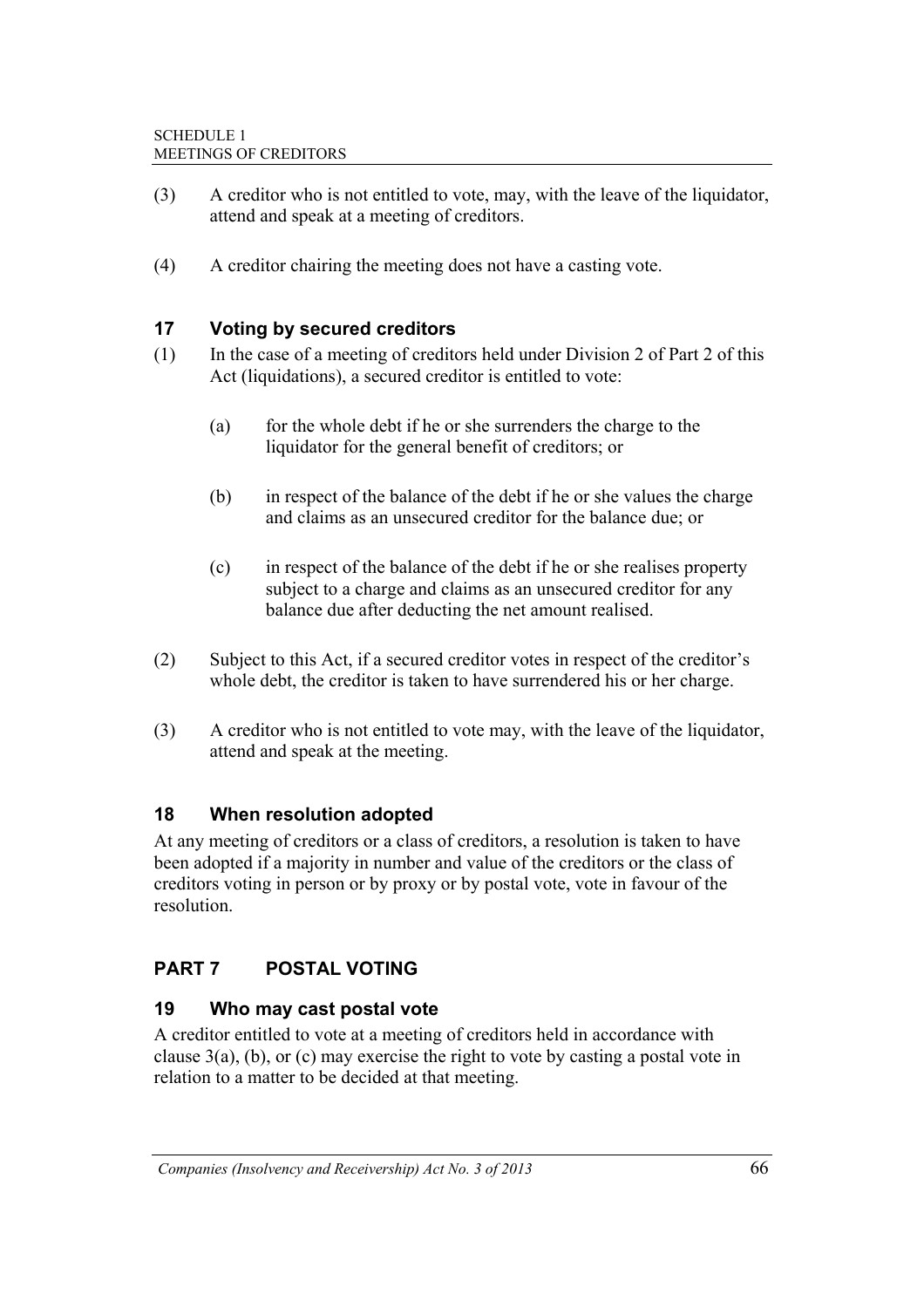## **20 Postal vote cast in respect of different resolution**

If a creditor votes by casting a postal vote in respect of a resolution that is to be submitted to the meeting and a different resolution is submitted to the meeting:

- (a) the creditor's postal vote is invalid in respect of that different resolution; and
- (b) the creditor may vote, in respect of that different resolution, either by being present in person or by proxy.

## **21 Person authorised to receive and count postal votes**

- (1) The notice of meeting must state the name of the person authorised to receive and count postal votes in relation to that meeting.
- (2) If no person has been authorised to receive and count postal votes in relation to a meeting, the liquidator is deemed to be so authorised.

## **22 How to cast postal vote**

A creditor may cast a postal vote on all or any of the matters to be voted on at the meeting by sending a marked voting paper to a person authorised to receive and count postal votes in relation to that meeting, :

- (a) so as to reach that person not less than 2 working days before the start of the meeting; or
- (b) if the meeting is held under clause  $3(c)$ , not later than the date named for the return of the voting paper.

### **23 Duty of person authorised to receive and count postal votes**

- (1) It is the duty of a person authorised to receive and count postal votes in relation to a meeting:
	- (a) to collect together all postal votes received by him or her; and
	- (b) in relation to each resolution to be voted on:
		- (i) to count the number of creditors or creditors belonging to a class of creditors, as the case may be, voting in favour of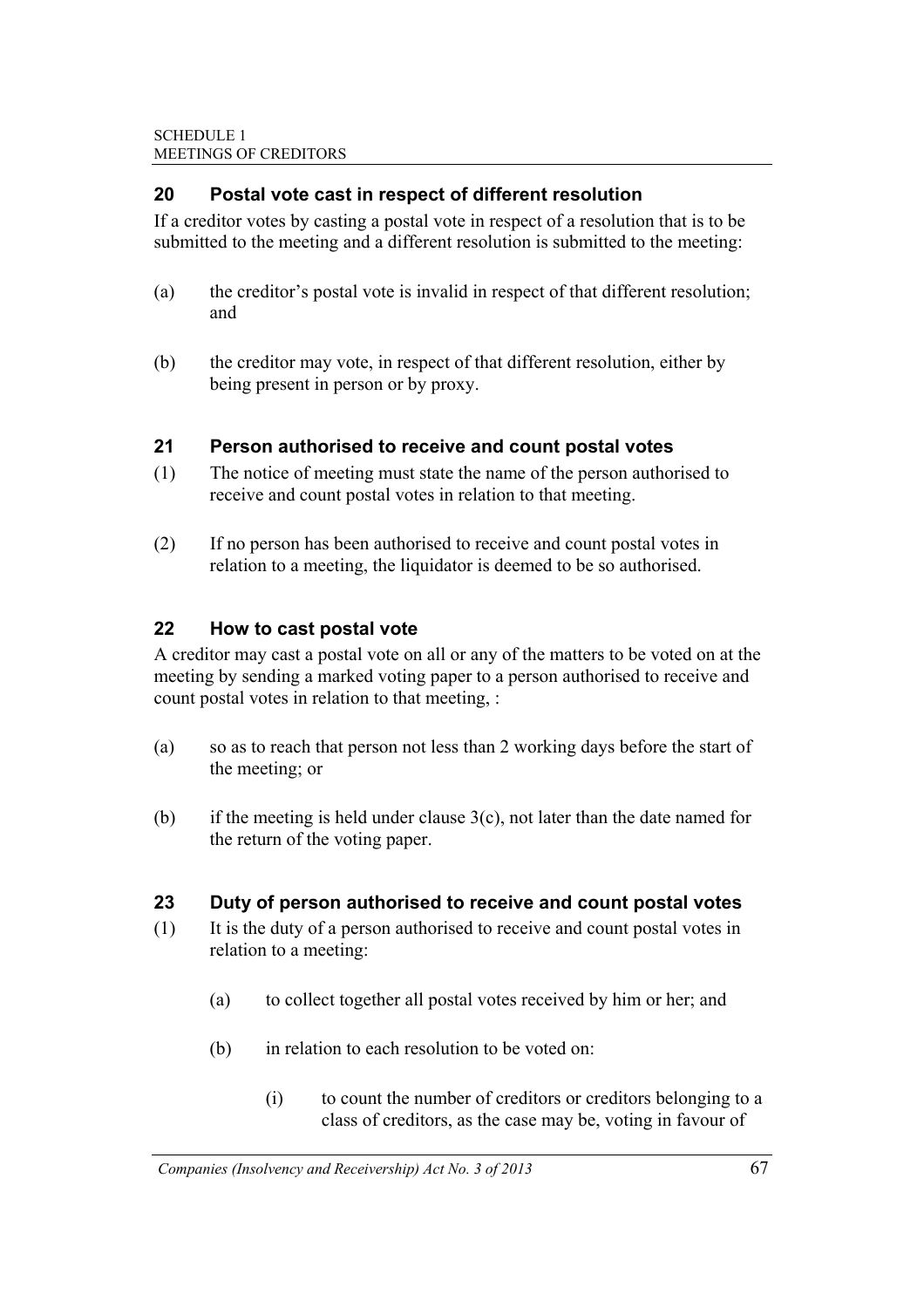the resolution and determine the total amount of the debts owed by the company to those creditors; and

- (ii) to count the number of creditors or creditors belonging to a class of creditors, as the case may be, voting against the resolution and determine the total amount of the debts owed by the company to those creditors; and
- (c) to sign a certificate:
	- (i) that he or she has carried out the duties set out in paragraphs (a) and (b); and
	- (ii) stating the results of the counts and determinations required by paragraph (b); and
- (d) to ensure that the certificate required by paragraph (c) is presented to the person chairing or convening the meeting.
- (2) A certificate given under subclause (1) in relation to the postal votes cast in respect of a meeting of creditors must be annexed to the minutes of the meeting.

## **24 Duty of chairperson**

If a vote is taken at a meeting held under clause 3(a) or (b) on a resolution on which postal votes have been cast, the person chairing the meeting must include the results of voting by all creditors who have sent in a voting paper duly marked as for or against the resolution.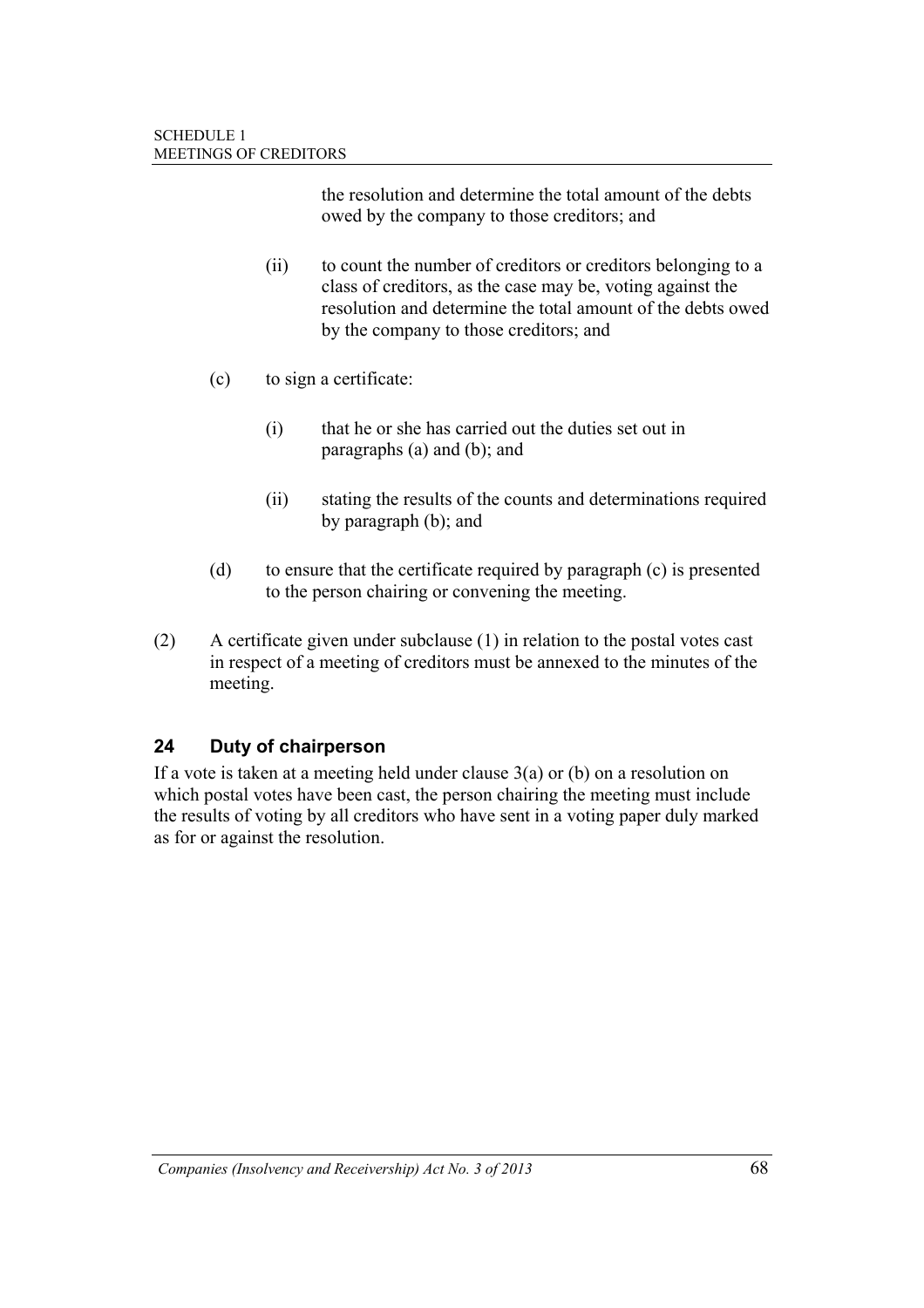# **SCHEDULE 2 POWERS, FUNCTIONS AND LIABILITIES OF LIQUIDATORS**

## **PART 1 PRELIMINARY PROVISIONS**

## **1 Power to appoint 2 or more liquidators**

For the purposes of this Act, the power to appoint a liquidator of a company includes the power to appoint 2 or more persons as liquidators of a company.

# **2 Liquidators to act jointly**

If 2 or more persons are appointed as liquidators of a company, those persons must act jointly unless the special resolution of shareholders, the resolution of the directors of the company, or the order of the Court appointing the liquidators states that the liquidators may exercise their powers individually.

## **3 When liquidator not required to act**

Despite anything in this Act, except if the charge is surrendered or taken to be surrendered or redeemed, a liquidator may, but is not required to, carry out any duty or exercise any power in relation to property that is subject to a charge.

## **PART 2 POWERS OF LIQUIDATORS**

## **4 Liquidator controls company's assets**

With effect from the commencement of the liquidation of a company, the liquidator has custody and control of the company's assets.

## **5 General powers**

A liquidator has the powers:

- (a) necessary to carry out the functions and duties of a liquidator under this Act; and
- (a) conferred on a liquidator by this Act.

## **6 Specific powers**

In addition to clause 5, a liquidator of a company has the power to: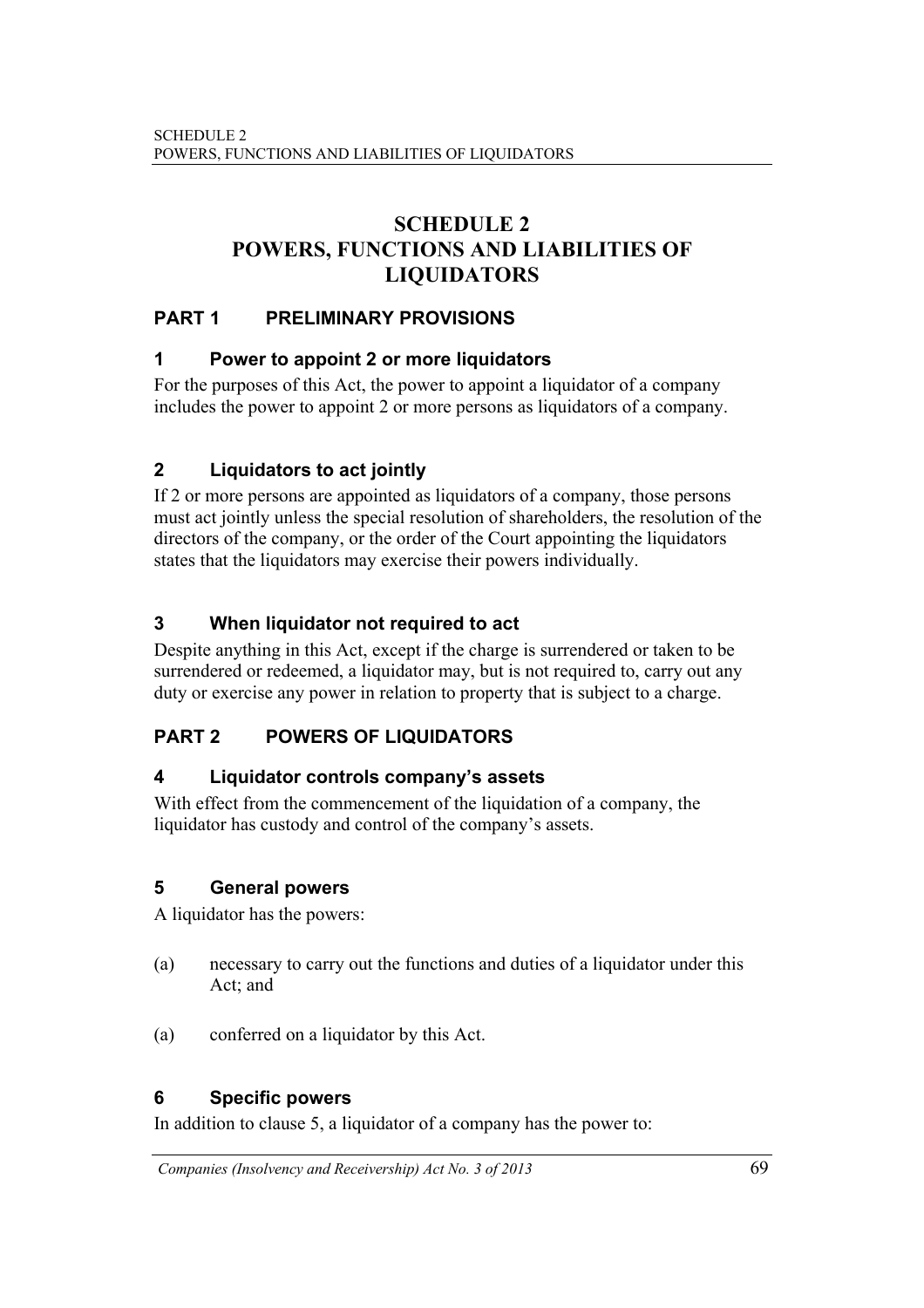- (a) commence, continue, discontinue, and defend legal proceedings;
- (b) carry on the business of the company, to the extent necessary for the liquidation;
- (c) appoint a legal practitioner;
- (d) pay any class of creditors in full;
- (e) make a compromise or an arrangement with creditors or persons claiming to be creditors or who have or allege the existence of a claim against the company, whether present or future, actual or contingent, or ascertained or not;
- (f) compromise :
	- (i) calls and liabilities for calls;
	- (ii) debts and liabilities capable of resulting in debts;
	- (iii) claims, present or future, actual or contingent, ascertained or not, subsisting or supposed to subsist between the company and any person; and
	- (iv) all questions relating to, or affecting the assets or the liquidation of, the company,

 on such terms as may be agreed, and take security for the discharge of any such call, debt, liability, or claim, and give a complete discharge;

- (g) sell or otherwise dispose of the property of the company;
- (h) act in the name and on behalf of the company and enter into deeds, contracts, and arrangements in the name and on behalf of the company;
- (i) prove, rank, and claim in the bankruptcy or insolvency of a debtor or shareholder for any balance against that person's estate, and to receive dividends in the bankruptcy or insolvency, as a separate debt due from the bankrupt or insolvent and rateably with the other separate creditors;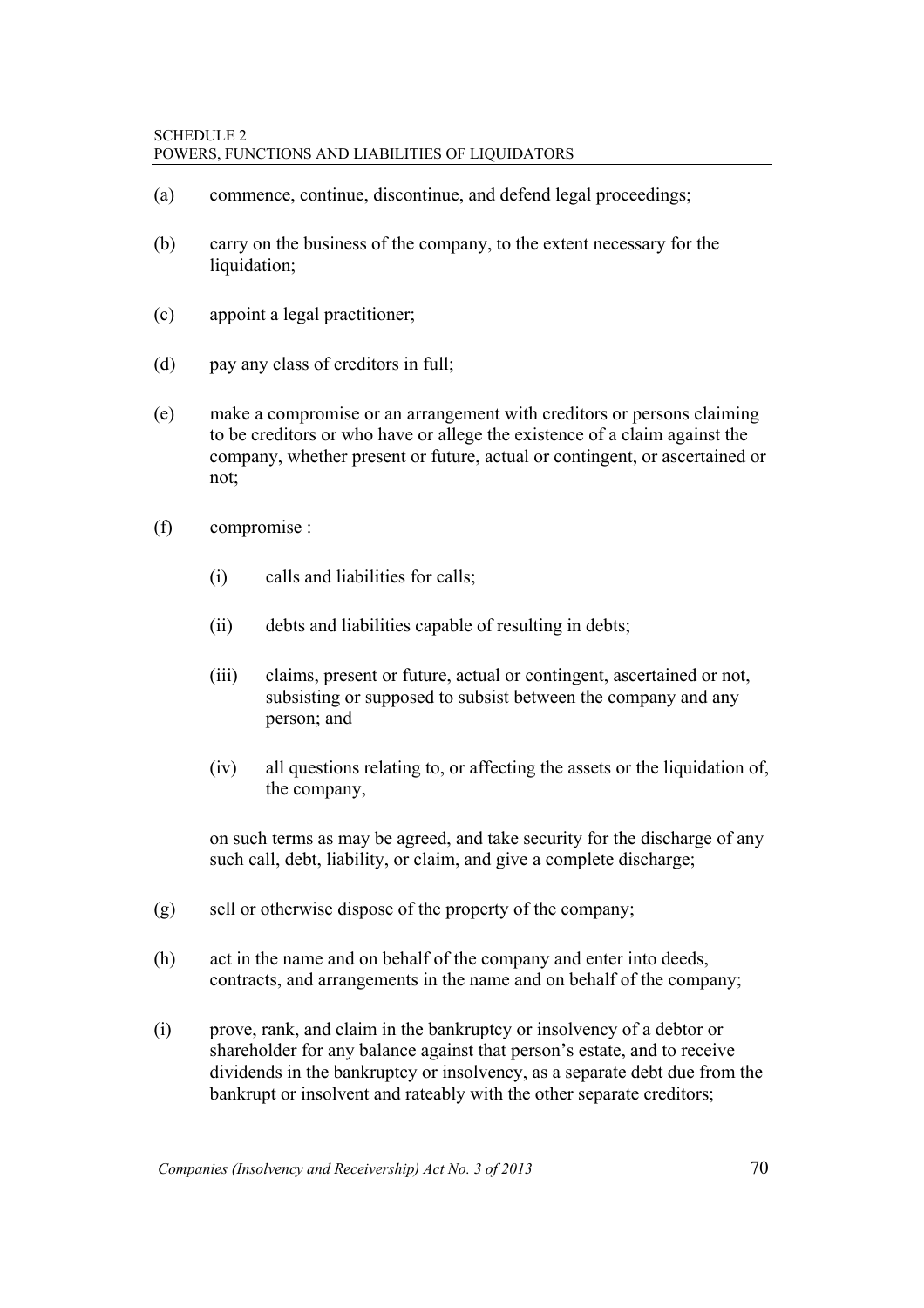- (j) draw, accept, make, and endorse a bill of exchange or promissory note in the name and on behalf of the company, with the same effect as if the bill or note had been drawn, accepted, made, or endorsed by or on behalf of the company in the course of its business;
- (k) borrow money on the security of the company's assets;
- (l) take out, in his or her name as liquidator, letters of administration of a deceased shareholder, and to do in that name any other act necessary for obtaining payment of money due from a debtor or shareholder or his or her estate, that cannot be conveniently done in the name of the company. In all such cases, the money due is, for the purpose of enabling the liquidator to take out the letters of administration or recover the money, deemed to be due to the liquidator;
- (m) call a meeting of creditors or shareholders for:
	- (i) the purpose of informing creditors or shareholders of progress in the liquidation;
	- (ii) the purpose of ascertaining the views of creditors or shareholders on any matter arising in the liquidation;
	- (iii) such other purpose connected with the liquidation as the liquidator thinks fit; and
- (n) appoint an agent to do anything that the liquidator is unable to do.

## **7 Liquidator may enforce liability of shareholders**

A liquidator may enforce the liability of the shareholder or former shareholder in respect of any shares issued to the shareholder or former shareholder.

## **8 Liquidator may disclaim onerous property**

- (1) Subject to clause 9, a liquidator may disclaim onerous property even though the liquidator has taken possession of it, tried to sell it, or otherwise exercised rights of ownership in relation to it.
- (2) A disclaimer: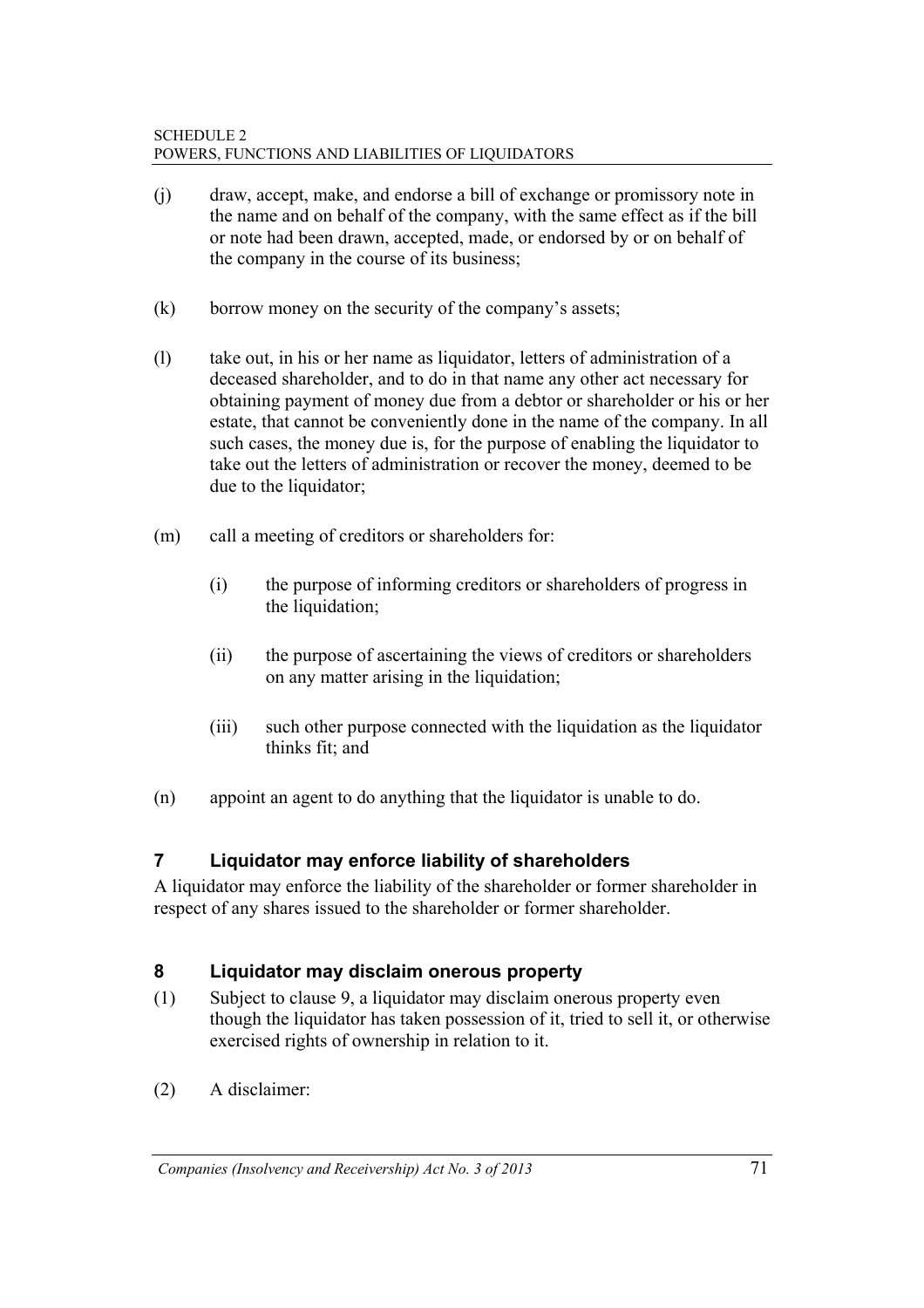- (a) brings to an end, on and from the date of the disclaimer, the rights, interests, and liabilities of the company in relation to the property disclaimed;
- (b) does not, except so far as necessary to release the company from a liability, affect the rights or liabilities of any other person.
- (3) A liquidator who disclaims onerous property must, within 10 working days of the disclaimer, give notice in writing of the disclaimer to every person whose rights are, to the knowledge of the liquidator, affected by the disclaimer.
- (4) A person suffering loss or damage as a result of a disclaimer under this clause may:
	- (a) claim, as a creditor of the company, for the amount of the loss or damage, taking account of the effect of an order made by the Court under paragraph (b);
	- (b) apply to the Court for an order that the disclaimed property be delivered to, or vested in, that person.
- (5) The Court may make an order under subclause (4)(b) if it is satisfied that it is just that the property should be vested in the applicant.

## **9 Liquidator may be required to elect whether to disclaim onerous property**

A liquidator is not entitled to disclaim onerous property if:

- (a) a person whose rights would be affected by the disclaimer of onerous property gives the liquidator notice in writing requiring the liquidator to elect whether to disclaim the onerous property before the close of a date specified in the notice, which must be at least 20 working days after the date on which the notice is received by the liquidator; and
- (b) the liquidator does not disclaim the onerous property before the close of that date.

# **PART 3—DUTIES OF LIQUIDATORS**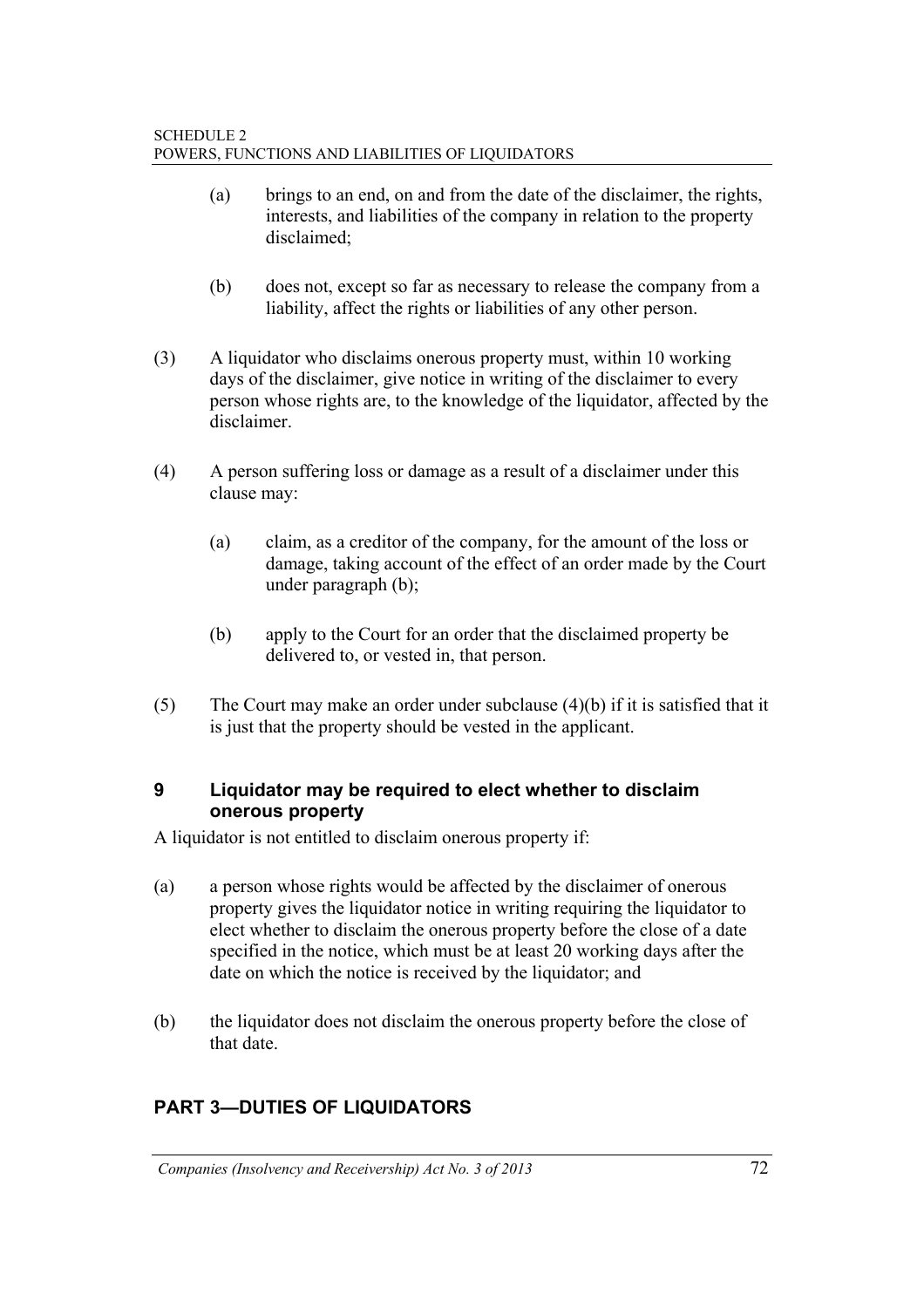## **10 Principal duties of liquidator**

The principal duties of a liquidator of a company are, in a reasonable and efficient manner:

- (a) to take possession of, protect, realise, and distribute the assets, or the proceeds of the realisation of the assets, of the company to its creditors in accordance with this Act: and
- (b) if there are surplus assets remaining, to distribute them, or the proceeds of the realisation of the surplus assets, in accordance with section 48.

#### **11 Restriction on purchase of company's assets by liquidator**

- (1) Subject to the leave of the Court, a liquidator must not, either directly or indirectly, become a purchaser of any part of the company's assets.
- (2) The Court may set aside any purchase made contrary to this clause, and grant any consequential relief that it thinks fit.
- (3) The Court may give its leave on any conditions that it thinks fit.

#### **12 Restriction on purchase of goods or services from persons connected with liquidator**

- (1) Subject to the leave of the Court, a liquidator must not purchase goods or services for the purposes of the liquidation from any person whose connection with him or her would result in the liquidator directly or indirectly obtaining any benefit arising out of the transaction.
- (2) The Court may disallow or recover any benefit made contrary to this clause.
- (3) The Court may give its leave on any conditions that it thinks fit.

## **13 Deposit of company funds**

A liquidator must deposit the funds of a company under his or her administration in a bank account to the credit of the company or in a trust account at a bank on trust for the benefit of the company.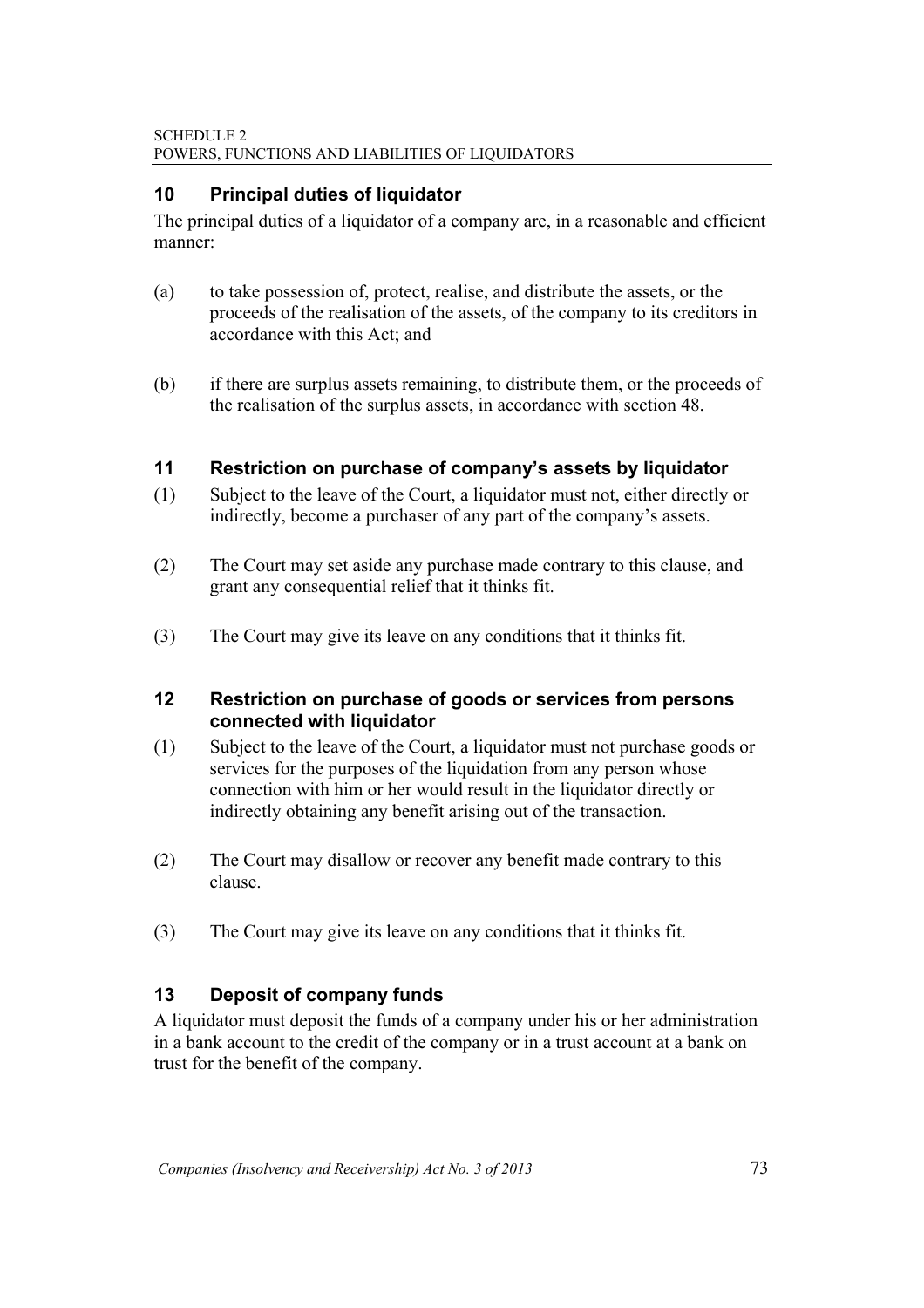## **14 Investment of funds**

- (1) Despite clause 13, in any liquidation all or any part of the balance standing to the credit of the company in any bank account or trust account kept by the liquidator, and not required for the time being to meet claims made against the company, may be invested in any bank or in any Government securities or, if authorised by the Court, any other securities.
- (2) All dividends, interest, and other profits from investments must immediately on being received be paid into the bank account or trust account kept by the liquidator under clause 13.

## **15 Duties in relation to accounts**

- (1) Subject to subclause (2), the liquidator of a company must:
	- (a) keep accounts and records of the liquidation and permit those accounts and records, and the accounts and records in the company, to be inspected by:
		- (i) any appointed liquidation committee, unless the liquidator believes on reasonable grounds that inspection would be prejudicial to the liquidation; and
		- (ii) if the Court so orders, a creditor or shareholder; and
	- (b) retain the accounts and records of the liquidation and of the company for not less than 1 year after completion of the liquidation; and
	- (c) if a liquidator carries on the business of the company, keep accounting records for the carrying on of the business of the company that comply with section 124 of the Companies Act No. of 2012 to the extent that that section is applicable.
- (2) The Registrar may, before or after the completion of the liquidation:
	- (a) authorise the disposal of any accounts and records; and
	- (b) require any accounts or records to be retained for a period of more than 12 months after the completion of the liquidation.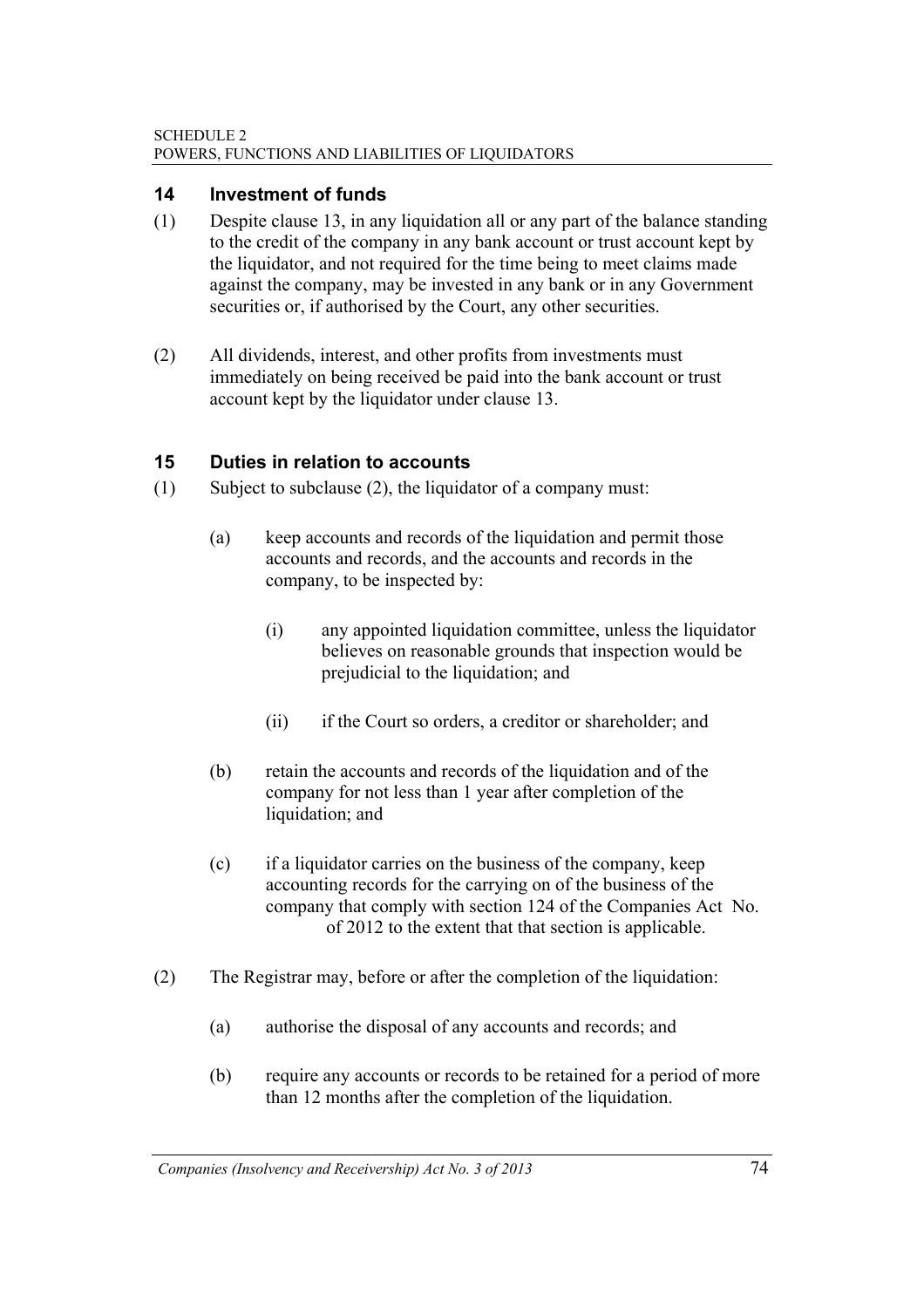## **16 Meaning of failure to comply**

In clauses 17 to 19, failure to comply means a failure of a liquidator to comply with a relevant duty arising:

- (a) under this Act or other written laws or other law; or
- (b) under any order or direction of a Court other than an order to comply made under clause 17.

## **17 Failure to comply**

If the Court is satisfied that there is, or has been, a failure to comply, the Court may:

- (a) relieve the liquidator of the duty to comply wholly or in part; or
- (b) without prejudice to any other remedy that may be available in relation to a breach of duty by the liquidator, order the liquidator to comply to the extent specified in the order.

## **18 Consequences of non-compliance with Court order**

A Court may, in relation to a person who fails to comply with an order made under clause 17, or is or becomes disqualified to become or remain a liquidator:

- (a) remove the liquidator from office; or
- (b) order that the person may be appointed and act, or may continue to act, as liquidator, despite being disqualified to act as liquidator.

## **19 Prohibition order**

- (1) The Court must make, in relation to a person, a prohibition order for a period not exceeding 5 years if it is shown to the satisfaction of the Court that the person is unfit to act as liquidator by reason of:
	- (a) persistent failures to comply; or
	- (b) the seriousness of a failure to comply.
- (2) A person to whom a prohibition order applies must not: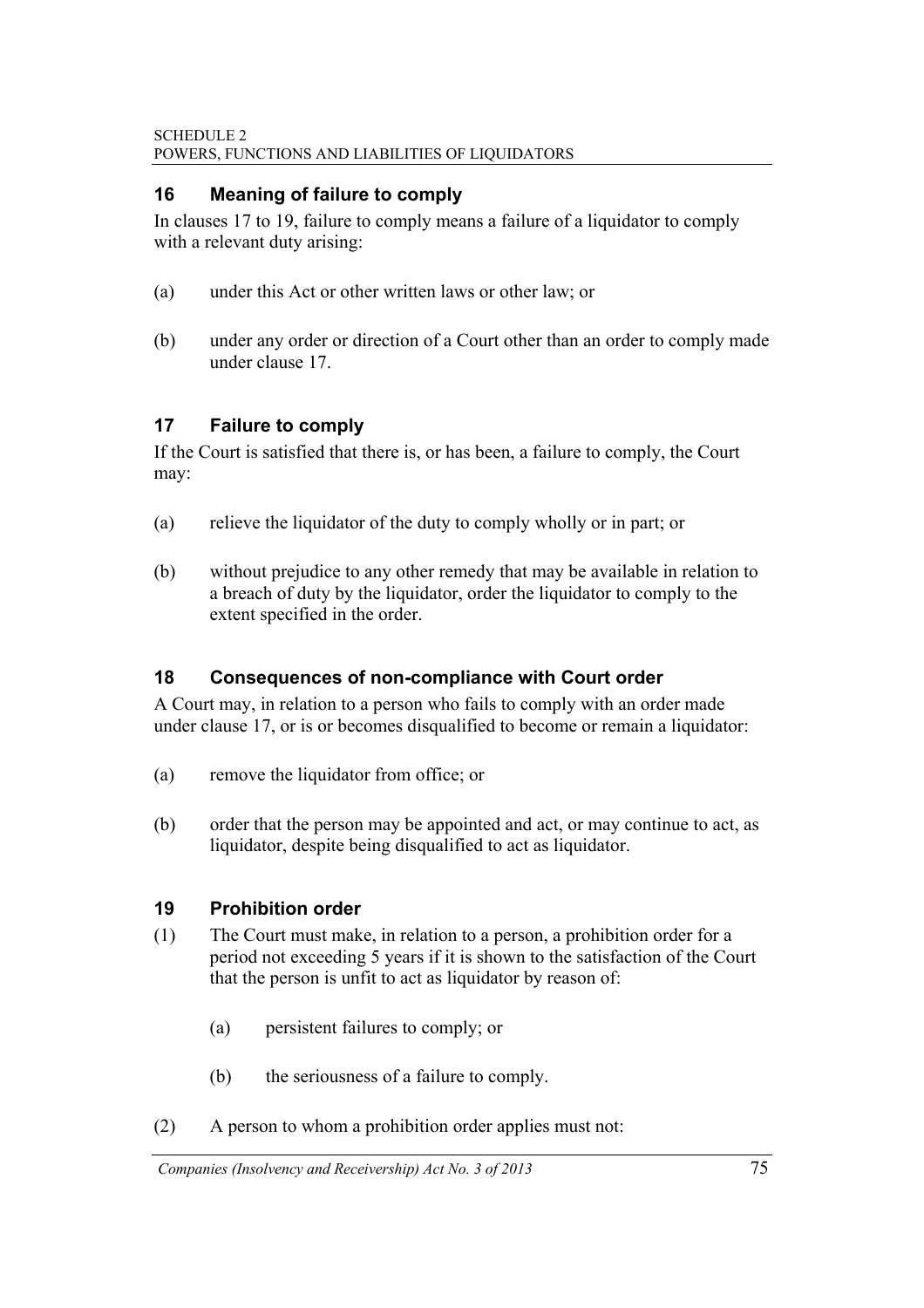- (a) act as a liquidator in a current or other liquidation; or
- (b) act as a receiver in a current or other receivership.
- (3) The following is, in the absence of special reasons to the contrary, evidence of persistent failures to comply for the purposes of this clause:
	- (a) evidence that on 2 or more occasions within the preceding 5 years, a Court has made an order to comply under this clause in respect of the same person;
	- (b) evidence that on 2 or more occasions within the preceding 5 years, an application for an order to comply under this clause has been made in respect of the same person and that in each case the person has complied after the making of the application and before the hearing.
- (4) A copy of every prohibition order must, within 10 working days of the order being made, be delivered by the applicant to the Registrar, who must keep it on a file indexed by reference to the name of the liquidator concerned.

## **20 Who may apply for orders under clauses 17 to 19**

- (1) An application for an order under this Part may be made by:
	- (a) a liquidator; or
	- (b) a person seeking appointment as a liquidator; or
	- (c) a liquidation committee; or
	- (d) a creditor, shareholder or a director of the company in liquidation; or
	- (e) a receiver appointed in relation to property of the company in liquidation; or
	- (f) the Registrar.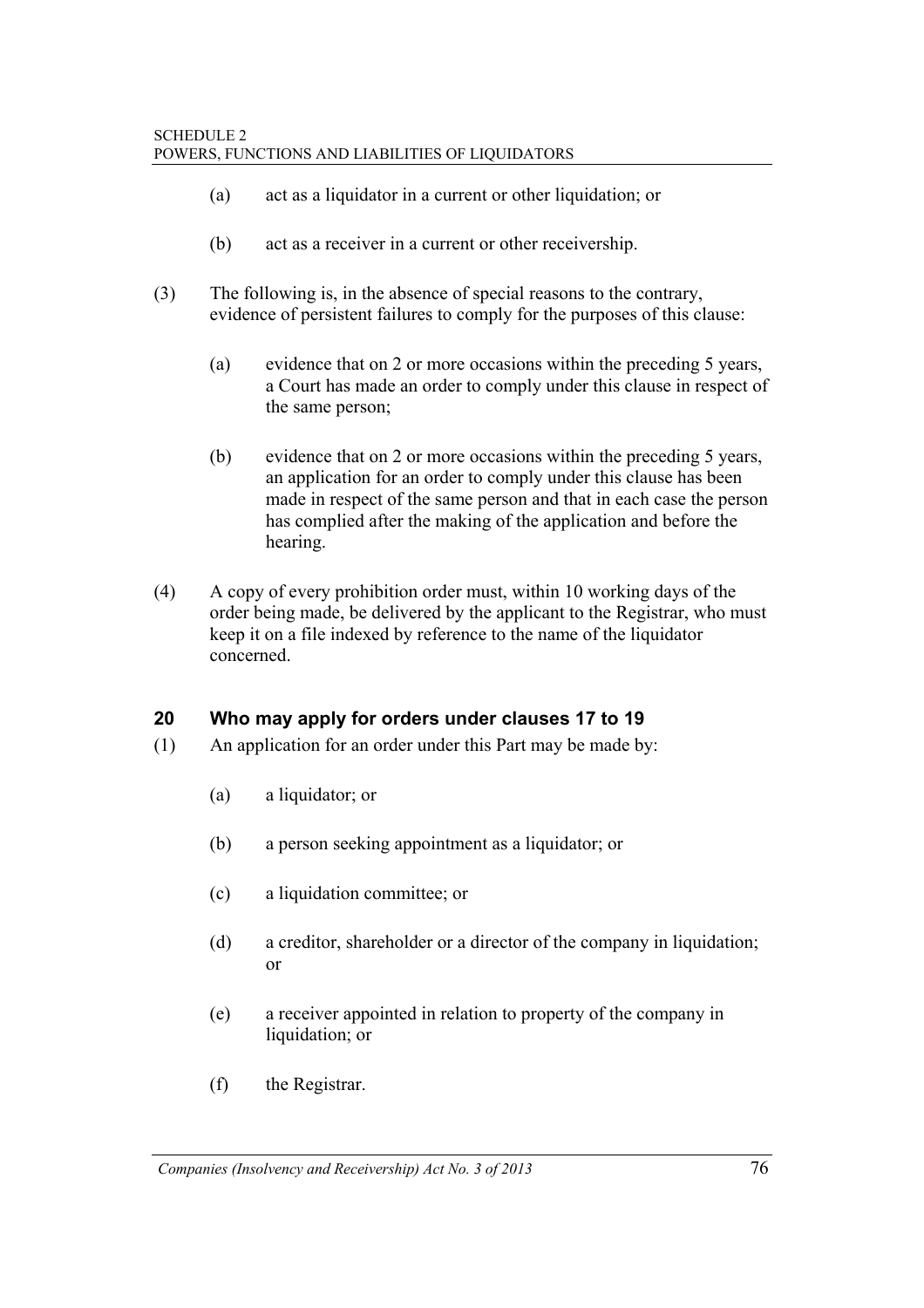(2) No person other than the liquidator can make an application to the Court in relation to a failure to comply unless he or she has served a notice of the failure to comply with the liquidator not less than 5 working days before the date of the application and, as at the date of the application, there is a continuing failure to comply.

## **21 Court orders under clauses 17 to 19: general**

In making an order under this clause, a Court may:

- (a) extend the time for compliance; or
- (b) impose terms or conditions; or
- (c) make an ancillary order.

# **PART 4 COURT SUPERVISION OF LIQUIDATIONS**

## **22 Court orders**

On the application of the liquidator, a liquidation committee, or, with the leave of the Court, a creditor, shareholder, or director of a company in liquidation, the Court may:

- (a) give directions in relation to any matter arising in connection with the liquidation; or
- (b) confirm, reverse, or modify an act or decision of the liquidator; or
- (c) order an audit of the accounts of the liquidation; or
- (d) order the liquidator to produce the accounts and records of the liquidation for audit and to provide the auditor with the information concerning the conduct of the liquidation that the auditor requests; or
- (e) in respect of any period, review or fix the remuneration of the liquidator at a level that is reasonable in the circumstances; or
- (f) to the extent that an amount retained by the liquidator as remuneration is found by the Court to be unreasonable in the circumstances, order the liquidator to refund the amount; or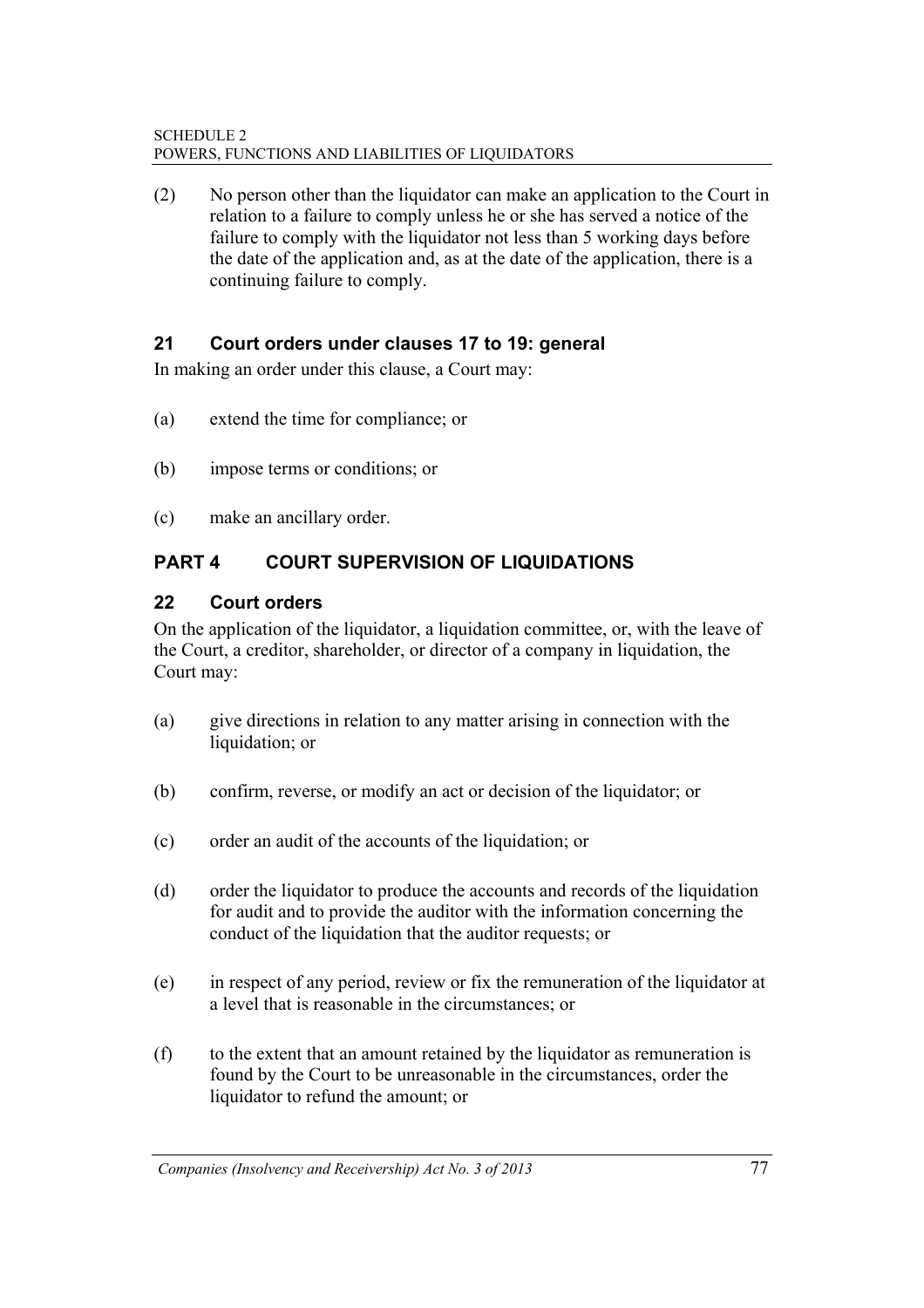- (g) declare whether or not the liquidator was validly appointed or validly assumed custody or control of property; or
- (h) make an order concerning the retention or the disposition of the accounts and records of the liquidation or of the company.

## **23 Court orders are additional to other Court powers**

The powers given by clause 22:

- (a) are in addition to any other powers a Court may exercise in its jurisdiction relating to liquidators under this Act; and
- (b) may be exercised:
	- (i) in relation to a matter occurring either before or after the commencement of the liquidation or the removal of the company from the Vanuatu register; and
	- (ii) whether or not the liquidator has ceased to act as liquidator when the application or the order is made.

## **24 Defence to act in accordance with Court direction**

- (1) Subject to subclause (2), a liquidator is entitled to rely on having so acted as a defence to a claim in relation to anything done or not done in accordance with the direction if the liquidator has:
	- (a) obtained a direction of a Court with respect to a matter connected with the exercise of the powers or functions of liquidator; and
	- (b) acted in accordance with the direction.
- (2) A Court may, on the application of any person, order that, by reason of the circumstances in which a direction by the Court was obtained, the liquidator does not have the protection given by subclause (1).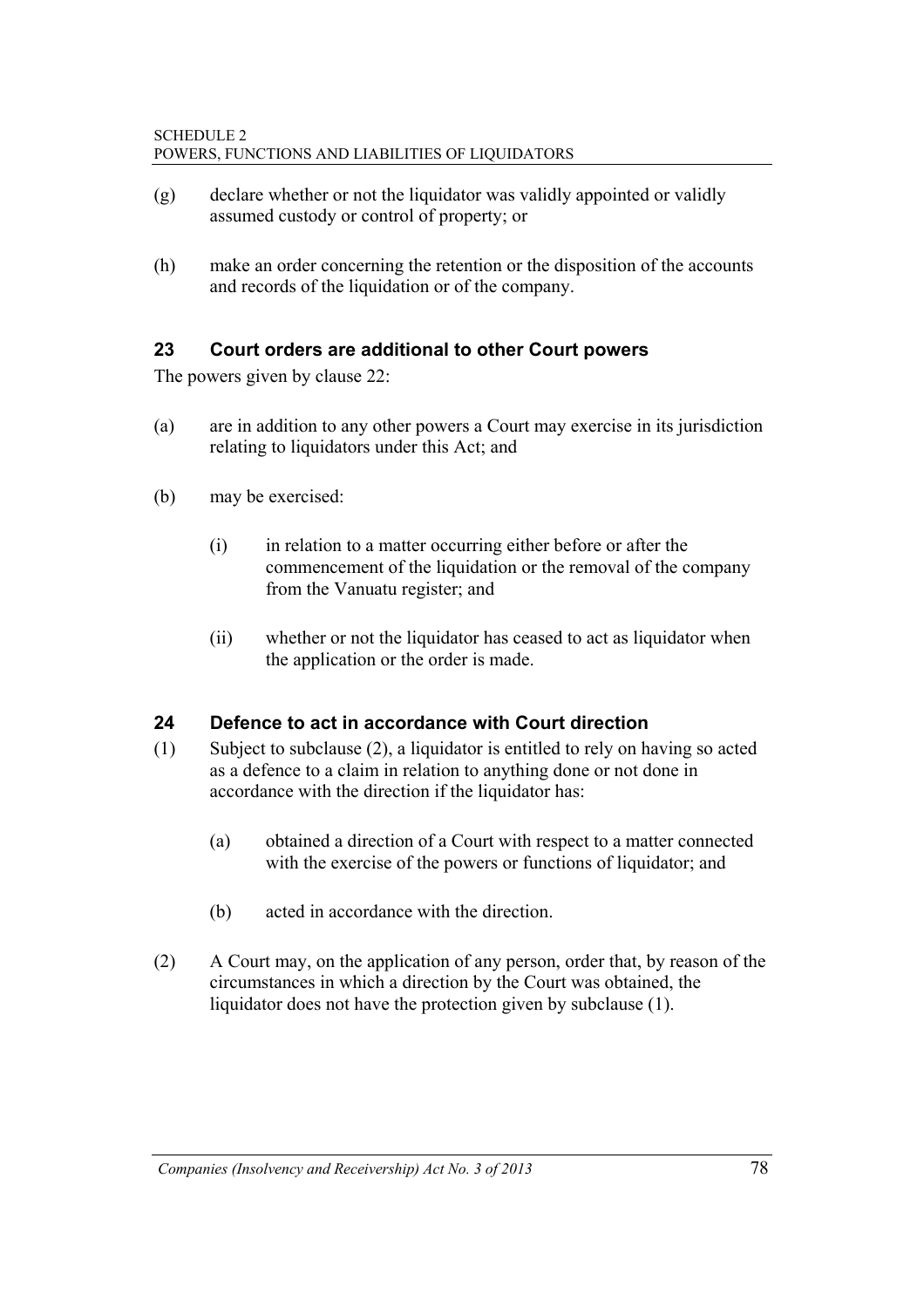# **SCHEDULE 3 OFFICE OF LIQUIDATOR**

## **PART 1 RESTRICTIONS ON APPOINTMENT OF LIQUIDATORS**

#### **1 Who may not be appointed or act as liquidator**

None of the following may be appointed or act as a liquidator of a company:

- (a) a corporation;
- (b) a person who is under 21 years of age;
- (c) a creditor of the company;
- (d) a person who has, within the 2 years immediately before the beginning of the liquidation, been a shareholder, employee, director, auditor, or receiver of the company or of a related company;
- (e) an undischarged bankrupt;
- (f) a person who is mentally incapacitated;
- (g) a person who is prohibited from being a director or promoter, or being concerned or taking part in the management, of a company under this Act.

#### **2 Validity of acts of liquidators**

- (1) The acts of a person as a liquidator are valid even though that person may not be qualified to act as a liquidator.
- (2) No defect or irregularity in the appointment of a liquidator invalidates any act done by him or her in good faith.

## **3 Person must consent to being appointed liquidator**

A person must not be appointed as liquidator of a company unless:

(a) the person has consented in writing to the appointment; and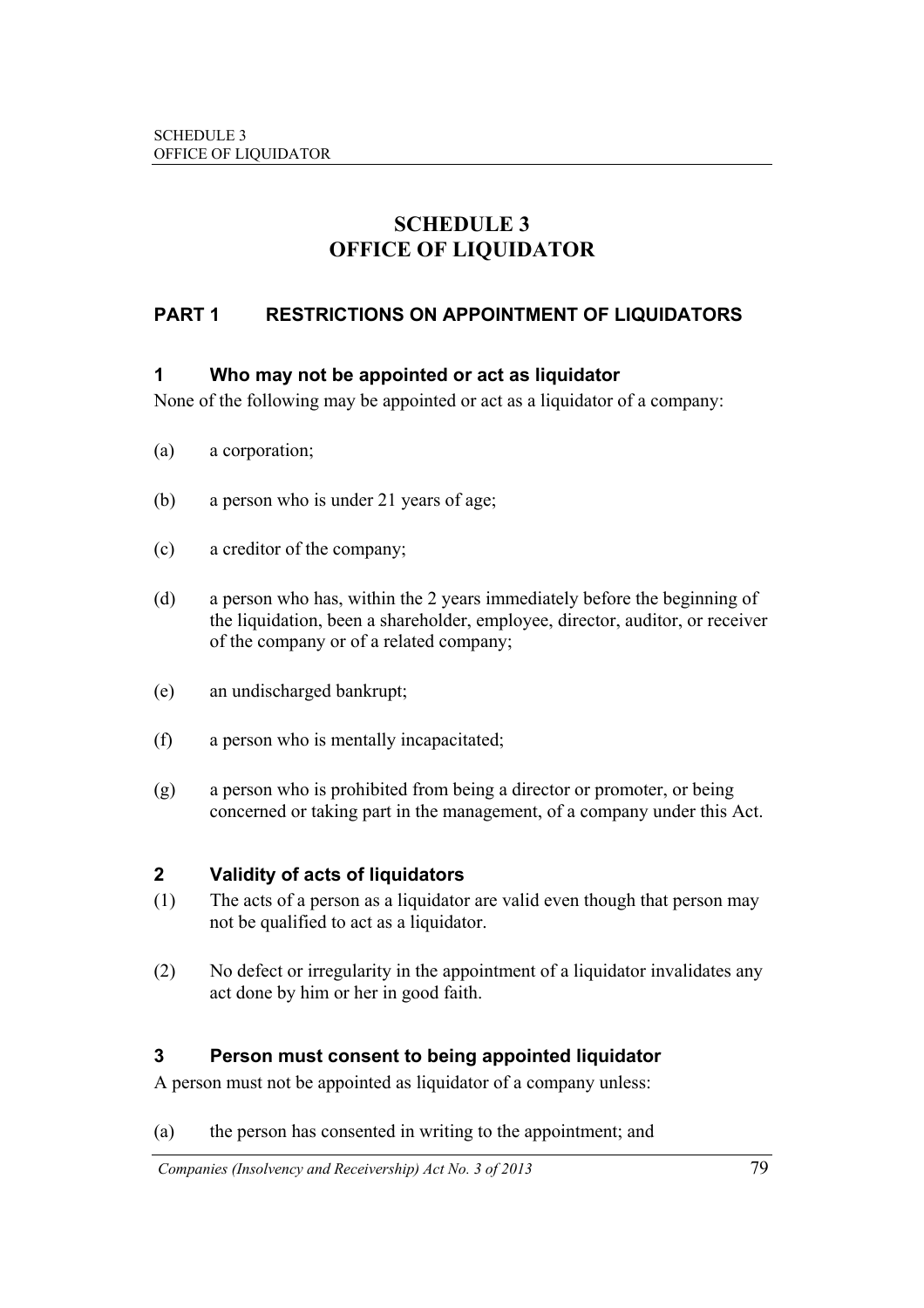(b) as at the time of the appointment, the person has not withdrawn the consent.

## **4 Court may declare whether liquidator validly appointed**

- (1) If there is doubt on a specific ground on the validity of the appointment of a person as liquidator of a company, the person, the company, or any of the company's creditors may apply to the Court for an order under subclause (2).
- (2) The Court may, on application, make an order declaring whether or not the appointment was valid on the ground specified in the application or on some other ground.

## **PART 2 VACANCY IN OFFICE OF LIQUIDATOR**

## **5 Vacancy in office of liquidator**

The office of liquidator becomes vacant if the person holding office resigns, dies, or is or becomes disqualified to act as liquidator.

## **6 Resignation of liquidator**

A person may resign from the office of liquidator by appointing another person as his or her successor and sending or delivering notice in writing of the appointment of his or her successor to the Registrar for registration.

## **7 Review of appointment of new liquidator by the Court**

The Court may, on the application of the company, or a shareholder or other entitled person, or a director or creditor of the company, review the appointment of a successor to a liquidator and may appoint any person who could be appointed as liquidator under section 13, 14, or 15, as the case may be, to be the liquidator of the company.

# **8 Vacancy not caused by resignation**

If a person vacates the office of liquidator, for any reason other than resignation, he or she must deliver a written notice stating his or her reasons for vacating the office immediately to the Registrar.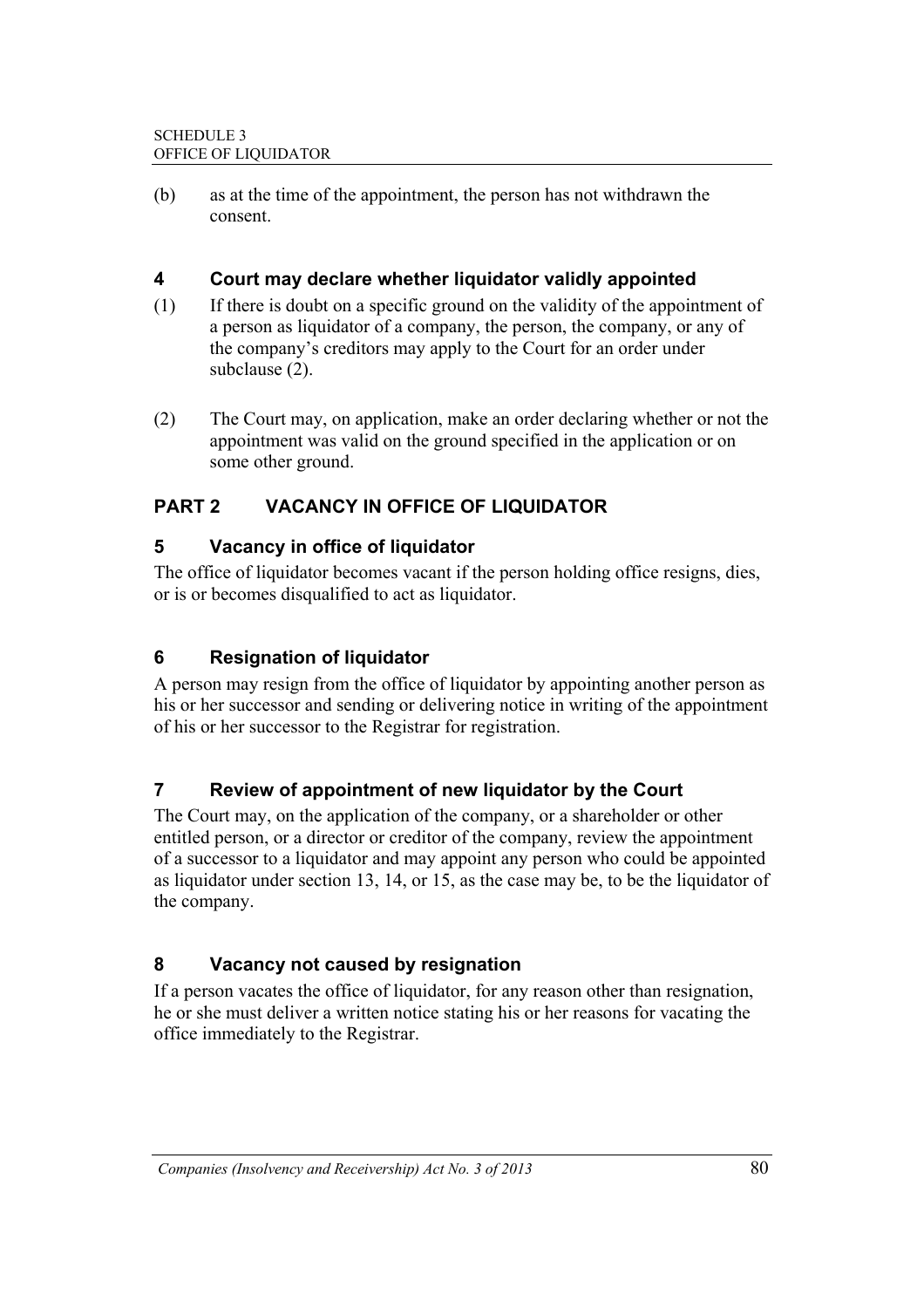## **9 Person to act as liquidator until another liquidator is appointed**

If a liquidator vacates the office and no person is acting as liquidator, the Registrar may appoint a person to act as liquidator until another liquidator is appointed under this clause.

## **10 Appointment of a liquidator by Court**

If the office of the liquidator is vacant, or a liquidator has been appointed under clause 9, as the case may be, the Court may, on the application of the company, or a shareholder or other entitled person, or a director or creditor of the company, or the Registrar, appoint any person who could be appointed as liquidator under section 13, 14, or 15, as the case may be, to be the liquidator of the company.

## **11 Notice of appointment given by successor**

A liquidator appointed under clause 10 must, within 10 working days of being appointed or being notified of his or her appointment, deliver a notice of his or her appointment to the Registrar for registration.

## **12 Assisting the liquidator**

- (1) A person vacating the office of liquidator must, if practicable, provide such information and give such assistance to that person's successor as he or she reasonably requires in taking over the duties of liquidator.
- (2) A person vacating the office of liquidator must immediately, or within any reasonable time that may be specified by the liquidator, deliver to the liquidator the following things that are in his or her possession or under his or her control:
	- (a) any records or documents of the company;
	- (b) other property of the company;
	- (c) all claims;
	- (d) accounts and records of the liquidation.

## **13 Liquidator ceases to hold office on completion of liquidation**

(1) A liquidator ceases to hold office on the completion of the liquidation.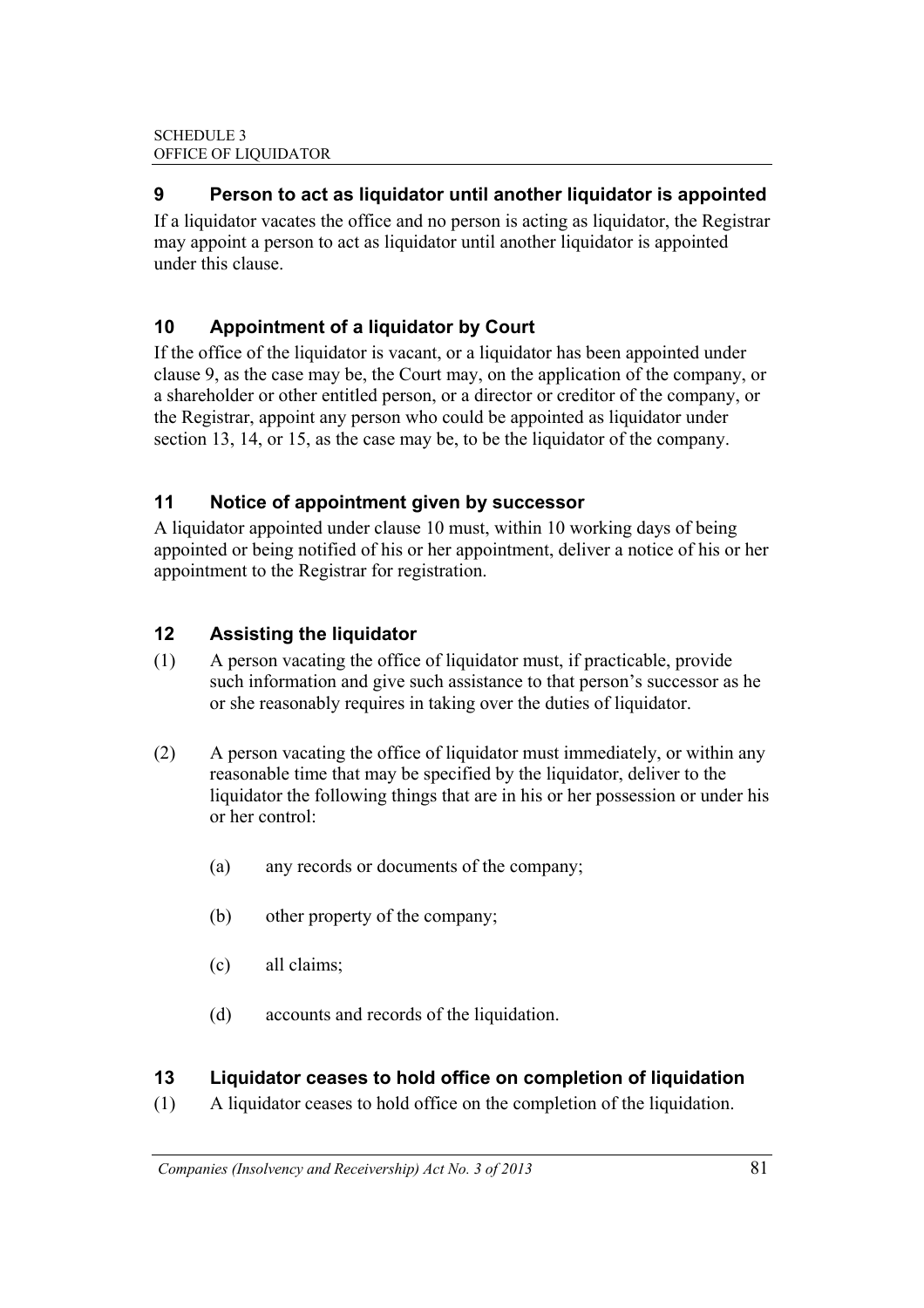(2) Subclause (1) does not limit Part 3 or 4 of Schedule 2.

## **PART 3 LIQUIDATORS' REMUNERATION**

#### **14 Remuneration of liquidators**

- (1) Subject to paragraph 22(f) of Schedule 2, a liquidator appointed under section 16 or 17 is entitled to charge reasonable remuneration for carrying out his or her duties and exercising his or her powers as liquidator.
- (2) Unless the Court otherwise orders, a liquidator appointed under section 15 may charge remuneration :
	- (a) of an amount no greater than the amount prescribed by regulations; or
	- (b) at or less than such rate or rates as may be prescribed by regulations.

## **15 Expenses and remuneration payable out of assets of company**

The expenses and remuneration of the liquidator are payable out of the assets of the company.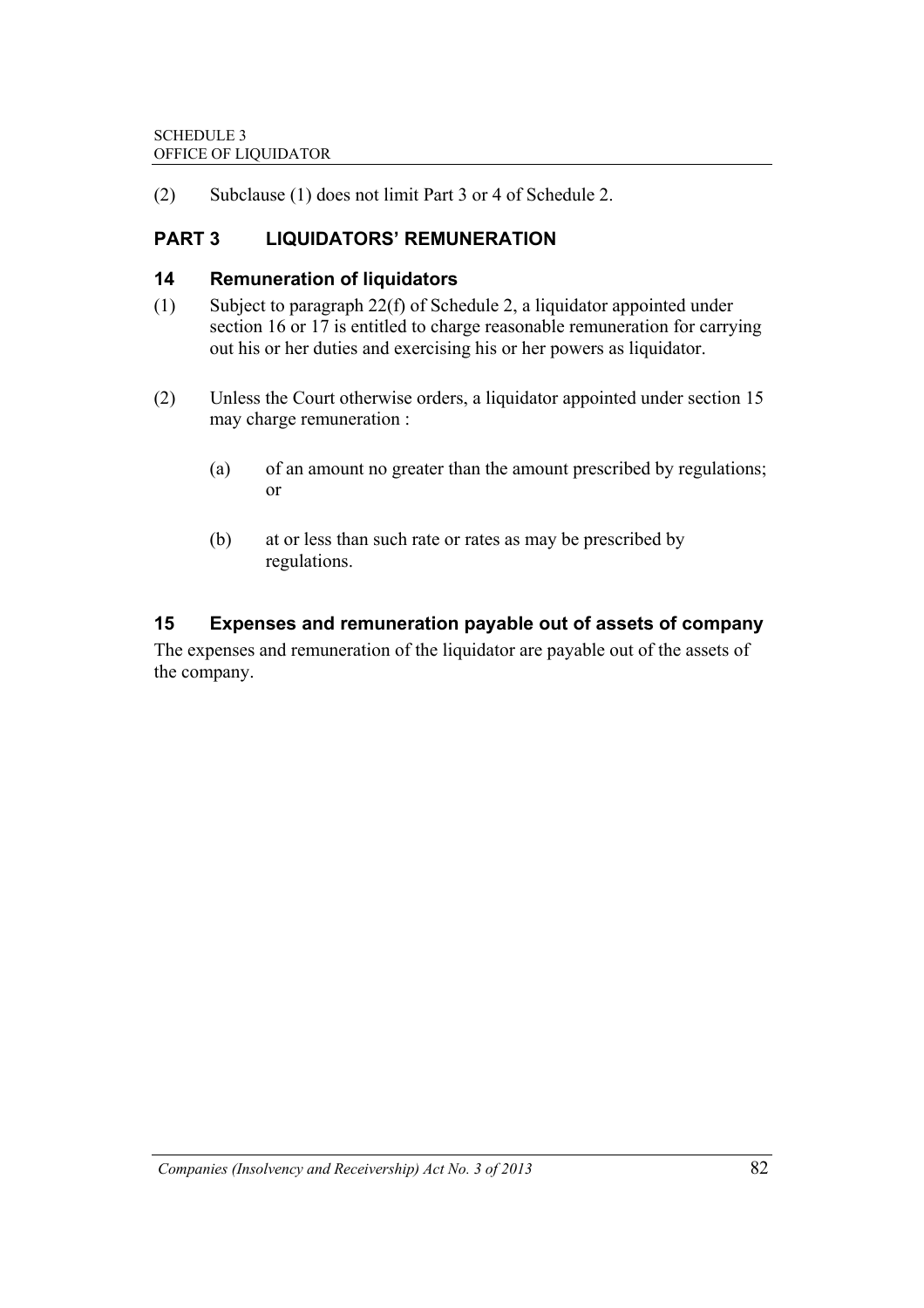# **SCHEDULE 4 EFFECT OF LIQUIDATION**

## **PART 1 PRELIMINARY PROVISION**

#### **1 Company's rules not to be altered**

With effect from the commencement of the liquidation of a company, the rules of the company cannot be altered.

#### **PART 2 EFFECT ON COMPANY'S OFFICERS AND SHAREHOLDERS, ETC**

## **2 Functions and powers of company's directors suspended**

With effect from the commencement of the liquidation of a company, the directors remain in office but cease to have powers, functions, or duties other than those required or permitted to be exercised by this Act.

## **3 Effect on company's shareholders**

With effect from the commencement of the liquidation of a company,:

- (a) unless the Court orders otherwise, a share in the company must not be transferred; or
- (b) an alteration must not be made to the rights or liabilities of a shareholder or former shareholder of the company; or
- (c) a shareholder must not exercise a power under the rules of the company or this Act, except for the purposes of this Act.

## **PART 3 EFFECT ON PROCEEDINGS**

#### **4 Legal proceedings not to be commenced or continued**

Except where subclause 6(2) applies, with effect from the commencement of the liquidation of a company, a person must not, unless the liquidator agrees or the Supreme Court orders otherwise, commence or continue legal proceedings against the company or in relation to its property.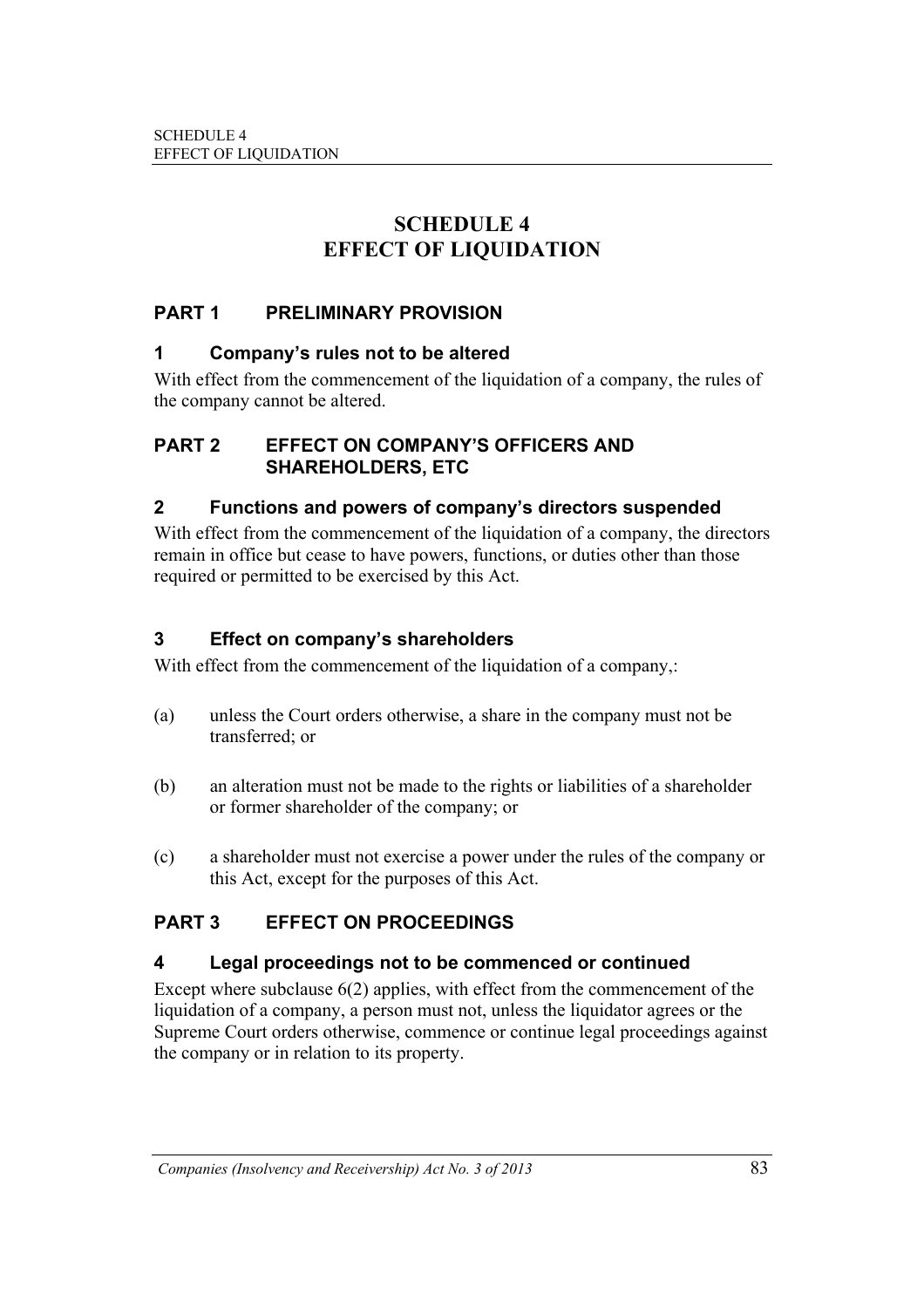#### **5 Effect on proceedings commenced before commencement of liquidation**

- (1) At any time after the making of an application to the Supreme Court to appoint a liquidator of a company and before a liquidator is appointed, the company or any creditor or shareholder of the company may,:
	- (a) in the case of any application or proceeding against the company that is pending in the Supreme Court or Court of Appeal, apply to the Supreme Court or Court of Appeal, as the case may be, for a stay of the application or proceeding; or
	- (b) in the case of any other application or proceeding pending against the company in any Court or tribunal, apply to the Supreme Court to restrain the application or proceeding.
- (2) The Supreme Court or Court of Appeal, as the case may be, may stay or restrain the application or proceedings on any terms that it thinks fit.

## **6 No enforcement of rights over company's property**

- (1) With effect from the commencement of the liquidation of a company, a person must not, unless the liquidator agrees or the Supreme Court orders otherwise, exercise or enforce, or continue to exercise or enforce, a right or remedy over or against a property of the company.
- (2) Nothing in subclause (1) or clause 4 affects the right of a secured creditor to take possession of, realise or otherwise deal with, property of the company over which that creditor has a charge.

#### **7 Restriction on rights of creditors to complete execution, distraint, or attachment**

- (1) Subject to subclauses (2) and (3), a creditor is not entitled to retain the benefit of any execution process, distress, or attachment over or against the property of a company unless the execution process, distress, or attachment is completed before:
	- (a) the passing of a special resolution appointing a liquidator of the company, or the date on which the creditor had notice of the calling of a meeting at which such a resolution was proposed, whichever occurs first; or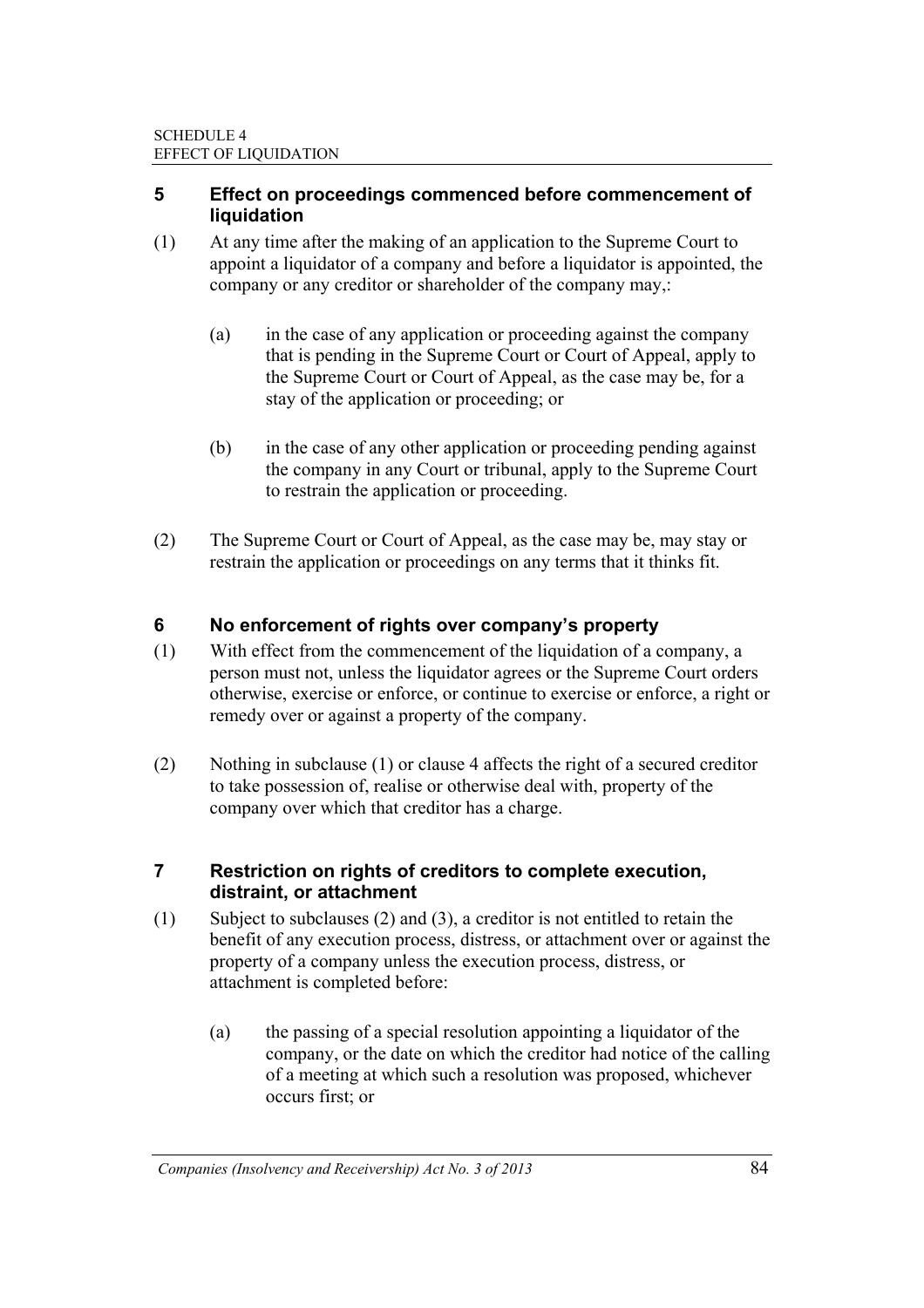- (b) the passing of a resolution by the directors of a company appointing a liquidator of the company, or the date on which the creditor had notice of the calling of a meeting at which such a resolution was proposed, whichever occurs first; or
- (c) the making of an application to the Court to appoint a liquidator of the company.
- (2) Despite subclause (1):
	- (a) a person who, in good faith, purchases property of a company from a court officer charged with an execution process acquires a good title as against the liquidator of the company;
	- (b) a person who, in good faith, purchases property of a company on which distress has been levied acquires a good title as against the liquidator of the company.
- (3) The Court may set aside the application of subclause (1) to the extent and on any conditions that the Court thinks fit.
- (4) For the purposes of this clause:
	- (a) an execution or distraint against personal property is completed by seizure and sale; or
	- (b) an attachment of a debt is completed by receipt of the debt; or
	- (c) an execution against land is completed by sale, and, in the case of an equitable interest, by the appointment of a receiver.
- (5) Nothing in this section limits or affects Part 2 of Schedule 6.

## **8 Duties of court officer in execution process**

- (1) A court officer must, on being required by a liquidator of a company to do so, deliver or transfer the company's property and any money received in satisfaction or partial satisfaction of an execution or paid to avoid a sale of the property, as the case may be, to the liquidator if:
	- (a) the property has been taken in an execution process; and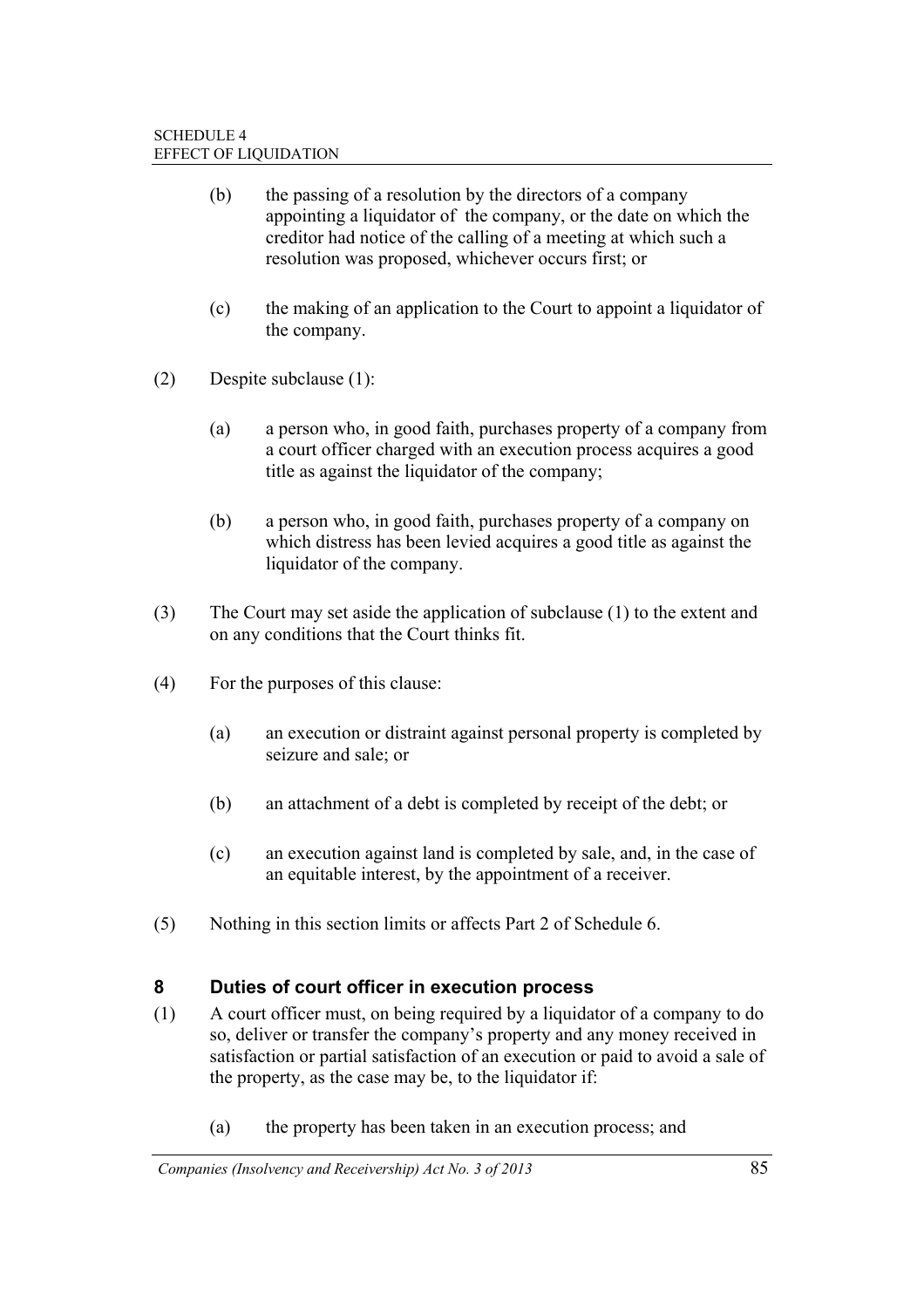- (b) before completion of the execution process, the court officer charged with the execution process receives notice that the liquidator of the company has been appointed.
- (2) The costs of the execution process are a first charge on any property or money delivered or transferred to the liquidator under subclause (1) and the liquidator may sell all or some of the property to satisfy that charge.
- (3) The court officer must retain the proceeds of sale or the money paid for 10 working days if:
	- (a) property of a company is sold in an execution process in respect of a judgment for a sum exceeding VT30,000; or
	- (b) money is paid to the court officer charged with the execution process to avoid a sale of the property.
- (4) The court officer must deduct from the amount the costs of the execution process and pay the balance to the liquidator if,:
	- (a) within the period of 10 working days, the court officer has notice of:
		- (i) the calling of a meeting at which a special resolution is proposed to appoint a liquidator; or
		- (ii) the calling of a meeting of the directors at which a resolution is proposed to appoint a liquidator or of a meeting of the directors at which the appointment of a liquidator is to be considered; or
		- (iii) the making of an application to the Court to appoint a liquidator; and
	- (b) The company is put into liquidation.
- (5) A liquidator to whom money is paid under subclause (4) is entitled to retain it as against the execution creditor.
- (6) The Court may set aside the application of this section to the extent, and on any conditions, that it thinks fit.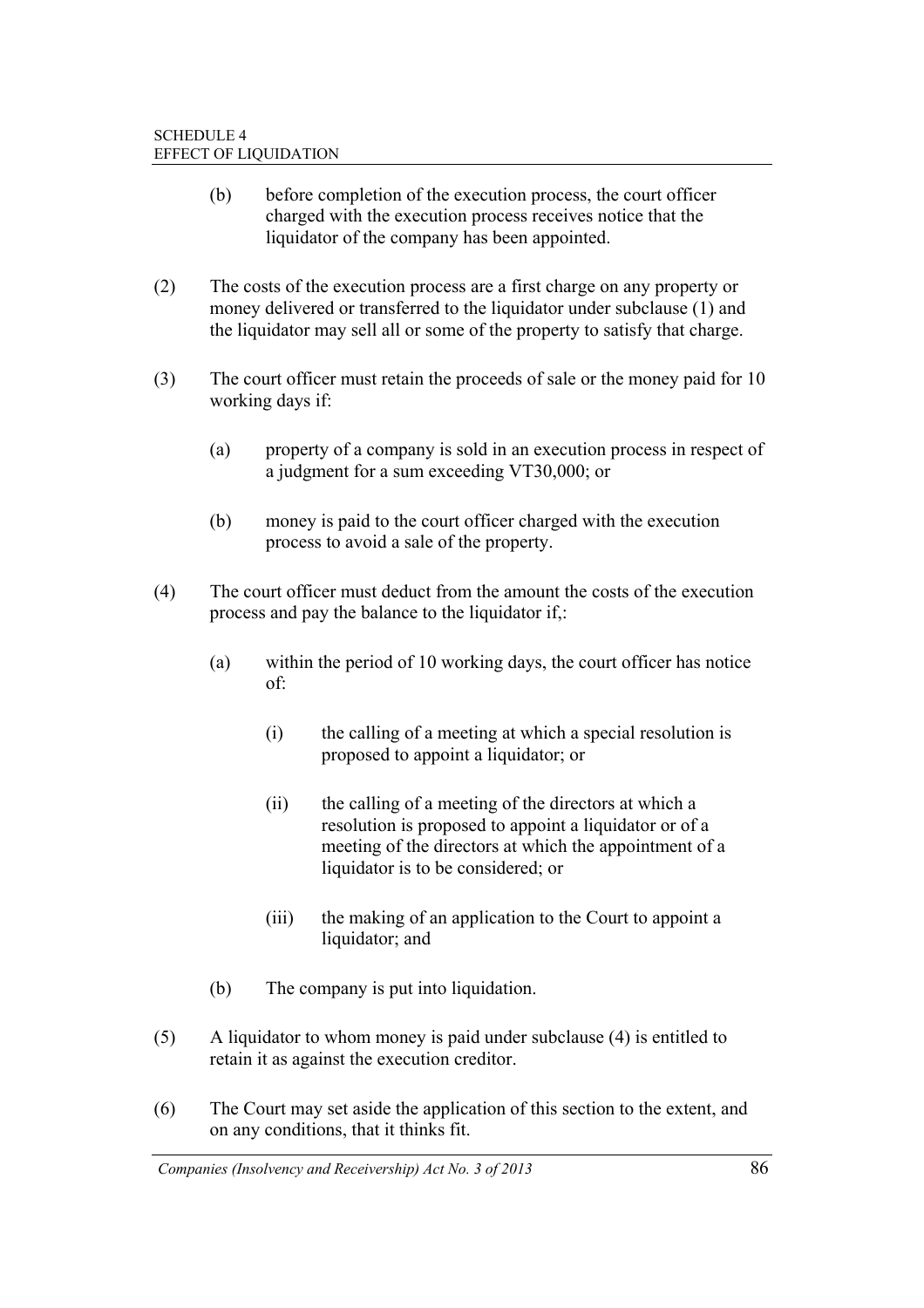## **PART 4 EFFECT ON CERTAIN CONDUCT**

## **9 Certain conduct prohibited**

- (1) If a company is in liquidation, or an application has been made to the Court for an order that a company be put into liquidation, as the case may be, no person may:
	- (a) leave Vanuatu with the intention of:
		- (i) avoiding payment of money due to the company; or
		- (ii) avoiding examination in relation to the affairs of the company; or
		- (iii) avoiding compliance with an order of the Court or some other obligation under this Part in relation to the affairs of the company; or
	- (b) conceal or remove property of the company with the intention of preventing or delaying the liquidator taking custody or control of it; or
	- (c) destroy, conceal, or remove records or other documents of the company.
- (2) A person who does not comply with subclause (1) commits an offence and is liable on conviction to a fine not exceeding VT10,000 or to imprisonment for a term not exceeding 7 years, or both.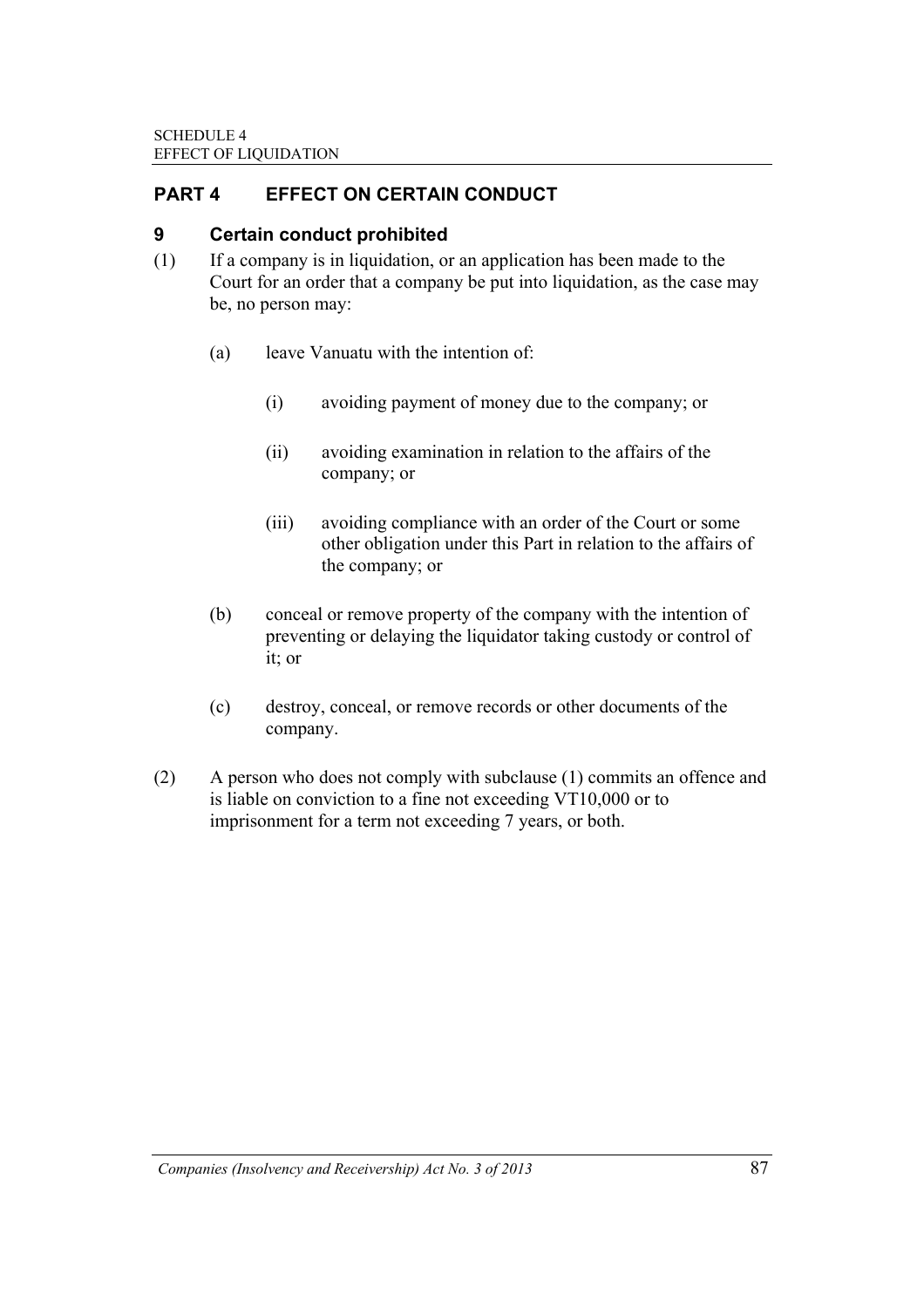## **SCHEDULE 5 LIQUIDATION COMMITTEES**

## **PART 1 LIQUIDATION COMMITTEE**

#### **1 Appointment of members**

- (1) The creditors or shareholders are to appoint members of a liquidation committee.
- (2) The liquidator must refer the matter to the Court, and the Court may make any decision that it thinks fit, if there is a difference between the decisions of meetings of creditors and meetings of shareholders on:
	- (a) the question of appointing a liquidation committee; or
	- (b) the membership of a liquidation committee.

#### **2 Membership**

A liquidation committee must consist of not fewer than 3 persons who are:

- (a) creditors or shareholders; or
- (b) persons holding general powers of attorney from creditors or shareholders; or
- (c) authorised directors or representatives of companies that are creditors or shareholders of the company in liquidation.

## **3 Powers**

A liquidation committee has the power to:

- (a) call for reports from the liquidator on the progress of the liquidation; and
- (b) call a meeting of creditors or of shareholders; and
- (c) apply to the Court under Part 3 or 4 of Schedule 2; and
- (d) assist the liquidator, as appropriate, in the conduct of the liquidation.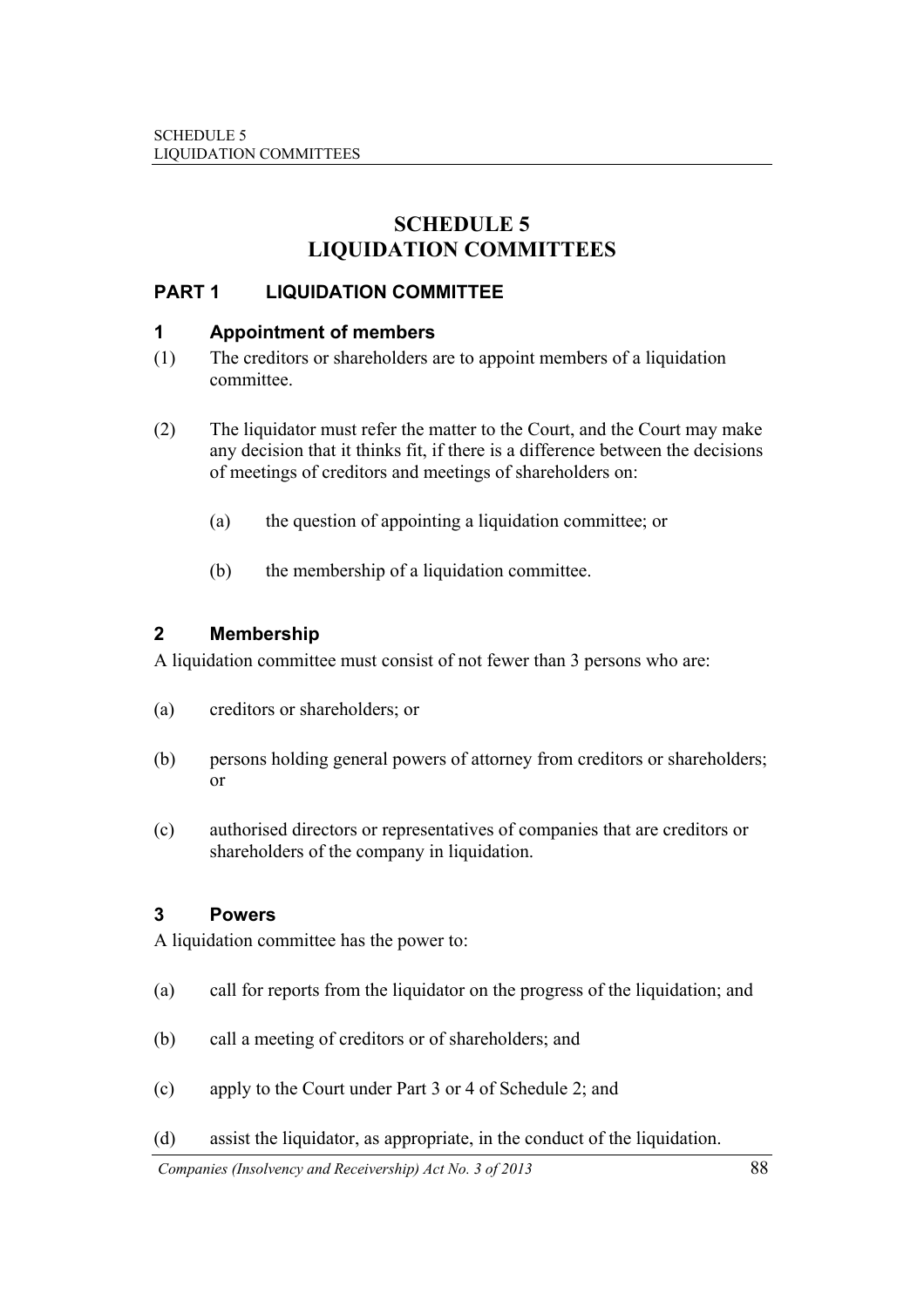## **4 Application of company's rules**

A meeting of shareholders called under paragraph 3(b) must be held in accordance with the company's rules (except that the liquidator has power to give notice of a meeting of shareholders and to act as, or appoint, the chairperson of the meeting).

## **5 Inability to act**

If, by reason of vacancies in a liquidation committee, the committee is unable to act, the liquidator must call attention to the situation in the next six-monthly report required to be prepared and sent under section 45.

#### **6 Restriction on purchase of company's assets by liquidation committee**

- (1) Subject to the leave of the Court, a member of a liquidation committee of a company must not, either directly or indirectly, become a purchaser of any part of the company's assets.
- (2) The Court may set aside any purchase made contrary to this clause, and grant any consequential relief that it thinks fit.
- (3) The Court may give its leave on any conditions that it thinks fit.

#### **7 Members not entitled to benefit from dealings with company's assets**

- (1) Subject to the leave of the Court, no member of a liquidation committee may directly or indirectly be entitled to:
	- (a) derive any benefit from any transaction arising out of the assets of the company; or
	- (b) receive out of the assets of the company any payment for services rendered by him or her in connection with the administration of the assets, or for any goods supplied by him or her to the liquidator for, or on account of, the company; or
	- (c) directly or indirectly become the purchaser of any part of the company's assets.
- (2) If the leave of the Court is sought under subclause (1) in respect of any payment for services, the leave may be given only if the services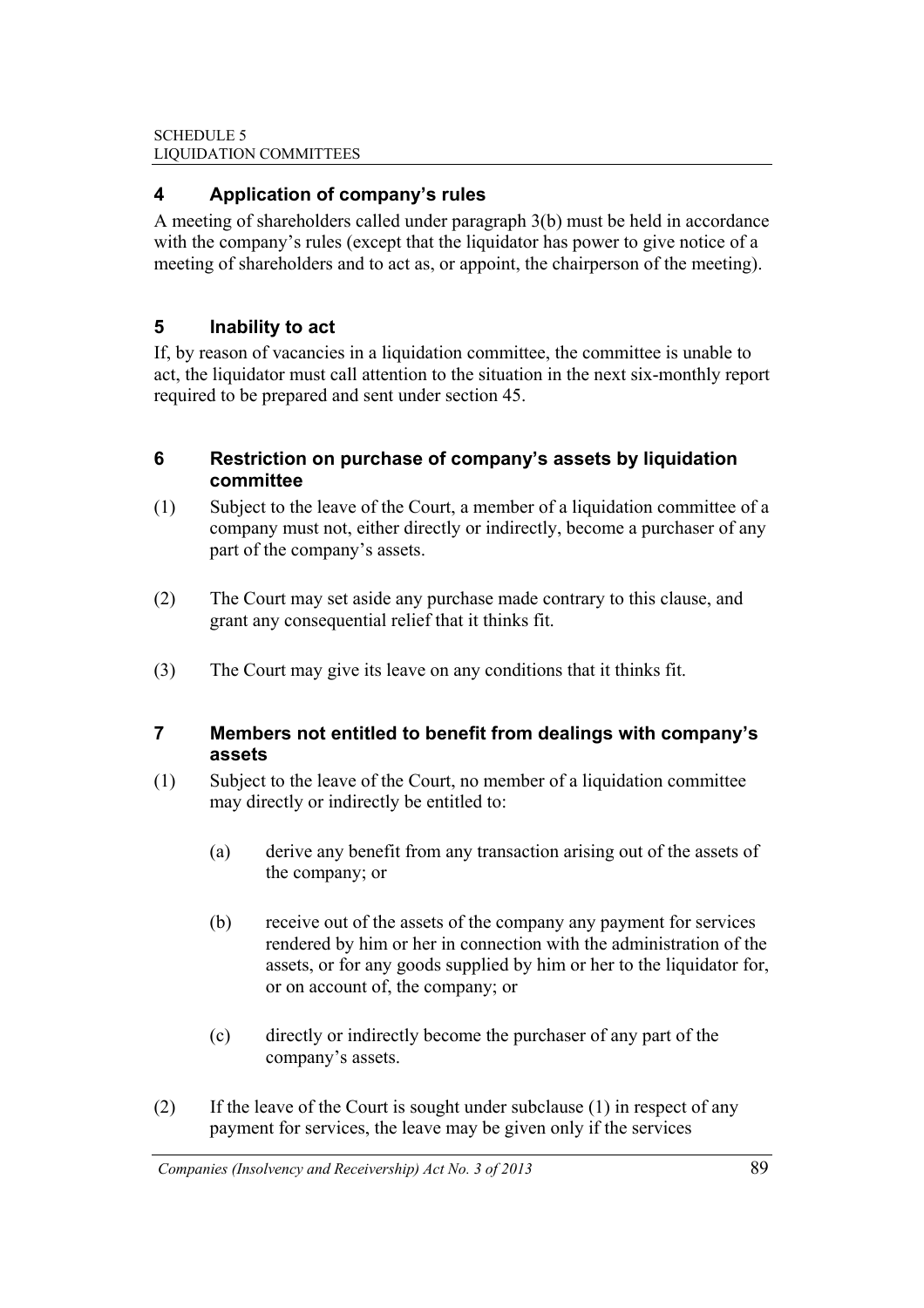performed are of a special nature and the order must specify the nature of the services for which leave is given.

## **8 No remuneration**

Except by the leave of the Court, no remuneration may, under any circumstances, be paid to a member of a liquidation committee for services rendered by him or her in the discharge of the duties attaching to his or her office as a member of the committee.

## **9 Disallowance or recovery of benefits or payments**

- (1) The Court may disallow or recover any benefit or payment made contrary to clause 7 or 8.
- (2) The Court may give leave under clauses 7 or 8 on any conditions that it thinks fit.

# **PART 2 PROCEEDINGS AT MEETINGS**

## **10 Frequency of meetings**

- (1) The committee must meet at the times as it from time to time appoints.
- (2) The liquidator or a member of the committee may also call a meeting of the committee as and when necessary.

## **11 Majorities**

The committee may act by a majority of its members present at a meeting.

## **12 Resignation**

A member of the committee may resign by submitting a written notice signed by that member and delivered to the liquidator.

## **13 Office becoming vacant**

The office of a member of the committee becomes vacant if the member:

- (a) becomes bankrupt; or
- (b) compounds or arranges with his or her creditors; or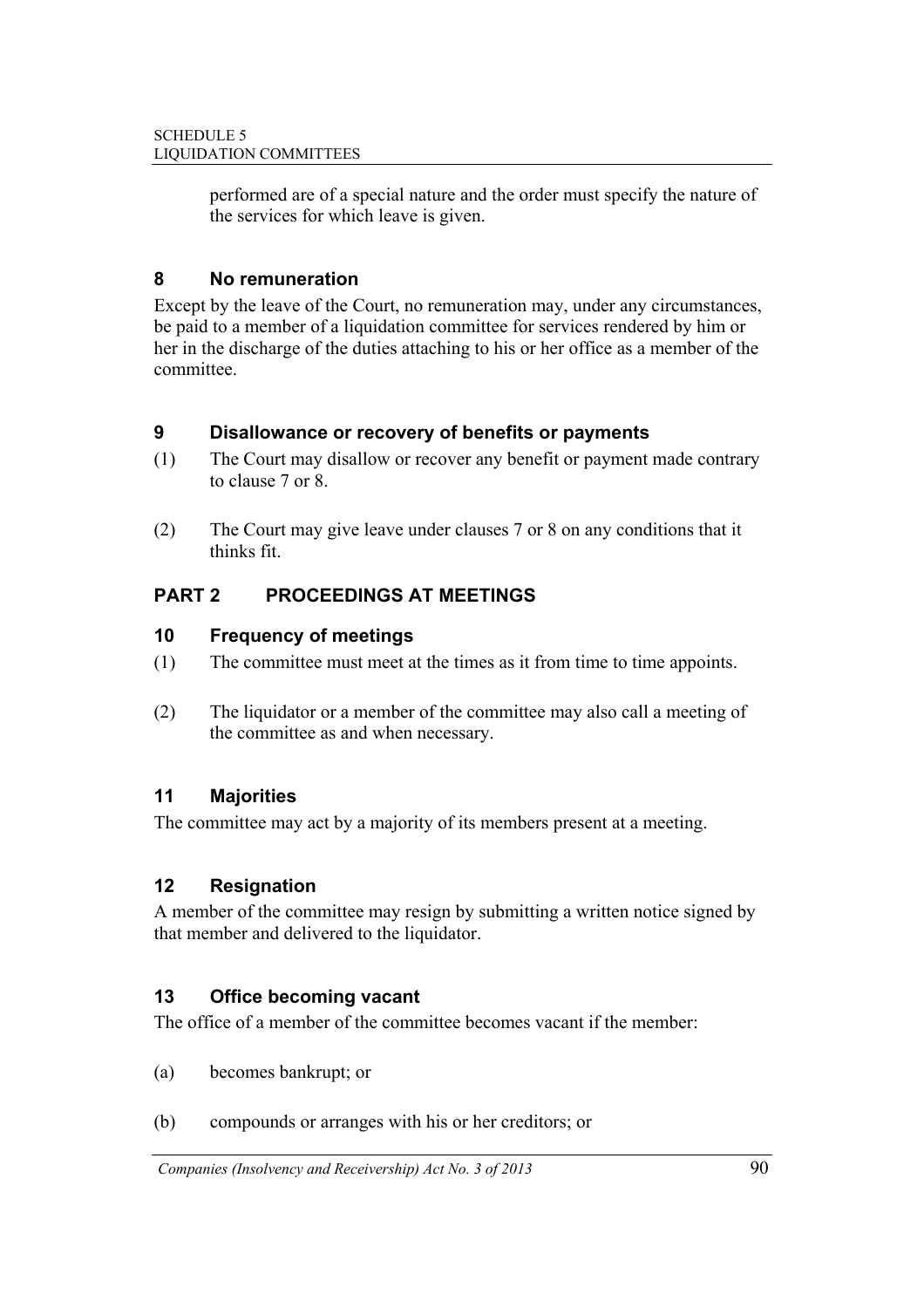(c) is absent from 3 consecutive meetings of the committee without the leave of those members who together with that member represent the creditors or shareholders, as the case may be.

## **14 Removal of member**

- (1) A member of the committee may be removed by a resolution:
	- (a) carried at a meeting of creditors if the member represents creditors; or
	- (b) carried at a meeting of shareholders if the member represents shareholders.
- (2) At least 5 working days' notice of the meeting must be given, which states the object of the meeting.

## **15 Vacancy filled**

A vacancy in the committee may be filled by the appointment to the committee of:

- (a) a creditor or shareholder, as the case may be; or
- (b) a person holding a general power of attorney from, or being an authorised director or representative of, a company that is a creditor or shareholder, as the case may be.

## **16 Committee with vacancy may act**

The continuing members of the committee, if not less than 2, may act even though a vacancy exists in the committee.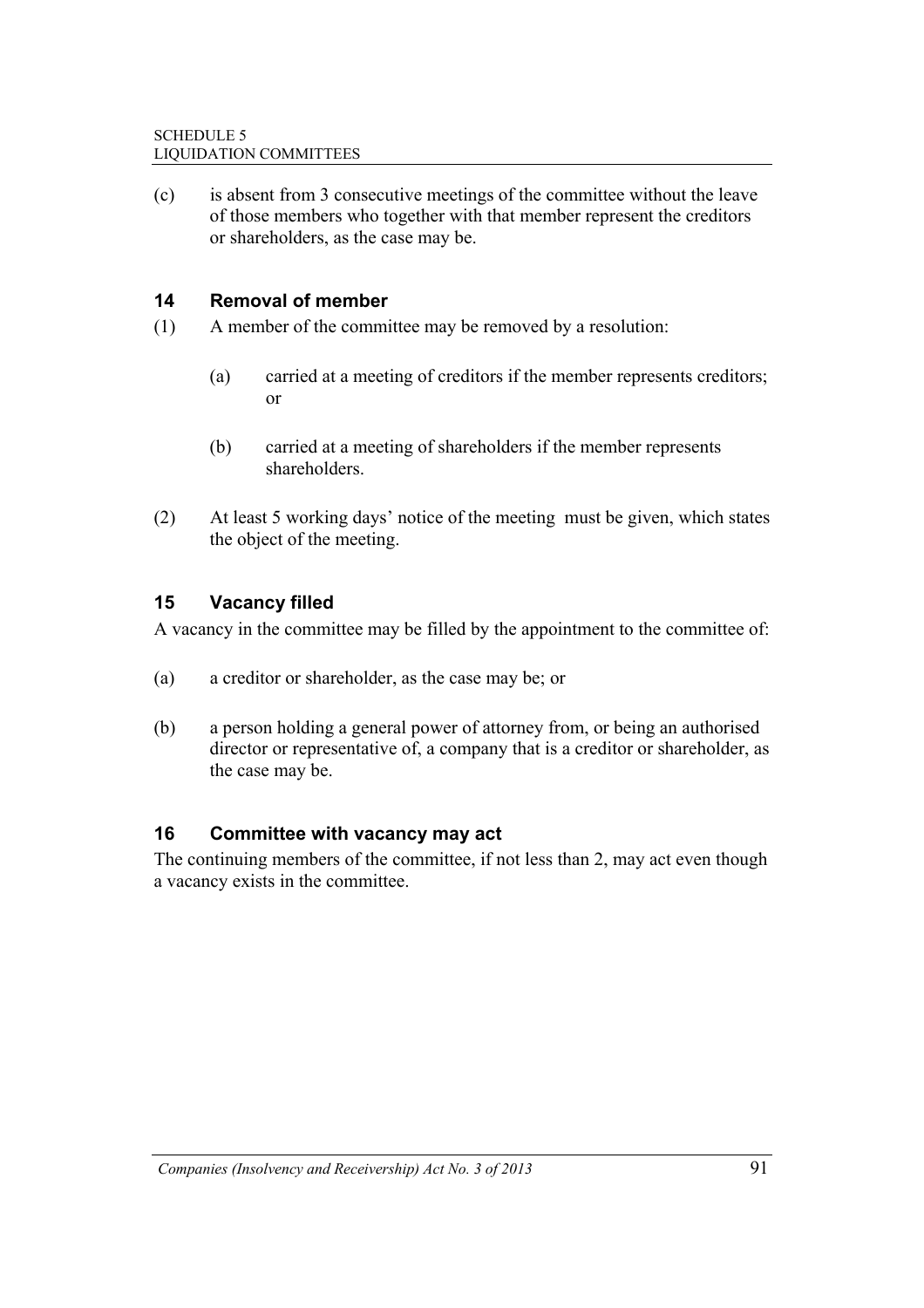# **SCHEDULE 6 VOIDABLE TRANSACTIONS AND CHARGES AND RECOVERIES IN OTHER CASES**

#### **PART 1 VOIDABLE TRANSACTIONS AND CHARGES**

#### **Division 1—Voidable Transactions**

#### **1 Definitions**

In clause 2:

#### **restricted period** means:

- (a) the period of 6 months before the date of commencement of the liquidation; and
- (b) in the case of a company that was put into liquidation by the Court, the period of 6 months before the making of the application to the Court together with the period commencing on the date of the making of that application and ending on the date on which, and at the time at which, the order of the Court was made;
- (c) the period of 6 months before the making of the application to the Court together with the period commencing on the date of the making of that application and ending on the date and at the time of the commencement of the liquidation if:
	- (i) an application was made to the Court to put a company into liquidation; and
	- (ii) after the making of the application to the Court a liquidator was appointed under sections 13 or 14;

#### **specified period** means:

(a) the period of 2 years before the date of commencement of the liquidation; and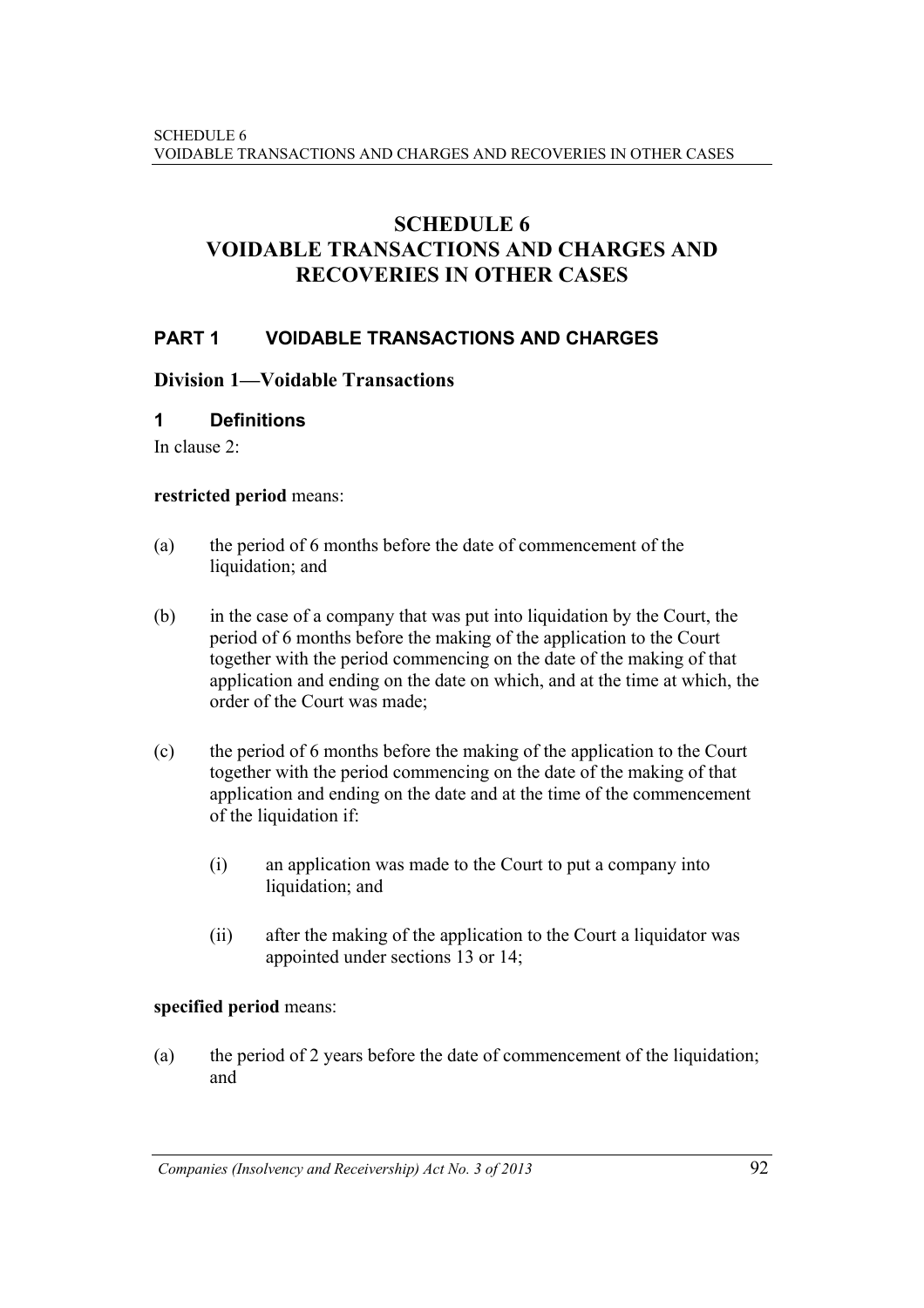#### SCHEDULE 6 VOIDABLE TRANSACTIONS AND CHARGES AND RECOVERIES IN OTHER CASES

- (b) in the case of a company that was put into liquidation by the Court, the period of 2 years before the making of the application to the Court together with the period commencing on the date of the making of that application and ending on the date on which, and at the time at which, the order was made; and
- (c) the period of 2 years before the making of the application to the Court together with the period commencing on the date of the making of that application and ending on the date and at the time of the commencement of the liquidation if:
	- (i) an application was made to the Court to put a company into liquidation; and
	- (ii) after the making of the application to the Court a liquidator was appointed under sections 13 or 14;

**transaction**, in relation to a company, means:

- (a) a conveyance or transfer of property by the company; or
- (b) the giving of a security or charge over the property of the company; or
- (c) the incurring of an obligation by the company; or
- (d) the acceptance by the company of execution under a judicial proceeding; or
- (e) the payment of money by the company, including the payment of money under a judgment or order of a court;

whether occurring in Vanuatu or elsewhere.

#### **2 Voidable transactions**

- (1) A transaction by a company is voidable on the application of the liquidator if the transaction:
	- (a) was made: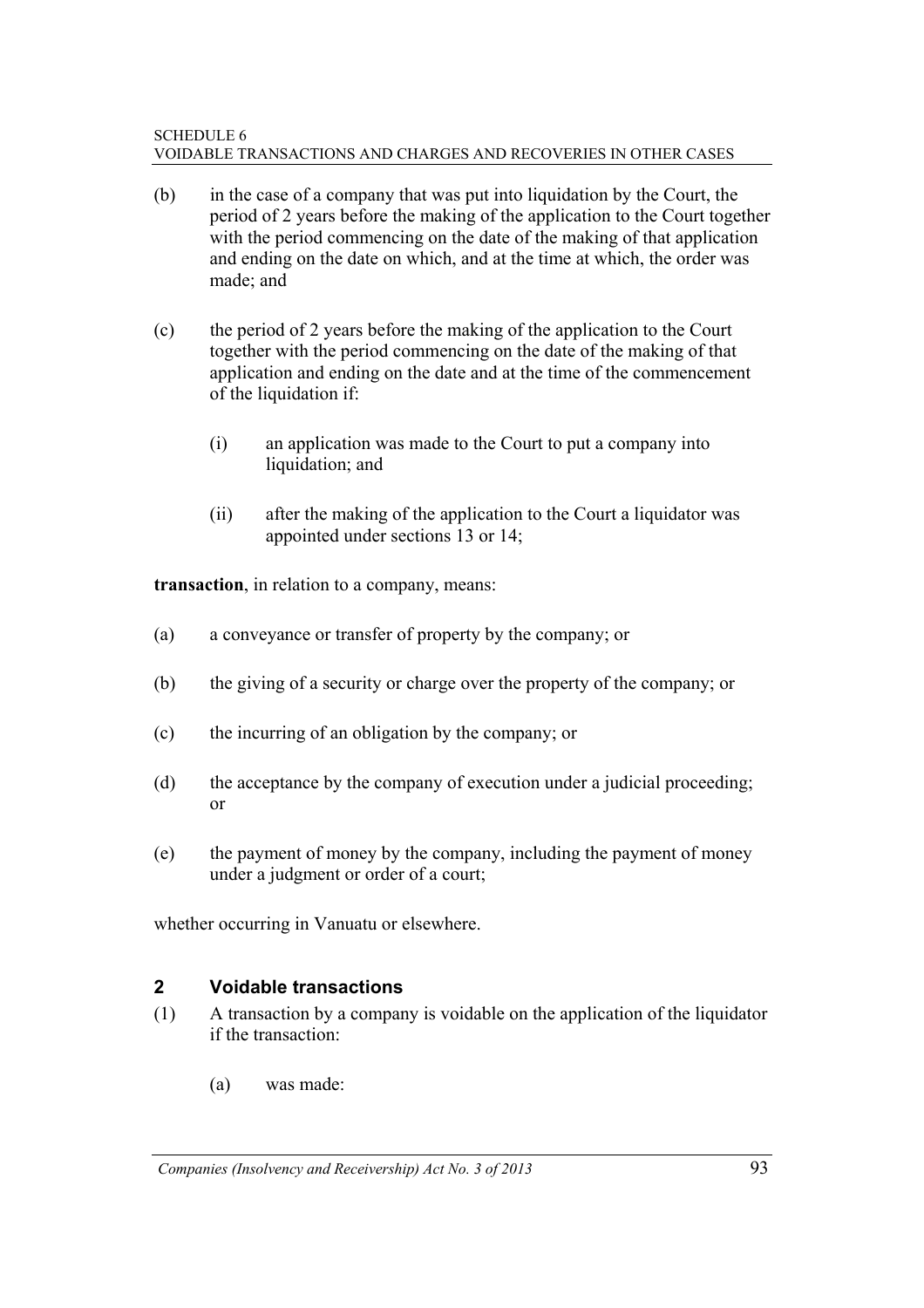- (i) at a time when the company was unable to pay its due debts; and
- (ii) within the specified period; and
- (b) enabled another person to receive more towards satisfaction of a debt than the person would otherwise have received or be likely to have received in the liquidation.
- (2) Subclause (1) does not apply if the transaction took place in the ordinary course of business.
- (3) Unless the contrary is proved, a transaction that took place within the restricted period is presumed to have been made:
	- (a) at a time when the company was unable to pay its debts; and
	- (b) otherwise than in the ordinary course of business.
- (4) In determining whether a transaction took place in the ordinary course of business, no account is, unless that other person knew that that was the intent or purpose of the company, to be taken of any intent or purpose on the part of a company:
	- (a) to enable another person to receive more towards satisfaction of a debt than the person would otherwise receive or be likely to receive in the liquidation; or
	- (b) to reduce or cancel the liability, whether in whole or in part, of another person in respect of a debt incurred by the company; or
	- (c) to contribute towards the satisfaction of the liability, whether in whole or in part, of another person in respect of a debt incurred by the company.

## **Division 2—Voidable Charges**

## **3 Definitions**

In clause 4: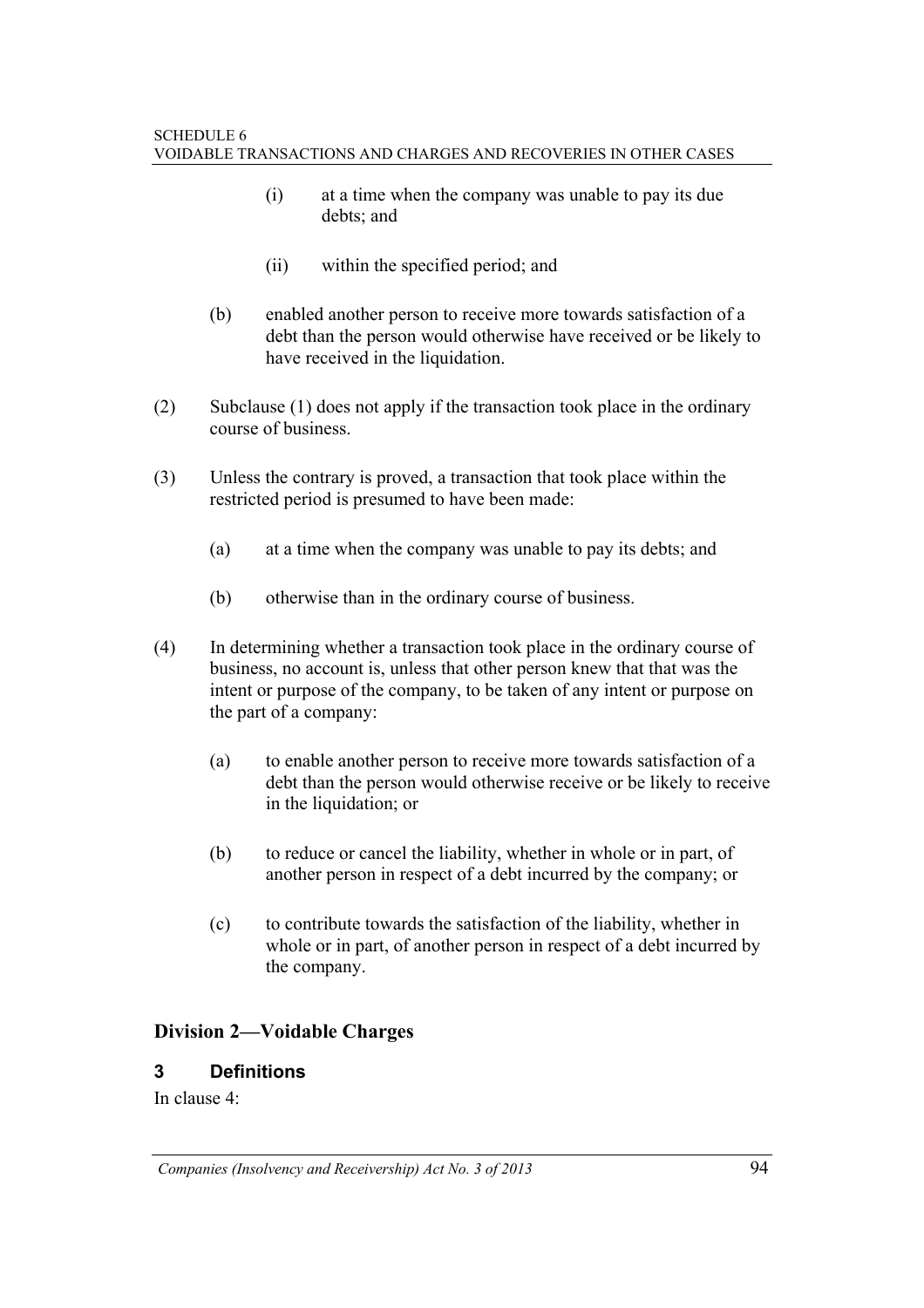#### **restricted period** means:

- (a) the period of 6 months before the date of commencement of the liquidation; and
- (b) in the case of a company that was put into liquidation by the Court, the period of 6 months before the making of the application to the Court together with the period commencing on the date of the making of the application and ending on the date on which, and at the time at which, the order of the Court was made; and
- (c) the period of 6 months before the making of the application to the Court together with the period commencing on the date of the making of that application and ending on the date and at the time of the commencement of the liquidation if:
	- (i) an application was made to the Court to put a company into liquidation; and
	- (ii) after the making of the application to the Court a liquidator was appointed under sections 13 or 14;

#### **specified period** means:

- (a) the period of 1 year before the date of commencement of the liquidation; and
- (b) in the case of a company that was put into liquidation by the Court, the period of 1 year before the making of the application to the Court together with the period commencing on the date of the making of the application and ending on the date on which, and at the time at which, the order of the Court was made; and
- (c) the period of 1 year before the making of the application to the Court together with the period commencing on the date of the making of that application and ending on the date and at the time of the commencement of the liquidation if:
	- (i) an application was made to the Court to put a company into liquidation; and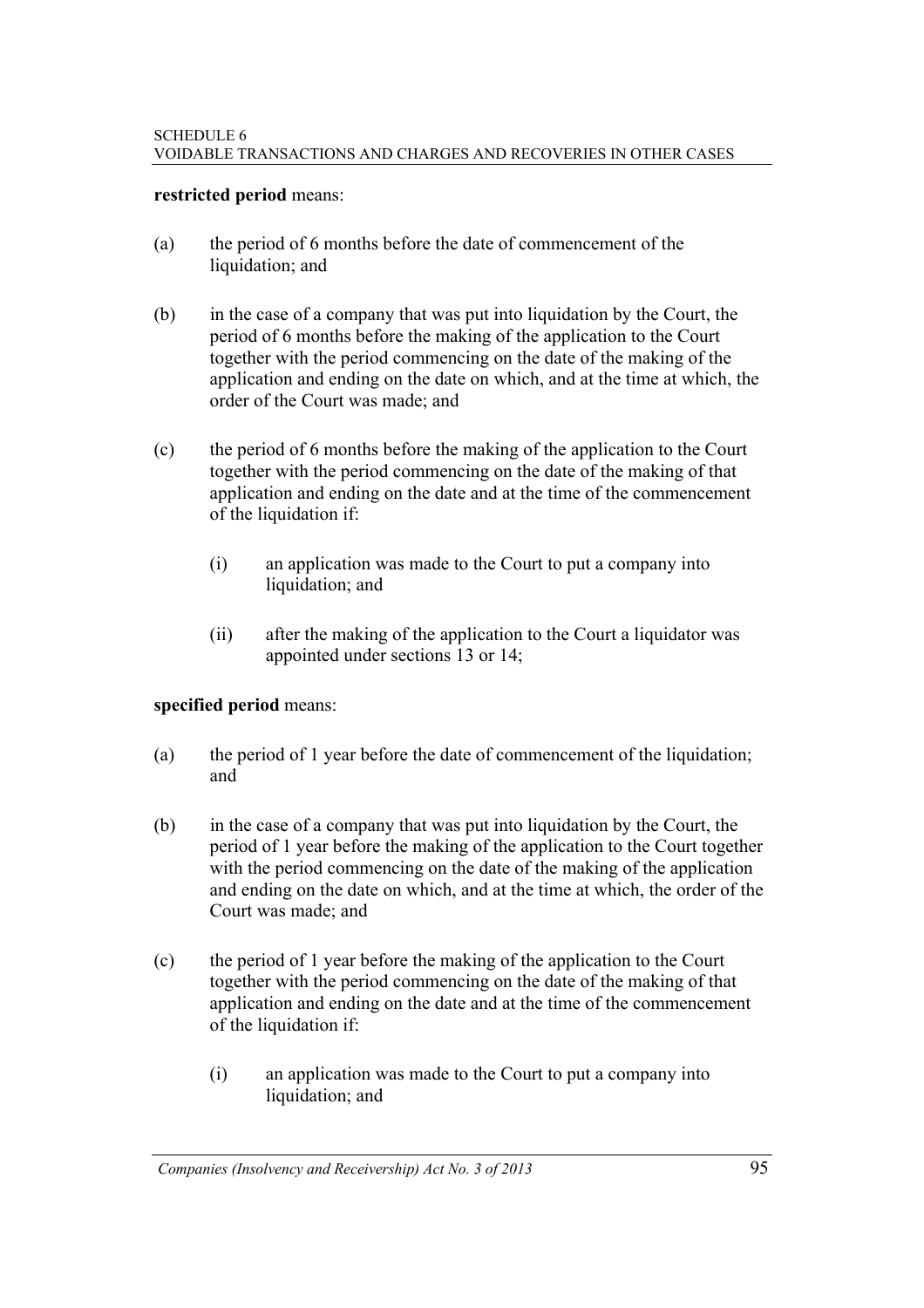(ii) after the making of the application to the Court a liquidator was appointed under sections 13 or 14.

## **4 Voidable charges**

- (1) A charge over any property or undertaking of a company is voidable on the application of the liquidator if the charge was given within the specified period, unless:
	- (a) the charge secures:
		- (i) money actually advanced or paid; or
		- (ii) the actual price or value of property sold or supplied to the company; or
		- (iii) any other valuable consideration given in good faith by the grantee of the charge at the time of, or at any time after, the giving of the charge; or
	- (b) immediately after the charge was given, the company was able to pay its due debts; or
	- (c) the charge is in substitution for a charge given before the specified period.
- (2) Unless the contrary is proved, a company giving a charge within the restricted period is presumed to have been unable to pay its due debts immediately after giving the charge.

## **5 Exception: certain kinds of substituted charges**

Paragraph  $4(1)(c)$  does not apply to the extent that:

- (a) the amount secured by the substituted charge exceeds the amount secured by the existing charge; or
- (b) the value of the property subject to the substituted charge at the date of the substitution exceeds the value of the property subject to the existing charge at that date.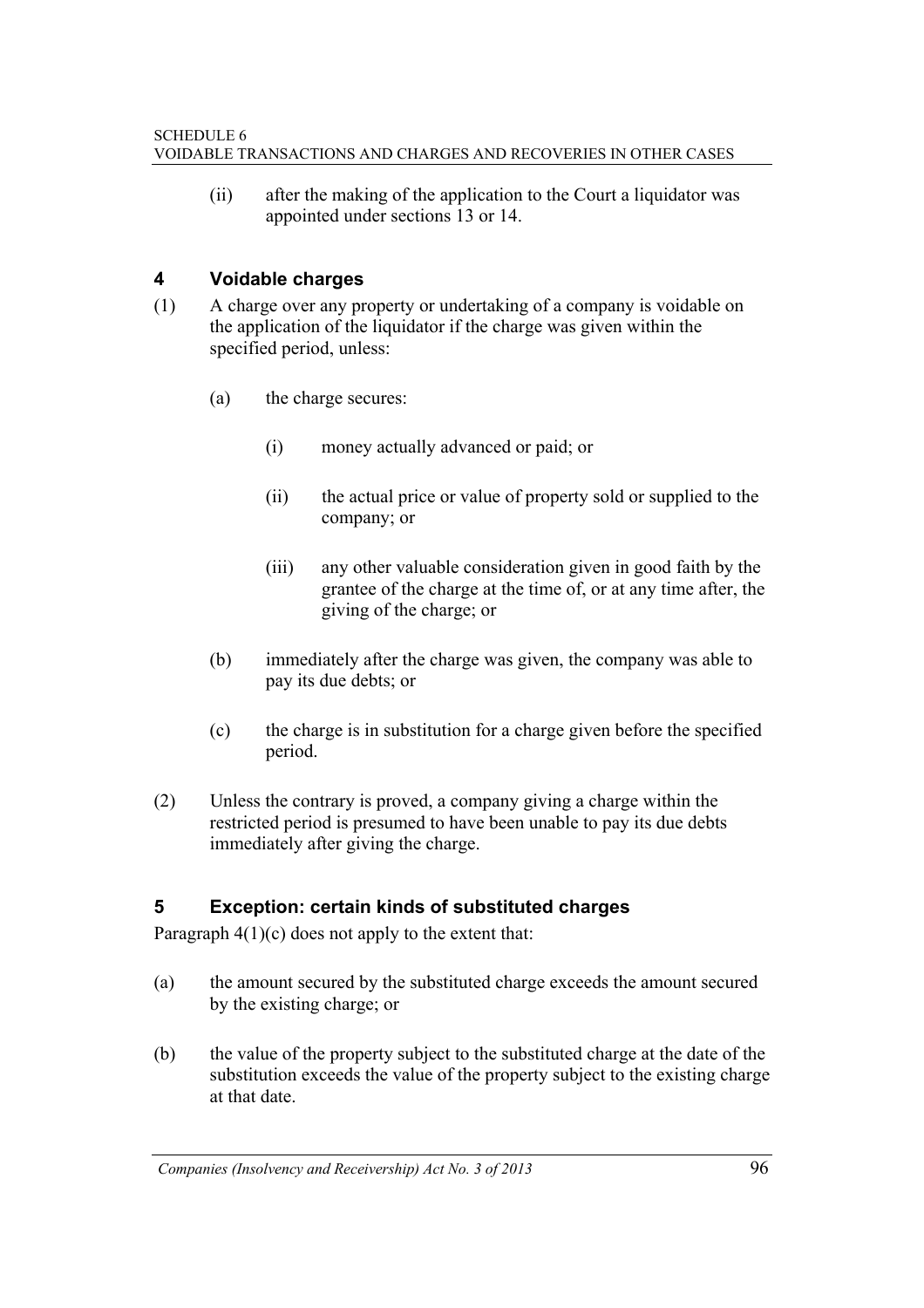#### SCHEDULE 6 VOIDABLE TRANSACTIONS AND CHARGES AND RECOVERIES IN OTHER CASES

#### **6 Exception: charge that secures unpaid purchase price**

Nothing in clause 4 applies to a charge given by a company that secures the unpaid purchase price of property, whether or not the charge is given over that property, if:

- (a) the charge document is executed not later than 30 days after the sale of the property; or
- (b) in the case of the sale of an estate or interest in land, the charge document is executed not later than 30 days after the final settlement of the sale.

## **7 Payments received by secured party**

For the purposes of paragraph  $4(1)(a)$  and clause 6, if a charge was payments received by the secured party entitled to the charge after it was given are deemed to have been appropriated so far as may be necessary:

- (a) towards repayment of money actually advanced or paid by the secured party to the company on or after the giving of the charge; or
- (b) towards payment of the actual price or value of property sold by the secured party to the company on or after the giving of the charge; or
- (c) towards payment of any other liability of the company to the secured party in respect of any other valuable consideration given in good faith on or after the giving of the charge.

## **Division 3—Procedure for Setting Aside Voidable Transactions and Charges**

#### **8 Procedure**

- (1) A liquidator who wishes to have a transaction that is voidable or a charge that is voidable set aside must:
	- (a) file in the Court a notice to that effect specifying the transaction or charge to be set aside and, in the case of a transaction, the property or value which the liquidator wishes to recover, and also the effect of subclauses  $(2)$ ,  $(3)$ , and  $(4)$ ; and

*Companies (Insolvency and Receivership) Act No. 3 of 2013* 97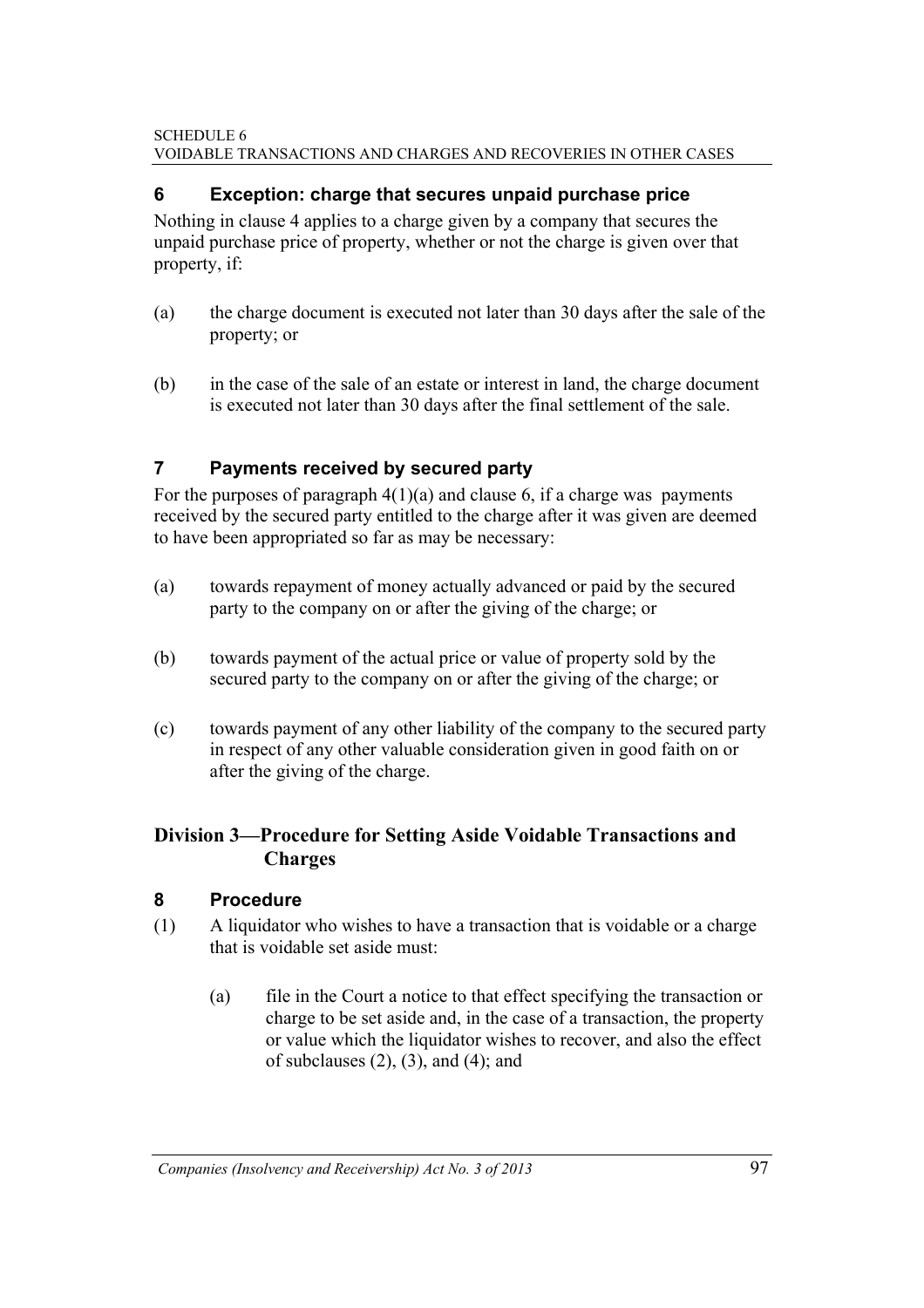- (b) serve a copy of the notice on the other party to the transaction or the secured creditor entitled to the charge and on every other person from whom the liquidator wishes to recover.
- (2) A person:
	- (a) who would be affected by the setting aside of the transaction or charge specified in the liquidator's notice; and
	- (b) who considers that the transaction or charge is not voidable,:

 may file in the Court a notice objecting to the transaction or charge being set aside, and serve a copy of that notice on the liquidator, within 20 working days after the service of the liquidator's notice.

- (3) Unless a person on whom the liquidator's notice was served has given notice under subclause (2), the transaction or charge is set aside on the 20th working day after the date of service of the notice.
- (4) If 1 or more persons have given notice under subclause (2), the liquidator may apply to the Court for an order that the transaction or charge be set aside. That application must be served on every person referred to in paragraph (1)(b), whether or not that person gave a notice under subclause (2).

## **9 Other orders**

If a transaction or charge is set aside, the Court may make 1 or more of the following orders:

- (a) an order requiring a person to pay to the liquidator, in respect of benefits received by that person as a result of the transaction or charge, such sums as fairly represent those benefits;
- (b) an order requiring property transferred as part of the transaction to be restored to the company;
- (c) an order requiring property to be vested in the company if it represents in a person's hands the application, either of the proceeds of sale of property, or of money, so transferred;
- (d) an order releasing, in whole or in part, a charge given by the company;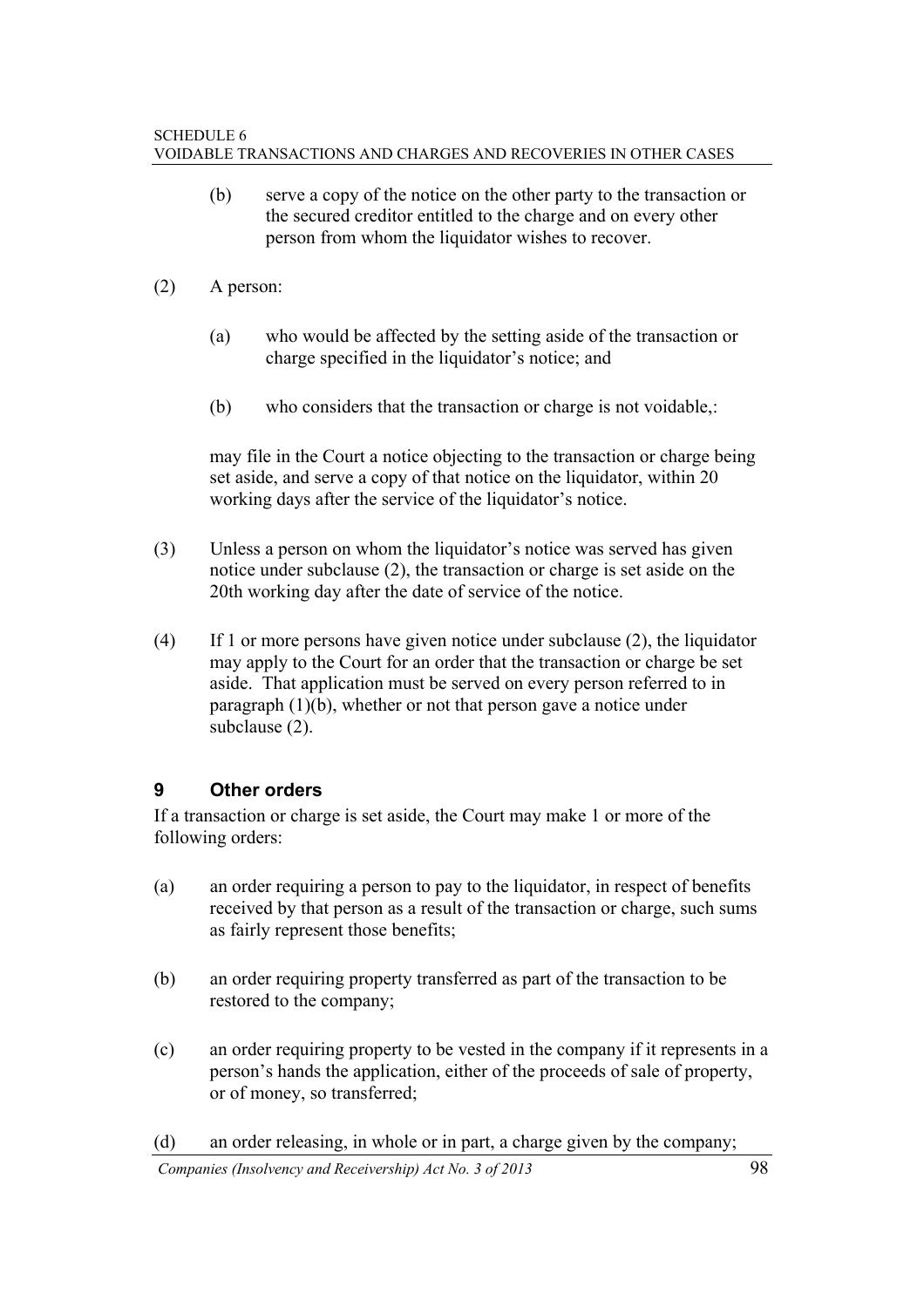- (e) an order requiring security to be given for the discharge of an order made under this clause;
- (f) an order specifying the extent to which a person affected by the setting aside of a transaction or by an order made under this clause is entitled to claim as a creditor in the liquidation.

## **10 Additional provisions relating to setting aside transactions and charges**

- (1) The setting aside of a transaction or an order made under clause 9 does not affect the title or interest of a person in property that the person has acquired:
	- (a) from a person other than the company; and
	- (b) for valuable consideration; and
	- (c) without knowledge of the circumstances under which the property was acquired from the company.
- (2) The setting aside of a charge or an order made under clause 9 does not affect the title or interest of a person in property that the person has acquired:
	- (a) as the result of the exercise of a power of sale by the secured creditor entitled to the charge; and
	- (b) for valuable consideration; and
	- (c) without knowledge of the circumstances relating to the giving of the charge.
- (3) Recovery by the liquidator of property or its equivalent value, whether under clause 9 or any other provision of this Act, or under any other enactment, or in equity or otherwise, may be denied wholly or in part if:
	- (a) the person, from whom recovery is sought, received the property in good faith and has altered his or her position in the reasonably held belief that the transfer to that person was validly made and would not be set aside; and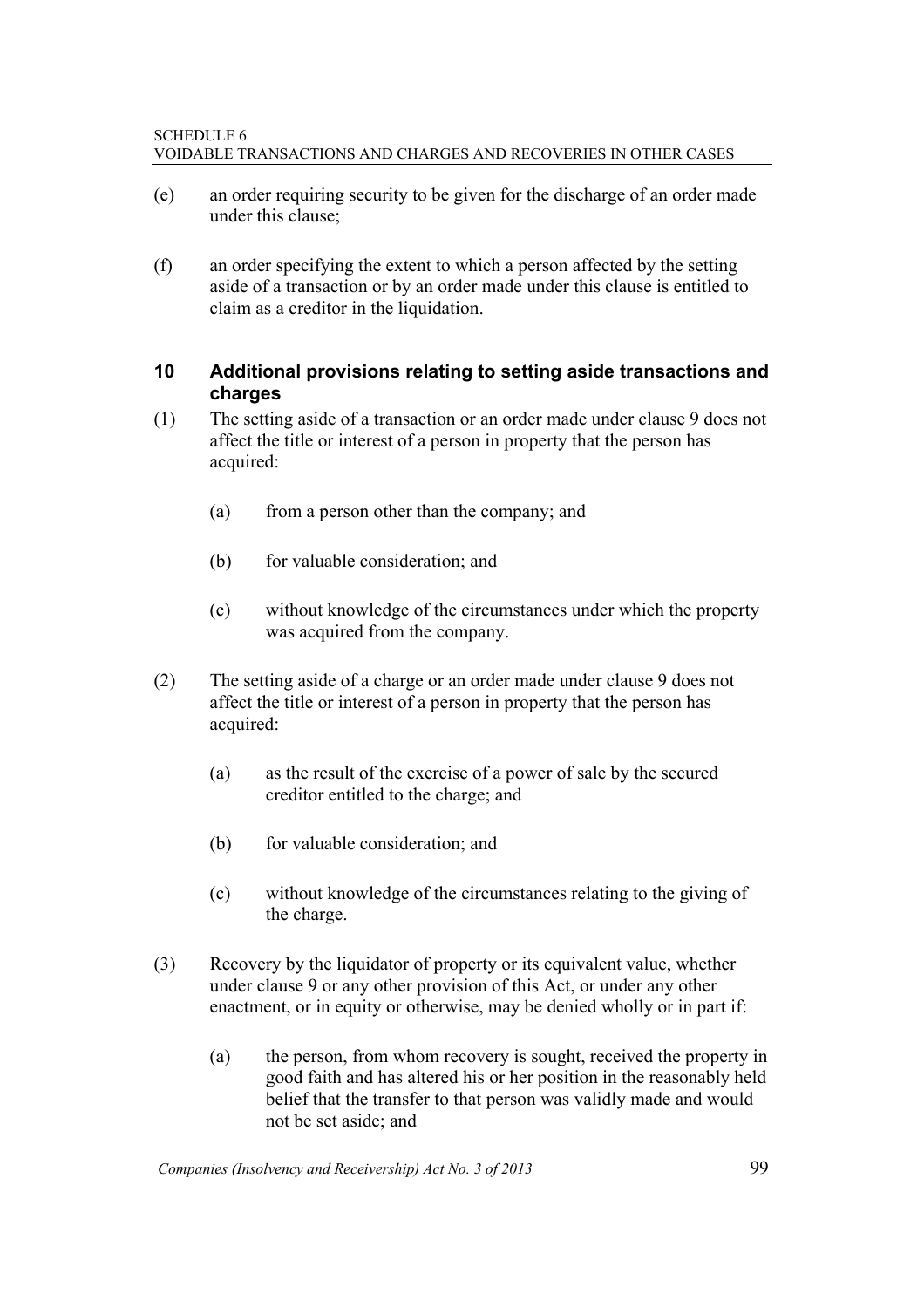- (b) in the opinion of the Court, it is inequitable to order recovery or recovery in full.
- (4) Nothing in the Land Leases Act [CAP 163] restricts the operation of this clause or clauses 4 to 9.

## **PART 2 RECOVERY IN OTHER CASES**

#### **Division 1—Transactions at Undervalue**

#### **11 Definitions**

In clause 12:

#### **specified period** means:

- (a) the period of 1 year before the date of commencement of the liquidation; and
- (b) in the case of a company that was put into liquidation by the Court, the period of 1 year before the making of the application to the Court together with the period commencing on the date of the making of that application and ending on the date on which, and at the time at which, the order of the Court was made; and
- (c) the period of 1 year before the making of the application to the Court together with the period commencing on the date of the making of that application and ending on the date and at the time of the commencement of the liquidation if:
	- (i) an application was made to the Court to put a company into liquidation; and
	- (ii) after the making of the application to the Court a liquidator was appointed under sections 13 or 14;

transaction includes the giving of a guarantee by a company.

## **12 Transactions at undervalue**

(1) A liquidator of a company may recover from any other party to a transaction any amount by which the value of the consideration or benefit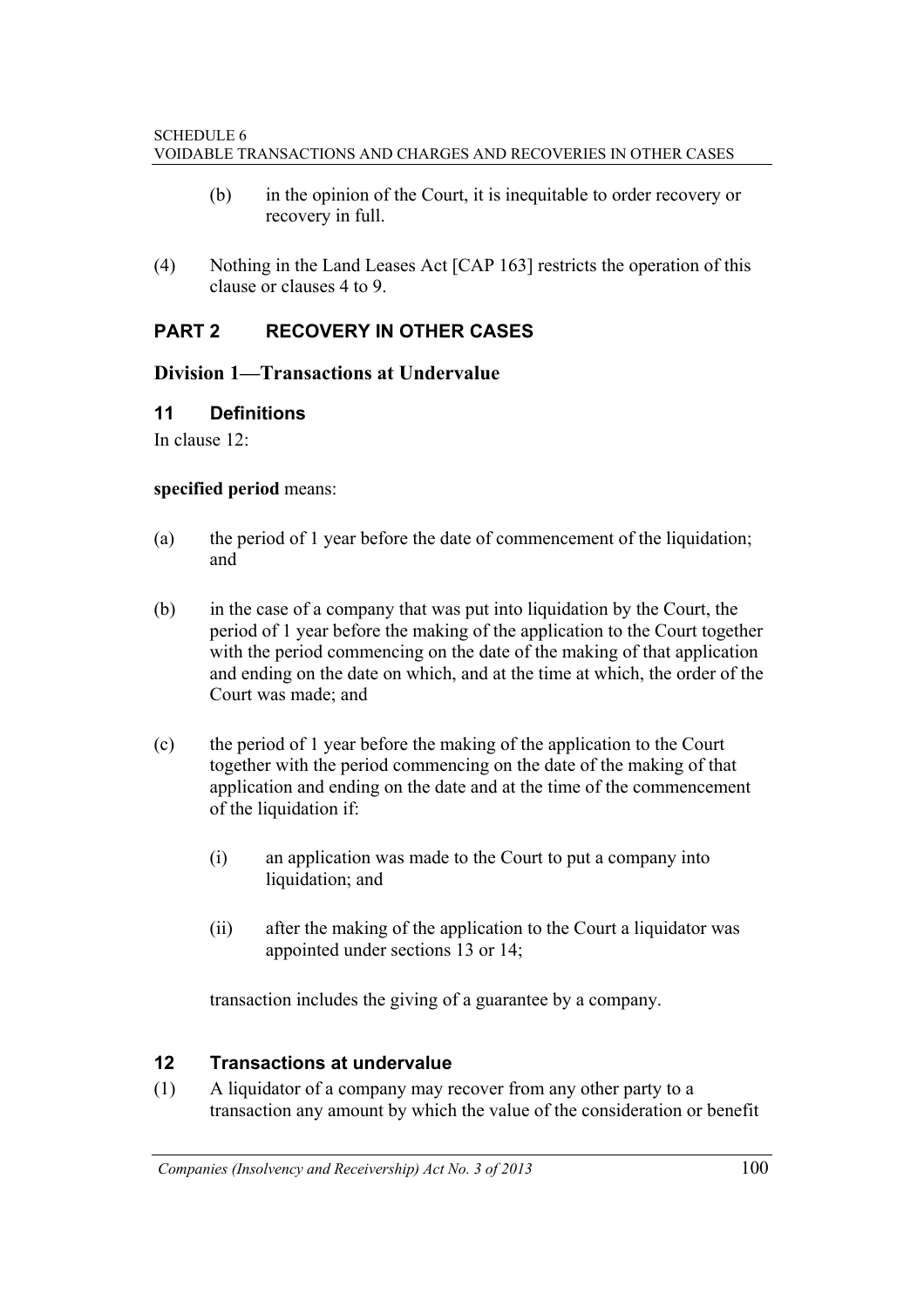provided by the company exceeded the value of the consideration or benefit received by the company if:

- (a) the transaction was entered into by a company within the specified period; and
- (b) the value of the consideration or benefit received by the company was less than the value of the consideration provided by the company, or the company received no consideration or benefit; and
- (c) when the transaction was entered into, the company:
	- (i) was unable to pay its due debts; or
	- (ii) was engaged, or about to engage, in business for which its financial resources were unreasonably small; or
	- (iii) incurred an obligation knowing that the company would not be able to perform the obligation when required to do so; and
- (d) when the transaction was entered into, the other party to the transaction knew or ought to have known of the matter referred to in paragraph (c).
- (2) A liquidator of a company may recover from any other party to a transaction any amount by which the value of the consideration or benefit provided by the company exceeded the value of the consideration or benefit received by the company if:
	- (a) the transaction was entered into by a company within the specified period; and
	- (b) the value of the consideration or benefit received by the company was less than the value of the consideration provided by the company, or the company received no consideration or benefit; and
	- (c) the company became unable to pay its due debts as a result of the transaction; and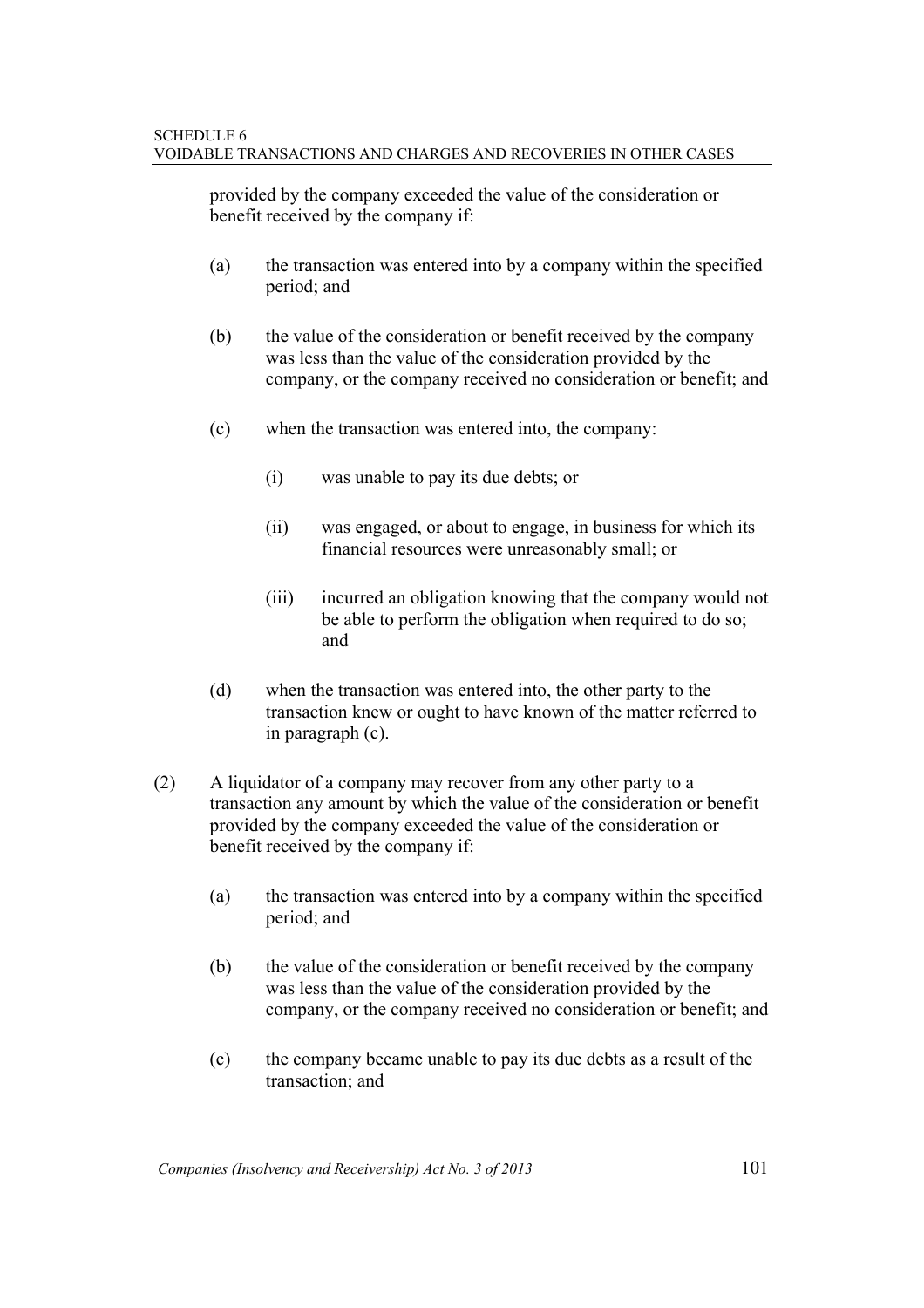(d) when the transaction was entered into, the other party to the transaction knew or ought to have known that the company would become unable to pay its due debts as a result of the transaction.

## **Division 2 Transactions for Inadequate or Excessive Consideration with Directors, etc**

## **13 Definitions**

(1) For the purpose of clause 14,

#### **specified period** means:

- (a) the period of 3 years before the date of commencement of the liquidation; or
- (b) in the case of a company that was put into liquidation by the Court, the period of 3 years before the making of the application to the Court together with the period commencing on the date of the making of the application and ending on the date on which, and at the time at which, the order of the Court was made; or
- (c) the period of 3 years before the making of the application to the Court together with the period commencing on the date of the making of that application and ending on the date and at the time of the commencement of the liquidation if:
	- (i) an application was made to the Court to put a company into liquidation; and
	- (ii) after the making of the application to the Court a liquidator was appointed under sections 13 or 14; and

 value of a business or property includes the value of any goodwill attaching to the business or property; and

(b) without limiting the circumstances in which a company may be taken to be controlled by a person, a company is controlled by a person, if that person may, by exercising a power exercisable by that person (whether with or without the consent or concurrence of any other person), appoint or remove all the directors of the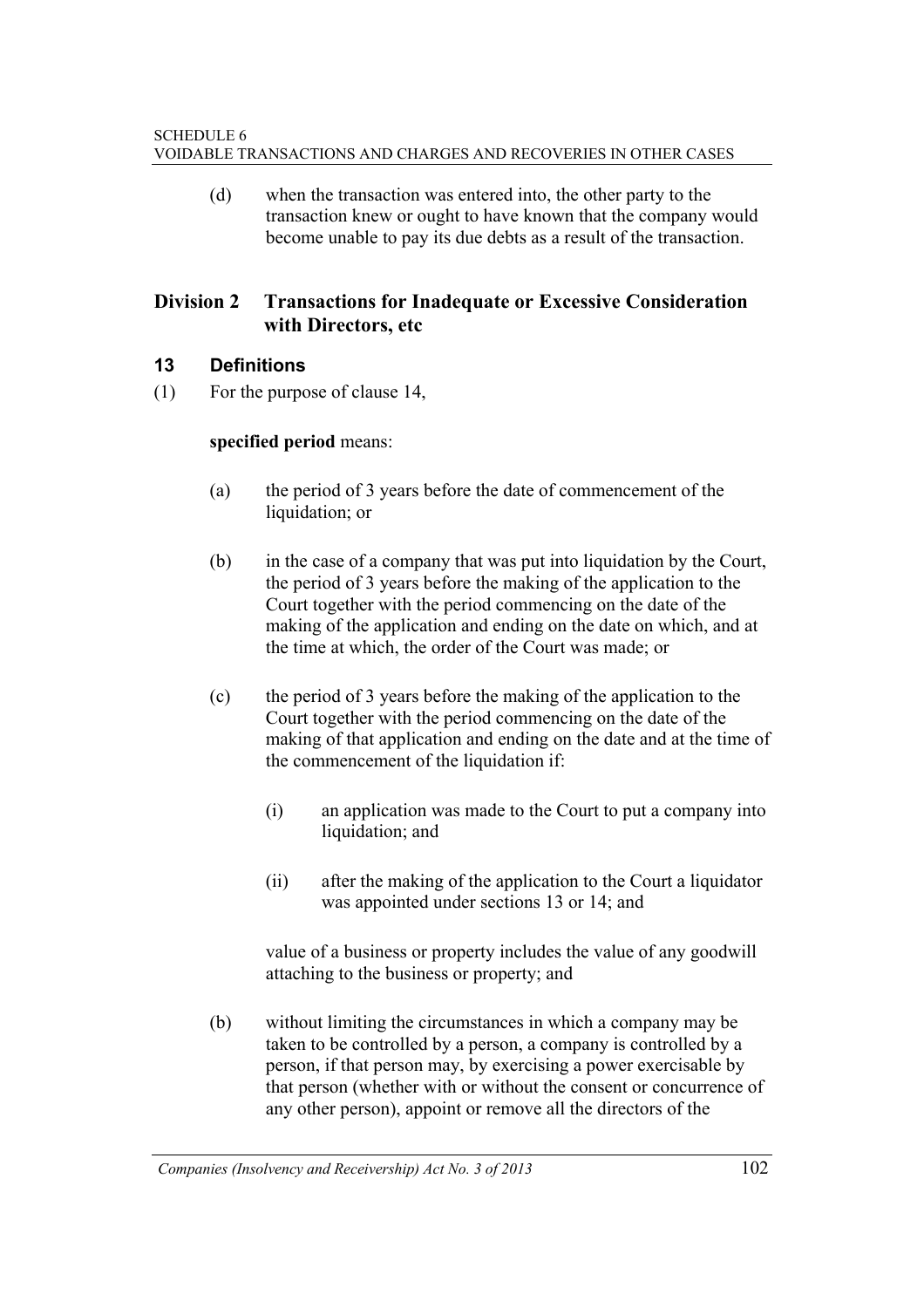company, or any number of directors as together hold a majority of voting rights at a meeting of directors.

## **14 Transactions for excessive consideration with directors, etc**

A liquidator of a company may recover from the person, relative, company, or related company, as the case may be, any amount by which the value of the consideration given for the acquisition of the business, property, or services exceeded the value of the business, property, or services at the time of the acquisition if, within the specified period, the company has acquired a business or property from, or the services of,:

- (a) a person who was, at the time of the acquisition, a director of the company, or a nominee or relative of or a trustee for, or a trustee for a relative of, a director of the company; or
- (b) a person, or a relative of a person, who, at the time of the acquisition, had control of the company; or
- (c) another company that was, at the time of the acquisition, controlled by a director of the company, or a nominee or relative of, or a trustee for, or a trustee for a relative of, a director of the company; or
- (d) another company that was, at the time of the acquisition, a related company.

## **15 Transactions for inadequate consideration with directors, etc**

A liquidator of a company may recover from the person, relative, company, or related company, as the case may be, any amount by which the value of the business, property, or services, or the value of the shares, at the time of the disposition, provision, or issue exceeded the value of any consideration received by the company if, within the specified period, a company has disposed of a business or property, or provided services, or issued shares, to:

- (a) a person who was, at the time of the disposition, provision, or issue, a director of the company, or a nominee or relative of or a trustee for, or a trustee for a relative of, a director of the company; or
- (b) a person, or a relative of a person, who, at the time of the disposition, provision, or issue, had control of the company; or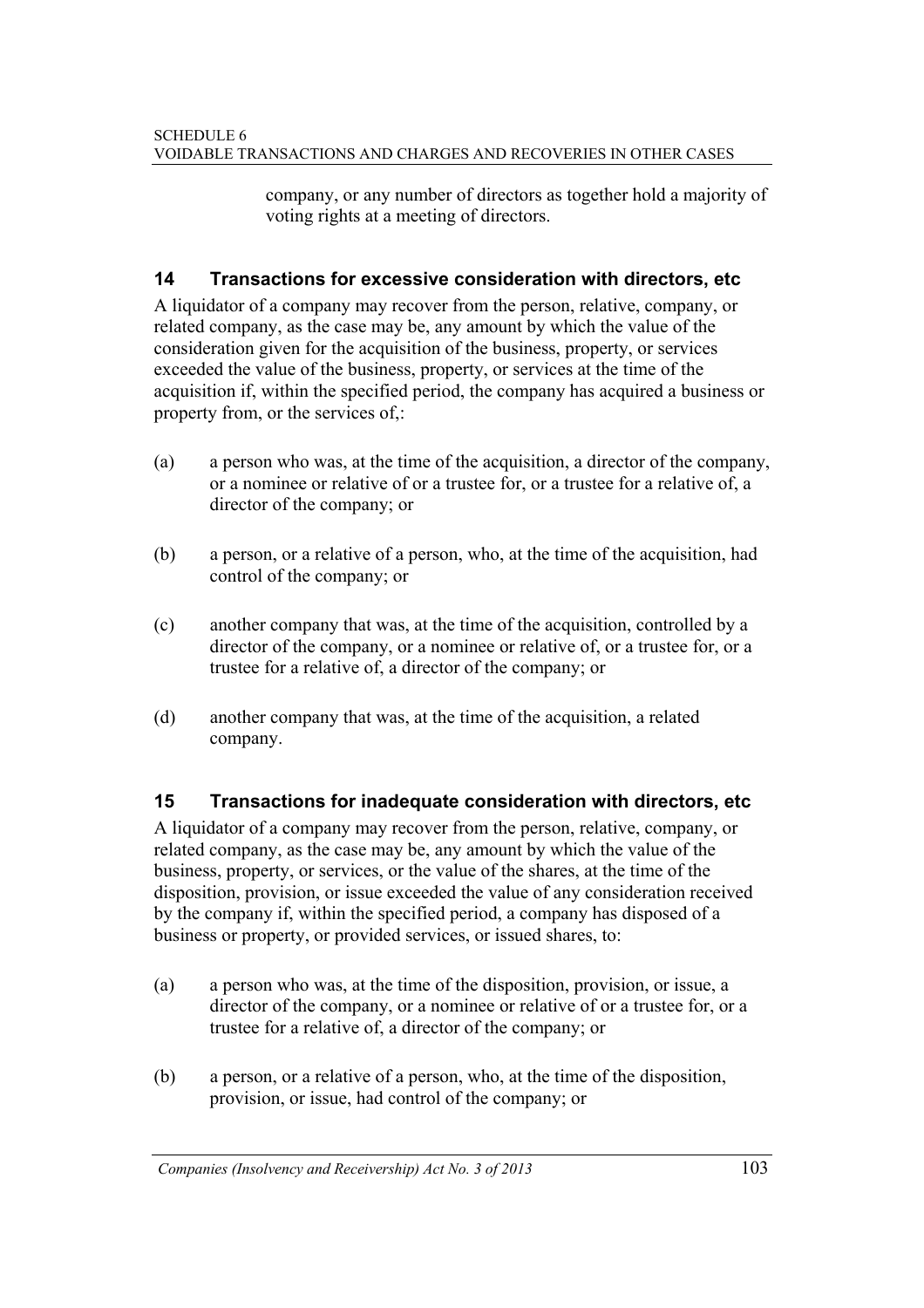- (c) another company that was, at the time of the disposition, provision, or issue, controlled by a director of the company, or a nominee or relative of or a trustee for, or a trustee for a relative of, a director of the company; or
- (d) another company that, at the time of the disposition, provision, or issue, was a related company.

## **Division 3 Court May Set Aside Certain Securities and Charges**

#### **16 Court may set aside certain securities and charges**

- (1) The Court may, on the application of the liquidator of a company, order that a security or charge, or part of it, created by the company over any of its property in favour of any of the persons referred to in subclause (2) must, so far as any security on the property is conferred, be set aside as against the liquidator if:
	- (a) the company is unable to meet all its debts; and
	- (b) the Court considers that, having regard to the circumstances in which the security or charge was created, the conduct of the person, relative, company, or related company, as the case may be, in relation to the affairs of the company, and any other relevant circumstances, it is just and equitable to make the order.
- (2) The persons referred to in subclause (1) are as follows:
	- (a) a person who was, at the time the security or charge was created, a director of the company, or a nominee or relative of, or a trustee for, or a trustee for a relative of, a director of the company; or
	- (b) a person, or a relative of a person, who, at the time when the security or charge was created, had control of the company; or
	- (c) another company that was, when the security or charge was created, controlled by a director of the company, or a nominee or relative of, or a trustee for, or a trustee for a relative of, a director of the company; or
	- (d) another company, that at the time when the security or charge was created, was a related company.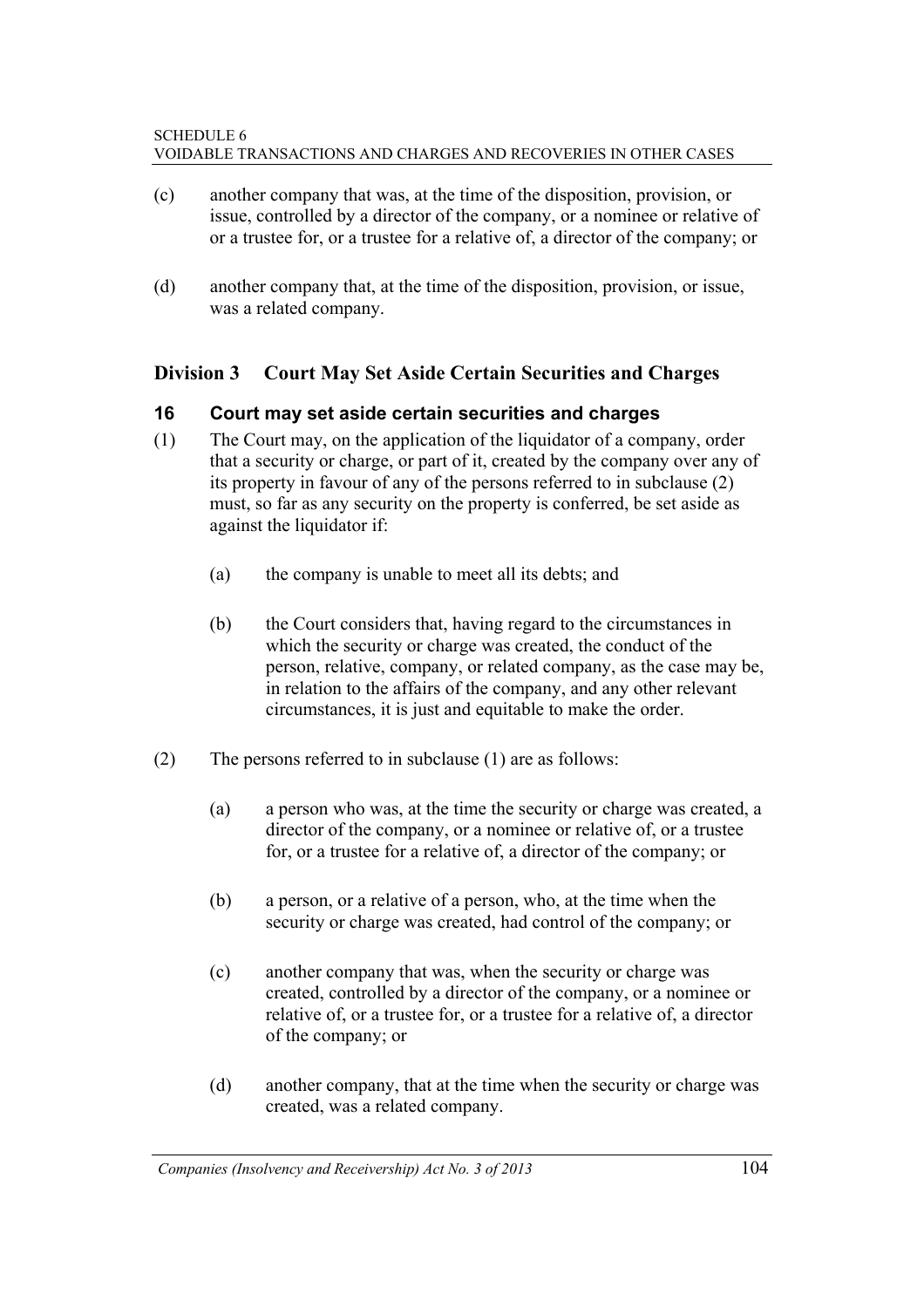#### SCHEDULE 6 VOIDABLE TRANSACTIONS AND CHARGES AND RECOVERIES IN OTHER CASES

## **17 Certain securities exempted**

Clause 16 does not apply to a security or charge that has been transferred by a person in whose favour it was originally created and has been purchased by another person if:

- (a) at the time of the purchase, the purchaser was not a person specified in that clause; and
- (b) the purchase was made in good faith and for valuable consideration.

## **18 Other orders, etc**

- (1) The Court may make any other orders that it thinks proper for the purpose of giving effect to an order under this clause.
- (2) Nothing in the Land Leases Act [CAP 163] restricts the operation of this clause or clauses 16 and 17.

## **Division 4 Contribution for Not Keeping Proper Accounting Records**

## **19 Contribution for not keeping proper accounting records**

- (1) The Court, on the application of the liquidator, may, if it thinks it proper to do so, declare that any 1 or more of the directors and former directors of a company is, or are, personally responsible, without limitation of liability, for all or any part of the debts and other liabilities of the company that the Court may direct if:
	- (a) the company that is in liquidation and is unable to pay all its debts has failed to comply with—
		- (i) section 124 of the Companies Act 2010 (which relates to the keeping of accounting records); or
		- (ii) section 125 of the Companies Act 2010 (which relates to the preparation of financial statements); and
	- (b) the Court considers that
		- (i) the failure to comply has contributed to the company's inability to pay all its debts, or has resulted in substantial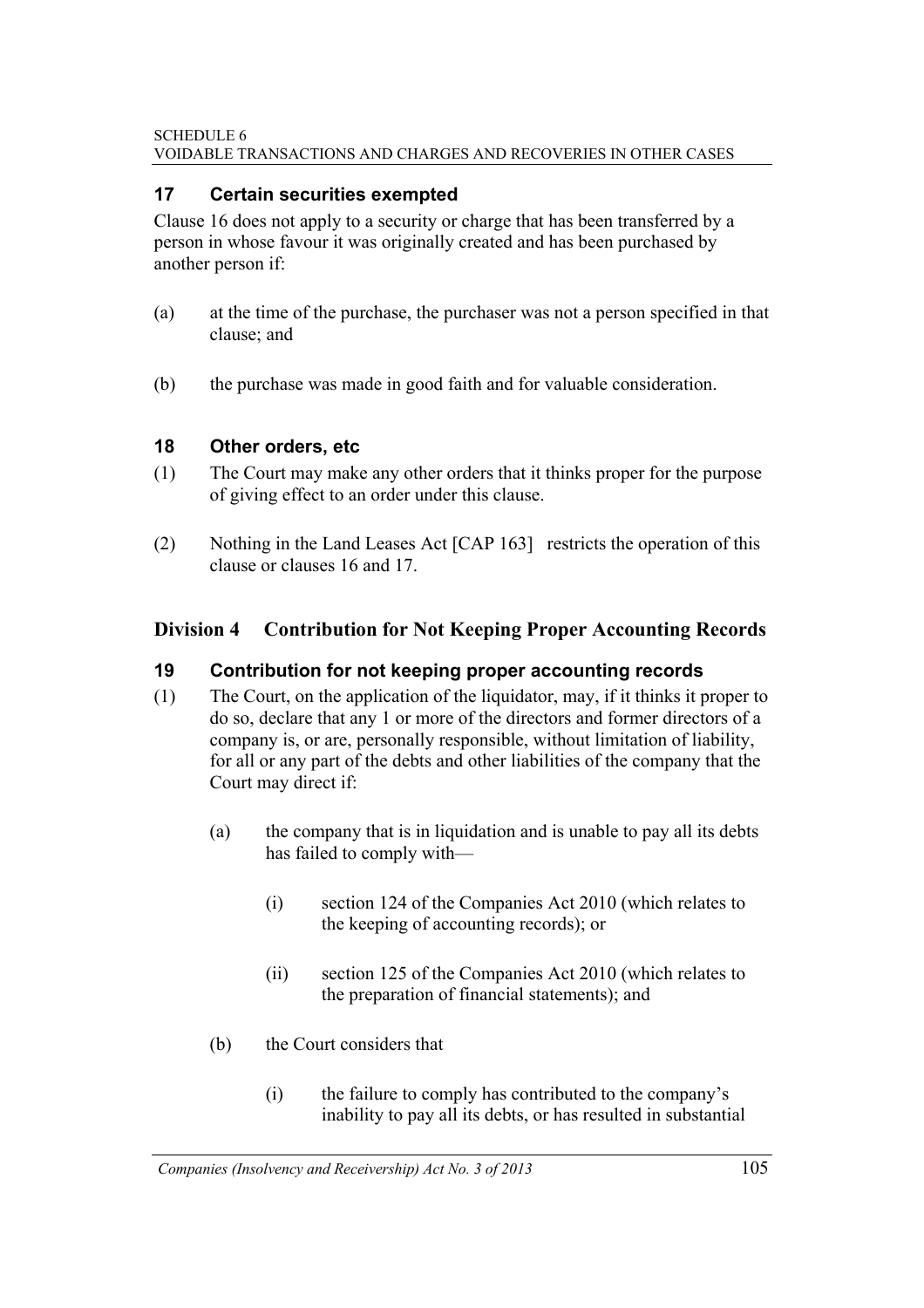uncertainty as to the assets and liabilities of the company, or has substantially impeded the orderly liquidation; or

- (ii) for any other reason it is proper to make a declaration.
- (2) The Court may give any direction it thinks fit for the purpose of giving effect to the declaration.
- (3) The Court may make a declaration under this clause even though the person concerned is liable to be convicted of an offence.

## **20 When Court may not make declaration under clause 19**

The Court must not make a declaration under clause 19 in relation to a person if the Court considers that the person:

- (a) took all reasonable steps to secure compliance by the company with clause  $19(1)(a)$ ; or
- (b) had reasonable grounds to believe and did believe that a competent and reliable person was charged with the duty of seeing that that provision was complied with and was in a position to discharge that duty.

## **Division 5 Court May Require Persons to Repay Money or Return Property**

## **21 Court may require persons to repay money or return property**

- (1) The Court may, on the application of the liquidator or a creditor or shareholder, do any of the things set out in subclause (2) if, in the course of the liquidation of a company, it appears to the Court that a person who has taken part in the formation or promotion of the company, or a past or present director, manager, liquidator, receiver, or officer of the company, has:
	- (a) misapplied, or retained, or become liable or accountable for, money or property of the company; or
	- (b) been guilty of negligence, default, or breach of duty or trust in relation to the company.

(2) The Court may:

*Companies (Insolvency and Receivership) Act No. 3 of 2013* 106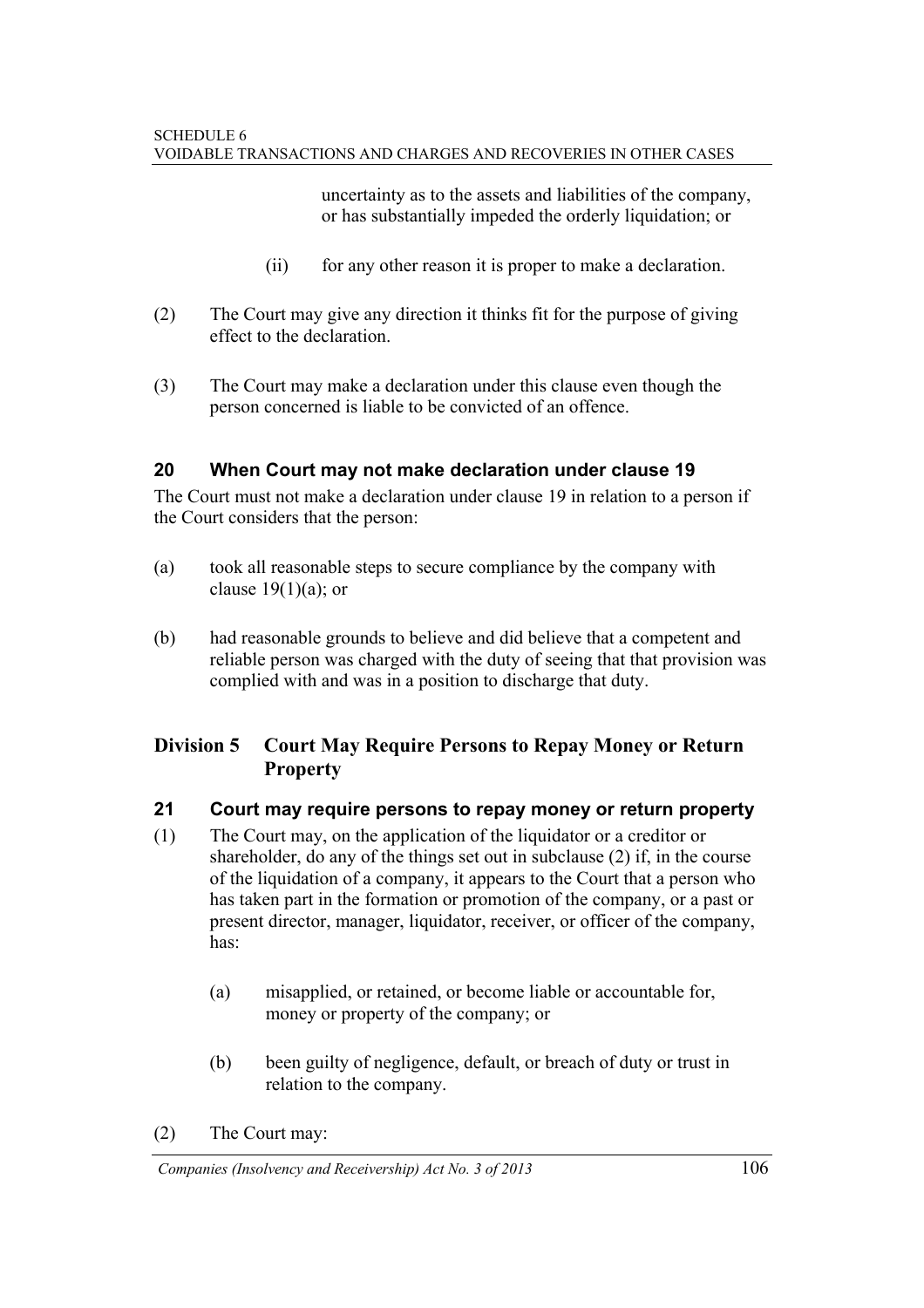- (a) inquire into the conduct of the promoter, director, manager, liquidator, receiver, or officer; and
- (b) order that person:
	- (i) to repay or restore the money or property or any part of it with interest at a rate the Court thinks just; or
	- (ii) to contribute such sum to the assets of the company by way of compensation as the Court thinks just; or
- (c) if the application is made by a creditor, order that person to pay or transfer the money or property or any part of it, with interest at a rate the Court thinks just, to the creditor.
- (3) This clause has effect even though the conduct may constitute an offence.

## **Division 6 Pooling of Assets**

## **22 Pooling of assets of related companies**

- (1) On the application of the liquidator, or a creditor or shareholder, the Court, if satisfied that it is just and equitable to do so, may order that:
	- (a) a company that is, or has been, related to the company in liquidation must pay to the liquidator the whole or part of any or all of the claims made in the liquidation;
	- (b) if 2 or more related companies are in liquidation, the liquidations in respect of each company must proceed together as if they were 1 company to the extent that the Court so orders and subject to such terms and conditions as the Court may impose.
- (2) The Court may make any other order or give any directions to facilitate giving effect to an order under subclause (1) that it thinks fit.

## **23 Guidelines for orders**

(1) In deciding whether it is just and equitable to make an order under clause  $22(1)(a)$ , the Court must consider the following matters: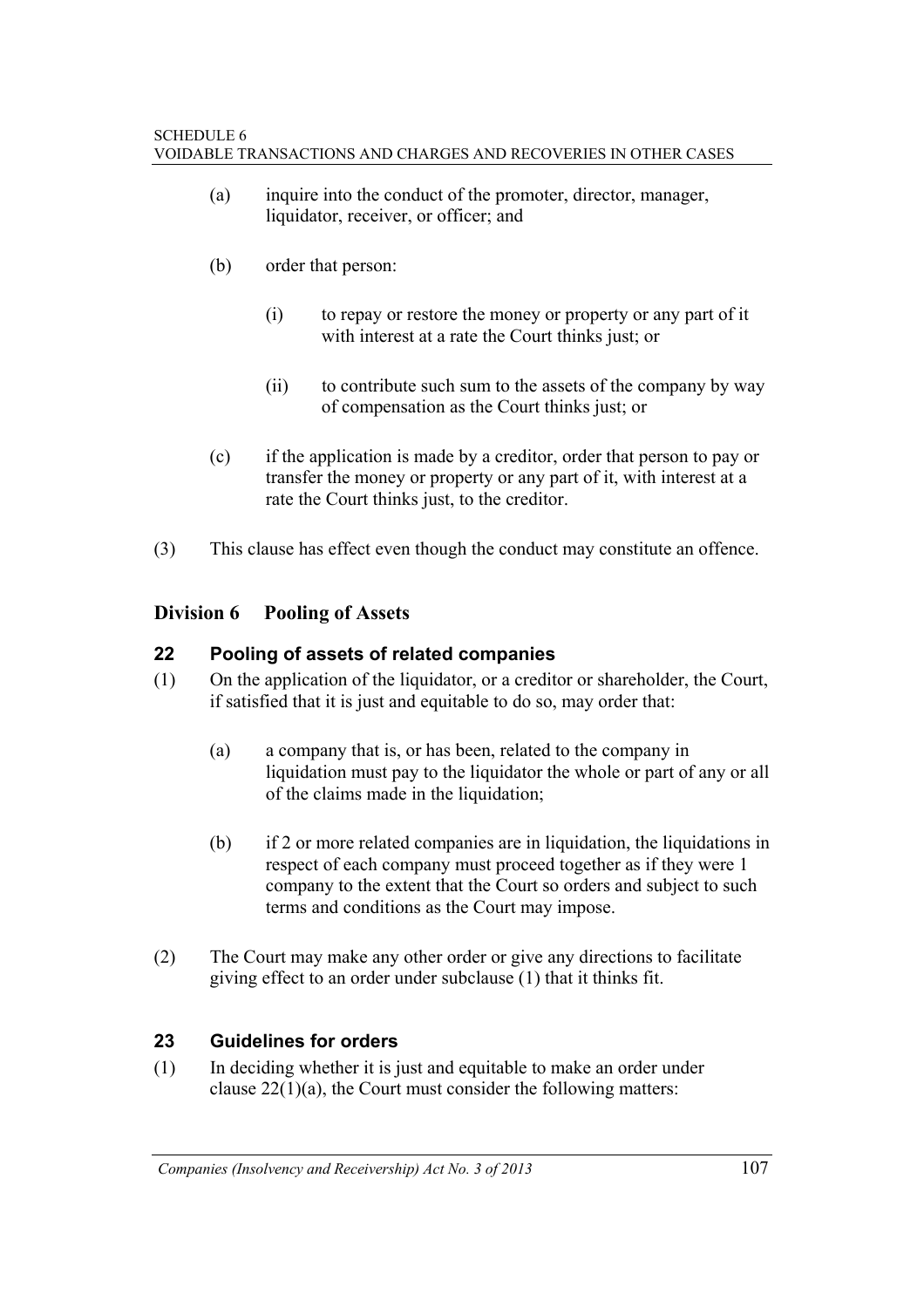- (a) the extent to which the related company took part in the management of the company in liquidation;
- (b) the conduct of the related company towards the creditors of the company in liquidation:
- (c) the extent to which the circumstances that gave rise to the liquidation of the company are attributable to the actions of the related company;
- (d) any other matters as the Court thinks fit.
- (2) In deciding whether it is just and equitable to make an order under clause 22(1)(b), the Court must consider the following matters:
	- (a) the extent to which any of the companies took part in the management of any of the other companies;
	- (b) the conduct of any of the companies towards the creditors of any of the other companies;
	- (c) the extent to which the circumstances that gave rise to the liquidation of any of the companies are attributable to the actions of any of the other companies;
	- (d) the extent to which the businesses of the companies have been combined;
	- (e) any other matters that the Court thinks fit.
- (3) The fact that creditors of a company in liquidation relied on the fact that another company is, or was, related to it is not a ground for making an order under clause 22.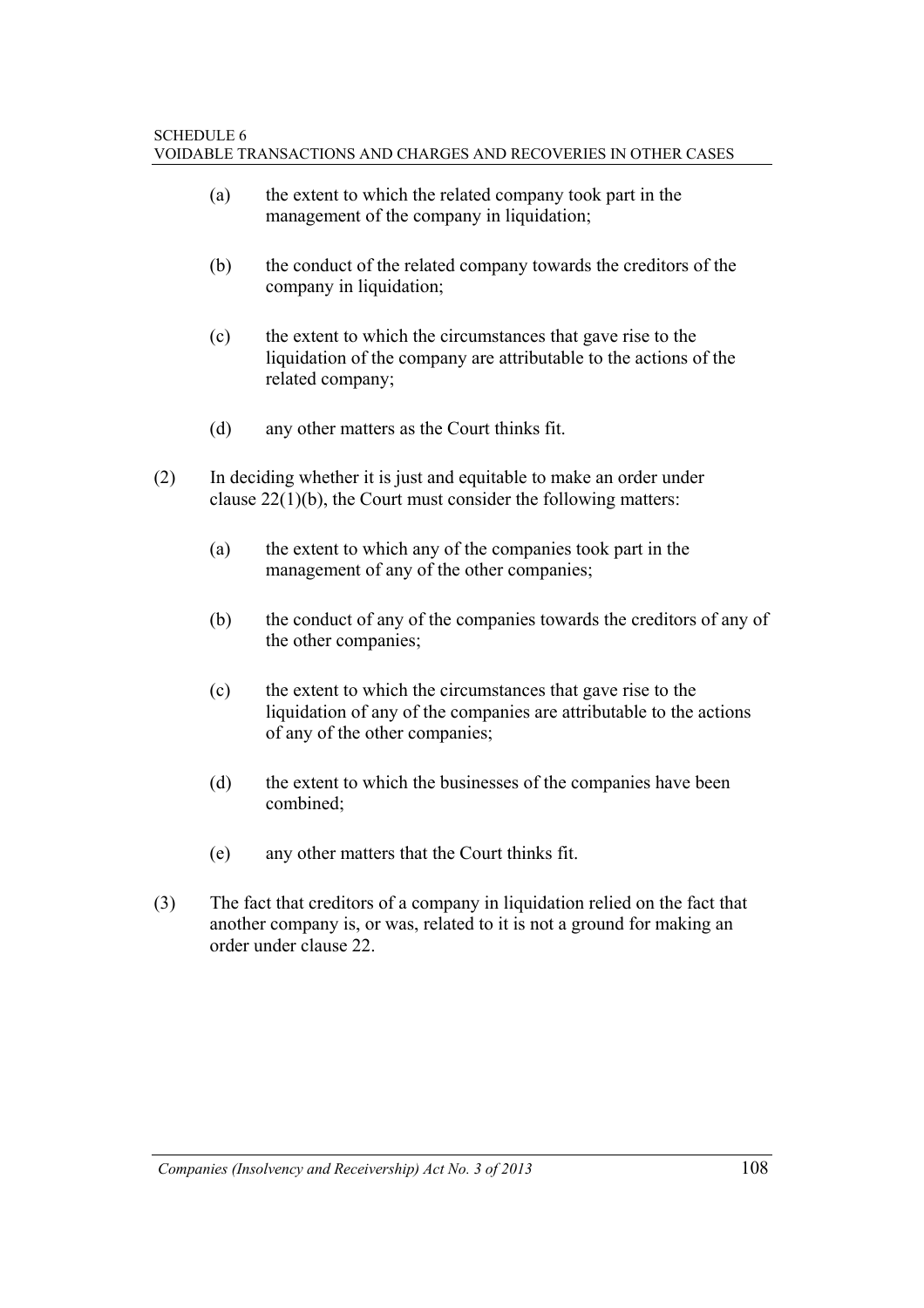## **SCHEDULE 7 CREDITORS' CLAIMS**

## **PART 1 PRELIMINARY PROVISIONS**

#### **1 Admissible claims**

- (1) Subject to subclause (2), a debt or liability, present or future, certain or contingent, whether it is an ascertained debt or a liability for damages, may be admitted as a claim against a company in liquidation.
- (2) Fines, monetary penalties, and costs to which clause 4 applies are not claims that may be admitted against a company in liquidation.

### **2 Ascertainment of amount of claim**

- (1) The amount of a claim must be ascertained as at the date and time of commencement of the liquidation.
- (2) The amount of a claim based on a debt or liability denominated in a currency other than the currency of Vanuatu must be converted into the currency of Vanuatu at the mid-market rate in Vanuatu on the date of commencement of the liquidation or the date on which the obligation was incurred if that is a later date. If no such rate is readily ascertainable by the liquidator, or if the rate is disputed by the creditor, then the rate is to be determined by the Court.

### **3 Claim not of ascertained amount**

- (1) If a claim is subject to a contingency, or is for damages, or, if for some other reason the amount of the claim is not certain, the liquidator may:
	- (a) make an estimate of the amount of the claim; or
	- (b) refer the matter to the Court for a decision on the amount of the claim.
- (2) On the application of the liquidator, or of a claimant who is aggrieved by an estimate made by the liquidator, the Court may determine the amount of the claim as it thinks fit.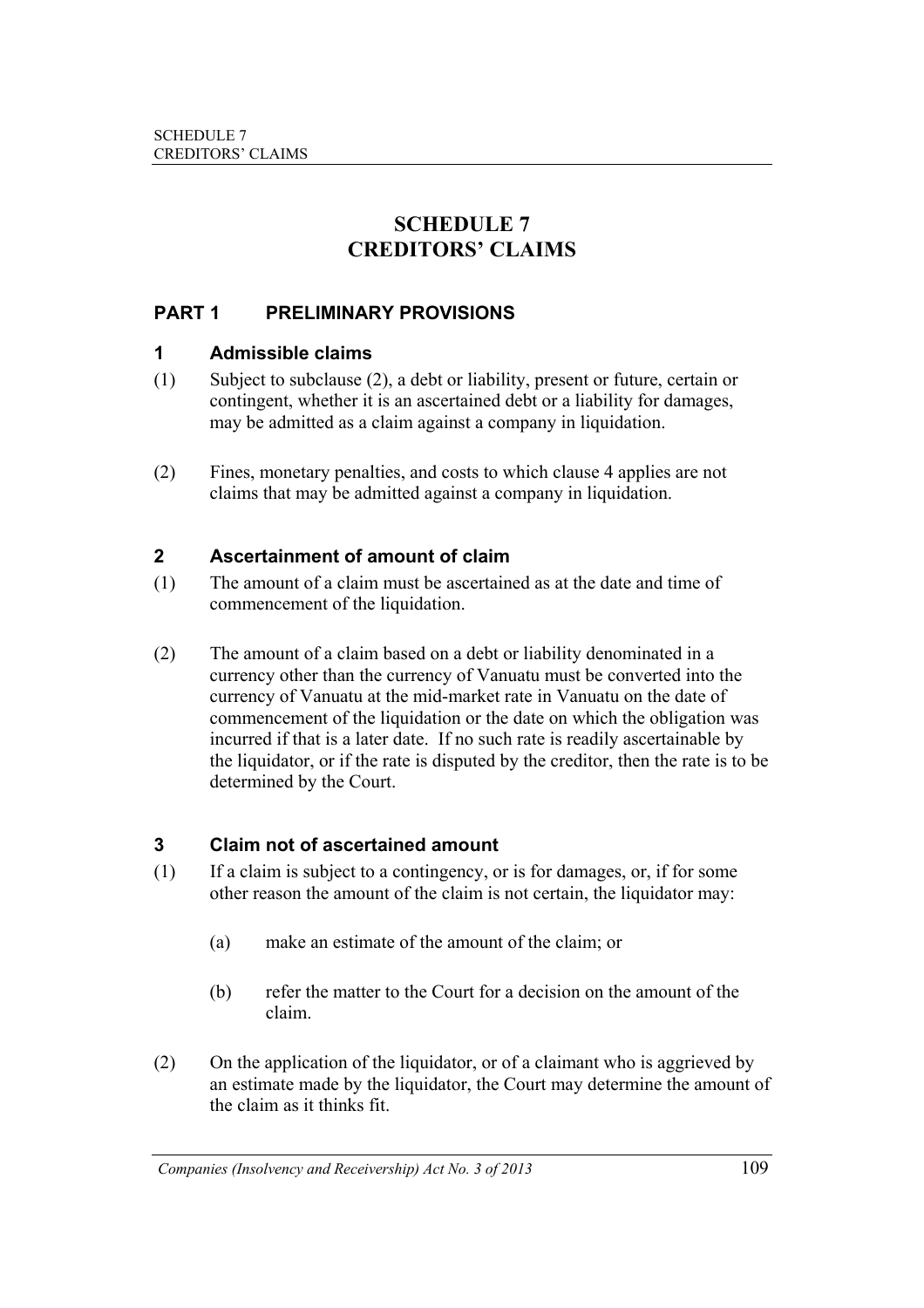#### **4 Fines and penalties**

Nothing in this Act limits or affects the recovery of:

- (a) a fine imposed on a company, whether before or after the commencement of the liquidation of the company, for the commission of an offence; or
- (b) a monetary penalty payable to the Government imposed on a company by a Court, whether before or after the commencement of the liquidation of the company, for the breach of any written law; or
- (c) costs ordered to be paid by the company in relation to proceedings for the offence or breach.

#### **5 Claims relating to debts payable after commencement of liquidation**

- (1) A claim in respect of a debt that, but for the liquidation, would not be payable until a date that is 6 months, or later than 6 months, after the date of commencement of the liquidation is to be treated, for the purposes of this Part, as a claim for the present value of the debt.
- (2) For the purposes of subclause (1), the present value of a debt is to be determined by deducting from the amount of the debt interest at an appropriate rate for the period from the date on which the company is put into liquidation to the date when the debt is due.

### **6 Claims by unsecured creditors**

- (1) A claim by an unsecured creditor against a company in liquidation must be made in the prescribed form and must:
	- (a) contain full details of the claim; and
	- (b) identify any documents that evidence or substantiate the claim.
- (2) The liquidator may require the production of a document referred to in subclause  $(1)(b)$ .
- (3) The liquidator:
	- (a) must, as soon as practicable, either admit or reject a claim in whole or in part; and

*Companies (Insolvency and Receivership) Act No. 3 of 2013* 110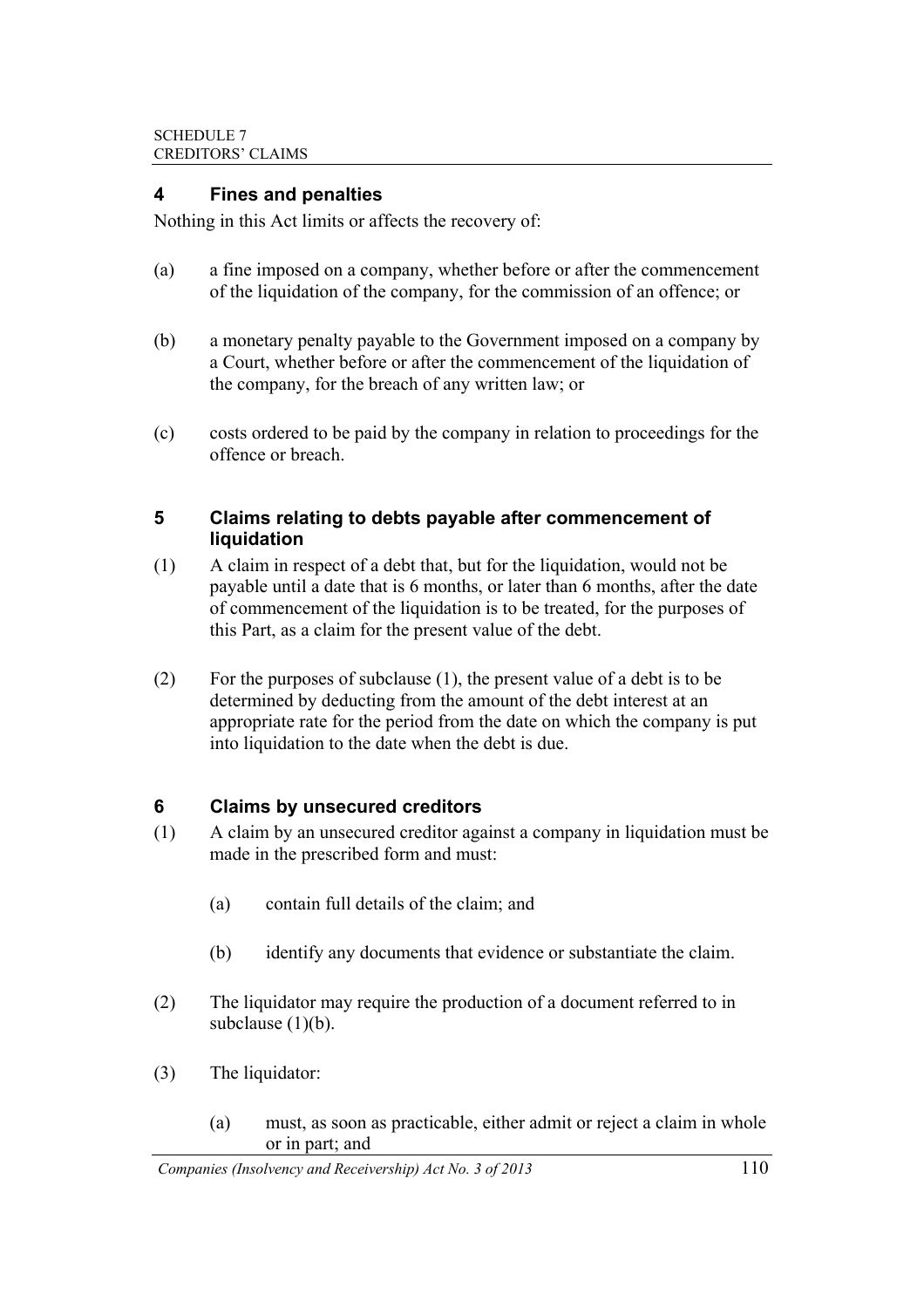- (b) if the liquidator later considers that a claim has been wrongly admitted or rejected in whole or in part, may revoke or amend that decision; and
- (c) must record in writing any decision made under this subclause.
- (4) If a liquidator rejects a claim, whether in whole or in part, he or she must immediately give notice in writing of the rejection to the creditor.
- (5) The costs of making a claim under subclause (1) or producing a document under subclause (2) must be met by the creditor making the claim.
- (6) A person commits an offence and is liable on conviction to a fine not exceeding VT250,000 or to imprisonment for a term not exceeding 2 years, or both, if the person:
	- (a) makes, or authorises the making of, a claim under this clause that is false or misleading in a material particular knowing it to be false or misleading; or
	- (b) omits, or authorises the omission, from a claim under this clause of any matter knowing that the omission makes the claim false or misleading in a material particular.

## **PART 2 SECURED CLAIMS**

#### **7 Powers of secured creditors**

- (1) A secured creditor may:
	- (a) realise property subject to a charge, if entitled to do so; or
	- (b) value the property subject to the charge and claim in the liquidation as an unsecured creditor for the balance due, if any; or
	- (c) surrender the charge to the liquidator for the general benefit of creditors and claim in the liquidation as an unsecured creditor for the whole debt;
	- (d) exercise powers under Part 9 of the Personal Property Securities Act 2008 (No 17).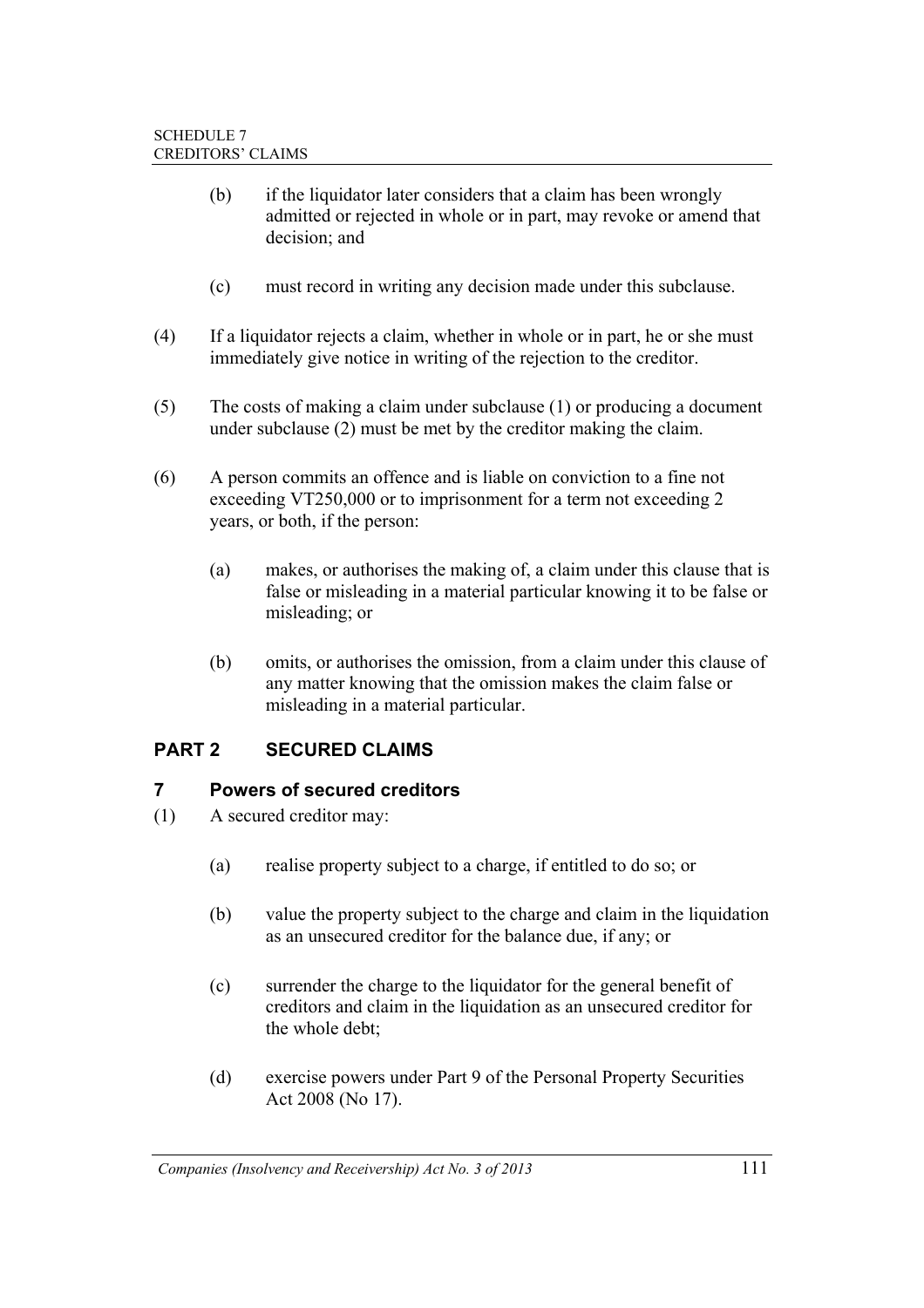- (2) A secured creditor may exercise the power referred to in subclause  $(1)(a)$ whether or not the secured creditor has exercised the power referred to in subclause  $(1)(b)$ .
- (3) A secured creditor may not exercise any power referred to in subclause (1) if to do so would be a breach of any compromise that binds the creditor or a breach of any order of the Court.

## **8 Realising secured property**

A secured creditor who realises secured property:

- (a) may, unless the liquidator has accepted a valuation and claim by the secured creditor under clause 10, claim as an unsecured creditor for any balance due after deducting the net amount realised;
- (b) must account to the liquidator for any surplus remaining from the net amount realised after satisfaction of the debt, including interest payable in respect of that debt up to the time of its satisfaction, and after making any proper payments to the holder of any other charge over the property subject to the charge.

## **9 Valuation of security**

- (1) If a secured creditor values the security and claims as an unsecured creditor for the balance due, if any, the valuation and any claim must be made in the prescribed form and:
	- (a) contain full details of the valuation and any claim; and
	- (b) contain full details of the charge including the date on which it was given; and
	- (c) identify any documents that substantiate the claim and the charge.
- (2) The liquidator may require production of any document referred to in subclause (1)(c).

### **10 Liquidator's duties on receipt of claim by secured creditor**

If a claim is made by a secured creditor under clause 9, the liquidator must: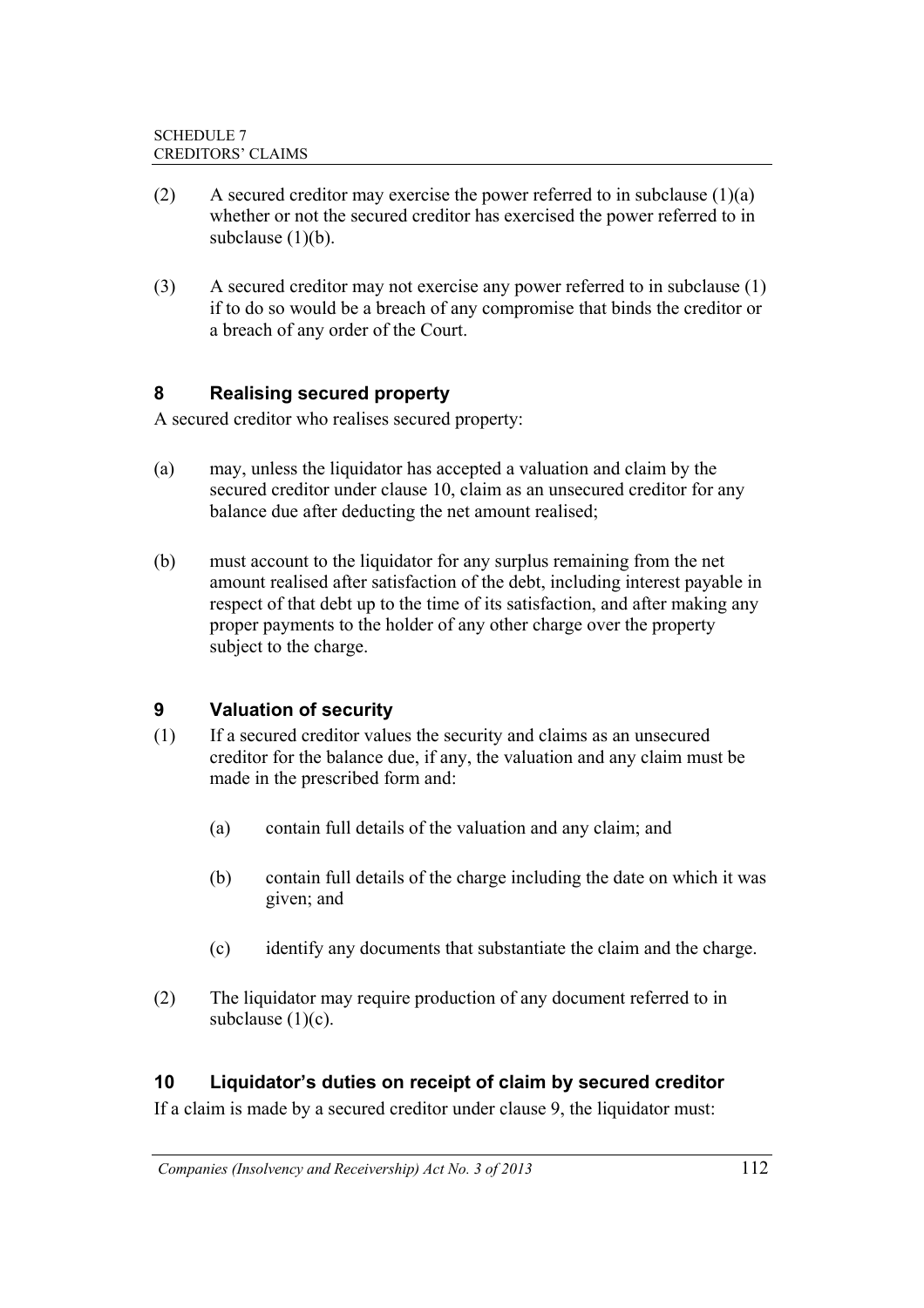- (a) accept the valuation and claim; or
- (b) reject the valuation and claim, in whole or in part, but:
	- (i) if a valuation and claim is rejected in whole or in part, the creditor may make a revised valuation and claim within 10 working days of receiving notice of the rejection; and
	- (ii) the liquidator may, if he or she later considers that a valuation and claim was wrongly rejected, in whole or in part, revoke or amend that decision; and
- (c) record in writing any decision made by the liquidator under this clause.

#### **11 Liquidator may redeem security**

The liquidator may, unless the secured creditor has realised the property, at any time, redeem the security on payment of the assessed value if the liquidator:

- (a) accepts a valuation and claim under clause 10(a); or
- (b) accepts a revised valuation and claim under clause 10(b)(i); or
- (c) accepts a valuation and claim on revoking or amending a decision to reject a claim under clause 10(b)(ii).

#### **12 Liquidator may require secured creditor to exercise powers**

- (1) The liquidator may at any time, by notice in writing, require a secured creditor, within 20 working days after receipt of the notice, to:
	- (a) elect which of the powers referred to in clause 7 the creditor wishes to exercise; and
	- (b) if the creditor elects to exercise the power referred to in clause 7(1)(b) or (c), exercise the power within that period.
- (2) A secured creditor on whom notice has been served under subclause (1) who fails to comply with the notice, is to be taken as having surrendered the charge to the liquidator under clause  $7(1)(c)$  for the general benefit of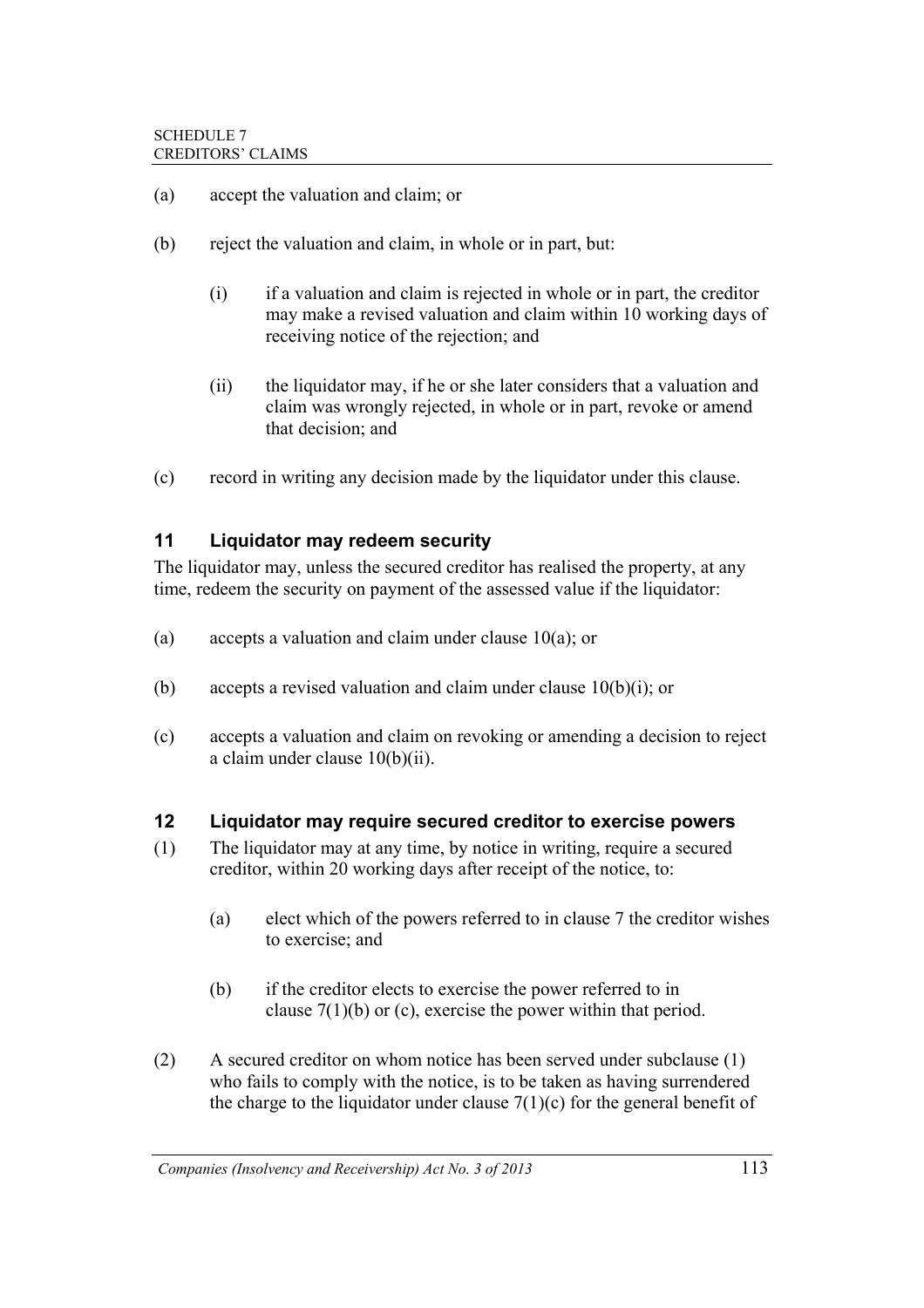creditors, and may claim in the liquidation as an unsecured creditor for the whole debt.

- (3) A secured creditor who has surrendered a charge under clause  $7(1)(c)$  or who is taken as having surrendered a charge under subclause (2) may, with the leave of the Court or the liquidator and subject to any conditions that the Court or the liquidator thinks fit, at any time before the liquidator has realised the property charged:
	- (a) withdraw the surrender and rely on the charge; or
	- (b) submit a new claim under this clause.

## **13 Offence to make false or misleading claim**

Every person commits an offence and is liable on conviction to a fine not exceeding VT10,000 or to imprisonment for a term not exceeding 7 years, or both if the person:

- (a) makes, or authorises the making of, a claim under clause 9 that is false or misleading in a material particular knowing it to be false or misleading; or
- (b) omits, or authorises the omission, from a claim under that clause of any matter knowing that the omission makes the claim false or misleading in a material particular.

## **Part 3 Preferential Claims**

### **14 Definitions**

For the purposes of this Part,:

**paid annual leave**, in relation to a person, means all sums payable to that person by the company that by or under any Act or any award, agreement, or contract of service are payable to that person by the company as holiday pay.

**wages or salary**, includes remuneration in respect of a period of holiday or of absence from work through sickness or other good cause.

## **15 First priority claims**

The liquidator must first pay, in the order of priority in which they are listed: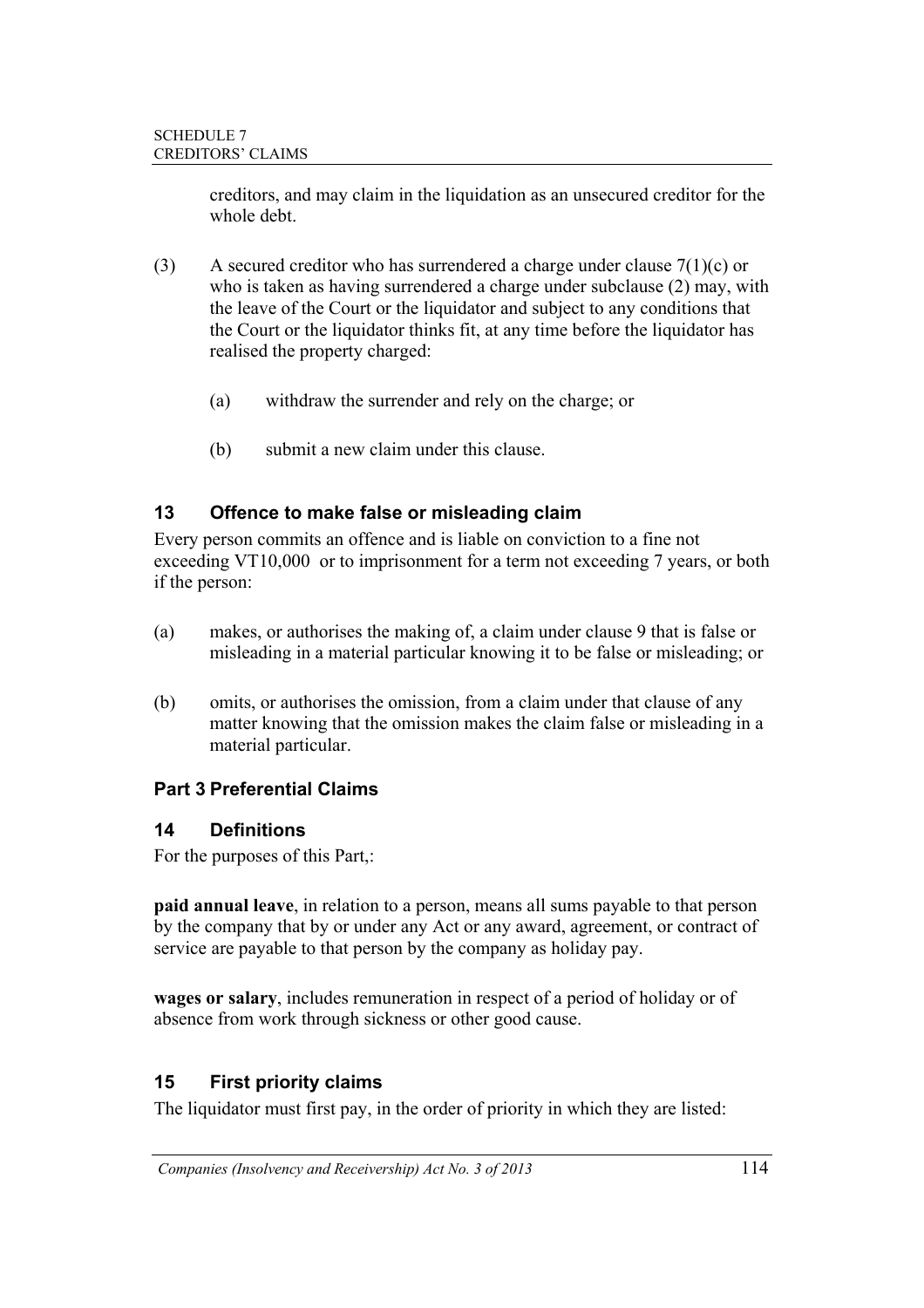- (a) the fees and expenses properly incurred by the liquidator in carrying out the duties and exercising the powers of the liquidator and the remuneration of the liquidator;
- (b) the reasonable costs of a person who applied to the Court for an order that the company be put into liquidation, including the reasonable costs of a person appearing on the application whose costs are allowed by the Court;
- (c) the actual out-of-pocket expenses necessarily incurred by a liquidation committee.

#### **16 Second priority claims**

(1) After paying the claims referred to in clause 15, the liquidator must next pay the following claims:

#### **Employees' wages or salary**

(a) subject to subclause (2), all wages or salary of any employee, whether or not earned wholly or in part by way of commission, and whether payable for time or for piece work, in respect of services rendered to the company during the 4 months before the commencement of the liquidation including any severance allowance;

#### **Employees' annual leave**

(b) subject to subclause (2), paid annual leave becoming payable to an employee (or if the employee has died, to any other person in the employee's right) on the termination of the employment before or by reason of the commencement of the liquidation;

#### **Workers compensation**

(c) amounts due in respect of any compensation or liability for compensation payable to an employee or to the dependents of an employee that accrued before the commencement of the liquidation;

#### **Amounts deducted by company from employees' wages or salary**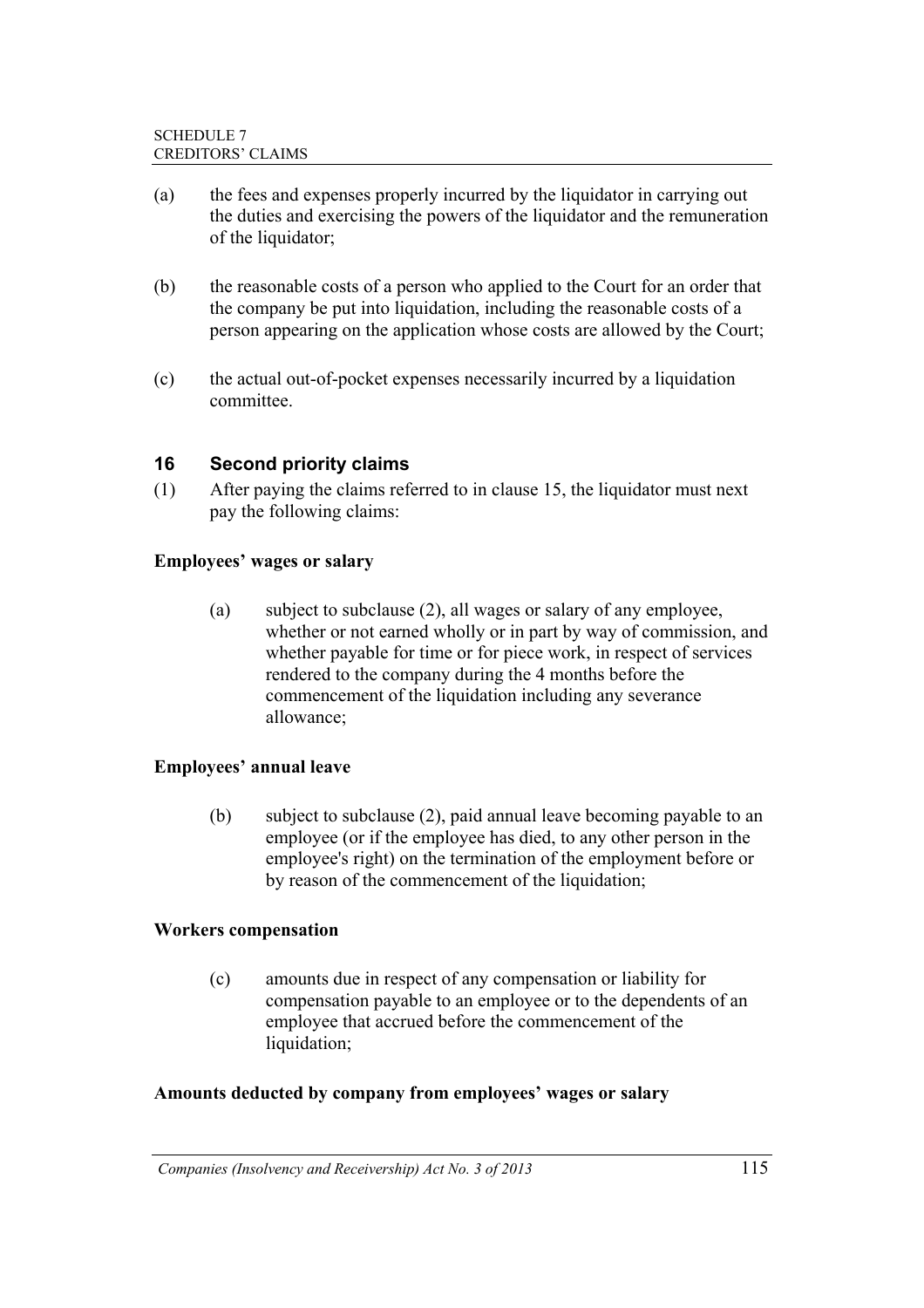(d) subject to subclause (2), amounts deducted by the company from the wages or salary of an employee in order to satisfy obligations of the employee;

#### **Preferential claims under section 32**

(e) amounts that are preferential claims under section 32(2);

#### **Superannuation Provident fund contributions**

(f) any contributions payable by the company to a superannuation scheme or provident fund of an employee;

#### **Priority payments under other enactments**

- (g) all sums that by any other enactment are required to be paid in accordance with the priority established by this clause.
- (2) The total sum to which priority is to be given under subclause  $(1)(a)$ ,  $(b)$ , (d), (e), or (f) must not, in the case of any 1 employee, exceed VT1,000,000or any greater amount that is prescribed at the commencement of the liquidation.
- (3) If a payment has been made to the following persons out of money advanced by some person for that purpose, the person by whom the money was advanced has, in a liquidation, the same right of priority in respect of the money advanced as the employee, or other person receiving the payment in right of the employee, would have if the payment had not been made:
	- (a) an employee of a company on account of wages or salary;
	- (b) any such employee or, if the employee has died, to any other person in the employee's right, on account of holiday pay.

### **17 Third priority claims**

After paying the sums referred to in clause 16, the liquidator must next pay to the extent that the amount is for the time being unpaid any tax, import duty, export duty or charges, excise duty or other similar impost payable by or deducted by the company.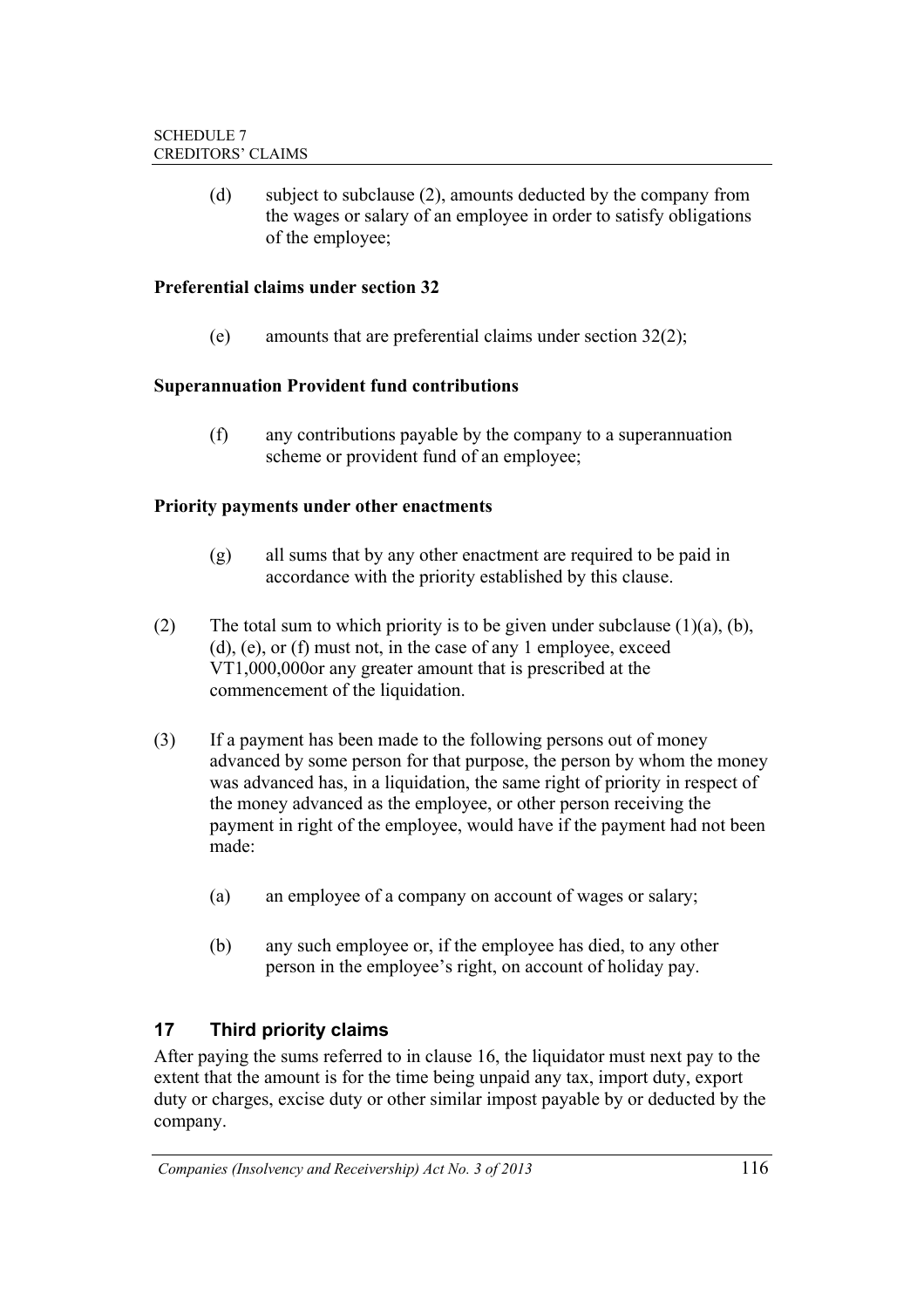#### **18 Ranking of claims in clauses 16 and 17**

- (1) The claims listed in each of clauses 16 and 17:
	- (a) rank equally among themselves and must be paid in full, unless the assets are insufficient to meet them, in which case they abate in equal proportions; and
	- (b) so far as the assets of the company available for payment of general creditors are insufficient to meet them, have priority over the claims of persons in respect of assets that are subject to a floating charge and must be paid accordingly out of those assets.
- (2) To the extent that the claims to which subclause (1) applies are paid out of assets referred to in paragraph (b) of that subclause, the amount so paid is an unsecured debt due by the company to the secured party.

#### **19 When landlord or other person has distrained on goods, etc**

If a landlord or other person has distrained on goods or effects of the company within the month before the commencement of the liquidation,:

- (a) the claims to which priority is given by this Part are a first charge on the goods or effects so distrained on, or the proceeds from their sale; but
- (b) if any money is paid to a claimant under any such charge, the landlord or other person has the same rights of priority as that claimant.

### **PART 4 MUTUAL CREDIT AND SET-OFF**

#### **20 Definitions**

In this Part:

**related person** includes a related company and includes a director of the company in liquidation;

#### **restricted period** means:

- (a) the period of 2 years before the date of commencement of the liquidation; and
- (b) in the case of a company that was put into liquidation by the Court, the period of 2 years before the making of the application to the Court together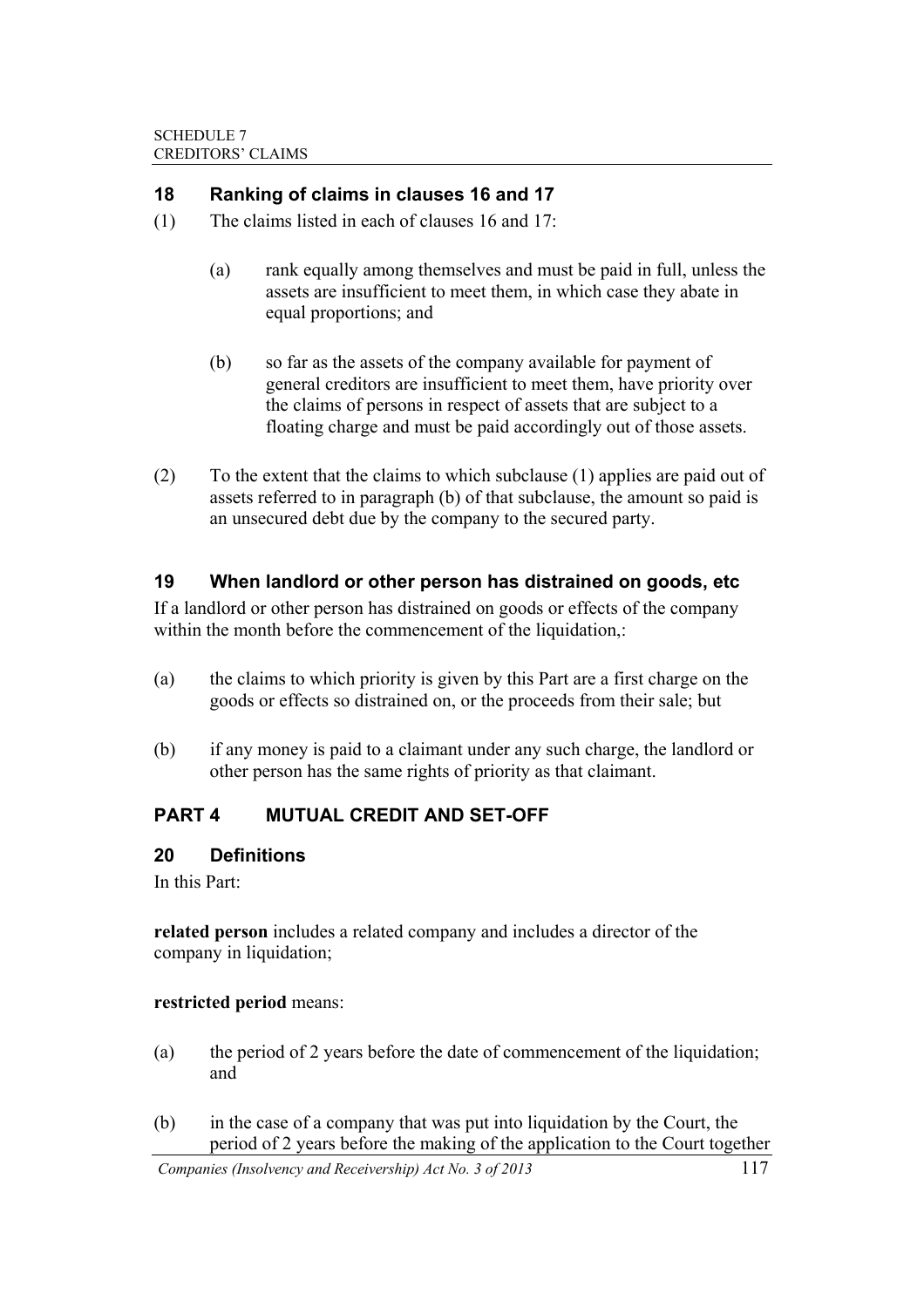with the period commencing on the date of the making of that application and ending on the date on which, and at the time at which, the order of the Court was made; and

- (c) the period of 2 years before the making of the application to the Court together with the period commencing on the date of the making of an application and ending on the date and at the time of the commencement of the liquidation if:
	- (i) the application was made to the Court to put a company into liquidation; and
	- (ii) after the making of the application to the Court a liquidator was appointed under section 13 or 14;

### **specified period** means:

- (a) the period of 6 months before the date of commencement of the liquidation; and
- (b) in the case of a company that was put into liquidation by the Court, the period of 6 months before the making of the application to the Court together with the period commencing on the date of the making of that application and ending on the date on which, and at the time at which, the order of the Court was made; and
- (c) the period of 6 months before the making of the application to the Court together with the period commencing on the date of the making of an application and ending on the date and at the time of the commencement of the liquidation if:
	- (i) the application was made to the Court to put a company into liquidation; and
	- (ii) after the making of the application to the Court a liquidator was appointed under section 13 or 14.

### **21 Mutual credit and set-off**

If there have been mutual credits, mutual debts, or other mutual dealings between a company and a person who seeks or, but for the operation of this clause, would seek to have a claim admitted in the liquidation of the company,: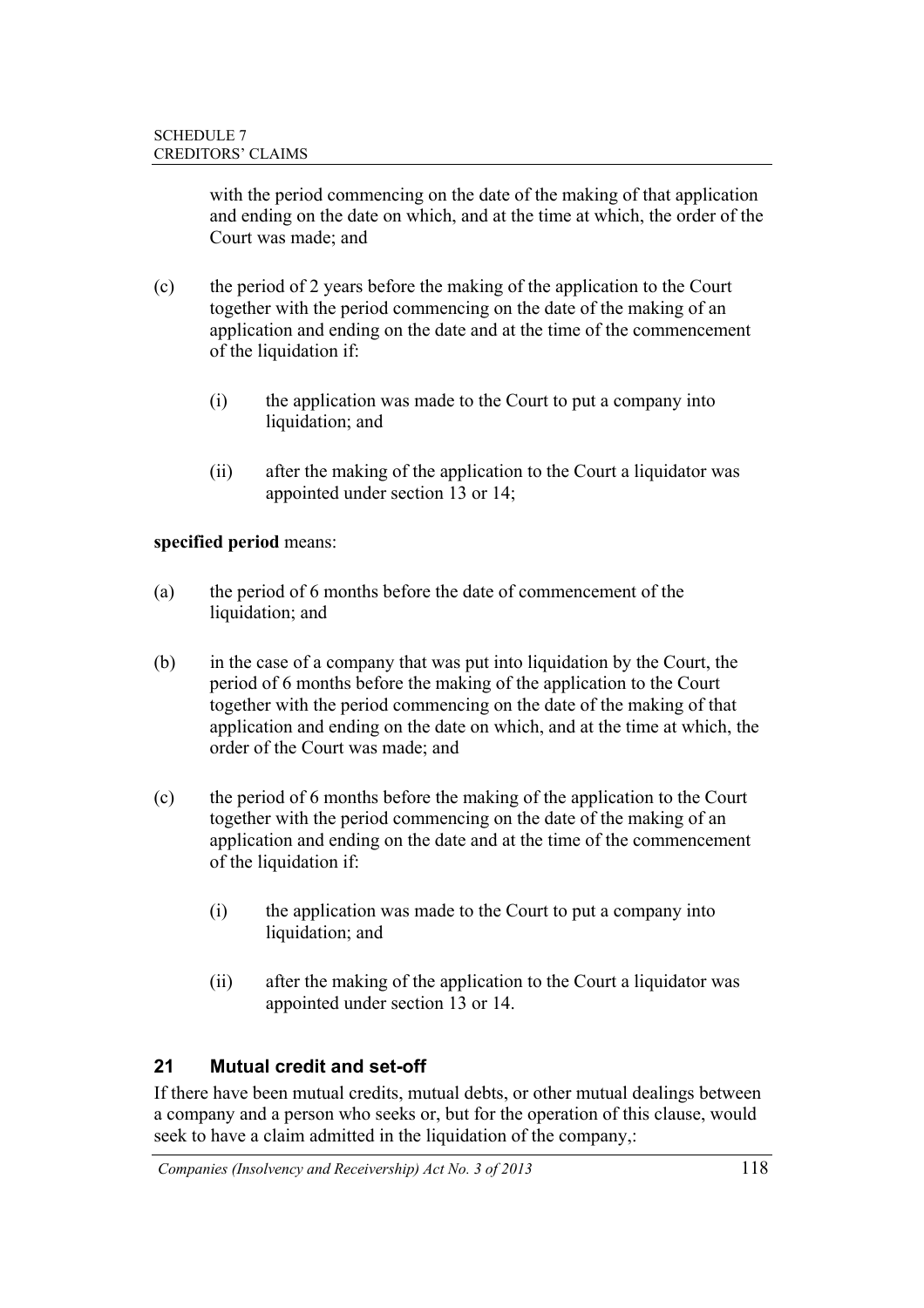- (a) an account must be taken of what is due from the one party to the other in respect of those credits, debts, or dealings; and
- (b) an amount due from one party must be set off against an amount due from the other party; and
- (c) only the balance of the account may be claimed in the liquidation, or is payable to the company, as the case may be.

## **22 Proof for person who is not related person**

Unless the person proves that, at the time of the transaction or assignment, the person did not have reason to suspect that the company was unable to pay its debts as they became due, a person who is not a related person is not entitled to claim the benefit of a set-off arising from:

- (a) a transaction made within the specified period, being a transaction by which the person gave credit to the company or the company gave credit to the person; or
- (b) the assignment within the specified period to that person of a debt owed by the company to another person.

### **23 Proof for person who is related person**

Unless the related person proves that, at the time of the transaction or assignment, the related person did not have reason to suspect that the company was unable to pay its debts as they became due, the related person is not entitled to claim the benefit of a set-off arising from:

- (a) a transaction made within the restricted period, being a transaction by which the related person gave credit to the company or the company gave credit to the related person; or
- (b) the assignment within the restricted period to that person of a debt owed by the company to another person.

### **24 Exception for amounts paid or payable by shareholder**

Clauses 21 to 23 do not apply to an amount paid or payable by a shareholder or former shareholder: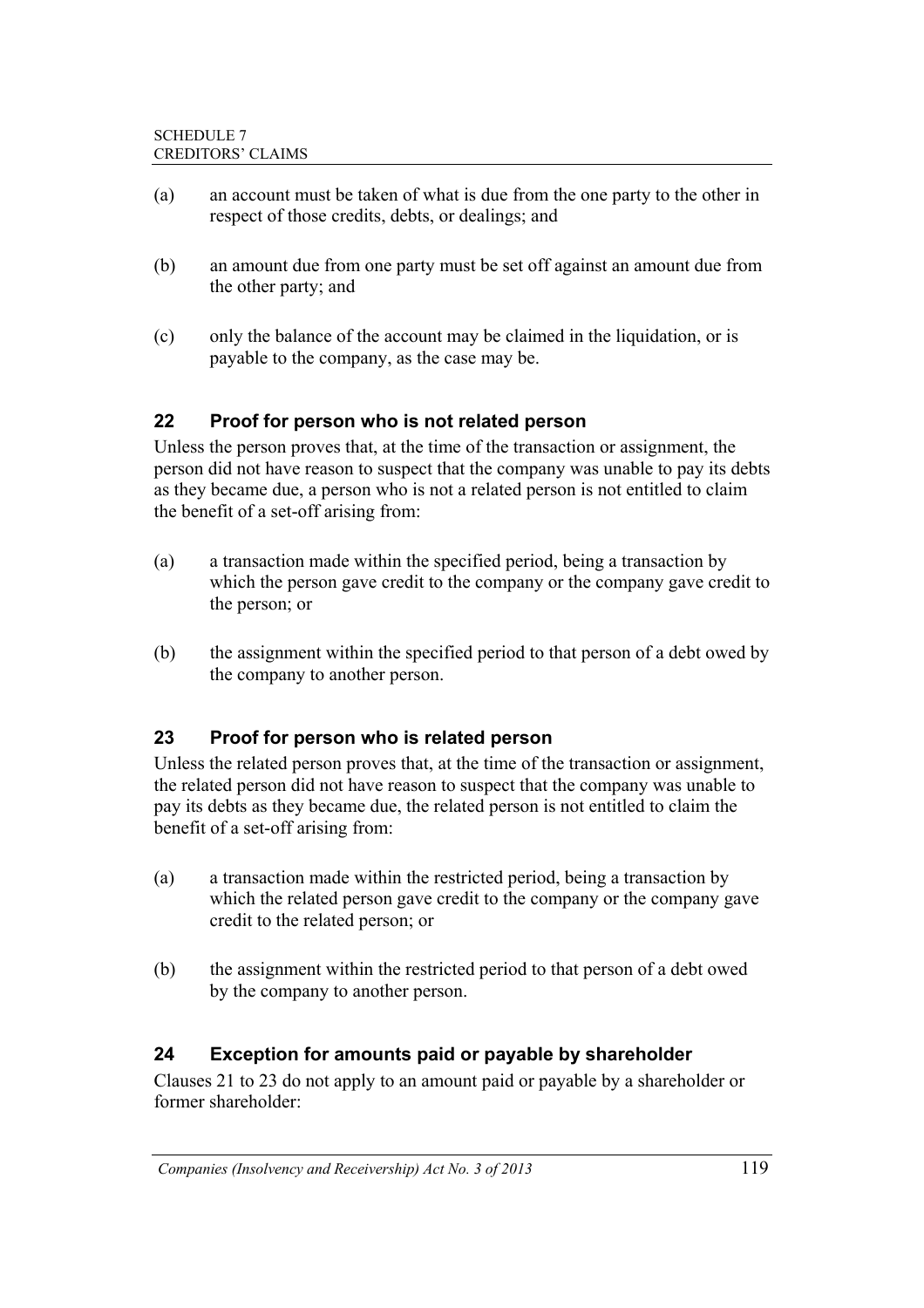- (a) as the consideration, or part of the consideration, for the issue of a share; or
- (b) in satisfaction of a call in respect of an outstanding liability of the shareholder made by the directors or by the liquidator.

## **PART 5 MISCELLANEOUS**

#### **25 Interest on claims**

- (1) The amount of a claim may include interest up to the date of commencement of the liquidation:
	- (a) at such rate as may be specified or contained in any contract that makes provision for the payment of interest on that amount; or
	- (b) in the case of a judgment debt, at such rate as is payable on the judgment debt.
- (2) If any surplus assets remain after the payment of all admitted claims, interest must be paid at the prescribed rate on those claims from the date of commencement of the liquidation to the date on which each claim is paid, and if the amount of the surplus assets is insufficient to pay interest in full on all claims, payment must abate rateably among all claims.
- (3) If any surplus assets remain after the payment of interest in accordance with subclause (2), interest must be paid on all admitted claims referred to in subclause (1) from the date of commencement of the liquidation to the date on which the claim is paid at a rate equal to the excess between the prescribed rate and the rate referred to in subclause  $(1)(a)$ , as the case may be, and, if the amount of the surplus assets is insufficient to pay interest in full on all claims, payment must abate rateably among all claims.
- (4) For the purposes of this clause, prescribed rate means the rate prescribed in regulations made under this Act or, if no such rate is prescribed, the rate at which interest is payable on money due under a judgment of the Court.

### **26 Conversion of currency claims**

If a claim is made based on a debt or liability denominated in a currency other than Vanuatu currency, it must be converted into Vanuatu currency at the midmarket rate in Vanuatu on the date of commencement of the liquidation; or, if no such rate is readily ascertainable by the liquidator, or if the rate is disputed by the creditor, then at a rate determined by the Court.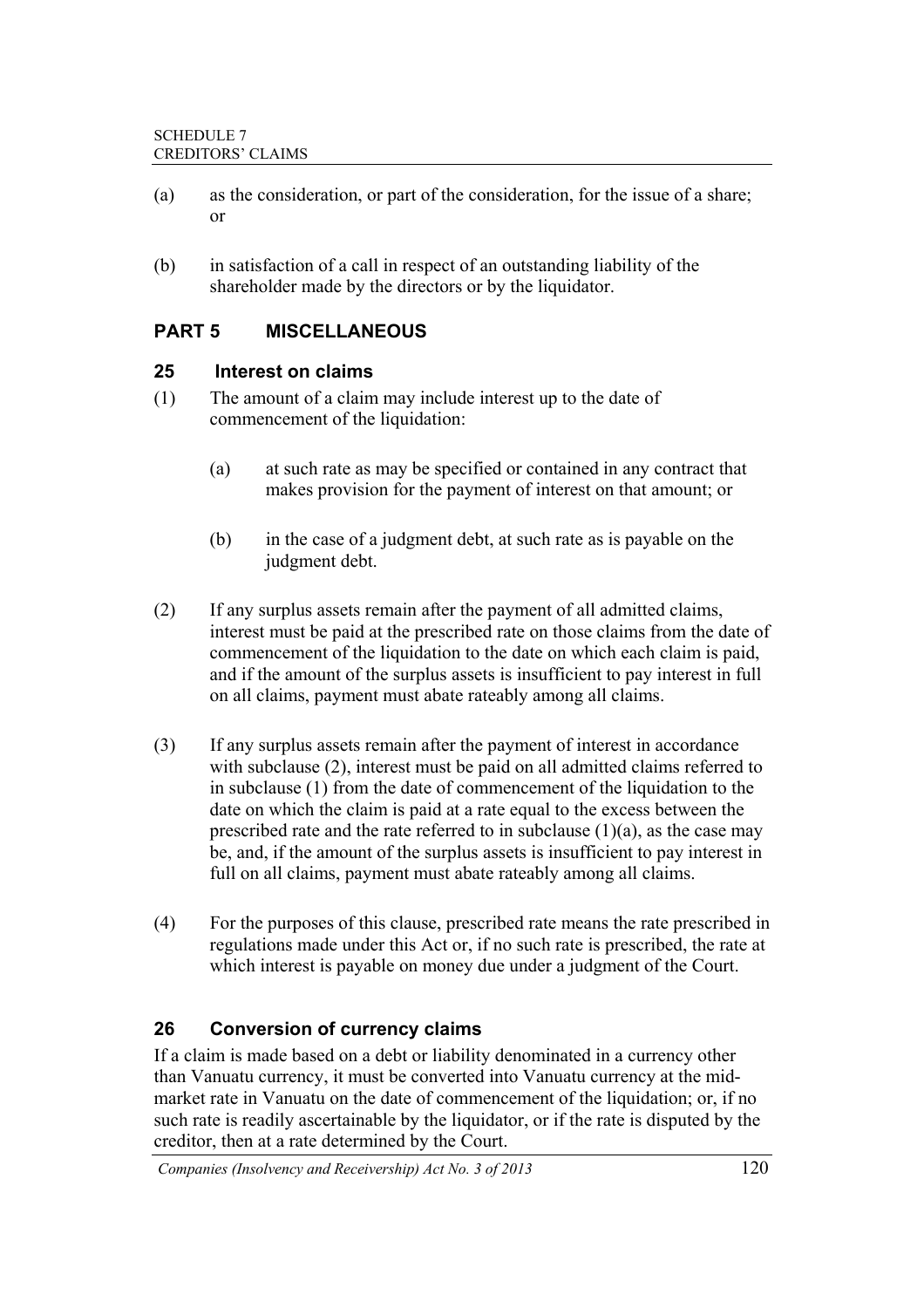### **27 Trade discounts**

A creditor making his or her claim must deduct all trade discounts that he or she would otherwise have given if the company had not gone into liquidation.

## **28 Periodical payments**

- (1) When any payment (including rent) falls due at stated periods, and liquidation commences at any time other than at the beginning of 1 of those periods, the persons entitled to the payment may claim up to the date of commencement of liquidation as if the payment accrued on a daily basis.
- (2) Nothing in subclause (1) affects the right of the lessor of the property to claim rent that accrues on or after the commencement of liquidation.

## **29 Employees' claims**

- (1) A person may make a claim on behalf of all or a number of employees of the company.
- (2) A list setting out the names of the employees, and the amounts due to each of them, must be attached to the claim.
- (3) Any claim made in compliance with this regulation has the same effect as if separate claims had been made by each of the employees.

## **30 Notice to creditors to claim**

- (1) Subject to the provisions of this Act, and unless otherwise ordered by the Court, the liquidator may fix a certain day, which must not be less than 10 working days from the date of the notice, on or before which the creditors of the company are to make their claims, and to establish any priority their claims may have under Part 3 of this Schedule.
- (2) The liquidator must give public notice of the day fixed in accordance with subclause (1).

## **31 Failure to claim by day fixed for claims**

(1) Subject to subclause (2), any creditor who fails to make a claim on or before the day fixed in accordance with clause 30 will be excluded from the benefit of any distribution made before his or her claim is made.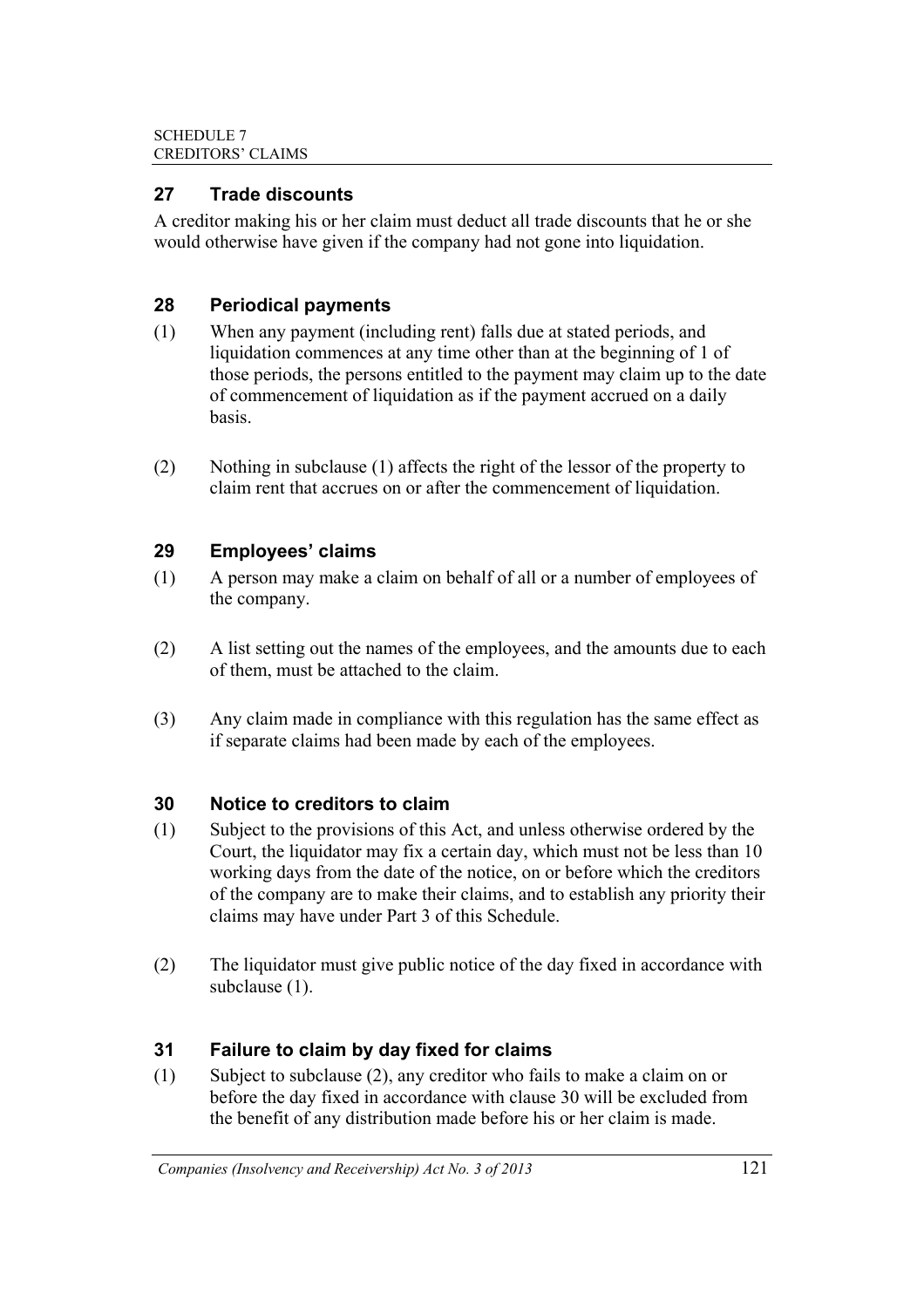(2) A creditor who makes a claim after the day fixed in accordance with clause 30 and whose claim is admitted is entitled to receive the benefit of any distribution from which the creditor was previously excluded if any assets remain, or, in the opinion of the liquidator, are likely to remain, available for distribution.

## **32 Failure to establish priority by day fixed for claims**

- (1) Subject to subclause (2), any creditor who fails to establish any priority that the creditor's claim may have on or before the day fixed in accordance with clause 30 must be excluded from objecting to any distribution made before the priority of that claim is established.
- (2) The liquidator may, in making any distribution after the claim is admitted, make an assumption as to the priority that the claim may have and accord the creditor the benefit of the distribution accordingly.
- (3) A creditor who establishes the priority of the creditor's claim after the day fixed in accordance with clause 30 is entitled to receive the benefit of any distribution from which the creditor was previously excluded (if any) if any assets remain, or, in the opinion of the liquidator, are likely to remain, available for distribution.

## **33 Dividends in respect of rejected claims**

- (1) If any creditor applies to the Court for an order reversing or modifying the decision of a liquidator to reject the creditor's claim, the liquidator may in any such case make provision for the dividend on the claim, and the probable cost of the application in the event of the claim being admitted.
- (2) If no notice of an application has been given within the time specified in this Act or in regulations made under this Act for appeals to the Court from a decision of the liquidator, the liquidator must exclude all claims that have been rejected from participation in the dividend.

## **34 Costs of proceedings relating to liquidator's decision on claim**

If any creditor applies to the Court for an order reversing or modifying the decision of a liquidator to reject the creditor's claim, the Court may, if it thinks fit,:

(a) allow any costs of any creditor to be added to the creditor's claim;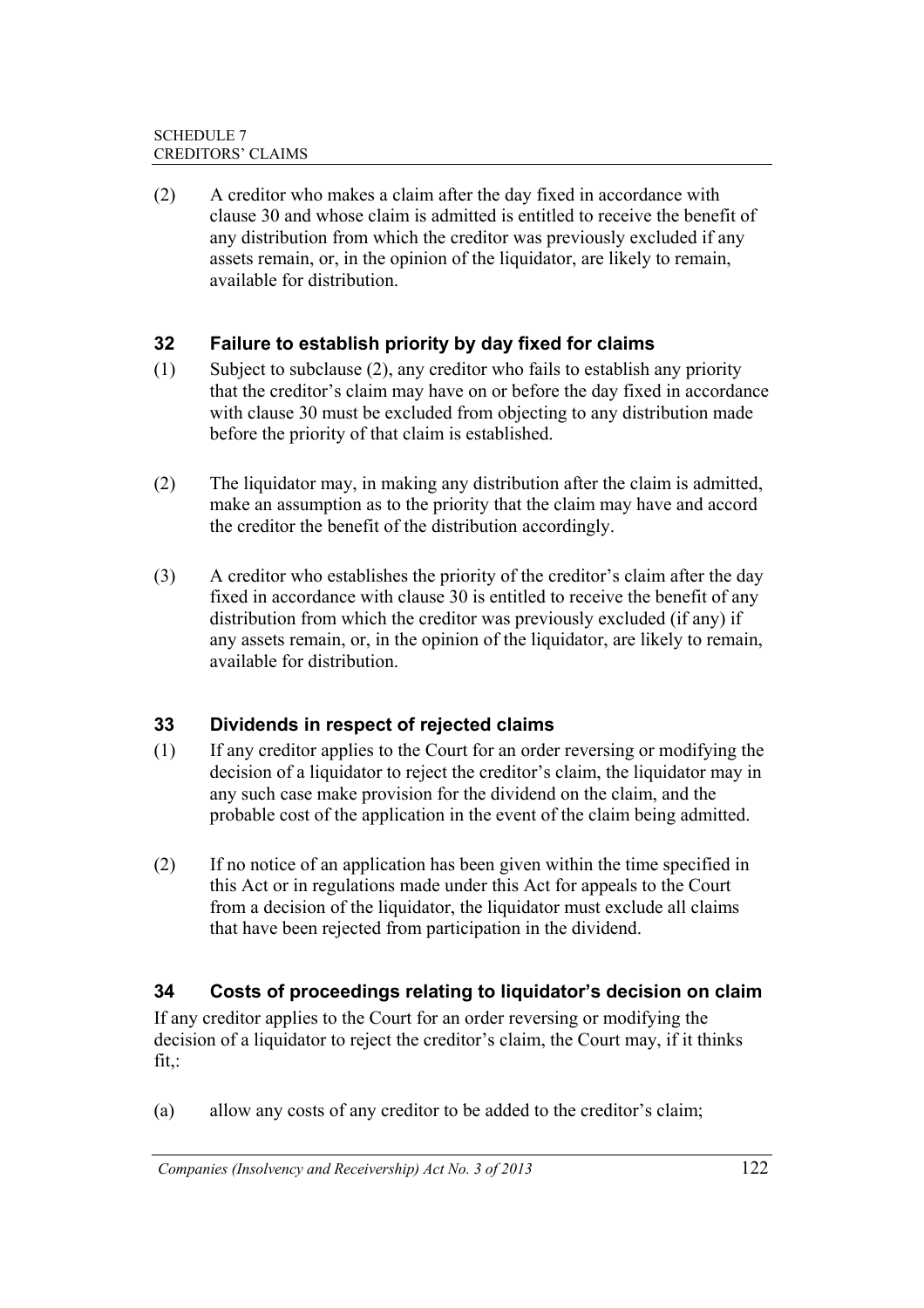- (b) allow any costs of any party to be paid out of the assets of the company, such costs being deemed to be expenses of the liquidator;
- (c) order any costs to be paid by any party to the proceedings other than the liquidator.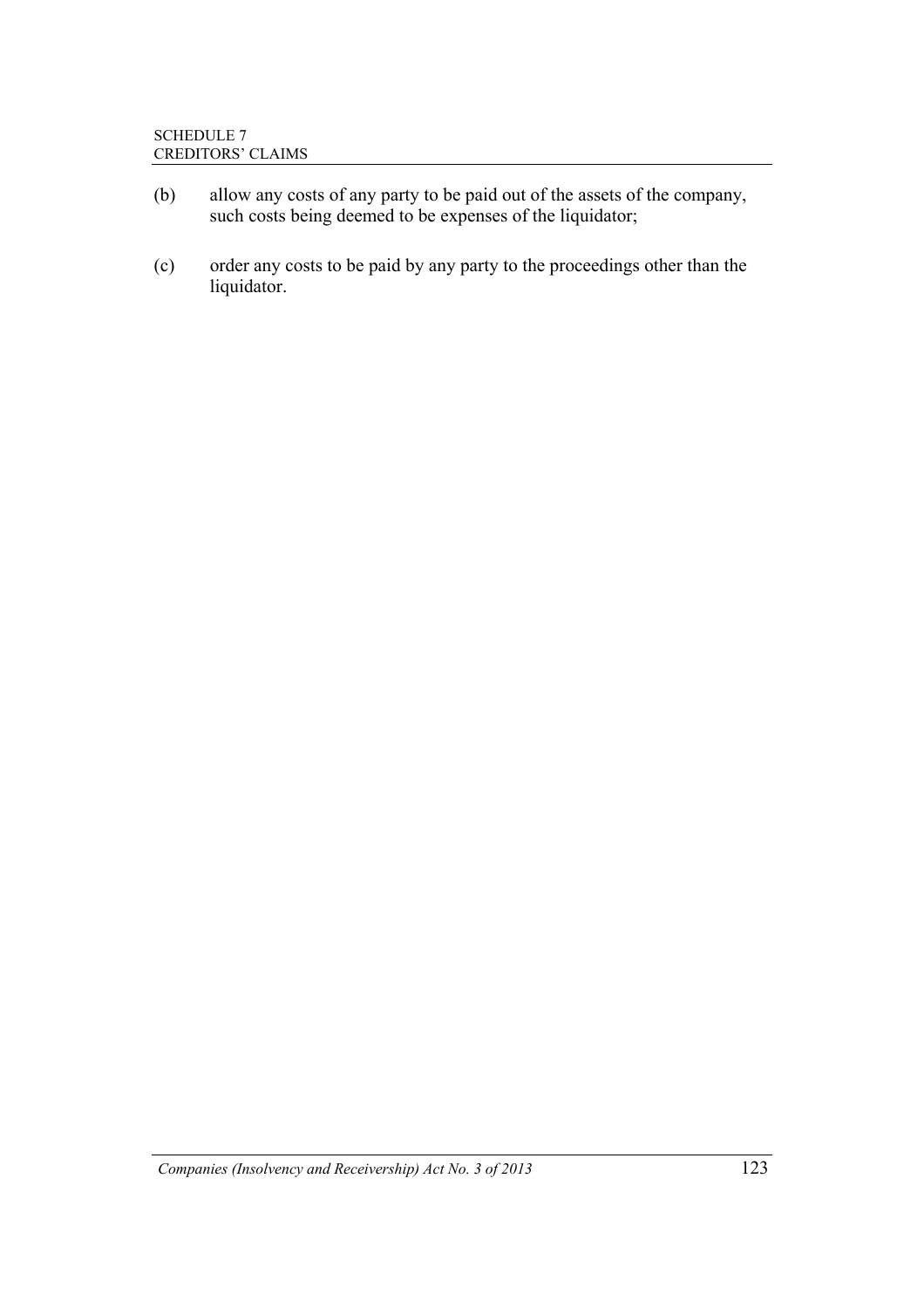# **SCHEDULE 8 LIQUIDATION OF ASSETS IN VANUATU OF OVERSEAS COMPANY**

## **1 Modified application of subpart 2 of Part 1 of this Act**

Division 2 of Part 1 of this Act applies to the liquidation of the assets in Vanuatu of an overseas company, with the following modifications and exclusions:

- (a) references to assets are to be taken as references to assets in Vanuatu;
- (b) references to a company are to be taken as references to an overseas company;
- (c) references to removal from the Vanuatu register are to be taken as references to ceasing to carry on business in Vanuatu;
- (d) the following provisions do not apply to such a liquidation:
	- (i) clause 6 of Schedule 2;
	- (ii) clauses 1 and 3 of Schedule 4;
- (e) clause 2 of Schedule 4 does not affect the tenure of directors of an overseas company, but the overseas company and its directors cease to have any powers, functions, or duties in relation to the company's assets in Vanuatu, other than those required or permitted to be exercised by Division 2 of Part 2;
- (f) section 50 applies to such a liquidation, but instead of making the statement required by subsection  $(1)(b)(iii)$  of that section, the liquidator must state that the company has ceased to carry on business in Vanuatu and is ready to be removed from the overseas register.

## **2 Rights of action not affected**

Nothing in this Act excludes the right of a creditor of an overseas company in relation to the assets of which a liquidator has been appointed: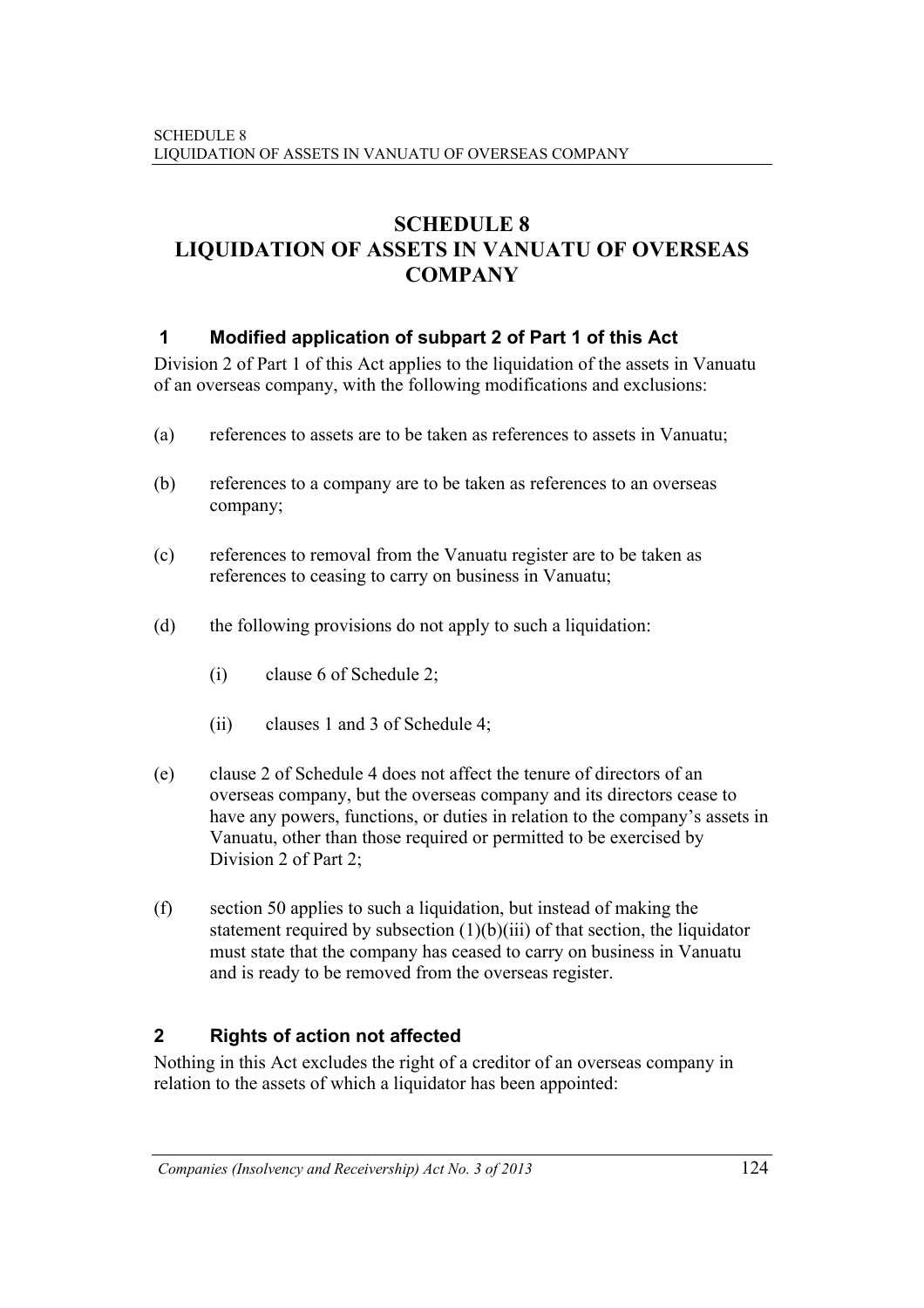- (a) to bring proceedings outside Vanuatu against the overseas company in relation to a debt not claimed in the liquidation or the balance of a debt remaining unpaid after the completion of a liquidation; or
- (b) to bring an action in Vanuatu in relation to the balance of a debt remaining unpaid after the completion of a liquidation.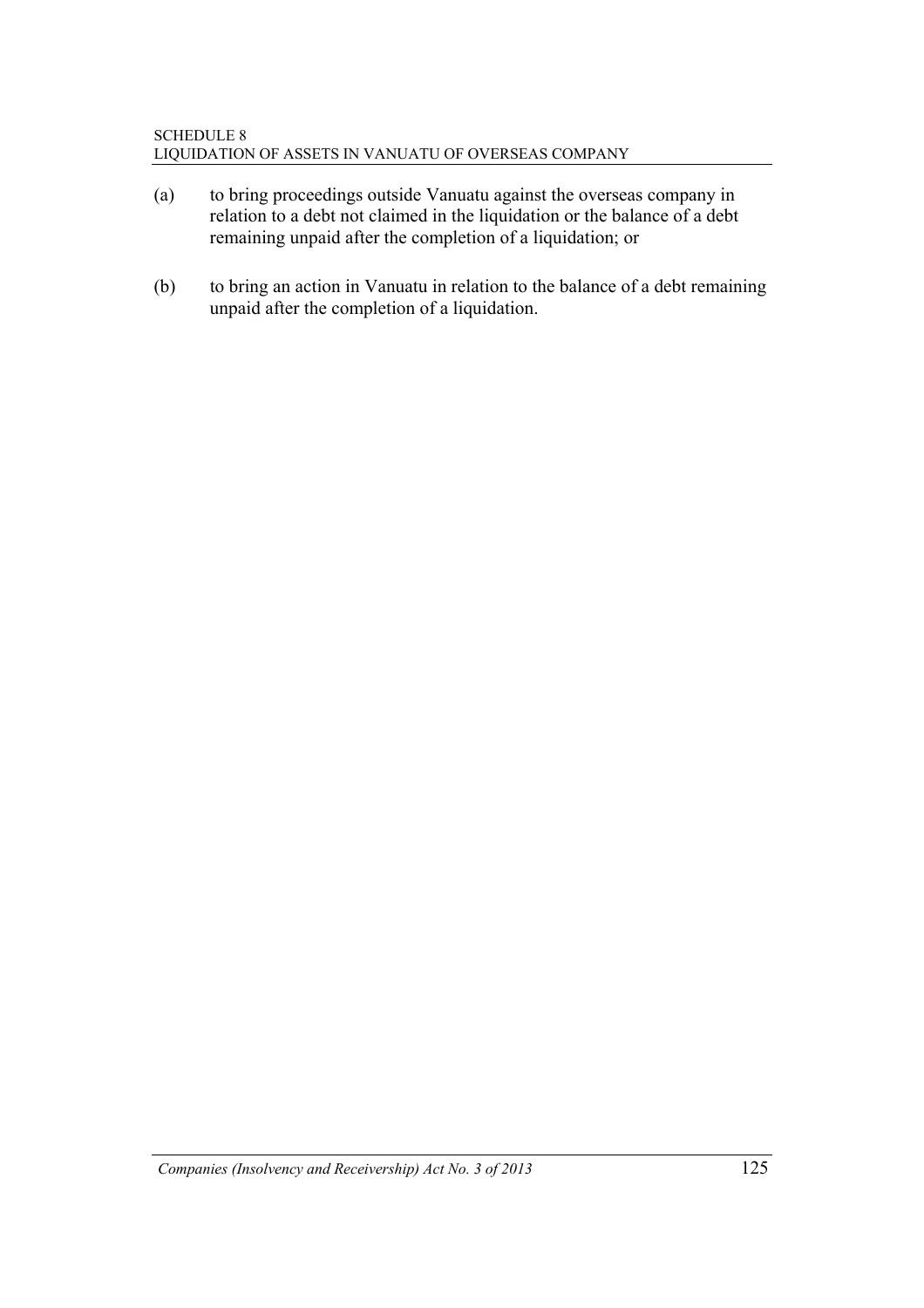# **SCHEDULE 9 POWERS, DUTIES AND LIABILITIES OF RECEIVERS**

## **PART 1 PRELIMINARY PROVISIONS**

## **1 Receiver is grantor's agent**

A receiver appointed by, or under a power conferred by, a document is the agent of the grantor unless it is expressly provided otherwise in the document by or under which the receiver was appointed.

## **2 Exercise of powers by 2 or more receivers**

Two or more receivers may act jointly or severally to the extent that they have the same powers unless the document under which, or the order of the Court by which, they are appointed expressly provides otherwise.

## **PART 2 POWERS OF RECEIVERS**

## **3 General powers of receivers**

Subject to the document or the order of the Court appointing the receiver, a receiver may exercise the following powers:

- (a) demand and recover income of the property in receivership;
- (b) issue receipts for income recovered;
- (c) manage the property in receivership;
- (d) insure the property in receivership;
- (e) repair and maintain the property in receivership;
- (f) inspect at any reasonable time documents that relate to the property in receivership and that are in the possession or under the control of the grantor;
- (g) exercise, on behalf of the grantor, a right to inspect documents that relate to the property in receivership and that are in the possession or under the control of a person other than the grantor;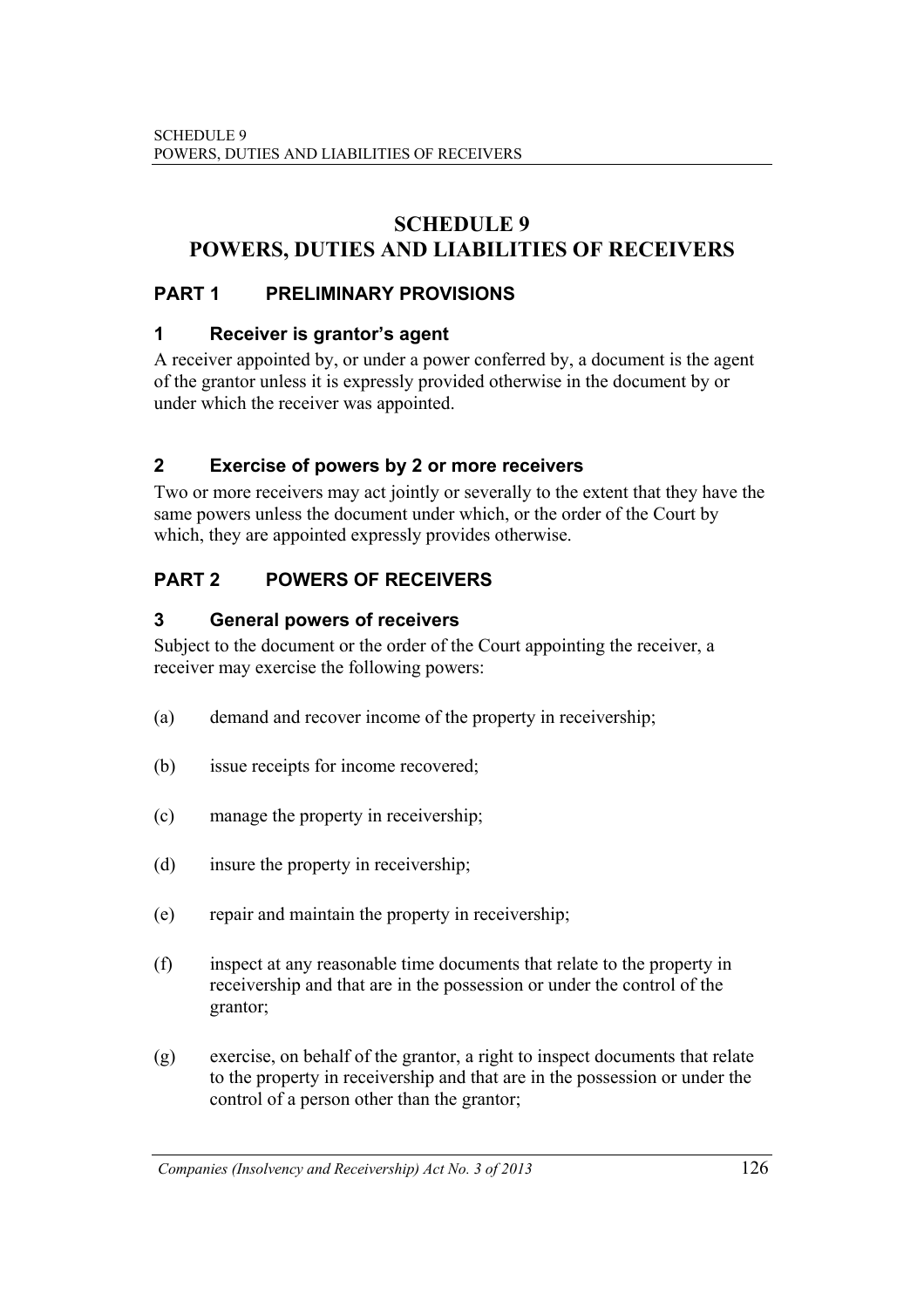- (h) if the receiver is appointed in respect of all or substantially all of the property of a grantor, change the registered office of the grantor or address at which the documents of the grantor are kept;
- (i) buy and sell the property in receivership in the ordinary course of business.

#### **4 Receiver may execute documents**

- (1) A receiver may execute in the name and on behalf of the grantor all documents necessary or incidental to the exercise of the receiver's powers.
- (2) A document signed on behalf of a grantor by a receiver is deemed to have been properly signed by the grantor.

#### **5 Power to claim amounts unpaid on shares**

- (1) A receiver has the same powers as the directors of a grantor that is a company or, if the grantor is being wound up or in liquidation, as the directors would have if it was not being wound up or in liquidation, to:
	- (a) make claims against the shareholders, or former shareholders, of the company in respect of any uncalled capital that is, or any unpaid amount in respect of any shares issued by the grantor that are, charged under the document by or under which the receiver was appointed; and
	- (b) charge interest on, and enforce payment of, any uncalled capital or unpaid amount.
- (2) The exercise of a power under subclause (1) is, as between the shareholders, or former shareholders, of the grantor affected and the grantor, deemed to be a power properly exercised by the directors of the grantor.

#### **6 Receiver may apply for Court order authorising sale of property**

(1) If the consent of a mortgagee is required to the sale of property in receivership and the receiver is unable to obtain that consent, the receiver may apply to the Court for an order authorising the sale of the property, either by itself or together with other assets.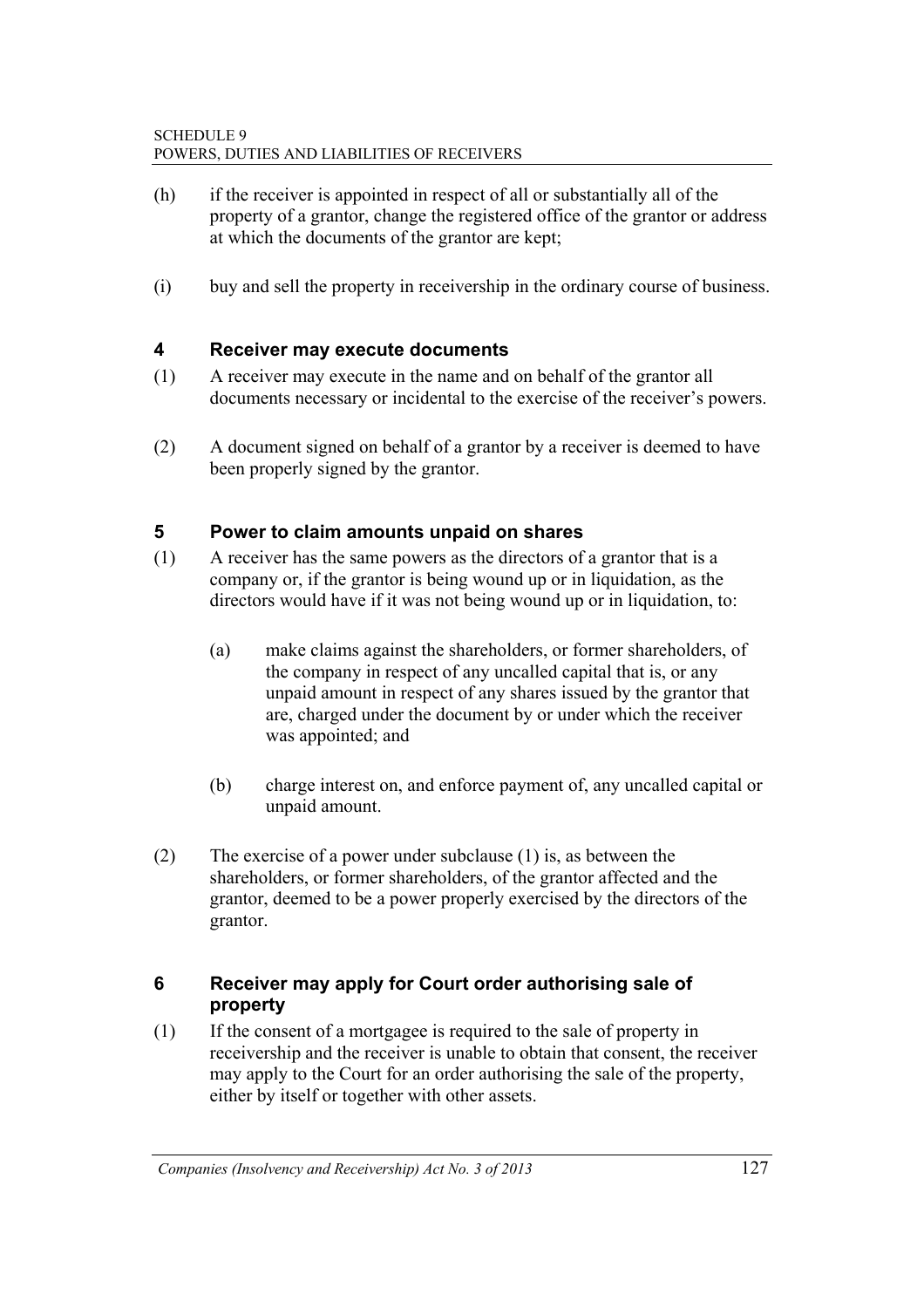- (2) The Court may make any order that it thinks fit authorising the sale of the property by the receiver if it is satisfied that:
	- (a) the receiver has made reasonable efforts to obtain the mortgagee's consent; and
	- (b) the sale:
		- $(i)$  is in the interests of the grantor and the grantor's creditors; and
		- (ii) will not substantially prejudice the interests of the mortgagee.
- (3) An order under this clause may be made on any conditions that the Court thinks fit.

### **7 Powers of receiver on liquidation**

- (1) Subject to subclause (2), a receiver may, unless the Court orders otherwise, be appointed or continue to act as a receiver and exercise all the powers of a receiver in respect of property of a company has been put into liquidation.
- (2) A receiver holding office in respect of property referred to in subclause (1) may act as the agent of the grantor only:
	- (a) with the approval of the Court; or
	- (b) with the written consent of the liquidator as the case may be.
- (3) A receiver who, by reason of subclause (2), is not able to act as the agent of the grantor does not, by reason only of that fact, become the agent of a person by whom or in whose interests the receiver was appointed.
- (4) A debt or liability incurred by a grantor through the acts of a receiver who is acting as the agent of the grantor in accordance with subclause (2) is not a cost, charge, or expense of the liquidation.

# **PART 3 DUTIES OF RECEIVERS**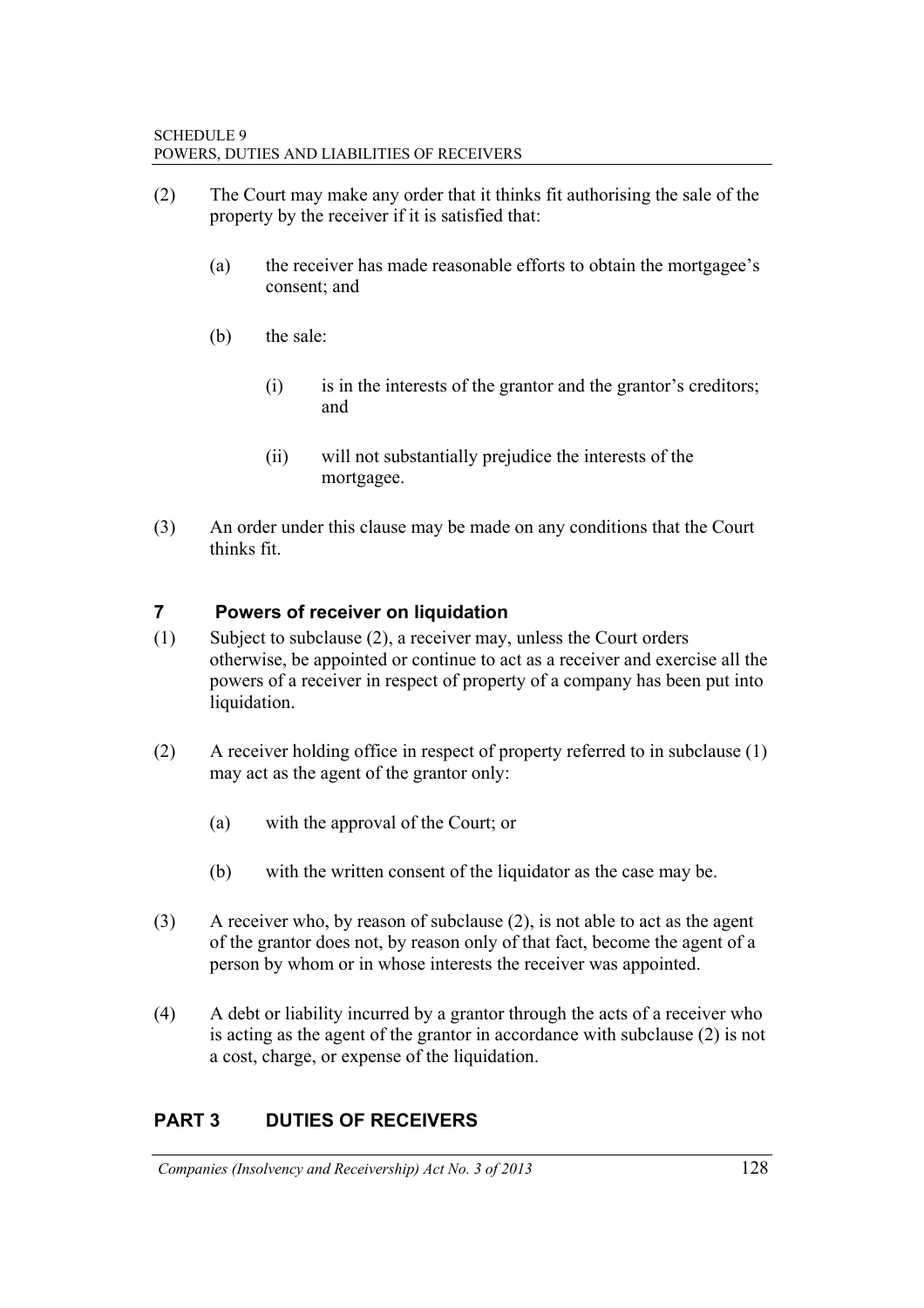#### **Division 1—Duties**

#### **8 Principal duties of receivers**

- (1) A receiver must exercise their powers in:
	- (a) good faith and for a proper purpose; and
	- (b) a manner they believe on reasonable grounds to be in the interests of the person in whose interests they were appointed.
- (2) If a receiver appointed under a document acts or does not act in accordance with any directions given by the person in whose interests they were appointed, the receiver:
	- (a) is not in breach of the duty referred to in subclause  $(1)(b)$ ; but
	- (b) is still liable for any breach of the duty referred to in subclause (1)(a) or the duty referred to in clause 9.
- (2) Nothing in this clause or clause 9 limits or affects clause 10.

#### **9 Other interests receiver must consider**

To the extent consistent with clause 8, a receiver must exercise their powers with reasonable regard to the interests of:

- (a) the grantor; and
- (b) persons claiming, through the grantor, interests in the property in receivership; and
- (c) unsecured creditors of the grantor; and
- (d) guarantors who may be called on to fulfil obligations of the grantor.

### **10 Duty of receiver selling property**

A receiver who exercises a power of sale of property in receivership owes a duty to obtain the best price reasonably obtainable as at the time of sale to:

(a) the grantor; and

*Companies (Insolvency and Receivership) Act No. 3 of 2013* 129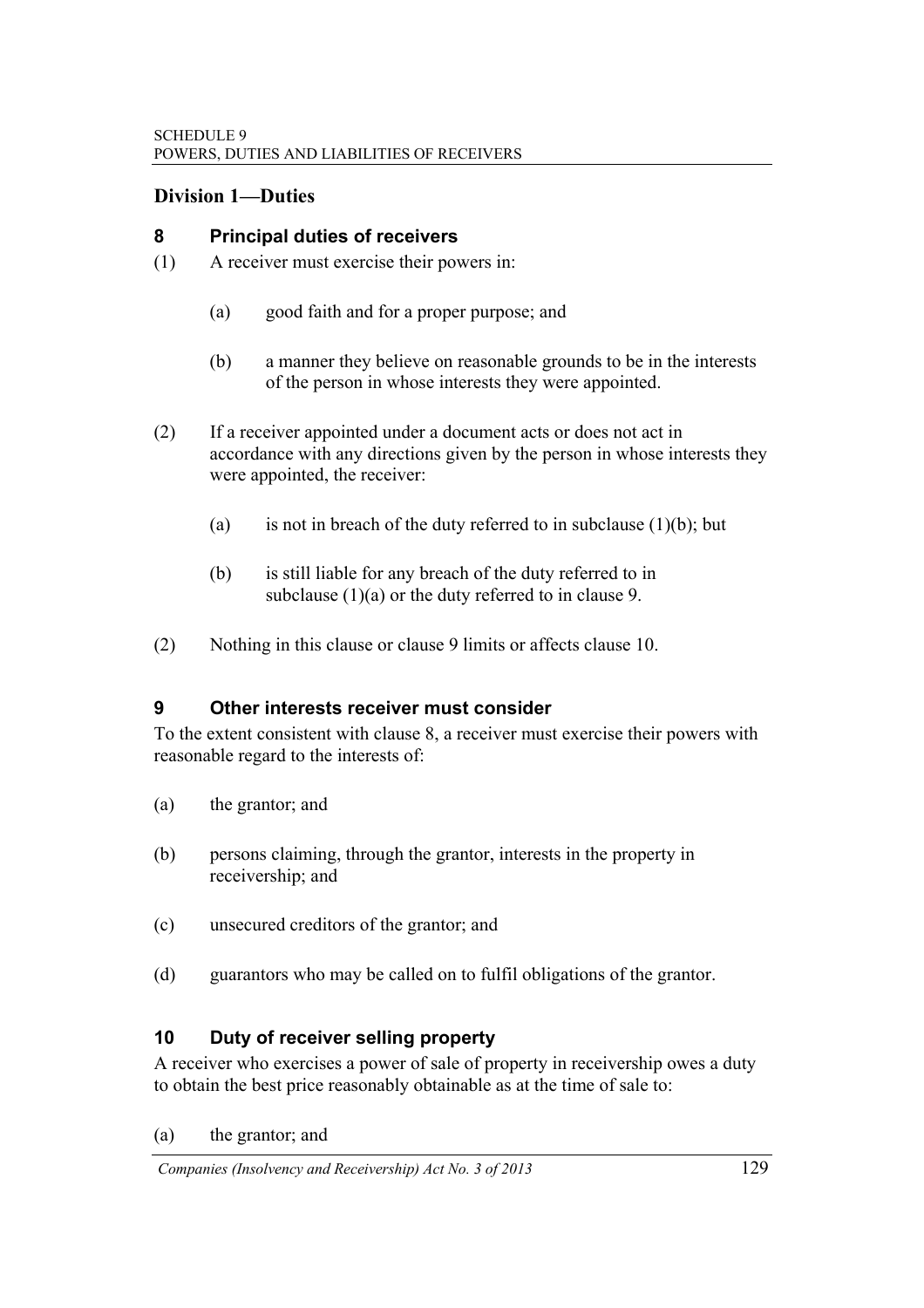- (b) persons claiming, through the grantor, interests in the property in receivership; and
- (c) unsecured creditors of the grantor; and
- (d) guarantors who may be called on to fulfil obligations of the grantor.

### **11 Liability for breach of duty imposed by clause 10**

Despite any written law or other law or anything contained in the document appointing the receiver:

- (a) a receiver is still liable for a breach of the duty imposed by clause 10 even though the receiver was acting as the grantor's agent or under a power of attorney from the grantor; and
- (b) the receiver is not entitled to compensation or indemnity from the property in receivership or the grantor in respect of any liability incurred by the receiver arising from a breach of the duty imposed by clause 10.

### **12 Duty in relation to money**

A receiver must keep money for the property in receivership separate from:

- (a) other money received in the course of, but not relating to, the receivership; and
- (b) other money held by or under the control of the receiver.

#### **13 Accounting records**

- (1) A receiver must, at all times, keep accounting records that correctly record and explain all receipts, expenditure, and other transactions for the property in receivership.
- (2) The accounting records must be retained by the receiver for not less than 7 years after the receivership ends.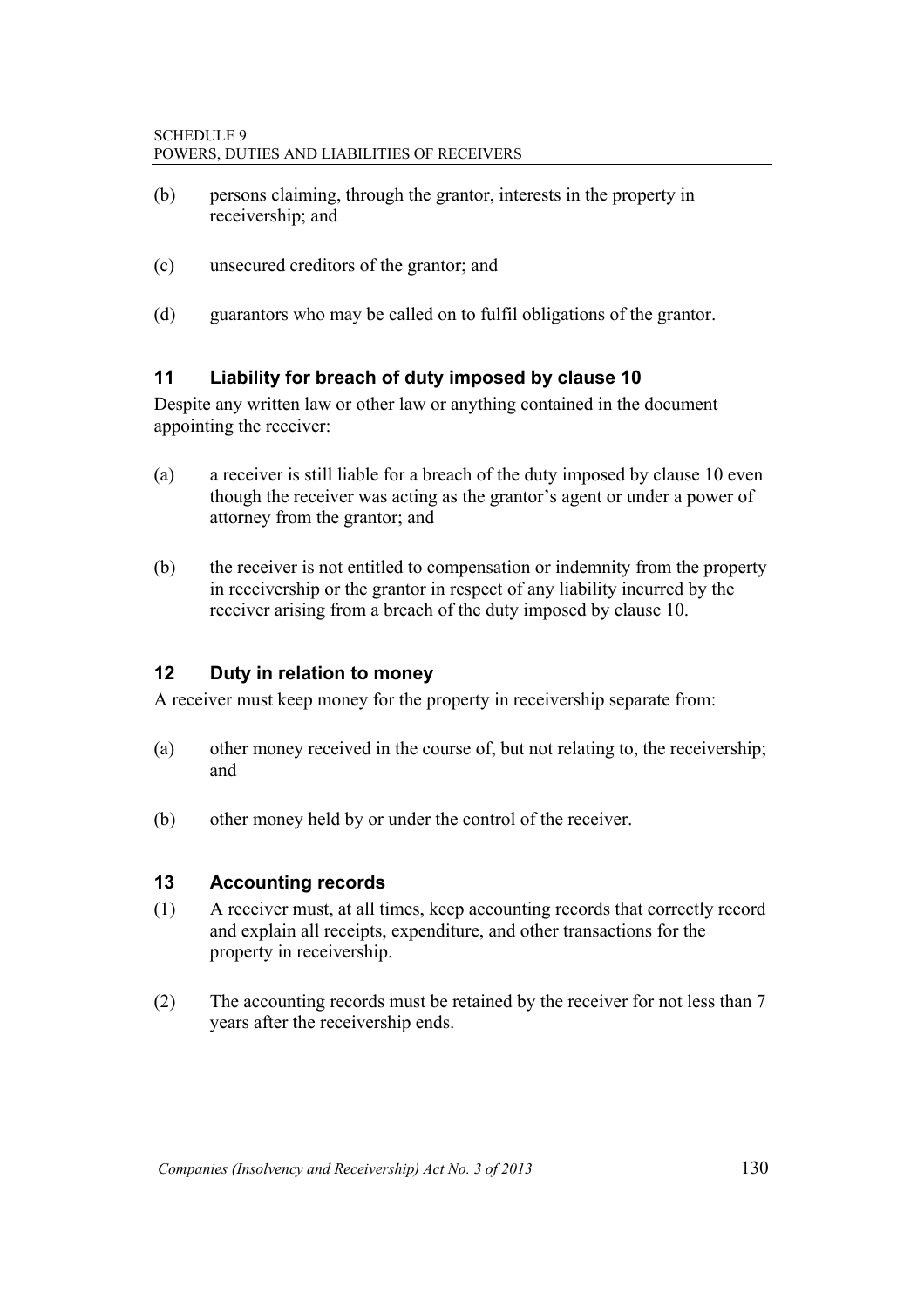### **14 Duty to notify breaches of Acts**

- (1) A receiver of a grantor that is a company who considers that the company or any director or officer of the company has committed an offence against this Act, or the Companies Act must report that fact to the Registrar.
- (2) A report made under subclause (1), and any communications between the receiver and Registrar relating to that report, are protected by absolute privilege.
- (3) Nothing in subclause (1) imposes a duty on a receiver to investigate whether any offence of the kind referred to in that subclause has been committed.
- (4) Every receiver who fails to comply with subclause (1) commits an offence and is liable on conviction to a fine not exceeding VT25,000.

### **Division 2 Failure to Comply with Duties**

#### **15 Court may grant relief to Receiver**

- (1) If the Court is satisfied that there is, or has been, a failure by a receiver to comply with any duty imposed under this Part, the Court may:
	- (a) relieve the receiver of the duty to comply, wholly or in part; or
	- (b) without prejudice to any other remedy that may be available in relation to a breach of duty by the receiver, order the receiver to comply to the extent specified in the order.
- (2) No application may be made to the Court in relation to a failure to comply unless:
	- (a) notice of the failure to comply has been served on the receiver not less than 5 working days before the date of the application; and
	- (b) as at the date of the application, there is a continuing failure to comply.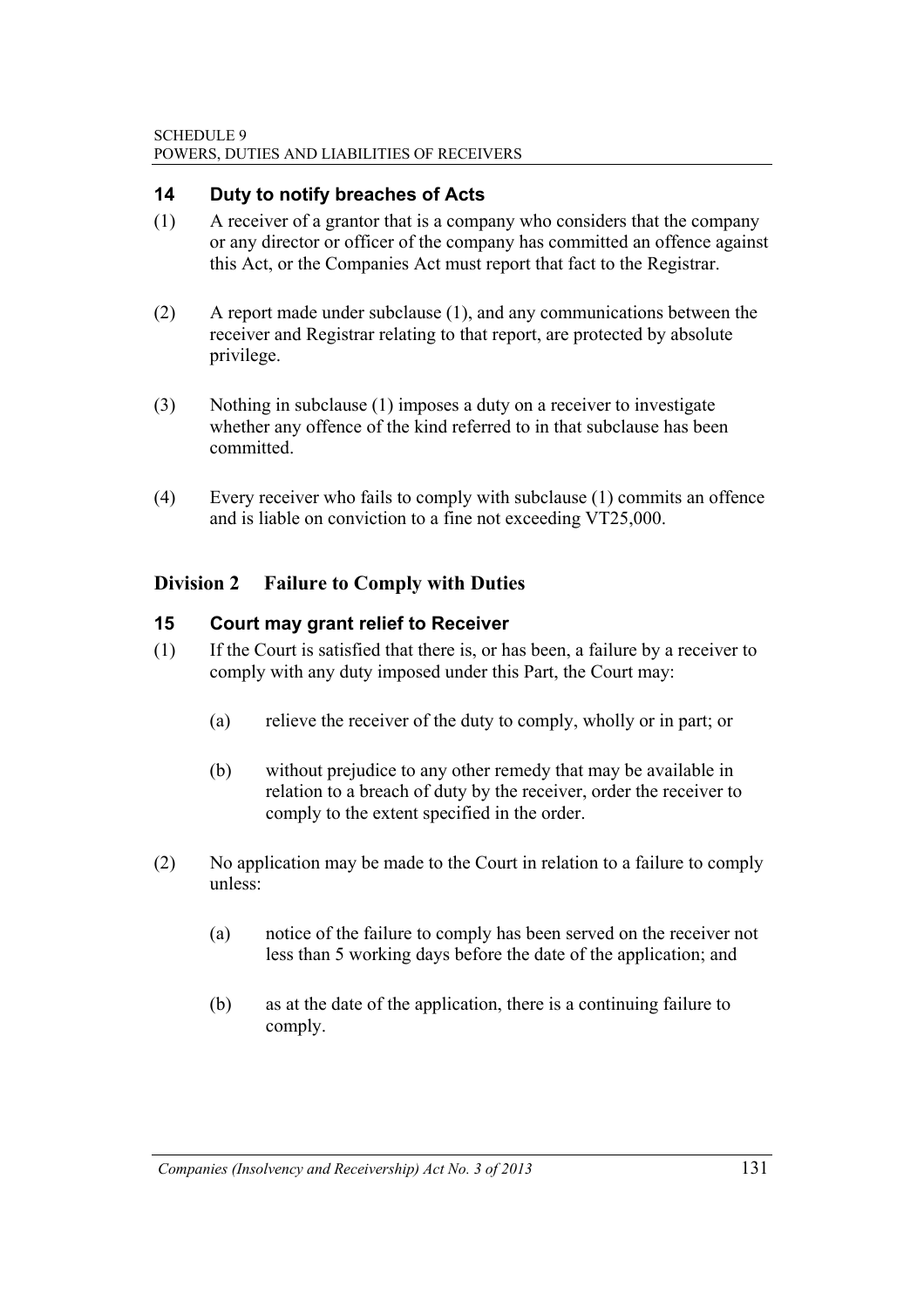#### **16 Prohibition order**

- (1) The Court must make an order prohibiting a person from acting as a receiver for a period not exceeding 5 years if the Court is satisfied that the person is unfit to act as a receiver by reason of:
	- (a) persistent failures to comply; or
	- (b) the seriousness of a failure to comply.
- (2) A person to whom a prohibition order applies must not:
	- (a) act as a receiver in any receivership;
	- (b) act as a liquidator in any liquidation.
- (3) In the absence of special reasons to the contrary, evidence of the following is evidence of persistent failures to comply:
	- (a) that on 2 or more occasions within the preceding 5 years, a Court has made an order to comply in respect of the same person; or
	- (b) that on 2 or more occasions within the preceding 5 years, an application for an order to comply has been made in respect of the same person and that in each case the person has complied after the making of the application and before the hearing.

#### **17 Who may apply for orders**

An application for an order under clause 15 or 16 or both may be made by:

- (a) the Registrar; or
- (b) a receiver; or
- (c) a person seeking appointment as a receiver; or
- (d) the grantor; or
- (e) a person with an interest in the property in receivership; or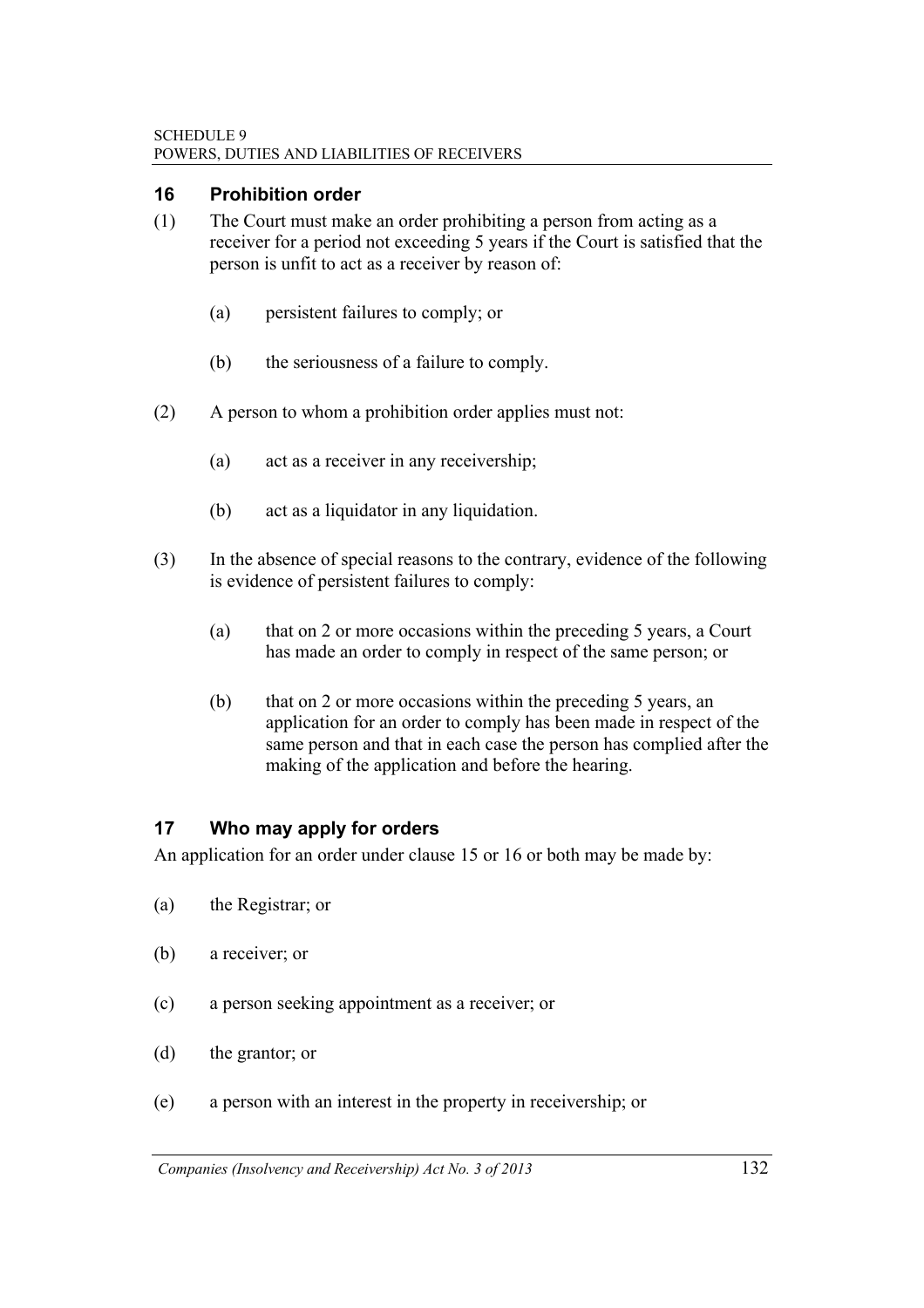- (f) a creditor of the grantor; or
- (g) a guarantor of an obligation of the grantor; or
- (h) if the grantor is a company, a liquidator of the grantor; or
- (i) if the grantor is a person who has been adjudged bankrupt, the Official Receiver of the estate of the grantor.

#### **18 Court orders: general**

- (1) In making an order under clause 15 or 16 or both, the Court may:
	- (a) extend the time for compliance; or
	- (b) impose any conditions; or
	- (c) make any ancillary orders.
- (2) A copy of every order made under clause 15 or 16 must, within 10 working days of the order being made, be delivered by the applicant to the Registrar of the Court who must keep it on a public file indexed by reference to the name of the receiver concerned.

#### **PART 4 LIABILITY OF RECEIVERS**

#### **Division 1 Liability**

#### **19 General liability of receiver**

- (1) Subject to subclauses (2) and (3), a receiver is personally liable:
	- (a) on a contract entered into by the receiver in the exercise of any of the receiver's powers; and
	- (b) for payment of wages or salary that, during the receivership, accrue under a contract of employment relating to the property in receivership and entered into before the appointment of the receiver if notice of the termination of the contract is not lawfully given within 10 working days after the date of appointment; and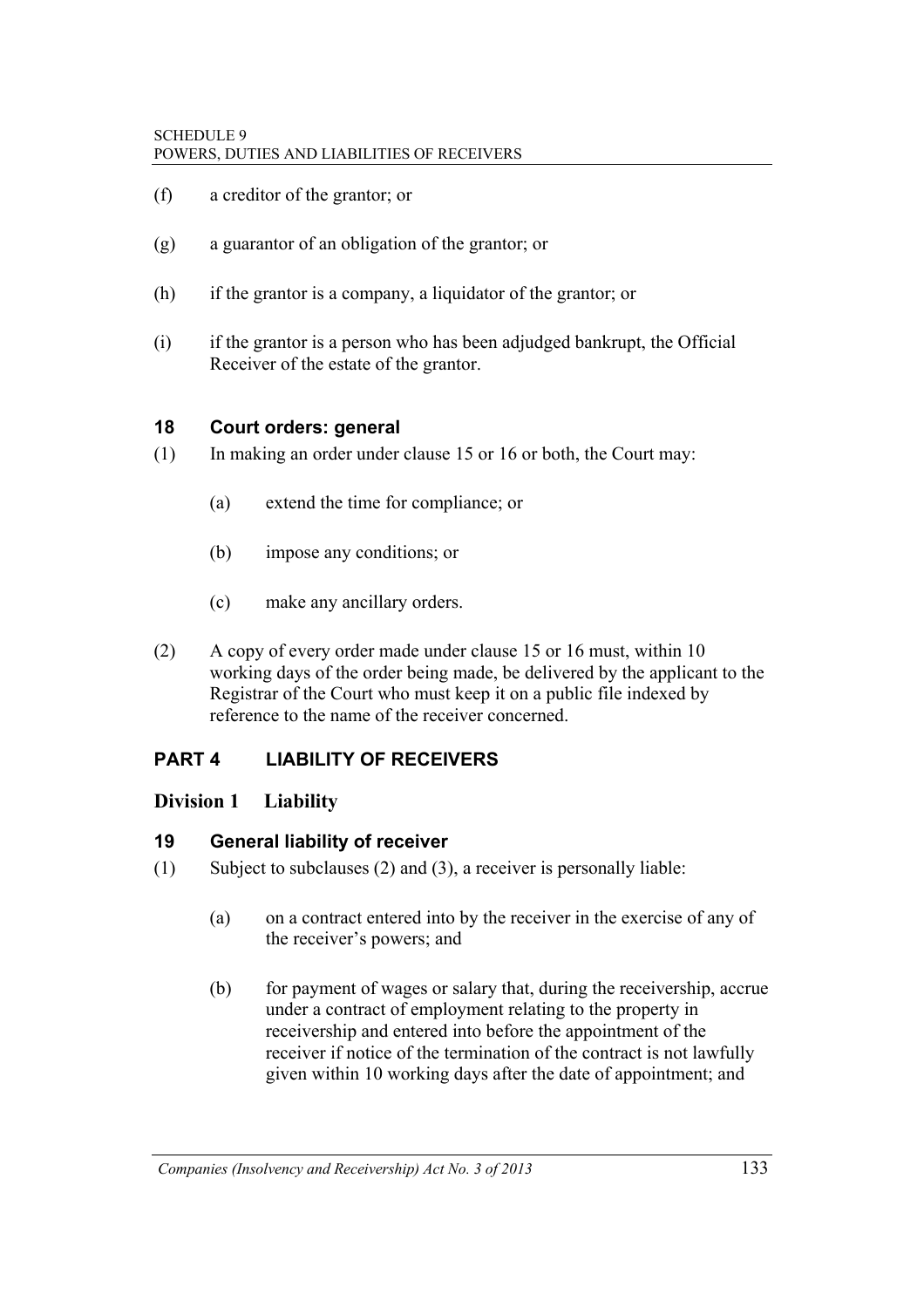- (c) for the payment of remuneration under any contract with a director of a grantor if the receiver has expressly confirmed the contract.
- (2) A contract referred to in subclause  $(1)(a)$  may exclude or limit the personal liability of a receiver who is not appointed by the Court.
- (3) The Court may, on the application of a receiver and on any conditions that the Court thinks fit, extend the period within which notice of the termination of a contract is required to be given under subclause (1)(b).
- (4) Every application must be made before the expiry of the 10-day working period.

### **20 Liability for rent and other payments**

- (1) Subject to subclauses (2) and (3), a receiver is personally liable, to the extent specified in subclause (2), for rent and any other payments becoming due under an agreement subsisting at the date of the receiver's appointment relating to the use, possession, or occupation by the grantor of property in receivership.
- (2) The liability of a receiver under subclause (1) is limited to that portion of the rent or other payments which is attributable to the period commencing 10 working days after the date of the appointment of the receiver and ending on whichever is the earlier of:
	- (a) the date on which the receivership ends; or
	- (b) the date on which the grantor ceases to use, possess, or occupy the property.
- (3) The Court may, on the application of a receiver:
	- (a) limit the liability of the receiver to a greater extent than that specified in subclause (2); or
	- (b) excuse the receiver from liability under subclause (1).
- (4) Nothing in subclauses  $(1)$  or  $(2)$ :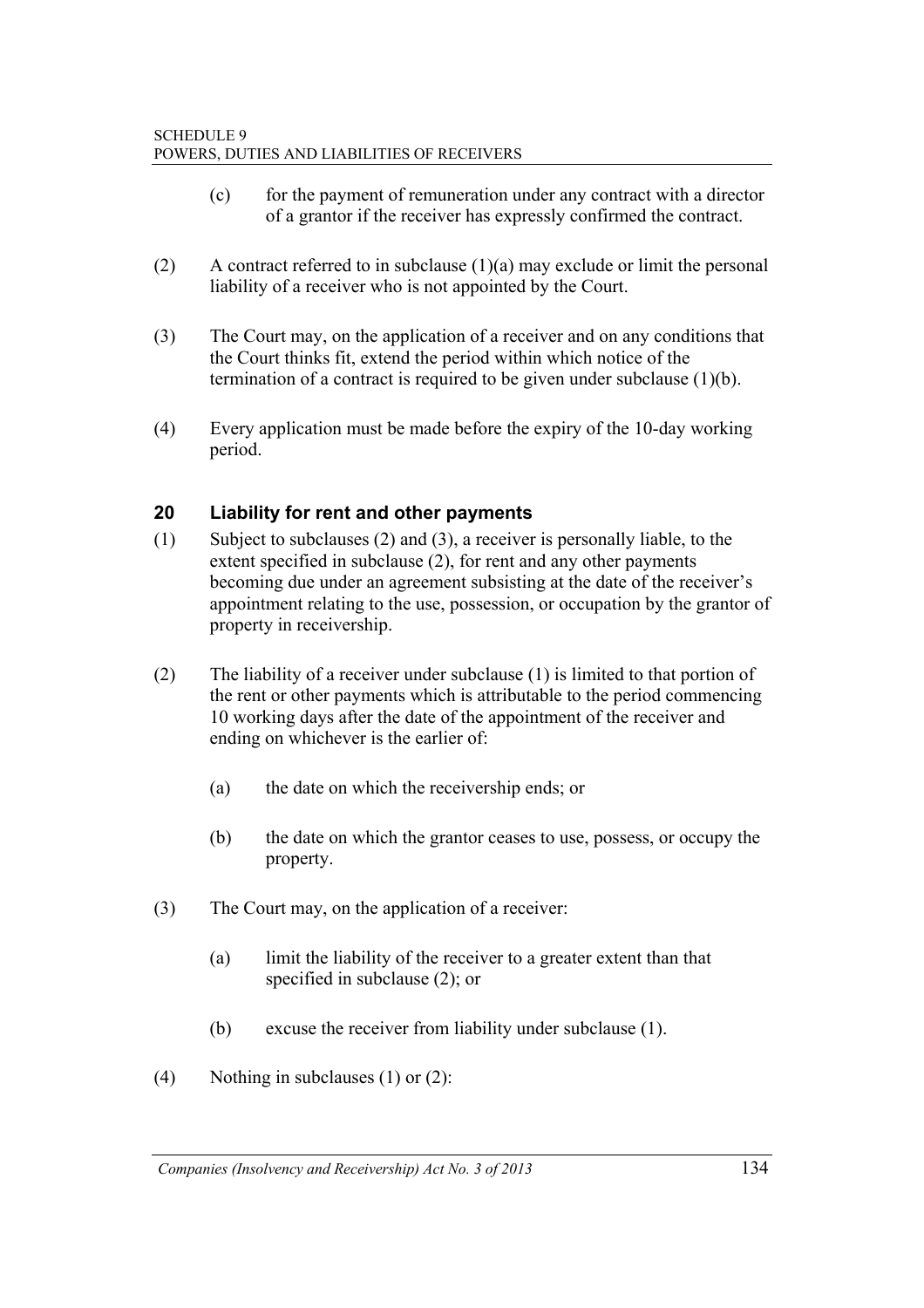- (a) must be taken as giving rise to an adoption by a receiver of an agreement referred to in subclause (1); or
- (b) renders a receiver liable to perform any other obligation under the agreement.

## **Division 2 Relief from Liability**

### **21 Receiver is entitled to indemnity**

- (1) A receiver is entitled to an indemnity out of the property in receivership in respect of their personal liability under clauses 19 or 20.
- (2) Nothing in this clause or clauses 19 or 20:
	- (a) limits any other right of indemnity to which a receiver may be entitled; or
	- (b) limits the liability of a receiver on a contract entered into without authority; or
	- (c) confers on a receiver a right to an indemnity in respect of liability on a contract entered into without authority.

### **22 Court may relieve receiver from personal liability**

- (1) The Court may relieve a person who has acted as a receiver from all or any personal liability incurred in the course of the receivership if it is satisfied that:
	- (a) the liability was incurred solely by reason of a defect in the appointment of the receiver or in the document or order of the Court by or under which the receiver was appointed; and
	- (b) the receiver acted honestly and reasonably; and
	- (c) the receiver ought, in the circumstances, to be excused.
- (2) The Court may exercise its powers under subclause (1) on any conditions that it thinks fit.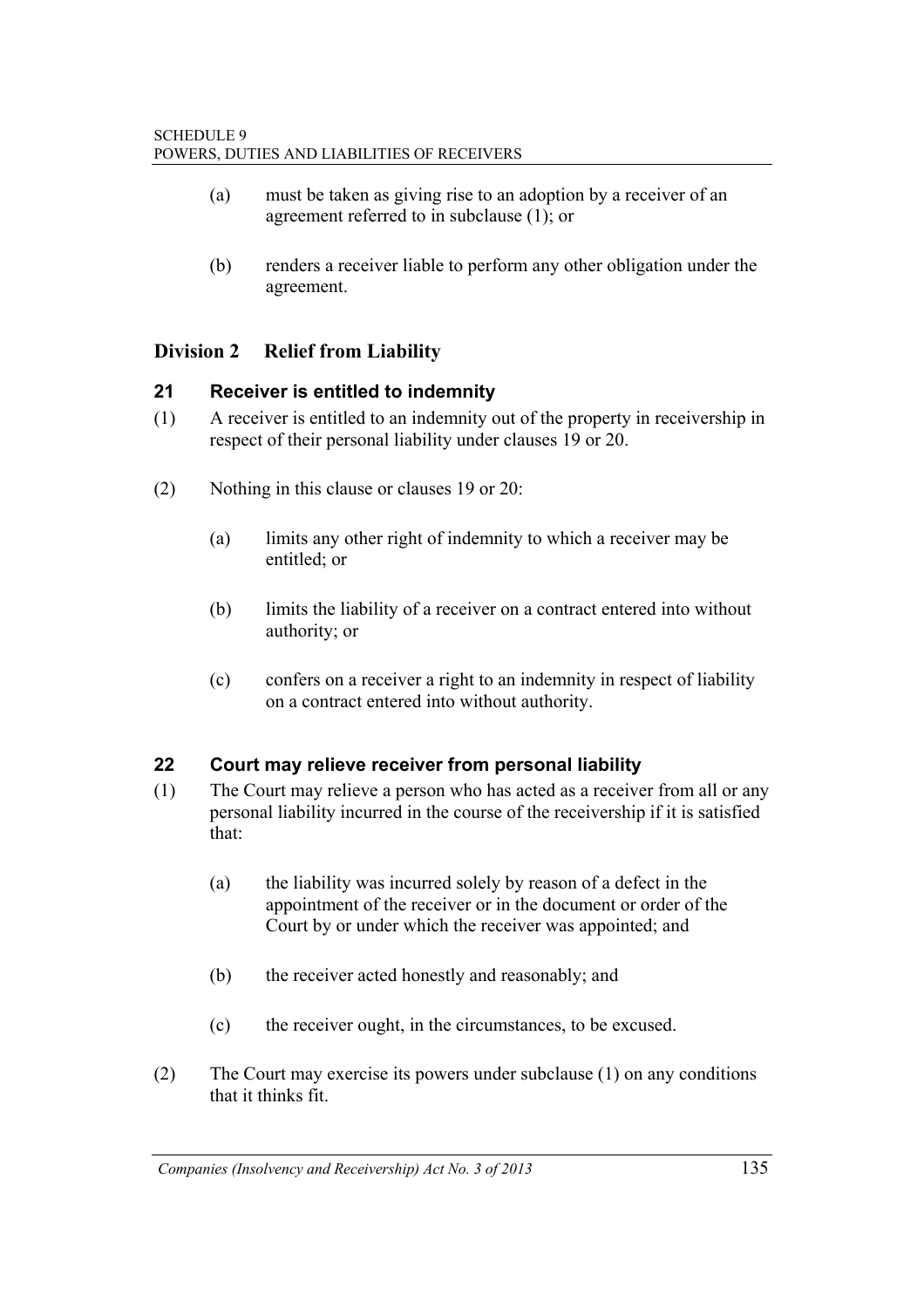(3) A person in whose interests a receiver was appointed is liable, on any conditions that the Court thinks fit, to the extent to which the receiver is relieved from liability by the Court.

## **PART 5 COURT SUPERVISION OF RECEIVERS**

#### **23 Court directions**

- (1) The Court may, on the application of a receiver:
	- (a) give directions in relation to any matter arising in connection with the carrying out of the receivership by the receiver; or
	- (b) revoke or vary those directions.
- (2) Subject to subclause (3), it is a defence to a claim against a receiver in relation to any act or omission by the receiver that the receiver acted or omitted to act in accordance with a direction given under subclause (1).
- (3) The Court may, on the application of a person referred to in clause 18, order that, by reason of the circumstances in which a direction was obtained under subclause (1), a receiver is not entitled to the protection given by subclause (2).

#### **24 Court orders: receiver's remuneration and validity of appointment**

- (1) The Court may, on the application of a person referred to in subclause (2):
	- (a) in respect of any period, review or fix the remuneration of a receiver at a level which is reasonable in the circumstances; or
	- (b) to the extent that an amount retained by a receiver as remuneration is found by the Court to be unreasonable in the circumstances, order the receiver to refund the amount; or
	- (c) declare whether or not a receiver was validly appointed in respect of any property or validly entered into possession or assumed control of any property.
- (2) Any of the following persons may apply to the Court:
	- (a) the receiver;

*Companies (Insolvency and Receivership) Act No. 3 of 2013* 136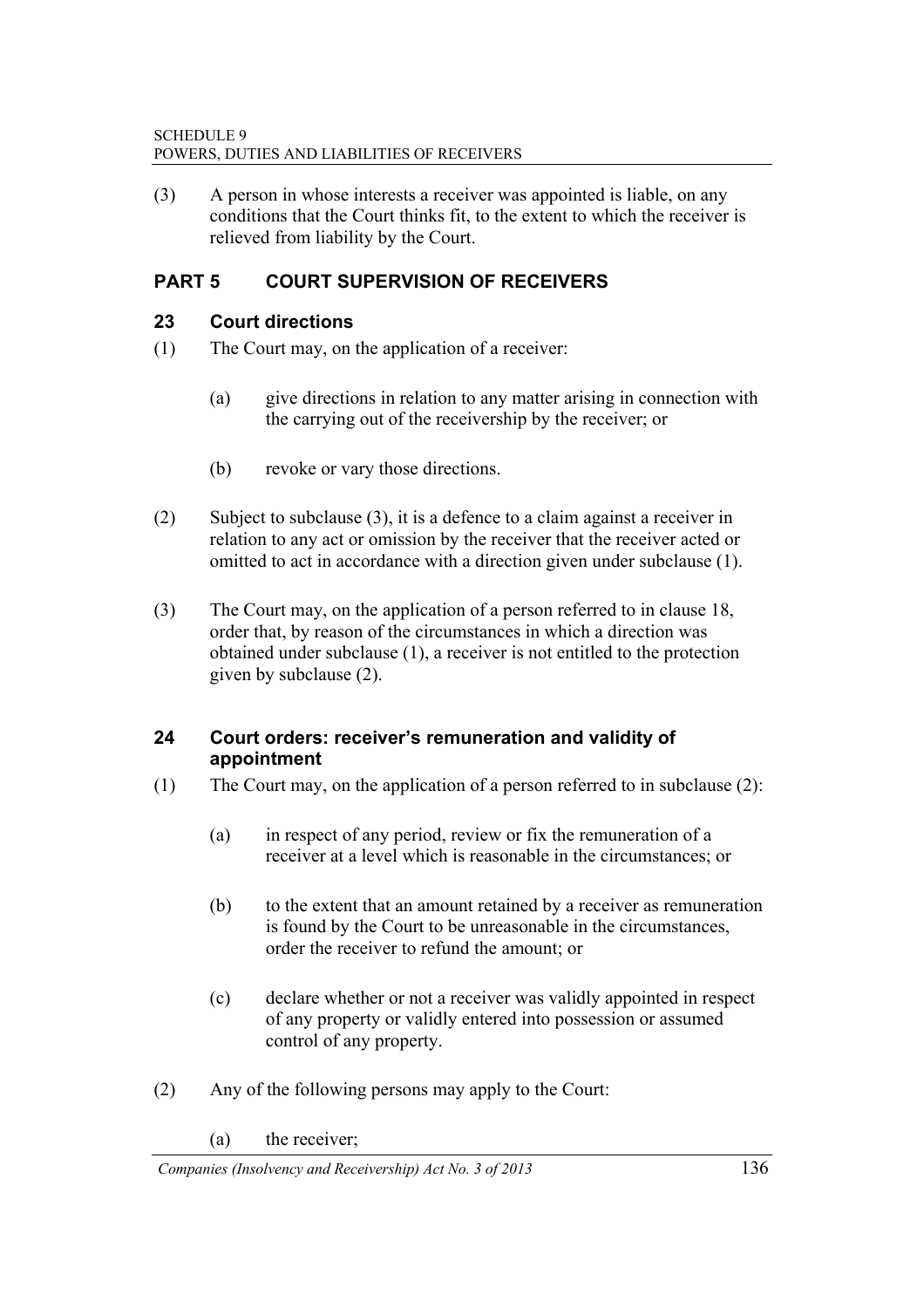- (b) the grantor;
- (c) a creditor of the grantor;
- (d) a person claiming, through the grantor, an interest in the property in receivership;
- (e) the directors of the grantor or, in the case of a grantor that is in liquidation, the directors of the grantor at the time the liquidator was appointed;
- (f) if the grantor is a company, a liquidator;
- (g) if the grantor is a person who has been adjudged bankrupt, the Official Receiver of the estate of the grantor.
- (3) The Court may, on the application of a person referred to in subclause (2), revoke or vary an order made under subclause (1).

#### **25 Court orders are additional to other Court powers**

The powers given by clauses 23 and 24:

- (a) are in addition to any other powers the Court may exercise under this Act or any other Act; and
- (b) may be exercised whether or not the receiver has ceased to act as receiver when the application is made.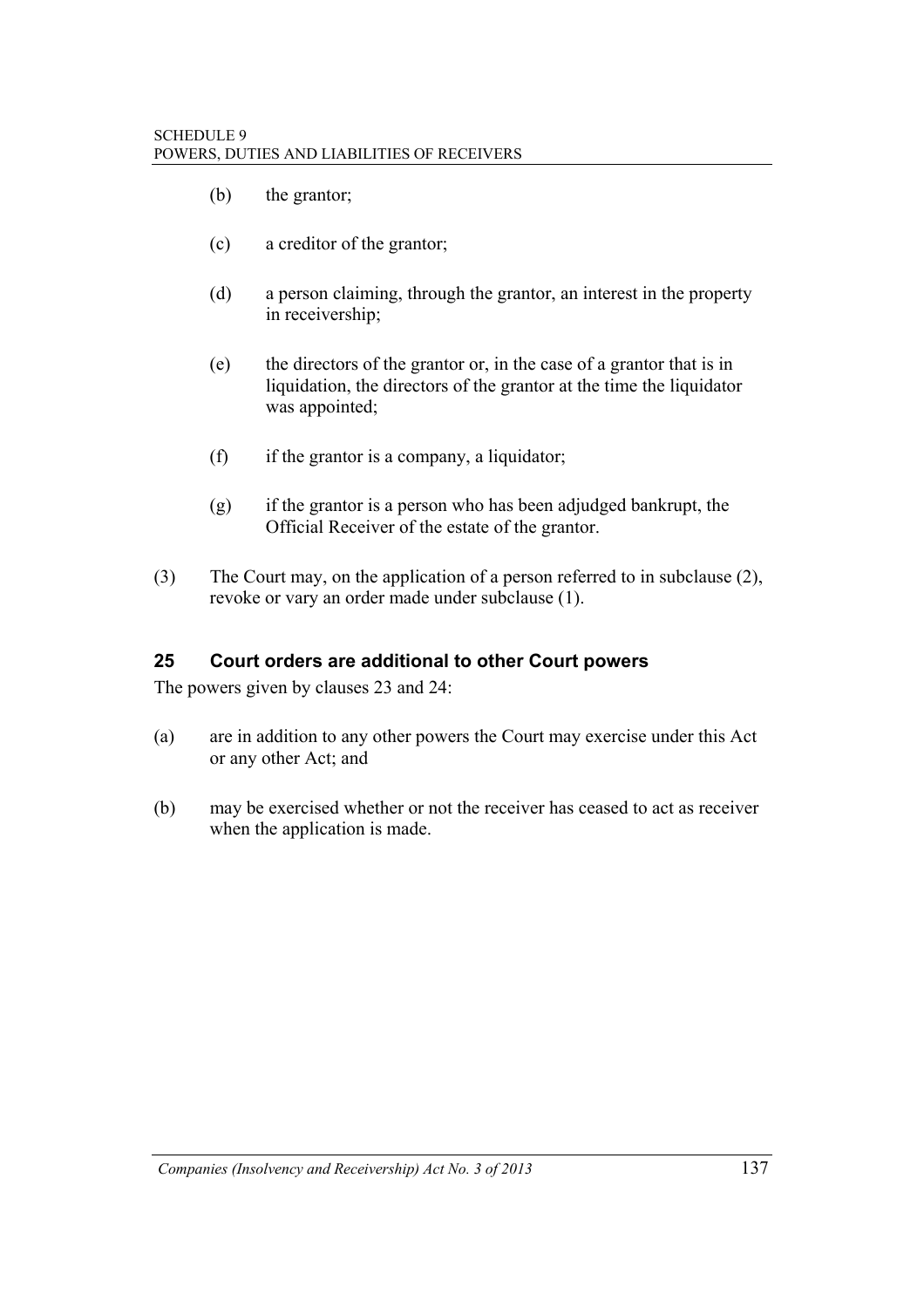## **SCHEDULE 10 OFFICE OF RECEIVER**

(Section 59(3))

#### **1 Persons not to be appointed receiver**

The following persons must not be appointed or act as a receiver:

- (a) a body corporate;
- (b) a person who is under 21 years of age;
- (c) a creditor of the grantor;
- (d) a person who is, or who has within the period of 2 years immediately before the commencement of the receivership been:
	- (i) a director or employee of the grantor; or
	- (ii) a director or employee of a mortgagee of the property in receivership;
- (e) a person who has, or who has had within the period of 2 years before the commencement of the receivership, an interest, whether direct or indirect, in a share issued by the grantor;
- (f) a person who is an undischarged bankrupt;
- (g) a person who is mentally incapacitated;
- (h) a person in respect of whom an order has been made under clause 16 of Schedule 9;
- (i) a person who is prohibited from being a director or promoter of or being concerned or taking part in the management of a company under, the Companies Act;
- (j) a person who is disqualified from acting as a receiver by the document that confers the power to appoint a receiver.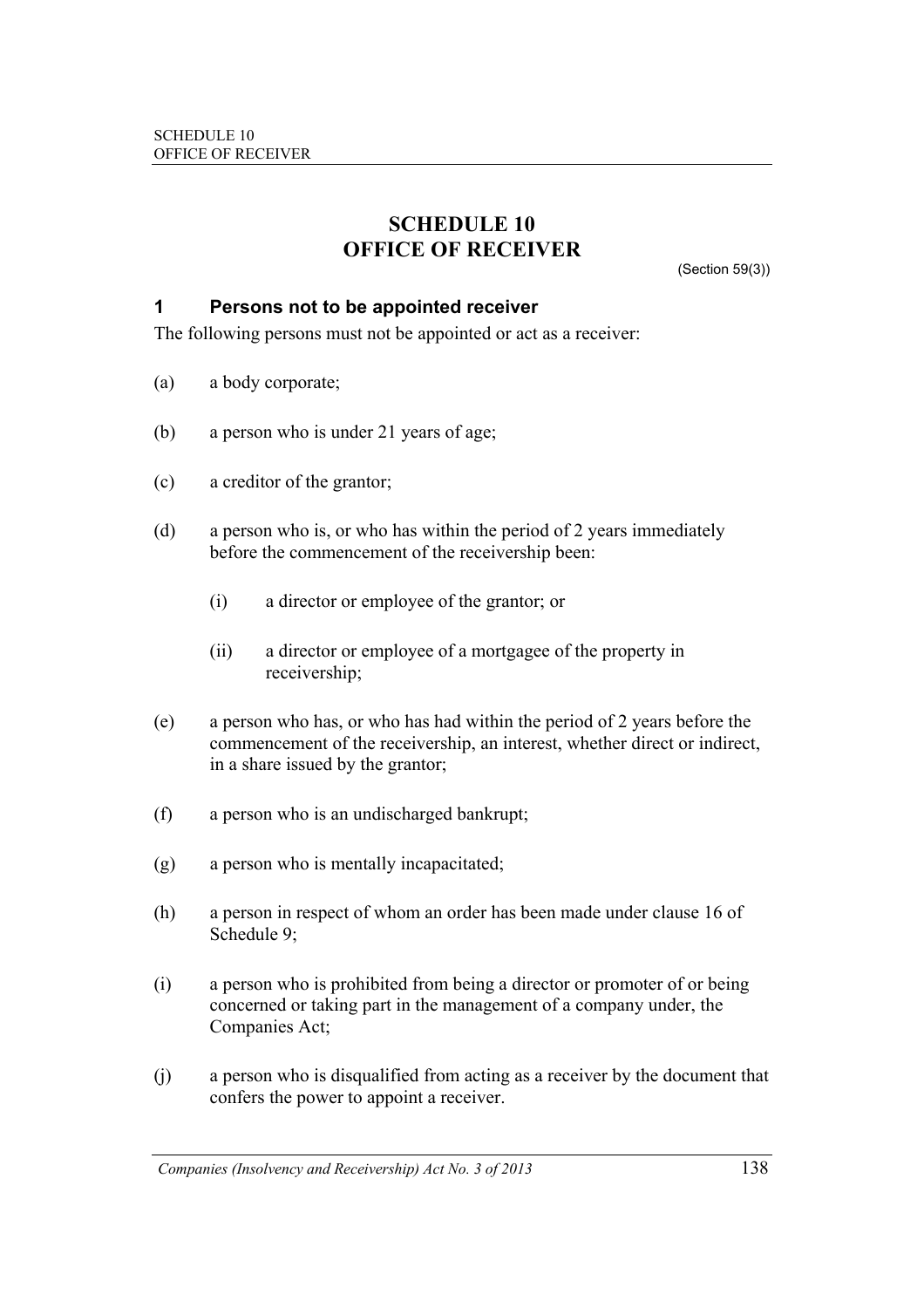#### **2 Validity of acts of receivers**

- (1) Subject to subclause (2), no act of a receiver is invalid merely because the receiver was not validly appointed or is disqualified from acting as a receiver or is not authorised to do the act.
- (2) No transaction entered into by a receiver is invalid merely because the receiver was not validly appointed or is not authorised to enter into the transaction unless the person who deals with the receiver knows, or ought to know, that the receiver was not validly appointed or did not have authority to enter into the transaction.

### **3 Court may declare whether receiver validly appointed**

The Court may, in respect of a person who is disqualified under clause 1 to become or remain a receiver, or fails to comply with an order made under clause 16 of Schedule 9:

- (a) order that the person may be appointed and act or may continue to act as a receiver, despite clause 1; or
- (b) remove the person from office.

### **4 Court orders for protecting property on removal of receiver**

The Court may, on making an order that removes, or has the effect of removing, a receiver from office, make any orders that the Court thinks fit:

- (a) for preserving the property in receivership;
- (b) requiring the receiver for that purpose to make available to any person specified in the order any information and documents in the possession or under the control of the receiver.

### **5 Vacancy in office of receiver**

The office of receiver becomes vacant if the person holding office resigns, dies, or is or becomes disqualified under clause 1.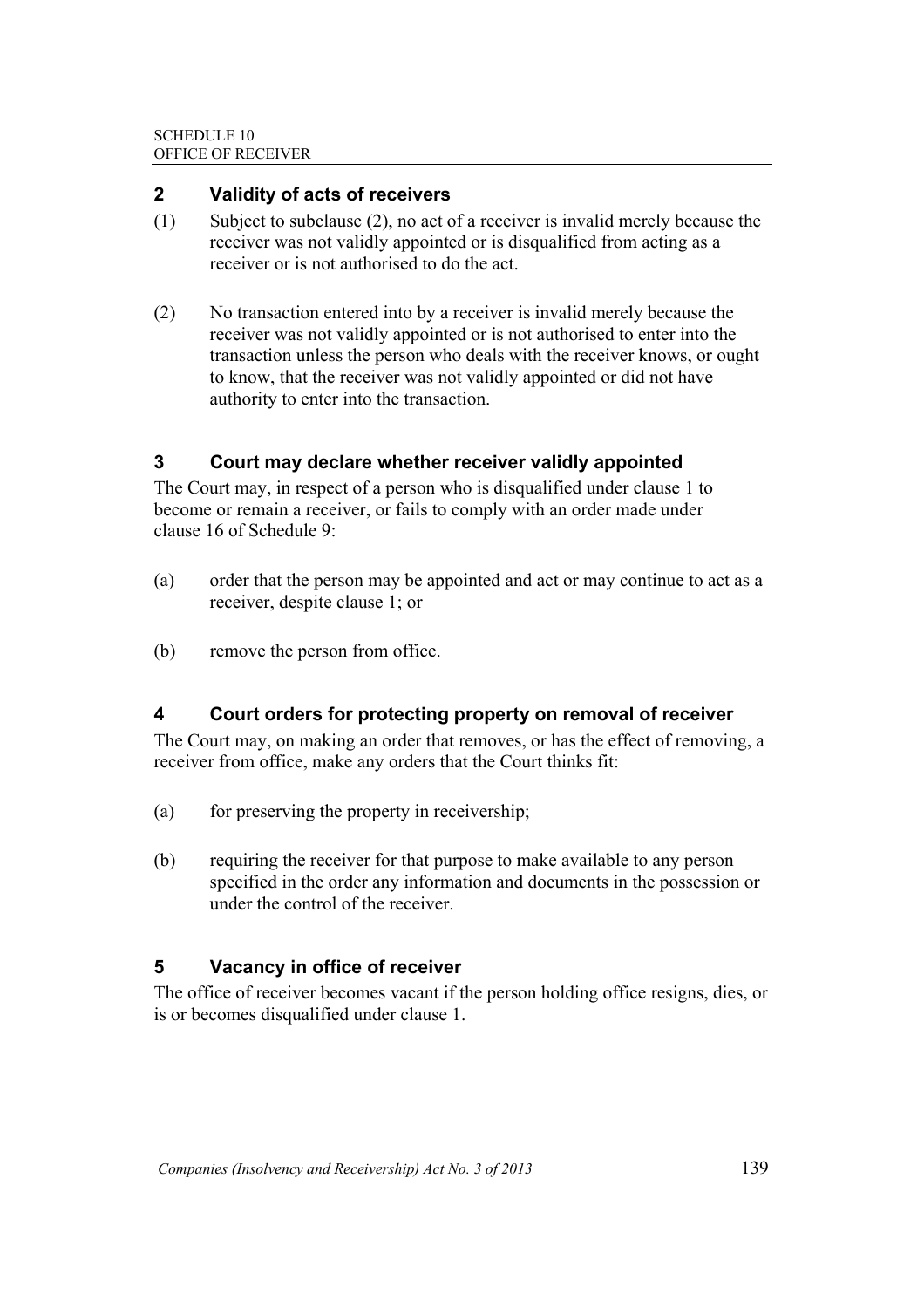#### **6 How receiver may resign**

- (1) A receiver appointed under a power conferred by a document may resign office by giving not less than 5 working days' written notice of their intention to resign to the person who appointed the receiver.
- (2) A receiver appointed by the Court must not resign office without first obtaining the leave of the Court to do so.

### **7 Notice of vacancy**

- (1) Every person who vacates office as receiver (or if that person is unable to act, that person's legal representative) must:
	- (a) if the vacancy arose because of the disqualification of the person holding office as receiver, immediately notify the person who appointed the receiver; and
	- (b) if the receiver held office in relation to the property of a company, within 5 working days of the vacancy occurring, give written notice of the vacancy to the Registrar for registration in the register of charges kept by the Registrar; and
	- (c) in all cases, immediately give public notice of the vacancy.
- (2) A person who fails to comply with subclause (1) commits an offence and is liable on conviction to a fine not exceeding VT 25,000.

### **8 Vacating receiver's successor to be helped**

- (1) A person vacating the office of receiver must, if practicable, provide any information and give any assistance in the conduct of the receivership to their successor as that person reasonably requires.
- (2) On the application of a person appointed to fill a vacancy in the office of receiver, the Court may make any order that the Court considers necessary or desirable to facilitate the performance of the receiver's duties.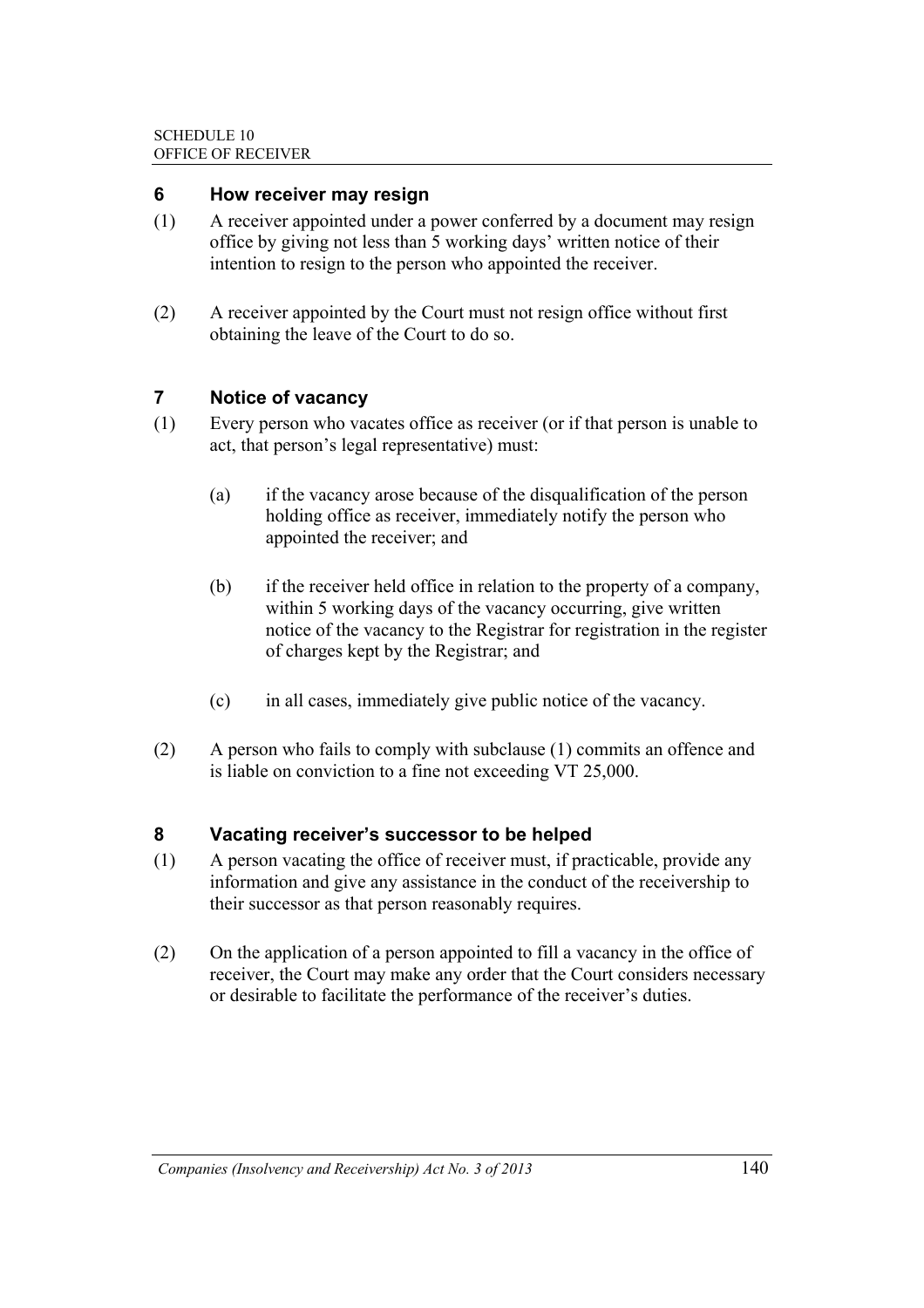# **SCHEDULE 11 TRANSITIONAL PROVISIONS**

- (1) The companies shown in the table below are in the process of being wound up in Vanuatu under the Companies Act [CAP 191] which ceases to apply in Vanuatu in respect of insolvencies on the commencement of this Act.
- (2) Against the name of each company in the table is shown the approximate amount held by the Official Receiver in respect of that company, and the claimants known to the Official Receiver.
- (3) The Official Receiver must publish the table and notice to claimants below within 3 months after the commencement of this Act.
- (4) The Official Receiver must notify each claimant identified in the table of the amount the Official Receiver believes the claimant is claiming, and give the claimant an opportunity to vary or withdraw the claim within 6 months after giving the notice.
- (5) No person is entitled to claim in liquidation against the Official Receiver in respect of any company named in the table unless that person is named in the table as a claimant, or notifies the Official Receiver of the person's claim within 6 months after the first publication of the notice under clause 3.
- (6) The Official Receiver may exclude any person as a claimant if so ordered by the Supreme Court or if the Official Receiver is satisfied that the person does not qualify as a claimant under the Companies Act No. 25 of 2012
- (7) The Supreme Court may make an order that this Schedule does not apply in respect of any particular company if an application is made by any creditor of the company or the Official Receiver, and the Court is satisfied that the liquidation should continue to be administered under the Companies Act No. 25 of 2012.
- (8) The Official Receiver must make pro rata payments to claimants within 12 months after the commencement of this Act.
- (9) The making of the payments referred to in clause 8 terminates the liquidation of the company concerned.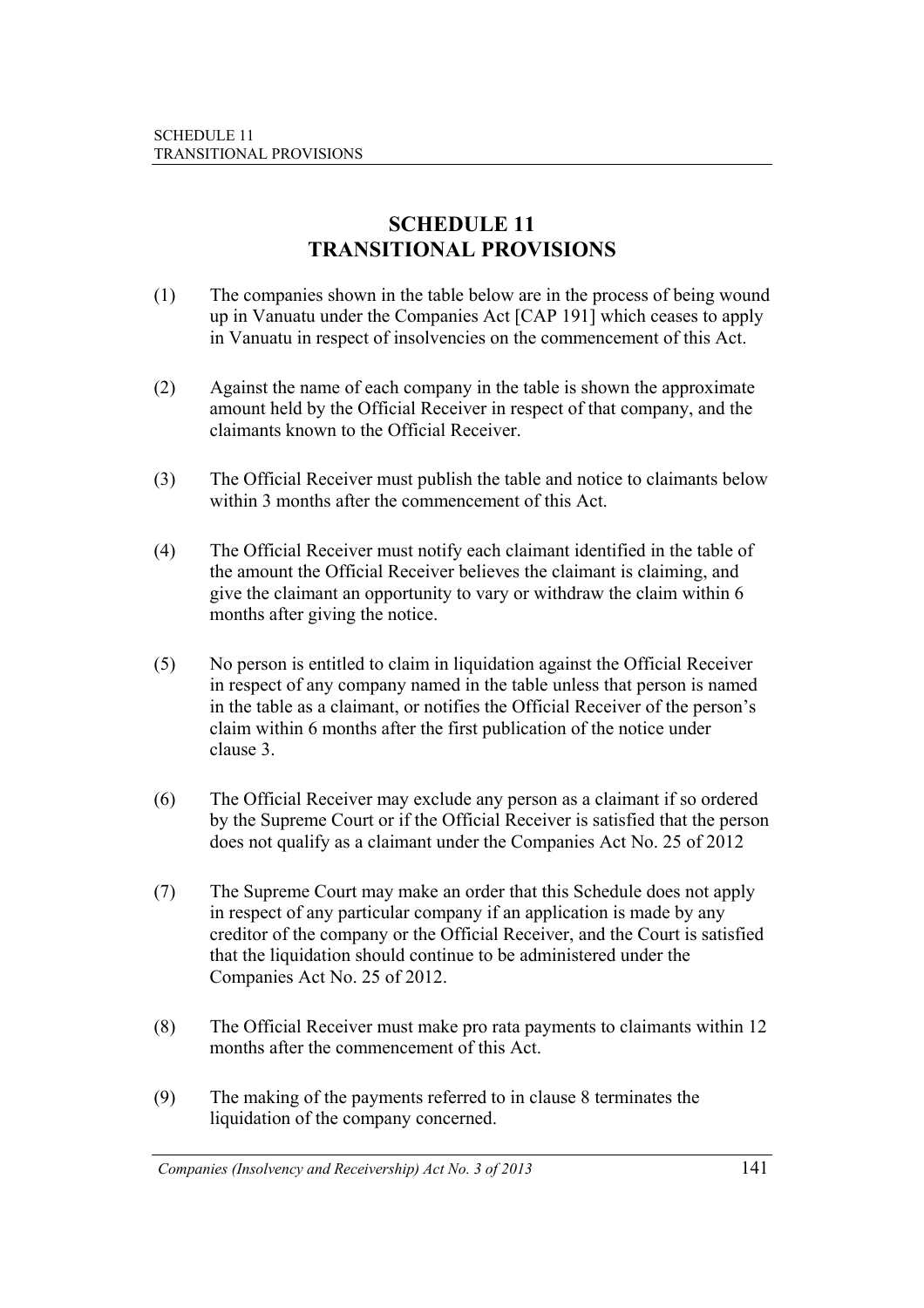#### SCHEDULE 11 TRANSITIONAL PROVISIONS

- (10) If any claimants cannot be located, or any payments are returned to the Official Receiver, the Official Receiver must pay the money concerned to the State to be held and administered as unclaimed money.
- (11) In publishing the table and notice to claimants below, the Official Receiver may also publish as many of the foregoing clauses of this Schedule as he or she considers appropriate.

| N <sub>0</sub>          | Name                                 | <b>Type</b>     | Commenced | <b>Status</b> | Liquidator |
|-------------------------|--------------------------------------|-----------------|-----------|---------------|------------|
|                         |                                      |                 |           |               |            |
|                         | New Hebrides Rural Development       |                 |           |               | <b>OR</b>  |
| $\mathbf{1}$            | Ltd                                  | $_{\rm LC}$     | 23-Apr-75 | Open          |            |
|                         | Development And Commercial           |                 |           |               |            |
| $\mathfrak{2}$          | <b>Bank Ltd</b>                      | $_{\rm LC}$     | 30-Apr-76 | Open          | <b>OR</b>  |
| $\overline{\mathbf{3}}$ | South Seas Lands (NH)                | $\rm LC$        | 22-Dec-76 | Open          | <b>OR</b>  |
| $\overline{4}$          | Efate Construction Co. Ltd           | $\overline{LC}$ | 22-Dec-76 | Open          | <b>OR</b>  |
| $\overline{5}$          | Lakeview Limited                     | $\rm LC$        | 16-Dec-77 | Open          | <b>OR</b>  |
| $\overline{6}$          | Mendana Developments Limited         | $\overline{LC}$ | 24-May-78 | Open          | <b>OR</b>  |
| $\overline{7}$          | Clairefontaine Limited               | $\overline{LC}$ | 29-Nov-78 | Open          | <b>OR</b>  |
| $\overline{8}$          | Planar Estate Limited                | $\overline{L}C$ | 4-Jul-79  | Open          | <b>OR</b>  |
| $\overline{9}$          | Scaf                                 | $\overline{LC}$ | 22-Sep-81 | Open          | <b>OR</b>  |
| 10                      | <b>Highpost Holdings Limited</b>     | $\overline{LC}$ | 6-Oct-81  | Open          | <b>OR</b>  |
|                         | Vanuatu Home Furnishing Centre       |                 |           |               |            |
| 11                      | Limited                              | $_{\rm LC}$     | 22-Feb-84 | Open          | <b>OR</b>  |
|                         | Gailway Investment Management        |                 |           |               |            |
| 12                      | Limited                              | ${\rm LC}$      | 14-Aug-85 | Open          | <b>OR</b>  |
|                         | Banks & Torres Shipping Co.          | $_{\rm LC}$     |           |               | <b>OR</b>  |
| 13                      | Limited                              |                 | 12-Mar-86 | Open          |            |
|                         | Whiteleigh Holdings (Vanuatu)        | LC              |           |               | <b>OR</b>  |
| 14                      | Limited                              |                 | 20-Jun-86 | Open          |            |
| $\overline{15}$         | Issachar Dennis & Co Limited         | $\overline{LC}$ | 25-Mar-87 | Open          | <b>OR</b>  |
|                         | Societe Des Abbattoir De Santo Et    |                 |           |               |            |
| 16                      | Des Iles                             | $\rm LC$        | 7-Oct-87  | Open          | <b>OR</b>  |
|                         | World Management (Pacific)           | $\overline{LC}$ |           |               | <b>OR</b>  |
| 17                      | Limited                              |                 | 20-Nov-89 | Open          |            |
|                         | Societe D'elevage Du Sud             | LC              |           |               | <b>OR</b>  |
| 18                      | Pacifique                            |                 | 17-Aug-90 | Open          |            |
| 19                      | Vanuatu Trade Union                  | Un              | 5-Oct-90  | Open          | <b>OR</b>  |
| $20\,$                  | Maldevco Limited                     | $\rm LC$        | 27-Aug-91 | Open          | <b>OR</b>  |
| 21                      | Property & General Limited           | $_{\rm LC}$     | 18-Dec-91 | Open          | <b>OR</b>  |
| 22                      | Societe Civil Du Titre 2.402         | $\overline{LC}$ | 3-Feb-92  | Open          | <b>OR</b>  |
| 23                      | Jet Services Limited                 | $\rm LC$        | 14-Sep-92 | Open          | <b>OR</b>  |
| 24                      | <b>Consolidated Services Limited</b> | $\overline{LC}$ | 1-Jul-94  | Open          | <b>OR</b>  |
| 25                      | Mccullen & Suarez Limited            | $\overline{LC}$ | 1-Jul-94  | Open          | <b>OR</b>  |
| 26                      | Buchanna Weir Limited                | $\overline{LC}$ | 1-Jul-94  | Open          | <b>OR</b>  |
| 27                      | Olilian Bank Limited                 | $\overline{LC}$ | 30-Sep-96 | Open          | <b>OR</b>  |
| $\overline{28}$         | South Pacific Stores Limited         | LC              | 12-Aug-97 | Open          | <b>OR</b>  |

*Companies (Insolvency and Receivership) Act No. 3 of 2013* 142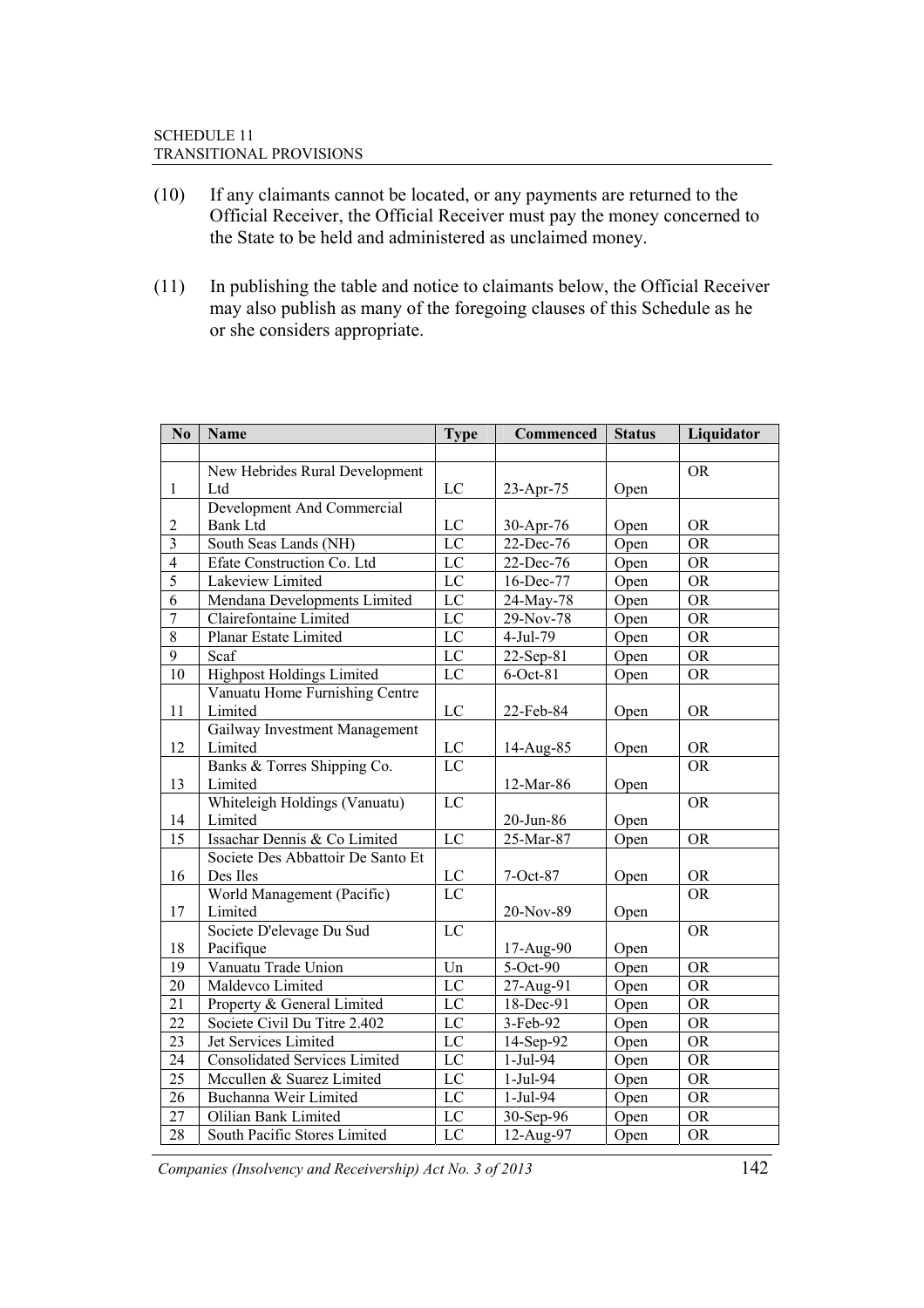#### SCHEDULE 11 TRANSITIONAL PROVISIONS

|    | Pacific Plumbing & Hardware      | LC         |                 |      | OR.         |
|----|----------------------------------|------------|-----------------|------|-------------|
| 29 | Limited                          |            | 22-Sep-97       | Open |             |
| 30 | Tour Vanuatu Limited             | LC         | $4-Aug-98$      | Open | OR.         |
| 31 | Port Vila Fisheries Limited      | LC         | 17-Aug-99       | Open | OR.         |
|    | South Pacific Fishing Company    | LC         |                 |      | <b>OR</b>   |
| 32 | Limited                          |            | 17-Aug-99       | Open |             |
| 33 | Malogu Company Limited           | LC         | 28-May-01       | Open | <b>OR</b>   |
|    |                                  |            |                 |      | <b>Neil</b> |
| 34 | <b>Clubinvest Limited</b>        | LC         | $21-Mar-06$     | Open | Armstrong   |
| 35 | Jasmine Holdings Limited         | LC         | $22$ -Jun-06    | Open | OR.         |
| 36 | Global Digital Transfers Inc     | <b>ICA</b> | $19-$ Sep $-08$ | Open | OR.         |
|    | Vanuatu Indigenous Development   |            |                 |      | Jonathan    |
| 37 | Alliance Limited                 | LC         | $14-Oct-08$     | Open | Law         |
|    | Coconut Oil Production (Vanuatu) |            |                 |      | Roger       |
| 38 | Limited                          | LC         | $18$ -Dec-08    | Open | Jenkins     |
| 39 | Teouma Prawns Limited            | LC         | $6$ Sept 10     | Open | OR.         |
| 40 | Laho Limited                     | LC         | 8Apr 11         | Open | OR.         |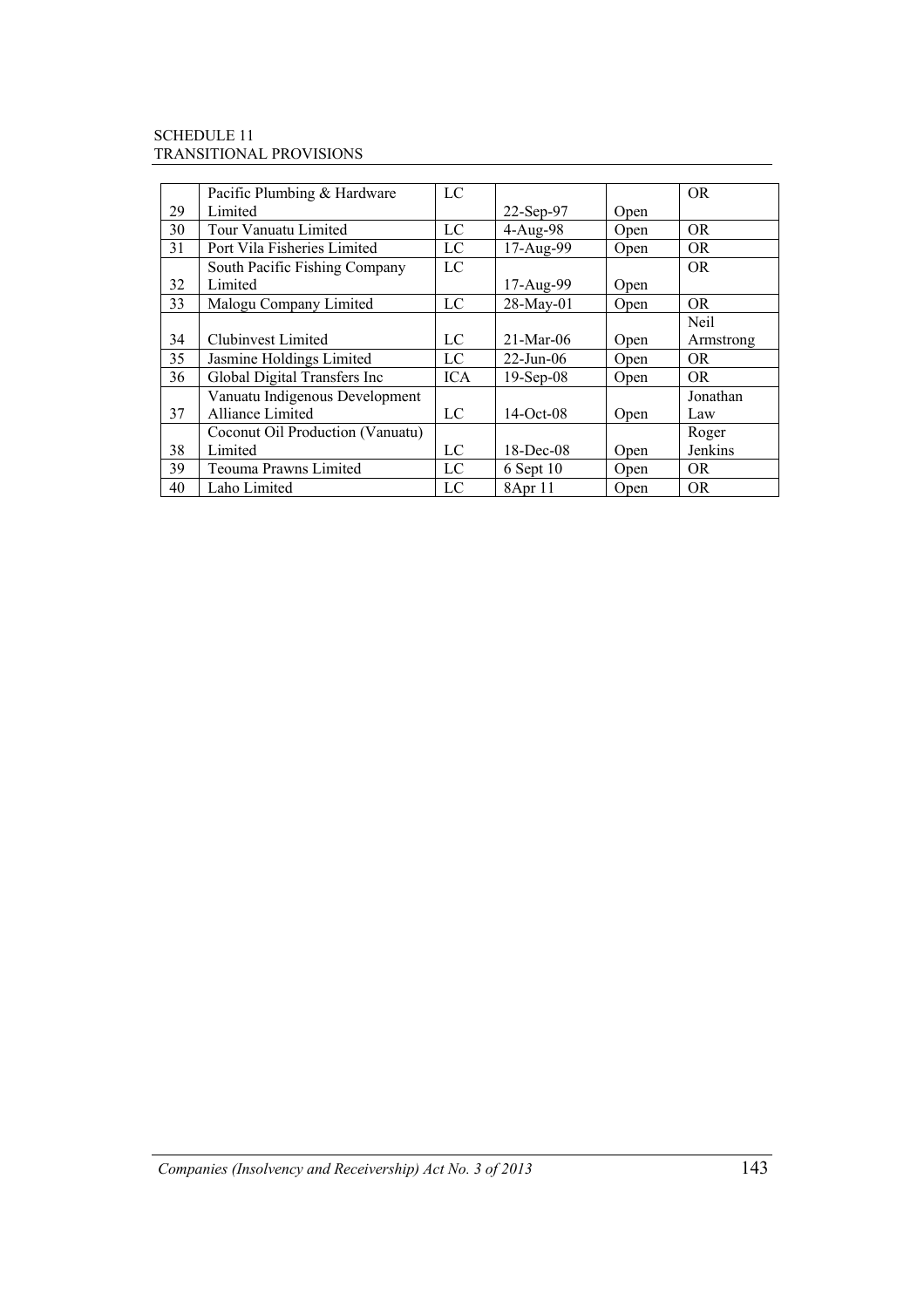### **TABLE OF INSOLVENT COMPANIES UNDER THE COMPANIES ACT [CAP 191]**

**Date of First Publication:** 

**Name of Company Approximate amount held by Official Receiver** 

**Names of Known Claimants** 

## **NOTICE TO KNOWN CLAIMANTS AND OTHERS**

- (1) This is an important notice, and affects rights and entitlements under the liquidation of the above companies. If you are unsure of its effects on you, please contact the Official Receiver or seek legal advice.
- (2) If you have a claim against the Official Receiver in respect of any of the companies against which you are not shown as a claimant, you must notify the Official Receiver within 6 months of the Date of First Publication shown above. If you do not do this, your claim will not be valid and will be rejected.
- (3) If you are shown as a Known Claimant, you should hear from the Official Receiver within the next 2 months. If you do not, then please contact the Official Receiver (address details) with details of your address.
- (4) The amounts shown as held by the Official Receiver in respect of each company are approximate, and will vary because of a number of factors including:
	- (a) Investment performance;
	- (b) Official Receiver's costs; including a distribution of unallocated costs across all companies affected;
	- (c) Verification and audit of accounts and records of liquidations; and
	- (e) Any further recovery of assets or identification of claims by the Official Receiver.
- (5) Distributions will be made towards the end of the 12 month period that began with the commencement of the Companies (Insolvency and Receivership) Act No. 2 of 2013.